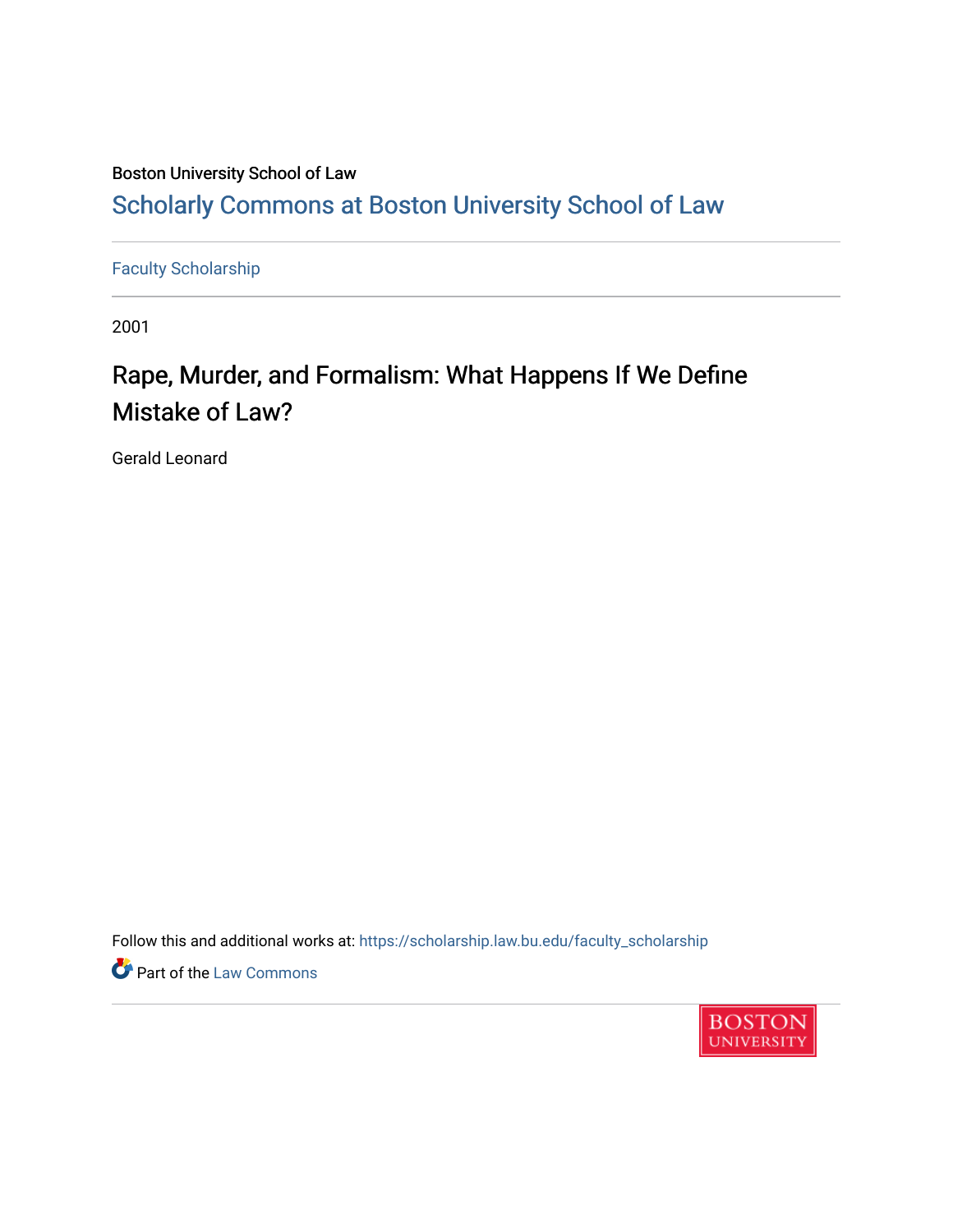# BOSTON UNIVERSITY SCHOOL OF LAW

WORKING PAPER SERIES, PUBLIC LAW & LEGAL THEORY WORKING PAPER NO. 00-09



## **RAPE, MURDER AND FORMALISM: WHAT HAPPENS IF WE DEFINE MISTAKE OF LAW?**

GERALD F. LEONARD

This paper can be downloaded without charge at:

The Boston University School of Law Working Paper Series Index: <http://www.bu.edu/law/faculty/papers>

The Social Science Research Network Electronic Paper Collection: [http://papers.ssrn.com/paper.taf?](http://papers.ssrn.com/paper.taf? abstract_id=241270) abstract\_id=241270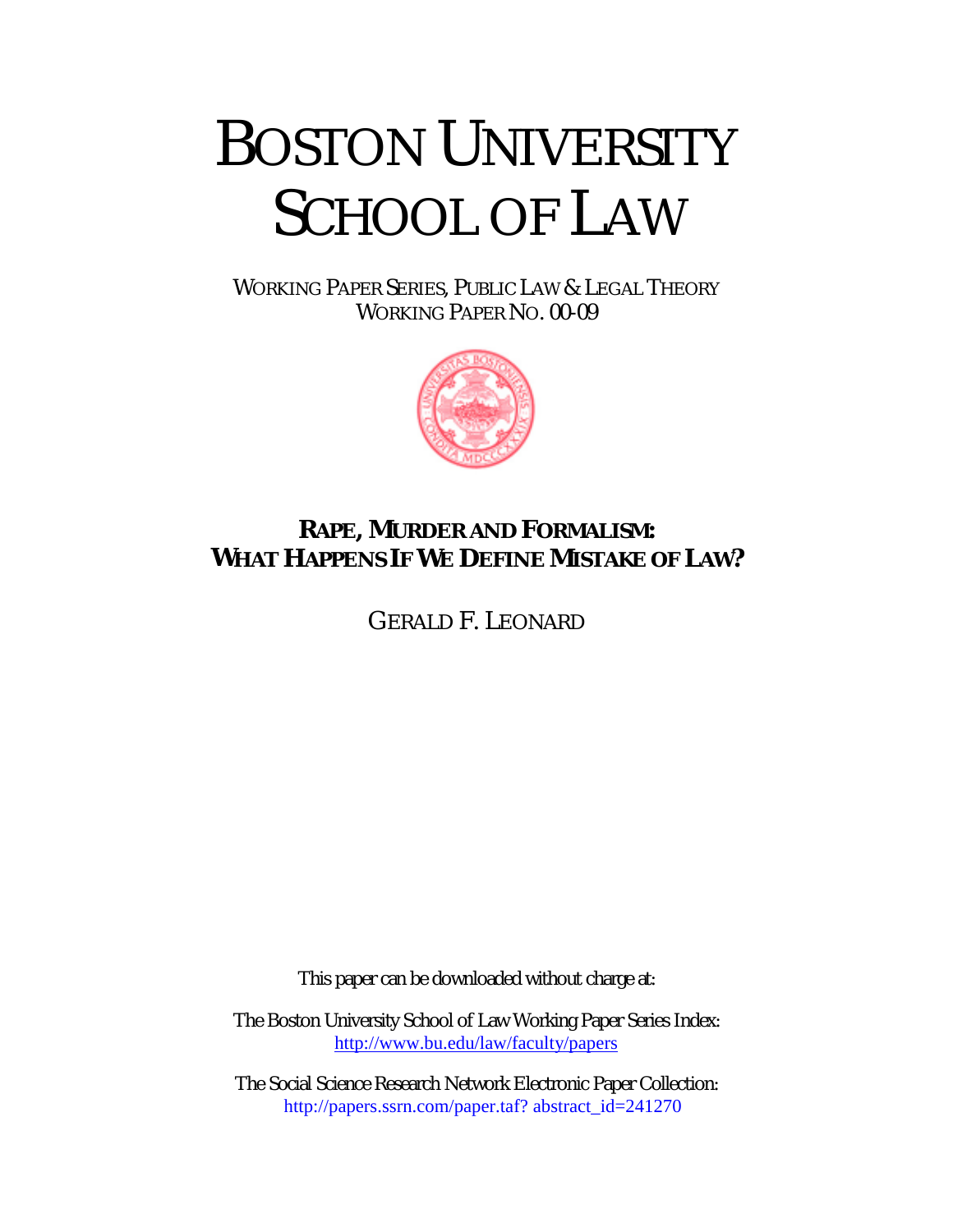#### **RAPE, MURDER, AND FORMALISM: WHAT HAPPENS IF WE DEFINE MISTAKE OF LAW?**

Gerald F. Leonard\*

#### *Abstract*

The criminal law maxim "ignorance of the law is no excuse" represents a broad doctrine of strict liability in an area of law that usually insists on a culpable state of mind as a prerequisite for liability. For that reason, many scholars have attacked the harsh mistake-of-law rules as incompatible with basic principles of culpability. Other scholars have come to the defense of the maxim, and courts have adhered to it quite strongly even as the list of exceptions to the maxim has slowly grown. Oddly enough, however, this debate has proceeded without a definition of mistake of law. Distinguishing mistake of law, which generally does not excuse, from mistake of fact, which generally does, has proven difficult for scholars and judges alike, with the result that no serious effort to provide a definition of that distinction has yet been made. This article tries to fill that gap. It first defines the distinction by emphasizing law's status as a special system of linguistic meaning within the larger world of fact. It then uses that definition to argue that some orthodox categories of criminal law, particularly "mistake of noncriminal law" and "unreasonable mistake of fact," are empty concepts that serve only to obfuscate the line between mistake of law and mistake of fact, obscure the conflicts between at least two competing traditions of criminal intent, and thus impede a principled approach to the problem of whether and when ignorance of the law should excuse.

<sup>\*</sup> Associate Professor, Boston University School of Law. I would like to thank Ken Simons for his generous help with this article. Thanks also to Larry Alexander, Hugh Baxter, Guyora Binder, Stan Fisher, Susan Koniak, David Lyons, David Seipp, Kate Silbaugh, Robert Weisberg, Peter Westen, and, for excellent research assistance, Skye Davis, Gueorgui Balaktchiev, and Steve Ehrenberg.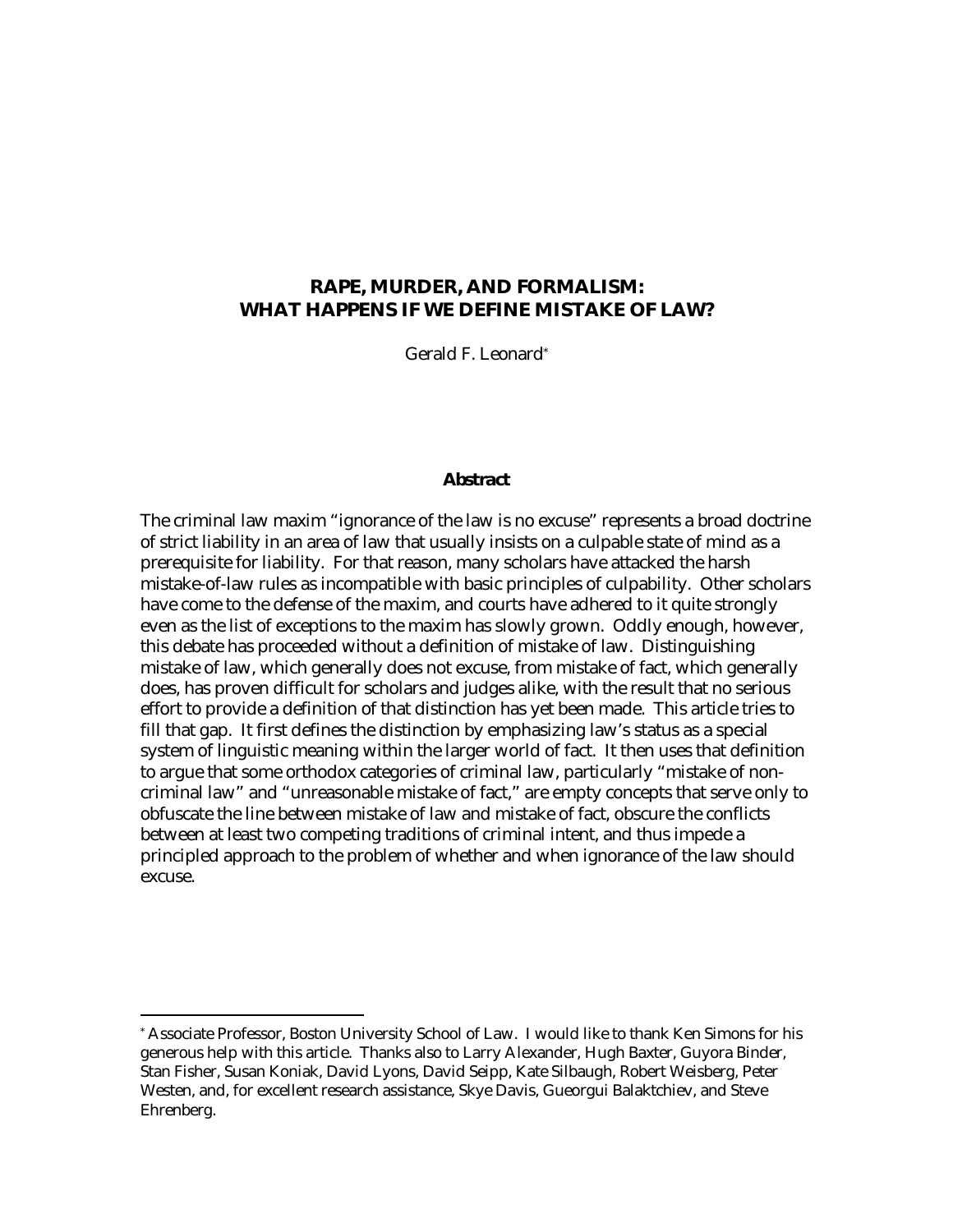For more than a generation now, first-year law students have annually confronted the shocking facts of *Regina v. Morgan*,1 in which a husband orchestrated the gang rape of his own wife. According to some of the attackers, the husband invited them home to have sex with his wife, assuring them that any struggle on her part would only constitute her "kinky" way of enjoying the proceedings. In the event, she did indeed struggle prodigiously but was overpowered by her husband and his comrades. Needless to say, the resistance that these men encountered constituted the wife's violent opposition to the attack, not pleasure or consent.

At their trial, the defendants raised the defense of mistake of fact, arguing that, if she did not consent, at least they thought she had and so never intended to rape her. More importantly for the study of criminal law doctrine, they claimed that even a grossly "unreasonable" mistake of fact should exculpate a rape defendant. Their trial judge disagreed, and their jury convicted them. The House of Lords, however, agreed with the defendants on appeal, holding that a rape conviction could not stand where the defendants believed they had the woman's consent, no matter how unreasonable that belief. This ruling sparked a spirited debate in the press as well as in academic circles, $2$ even though the Lords denied the defendants the benefit of their victory when they ruled that, notwithstanding the legal error at trial, no miscarriage of justice had occurred.

In all of the debate about *Morgan*, however, no one has observed how the unusual disposition of the case raises difficult questions about the conceptual relationship between the reasonableness requirement, mistake of fact, and, surprisingly,

<sup>1 1976</sup> App. Cas. 182, 195 (H.L. 1976).

<sup>2</sup> *See, e.g*., SANFORD H. KADISH & STEPHEN J. SCHULHOFER, CRIMINAL LAW AND ITS PROCESSES: CASES AND MATERIALS 322-323 (6th ed. 1995) (indicating public and academic controversy).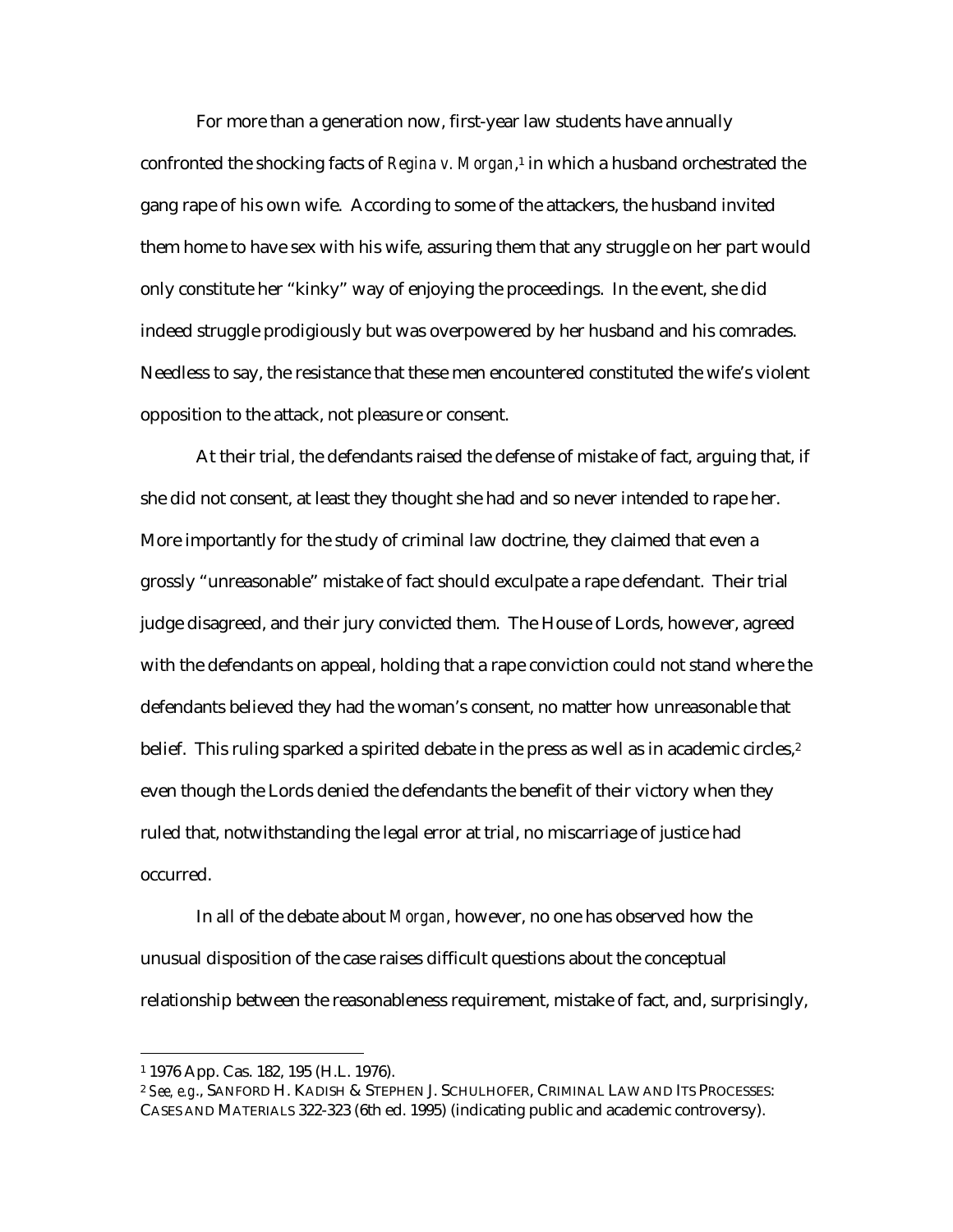mistake of law. The Lords rejected a reasonableness limitation on the mistake defense, thus opening the door for defendants generally to argue the most grossly unreasonable mistakes to juries. At the same time, however, the Lords restored something like a reasonableness limitation by the back door when they held that no jury could have acquitted in this case--in other words, that these defendants were *not* entitled to the chance to argue so gross a mistake to a jury. This disposition is usually understood as resting simply on the Lords' evaluation of the defendants' credibility in making their claim,3 but underlying that characterization is something more interesting and important than evaluations of credibility. In *Morgan*, the Lords were actually dealing in mistake of law, not mistake of fact. They allowed the reasonableness question, however, to obscure that point. As is illustrated by discussions of *Morgan* ever since, the Lords were far from alone in stumbling over the distinction between mistake of fact and mistake of law.4 Judges and commentators have often done so in many settings. And that is true, at least in part, because that distinction has never been supplied with an adequate definition. The purpose of this article is to rectify that surprising omission in criminal law theory.

The traditional mistake of law doctrine is summed up in the slogan "ignorance of the law is no excuse." This general (although far from universal) refusal to consider mistakes of law as defenses is, of course, a species of strict liability and so highly objectionable to many scholars of criminal law.5 They want, perhaps justly, to think of criminals as morally bad people, people "'confronted with a choice between doing right

<sup>3</sup> *See, e.g*., GEORGE P. FLETCHER, RETHINKING CRIMINAL LAW 699 (1978).

<sup>4</sup> As far as I can tell, the literature on *Morgan* contains no suggestions that a mistake of law is lurking in the case.

<sup>5</sup> *See, e.g*., Richard G. Singer, *The Proposed Duty to Inquire as Affected by Recent Criminal Law Decisions in the United States Supreme Court*, 3 BUFF. CRIM. L. REV. 701, 704-705 (2000).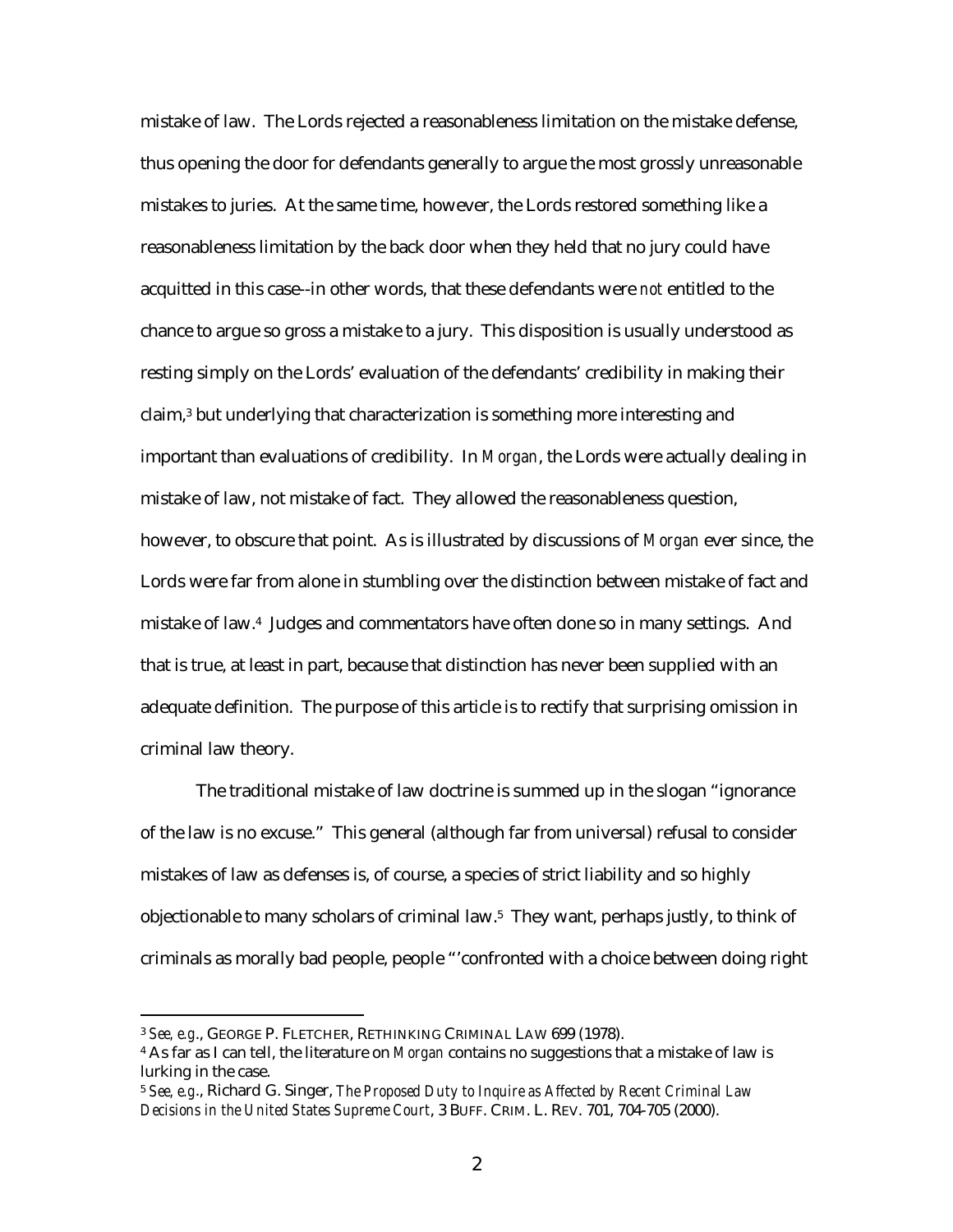and doing wrong and choosing freely to do wrong.'"6 While some scholars think that we may, in fact, be moving closer and closer to restricting the notion of criminality to morally culpable conduct, at least in the formal sphere of Supreme Court opinions,<sup>7</sup> there remains an awful lot of criminal law doctrine that suggests the opposite, that criminality can attach to someone for whom no fault has been found at all.<sup>8</sup> Criminal liability without inquiry into morally crucial aspects of the defendant's state of mind remains common enough,<sup>9</sup> and its chief doctrinal instance remains the maxim that "ignorance of the law is no excuse." Many have thus argued that this basic mistake of law doctrine ought to be abolished or modified as inconsistent with the fundamental,

 $\overline{a}$ 

For other examples of strict liability, see United States v. Park, 421 U.S. 658, 676 (1975) (holding that the Federal Food, Drug, and Cosmetic Act imposes strict liability on "responsible corporate officials who . . . have the power to prevent or correct violations of its provisions"); United States v. Freed, 401 U.S. 601, 607 (1971) (holding that the National Firearms Act imposes

<sup>6</sup> Morissette v. United States, 342 U.S. 246, 250 n.4 (1952) (quoting Pound, *Introduction* xxxvixxxvii, in FRANCIS BOWES SAYRE, CASES ON CRIMINAL LAW (1927)). *See also* Francis Bowes Sayre, *Mens Rea*, 45 HARV. L. REV. 974, 1004 (1932) (supposing that criminal blameworthiness "is necessarily based upon a free mind voluntarily choosing evil rather than good").

<sup>7</sup> *See* John Shepard Wiley, Jr., *Not Guilty by Reason of Blamelessness: Culpability in Federal Criminal Interpretation*, 85 VA. L. REV. 1021 (1999); Richard Singer & Douglas Husak, *Of Innocence and Innocents: The Supreme Court and Mens Rea Since Herbert Packer*, 2 BUFF. CRIM. L. REV. 859 (1999). <sup>8</sup> *See, e.g*., John L. Diamond, *The Myth of Morality and Fault in Criminal Law Doctrine*, 34 AM. CRIM. L. REV. 111 (1996) (arguing that there is too much strict liability in criminal law to maintain the notion that morality and fault are fundamental to criminal law).

<sup>9</sup> For example, most people would probably consider the defendant's awareness of the age of the victim in a statutory rape case to be crucial to the moral quality of the defendant's act, but the traditional and still very common rule is to impose strict liability on that element of the offense. *See* State v. Yanez, 716 A.2d 759, 763 (R.I. 1998) (finding that majority of courts maintain strict liability for statutory rape); Garnett v. State, 632 A.2d 797, 803-4, 805 (Md. 1993) (holding that statutory rape is a strict liability crime, and that a majority of states retain statutes imposing strict liability); Commonwealth v. Knap, 592 N.E.2d 747, 748-49 (Mass. 1992) (holding that statutory rape is a strict liability crime); State v. Stiffler, 788 P.2d 220, 221 (Idaho 1990) (same); State v. Pierson, 514 A.2d 724, 727 (Conn. 1986) (same); State v. Elton, 680 P.2d 727 (Utah 1984) (same); Commonwealth v. Miller, 432 N.E.2d 463, 464-5 (Mass. 1982) (finding that most other jurisdictions subscribe to strict liability). *See also* WAYNE R. LAFAVE & AUSTIN W. SCOTT JR., CRIMINAL LAW § 5.1(c) (2d ed. 1986) (discussing "nearly unanimous view that a reasonable mistake of age is not a defense to a charge of statutory rape."); JOSHUA DRESSLER, UNDERSTANDING CRIMINAL LAW § 11.02(c) (2d ed. 1995) (finding that "in many states" statutory rape is a strict liability crime). *But see* People v. Hernandez, 393 P.2d 673 (Cal. 1964) (holding that reasonable mistake of age is a defense to a charge of statutory rape).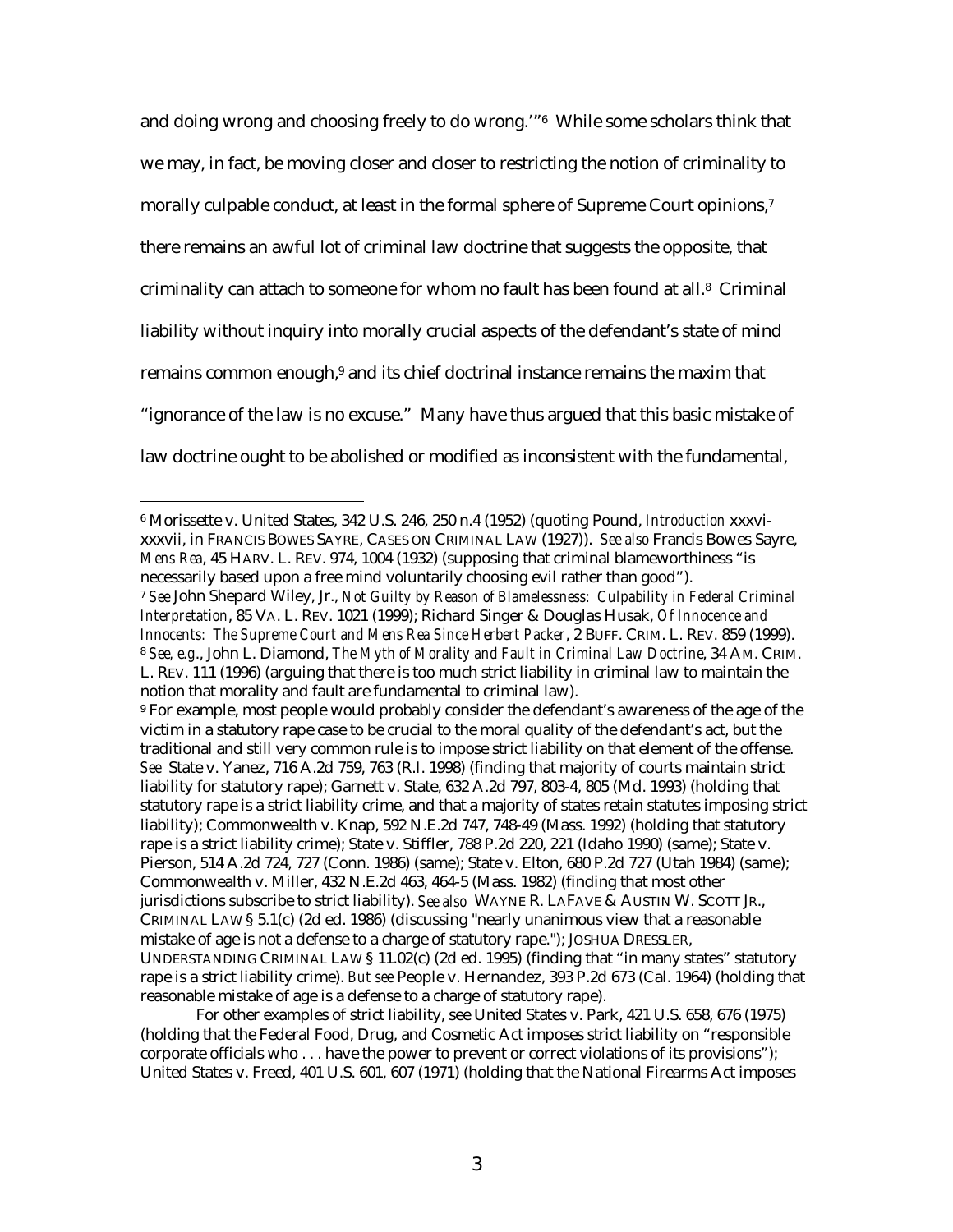criminal-law principle of blameworthiness.10 Others, of course, have defended the traditional ML rule or close variations on it.11 Few, however, have expended much energy to define precisely what ignorance or mistake of law (ML) is, as distinct from ignorance or mistake of fact (MF). Judges confidently pronounce that one mistake is ML and, therefore, no excuse, while another is MF and, therefore, fully exculpatory. Yet neither judges nor scholars have defined these rather fundamental doctrinal categories of criminal law.

This failure is all the more remarkable when one observes that little could be more essential to maintaining the formal, objective, and thus essentially legal character<sup>12</sup>

strict liability for receiving or possessing a firearm which is not registered to the recipient). More generally, see, LAFAVE AND SCOTT, *supra*, §§ 3.8, 5.1(c).

<sup>10</sup> *See, e.g*., Singer, *supra* note ---, at 705; GEORGE P. FLETCHER, BASIC CONCEPTS OF CRIMINAL LAW 153-154, 167 (1998); Ronald A. Cass, *Ignorance of the Law: A Maxim Reexamined*, 17 WM. AND MARY L. REV. 671, 684-689 (1976); D. O'Connor, *Mistake and Ignorance in Criminal Cases*, 39 MOD. L. REV. 644, 644-653 (1976); Laurence D. Houlgate, *Ignorantia Juris: A Plea for Justice*, 78 ETHICS 32 (1967); Paul K. Ryu & Helen Silving, *Error Juris: A Comparative Study*, 24 U. CHI. L. REV. 421, 466-471 (1957); Edwin R. Keedy, *Ignorance and Mistake in the Criminal Law*, 22 HARV. L. REV. 75, 90-96 (1908). Those who advocate significant relaxations in the basic rule include A. J. Ashworth, *Excusable Mistake of Law*, 1974 CRIM. L. REV. 652; HYMAN GROSS, A THEORY OF CRIMINAL JUSTICE 271-275 (1979); Susan L. Pilcher, *Ignorance, Discretion and the Fairness of Notice: Confronting "Apparent Innocence" in the Criminal Law*, 33 AM. CRIM. L. REV. (1995).

<sup>11</sup> Hardly anyone thinks that there should be a universal rule against excusing MLs. The following writers, however, have offered substantial defenses of the rule (some more equivocal than others). Dan M. Kahan, *Ignorance of Law Is an Excuse--But Only for the Virtuous,* 96 MICH. L. REV. 127 (1997); O. W. HOLMES, THE COMMON LAW 47-48 (1881); Bostjan Zupancic, *Criminal Responsibility Under Mistake of Law*, 13 AM. J. CRIM. L. 37 (1985); A. J. ASHWORTH, PRINCIPLES OF CRIMINAL LAW 234-236 (1995); Douglas Husak & Andrew von Hirsch, *Culpability and Mistake of Law*, *in* ACTION AND VALUE IN CRIMINAL LAW (Stephen Shute et al., eds., 1993); Kenneth W. Simons, *Mistake and Impossibility, Law and Fact, and Culpability: A Speculative Essay*, 81 J. CRIM. L. AND CRIMINOLOGY 447, 497-502 (1990); JEROME HALL, GENERAL PRINCIPLES OF CRIMINAL LAW 346- 357 (1947); Hall and Seligman, *Mistake of Law and Mens Rea*, 8 U. CHI. L. REV. 641, 646-648 (1941); Rollin M. Perkins, *Ignorance and Mistake in Criminal Law*, 88 U. PA. L. REV. 35, 40-41 (1939).  $12$  The formalist or objective quality of adjudication, the assumption that it can be and is governed by rules that meaningfully limit discretion, is what makes it distinctively legal. *See, e.g*., Bostjan Zupancic, *On Legal Formalism: The Principle of Legality in Criminal Law*, 27 LOY. L. REV. 369, 372-374 (1981) (contrasting social control by mere coercion with social control by law's "formal criteria"); Coleman & Leiter, *Determinacy, Objectivity, and Authority*, 142 U. OF PA. L. REV. 549, 594-601 (1993) (acknowledging the "indeterminacy" of adjudication but arguing that adjudication retains the kind of "objectivity" necessary to render it authoritative as law by separating it from what the judge subjectively thinks right); ROBERT M. COVER, JUSTICE ACCUSED: ANTISLAVERY AND THE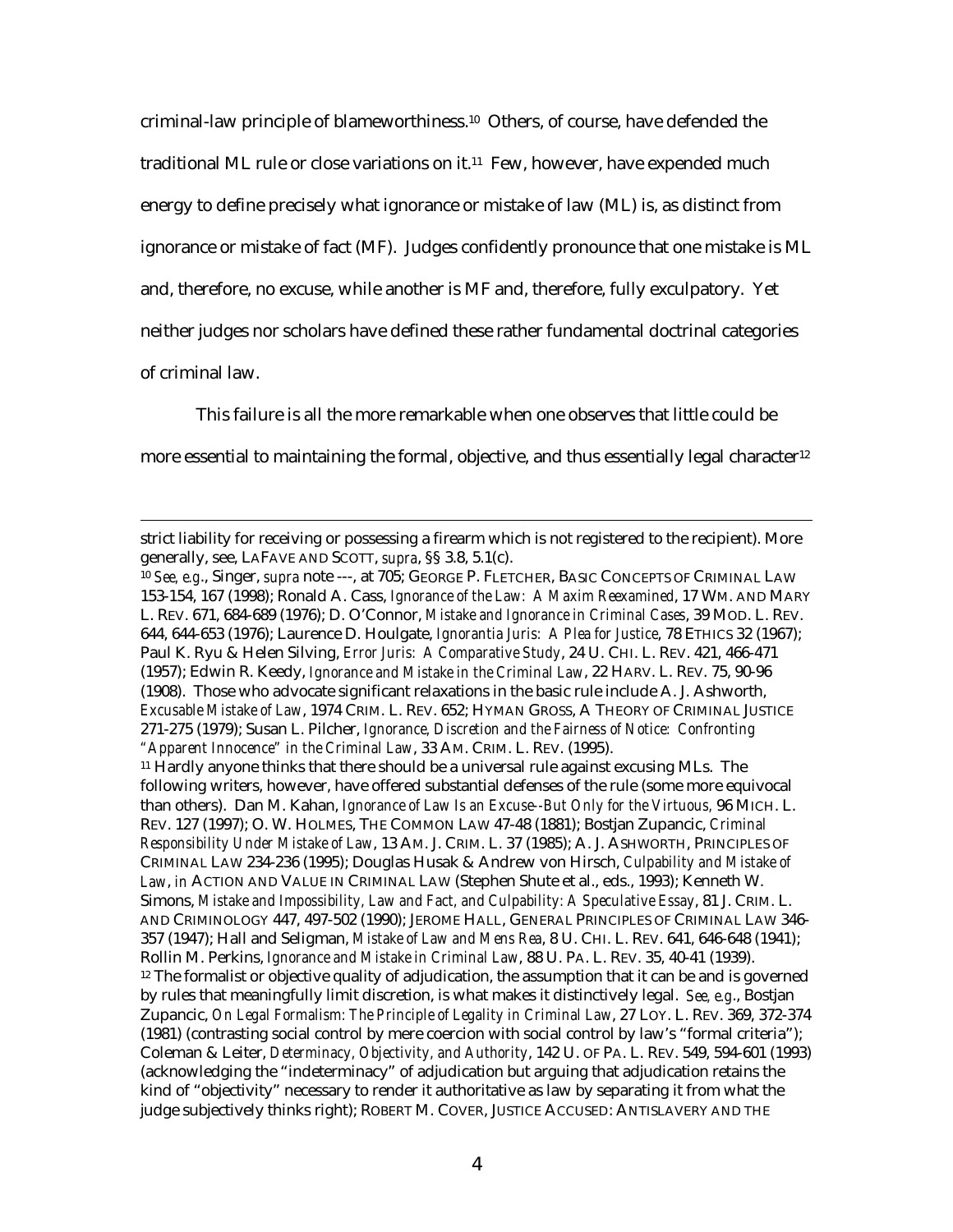of the substantive criminal law than a reliable, formal definition of ML as distinct from MF. Without such a definition, judges are thrown on their own undisciplined discretion with respect to a doctrine that is as central to the character of criminal law as any could be. The principle that ML generally is no excuse while MF generally exculpates not only supports the most venerable maxim of criminal law and innumerable convictions and acquittals. It also explains the bedrock criminal-law principle that no crime exists without a union of proscribed conduct and some kind of intent with respect to that conduct.13 It purports to show what that principle really means: that the existence of a crime depends on the defendant's intention or awareness with respect to the facts of that conduct but not with respect to the law governing that conduct. If so fundamental a principle has no definition adequate to place meaningful constraints on judicial discretion, then a major prop of judges' claimed formalism and objectivity in applying criminal law is exposed as a mask for some other, hidden mode of decision.

Of course, few today would suggest that formal legal definitions can ever wholly eliminate political or moral discretion from adjudication, and there is no shortage of

JUDICIAL PROCESS, *passim* and 197-200 (1975) (identifying formalism with law--as against morality--and identifying both with control of judicial discretion); Richard H. Pildes, *Forms of Formalism*, 66 U. CHI. L. REV. 607, 608 (observing that among other things "formalism" is a name for the system of rules and rule-following that nearly everyone agrees is characteristic of any legal system); Larry Alexander, *"With Me, It's All er Nuthin": Formalism in Law and Morality*, 66 U. CHI. L. REV. 530, 530, 543-545 (1999) (arguing that "[l]aw is essentially formalistic" and thus must take the form of rules that settle questions determinately); Cass R. Sunstein, *Must Formalism Be Defended Empirically?*, 66 U. CHI. L. REV. 636, 638-640 (1999) (observing that formalism is hard to define but noting its emphasis on broadly applicable rules in controlling judicial discretion and thus preserving the autonomy of law from the judge's politics and morality); Frank I. Michelman, *A Brief Anatomy of Adjudicative Rule-Formalism*, 66 U. CHI. L. REV. 934, 936 (1999) (arguing that formalist adjudication requires construction of some positive legal norm as preexisting and controlling the adjudication).

<sup>&</sup>lt;sup>13</sup> From the age of Coke to the age of the student hornbook, no principle has been more hallowed. *See* EDWARD COKE, THIRD INSTITUTE 107 (1641) ("*Actus non facit reum, nisi mens sit rea*"); 4 WILLIAM BLACKSTONE, COMMENTARIES \*21 ("[T]o constitute a crime against human laws, there must be, first, a vicious will; and, secondly, an unlawful act consequent upon such vicious will."); LAFAVE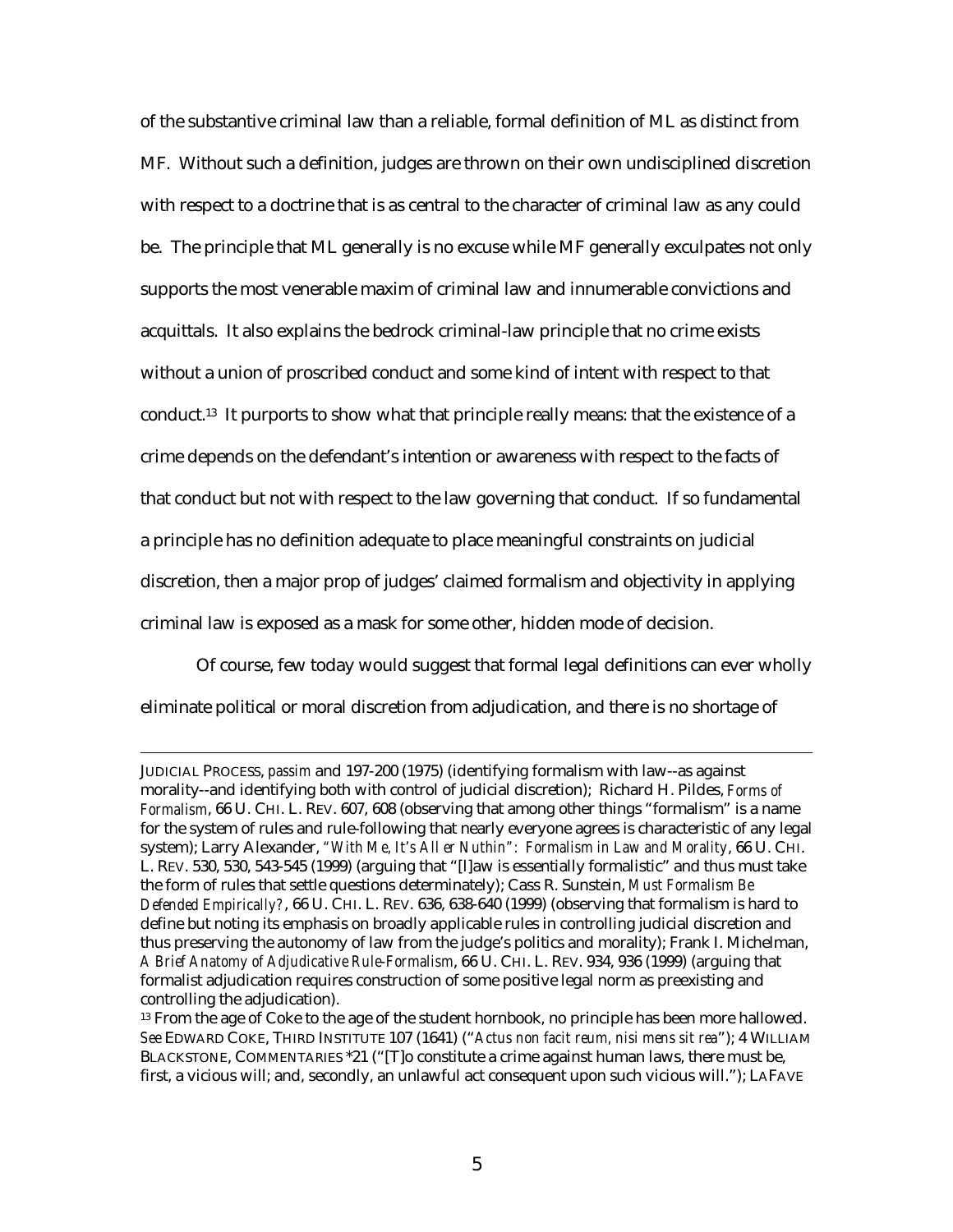critics to argue that such discretion and politics are everywhere in law and adjudication.14 If I were to conclude that the ML-MF distinction was just another mask in the charade of "law," no one would be too shocked in this day and age. But that conclusion is not mine.15 Many judges and scholars still seem to think that the ML-MF distinction is reliable, meaningful, and useful for determining liability by law rather than by undisciplined discretion.16 And I think there is good reason for that position, the position that at least a relatively formal<sup>17</sup> definition is available and implicitly in use. This article, then, is an effort to derive a formal statement of the ML-MF distinction and then to see what implications such an effort has for criminal law theory and doctrine.

 $\overline{a}$ 

16 Examples of judges fill the reports. See just about any case citation in this article. Examples of scholars include the many who discuss the precise scope that ML defenses do or should have, presumably on the premise that the distinction is intelligible. *See, e.g*., Sharon L. Davies, *The Jurisprudence of Willfulness: An Evolving Theory of Excusable Ignorance*, 48 DUKE L.J. 341, 396-413 (1998) (arguing that courts have been too quick to read exceptions to the maxim into federal statutes); Kahan, *supra* note --- (arguing that ML defenses are made available only to those whose prohibited conduct would otherwise be judged moral); ASHWORTH, *supra* note ---, at 233-237; Husak & von Hirsch, *supra* note ---; A. T. H. Smith, *Error and Mistake in Anglo-American Criminal Law*, 14 ANGLO-AMERICAN L. REV. 3 (1985); Zupancic, *supra* note ---; GROSS, *supra* note ---, at 271- 275; Cass, *supra* note --- (questioning the fairness but not the intelligibility of the doctrine). 17 What Sunstein says about formalism in statutory interpretation applies, I think, to discussions of formalism in nearly all legal contexts: "The real question is 'what degree of formalism?' rather than 'formalist or not?'" Sunstein, *supra* note ---, at 640. See also Zupancic, supra note ---, 438 (noting that "there can be no clear line between formalism and purposive legal reasoning" but that any case may present a greater or lesser "degree of formal determinism").

<sup>&</sup>amp; SCOTT, *supra* note ---, § 3.11 (describing the "concurrence" principle); DRESSLER, *supra* note ---, § 15.01 (same).

<sup>&</sup>lt;sup>14</sup> One version or another of this claim is routinely associated with the legal realists, critical legal scholars, or post-modernists. See the discussions in, *e.g*., MARK KELMAN, A GUIDE TO CRITICAL LEGAL STUDIES 12-13 (1987); Peter C. Schanck, *Understanding Postmodern Thought and Its Implications for Statutory Interpretation*, 65 SO. CAL. L. REV. 2505, 2577-81 (1992); RONALD DWORKIN, LAW'S EMPIRE 9 and n.6 (1986). Referring to the legal realists and to critical legal scholars, Dworkin says that, "Some academic lawyers . . . conclude that there is never really law on any topic or issue, but only rhetoric judges use to dress up decisions actually dictated by ideological or class preference."

<sup>&</sup>lt;sup>15</sup> I join Frederick Schauer in acknowledging the power of the "realist challenge" (and the postmodernist challenge) to the formalist notion that rules can fully control decision-making while insisting on the common sense that rules nevertheless do meaningfully constrain decisionmaking in very many cases. *See* SCHAUER, PLAYING BY THE RULES 191-196 (1991).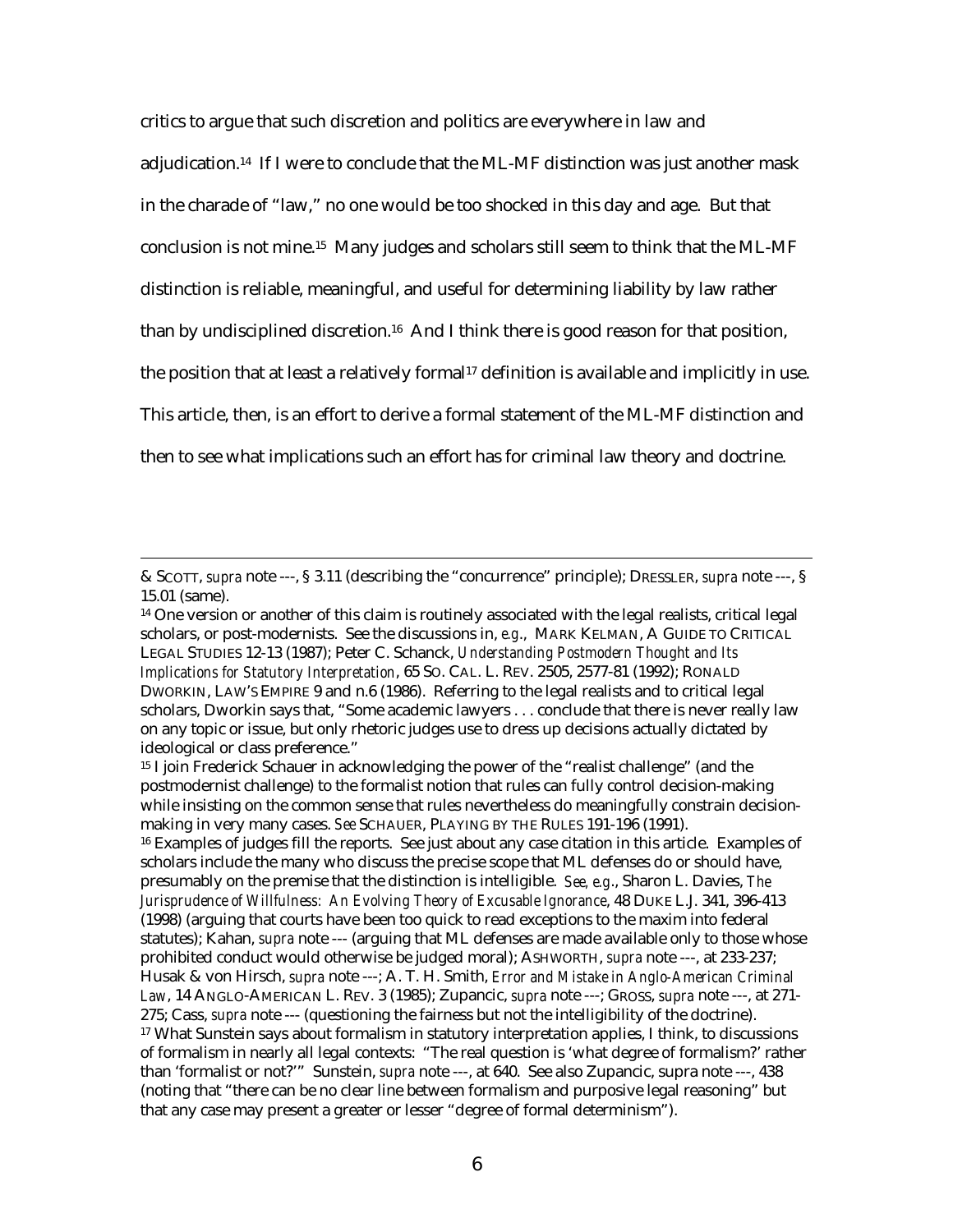After looking at some basic examples of ML doctrine (Part I) and showing the absence of any adequate definition of the ML-MF distinction in the academic literature (Part II), I want to offer a definition that seems to me to capture what the courts are getting at when they refer to ML (Part III). The definition rests on the observation that the charging statute for any case, operating through the factfinder, creates a language or a structure of legally entailed inferences that completely govern that case. The definition then supposes that MLs are the subspecies of MF in which the defendant has failed to draw the inferences from her experience that a factfinder under the governance of that statute would have drawn. Once I have ironed out the various wrinkles in the definition, I will discuss the implications of the definition for two important concepts in criminal law, the notion of "mistake of non-criminal law" (in Part IV) and the idea of "unreasonable mistake of fact" (in Part V). This discussion should serve two purposes: it should clarify the definition of ML by showing some applications in problematic contexts; and it should expose some unrecognized or, at least, inadequately recognized cases of ML in criminal law--the *Morgan* decision being an important example. Both of these entrenched concepts of criminal law analysis turn out, in my mind, to be virtually empty and to have served, at least in part, to obscure the judgments that judges and legislators make about the proper scope of criminal liability. My hope is that the definition of the ML-MF distinction offered here will help to make discussions of criminal law more disciplined and rigorous, whether the ultimate result of those discussions is reform or retrenchment of such hard rules of liability as the ML rule.

#### I. BASICS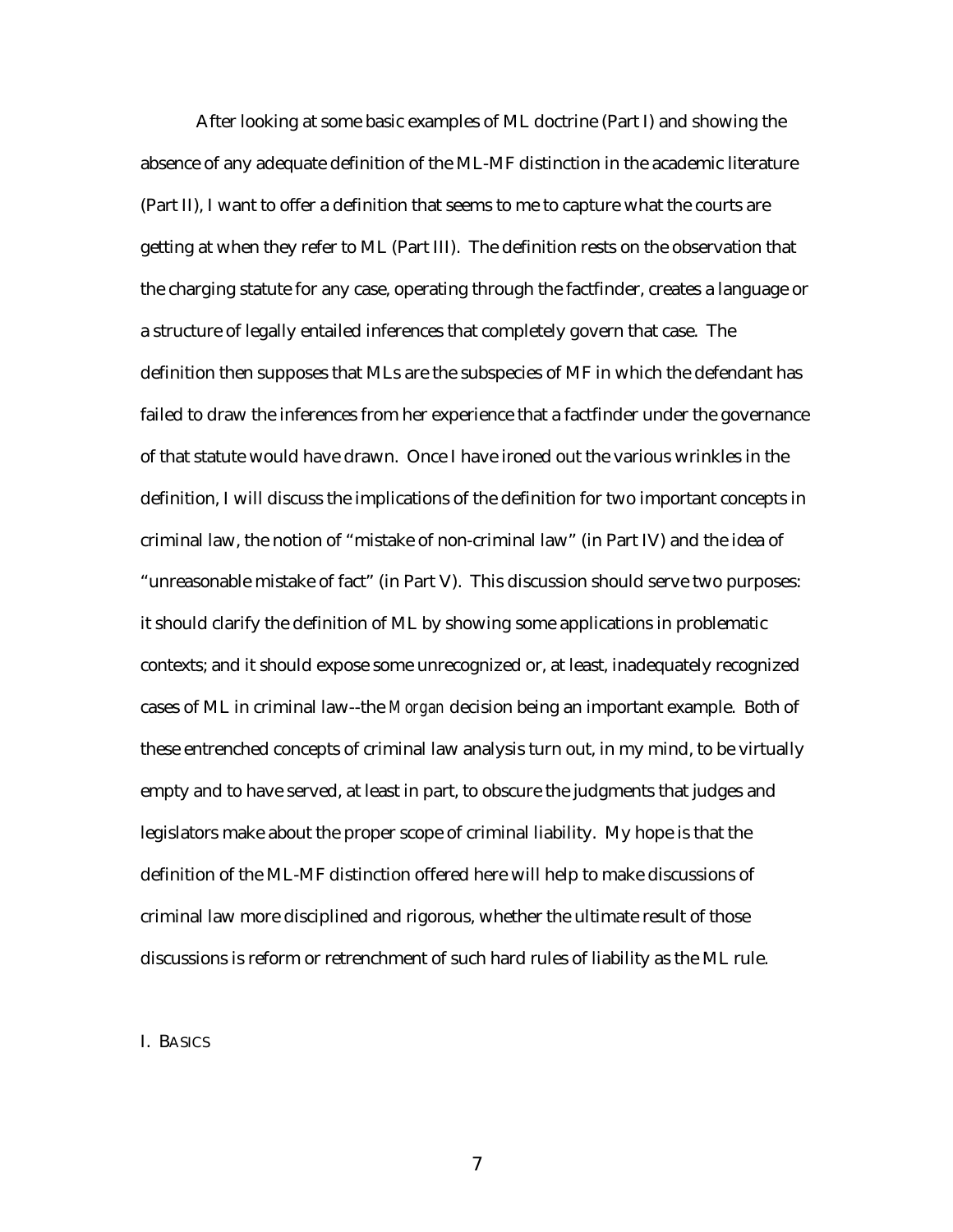Let me start with a couple of easy cases to illustrate the basic functioning of the distinction.

The defendant possesses a cylindrical device that can mildly reduce the "report" of a pistol and is charged under the federal statute that criminalizes possession of an unregistered firearm. The device comes within the federal statutory definition of "firearm," since "firearm" includes "silencer"18 and since "silencer" includes "any device for silencing, muffling, or diminishing the report of a portable firearm, including any combination of parts, designed and intended for use in assembling or fabricating a firearm silencer . . . . "<sup>19</sup>

If the defendant argues that she had no idea that the cylinder was designed to muffle gun noise nor that it could serve that purpose, then she is probably claiming MF. She is saying that, no matter how well she might have known the details of the federal firearm laws, she could not have known she was doing anything wrong because she simply had no idea that this metal cylinder had anything to do with guns, as opposed to, say, woodworking equipment. Under this particular statute, the Supreme Court has specifically held that a conviction requires that the defendant have known the facts that make the object a firearm, so the defendant's MF would exculpate her.<sup>20</sup> This holding was entirely consistent with conventional criminal-law doctrine, which normally considers a MF with respect to a material element a valid excuse.

There is the additional complication, however, that very often a MF must be reasonable before it can provide a defense.<sup>21</sup> Thus my firearm defendant would have to

<sup>18</sup> *See* 26 U.S.C. § 5845(a)(7).

<sup>19</sup> *See* 18 U.S.C. §921(a)(24).

<sup>20</sup> *See* Staples v. United States, 511 U.S. 600, 619 (1994).

<sup>21</sup> *See, e.g*., ROLLIN M. PERKINS & RONALD N. BOYCE, CRIMINAL LAW 1028, 1044-1048 (3rd ed. 1982).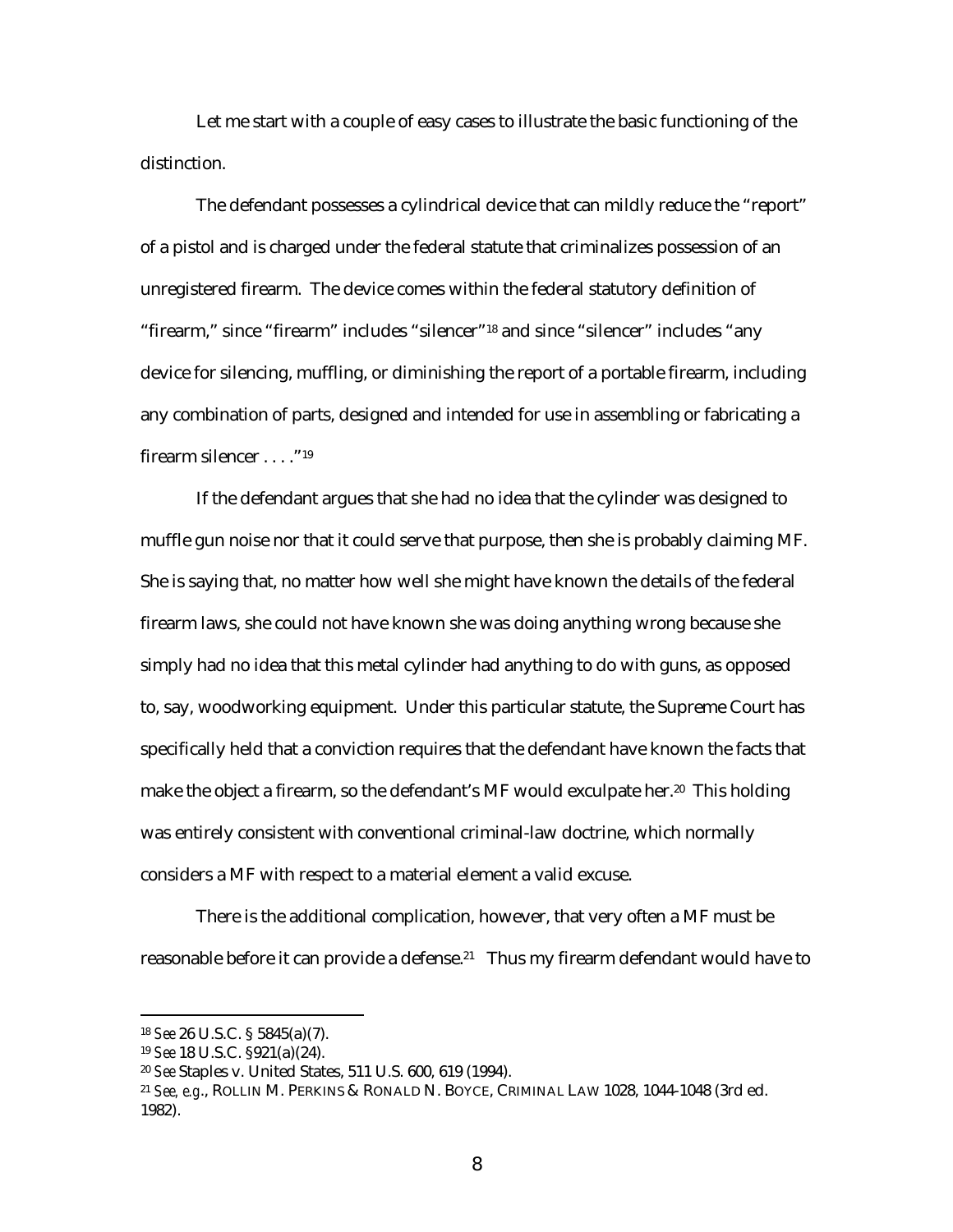have reasonably failed to perceive the facts that made this particular metal cylinder a silencer within the meaning of the statute. If she had, at some point, detached it from the end of the barrel of a pistol or removed it from packaging marked "FIREARM SILENCER," then presumably her failure to perceive the facts that made the object a silencer would be deemed unreasonable. She would therefore get no defense if a reasonableness requirement were in place. As it happens, the Supreme Court appears to have interpreted federal firearms law *not* to require reasonableness in this respect;<sup>22</sup> so my defendant would simply have to convince the factfinder that she did not know that the cylinder was designed to muffle a gun, however stupid or unreasonable she was in failing to know that.

Apart from such MF arguments, the defendant could try arguments that would properly be analyzed as ML, although, given the absence of a ML defense under this and most statutes,<sup>23</sup> she would be well advised to try spinning the argument as MF. Thus, she might try to argue that she made the following "MF": that she did not know that the cylinder was a silencer because she thought the device, although obviously designed to be a silencer, would not actually muffle any gun noise. If she were correct that the statutory definition of a silencer included the requirement that the silencer actually function correctly as a silencer, then she might have a genuine MF argument akin to my example above; she would simply have to convince the factfinder that she truly believed that this device would not actually muffle gun noise. Alas, she is not correct. As at least one court has held, the cylinder *would* count as a "silencer" as long as it was designed and intended to muffle gun noise, regardless of whether it worked.<sup>24</sup>

<sup>22</sup> *See Staples*, 511 U.S. at 619.

<sup>23</sup> *See id*. at 602, 619. *See also* United States v. Freed, 401 U.S. 601, 609 (1971).

<sup>24</sup> *See* United States v. Syverson, 90 F.3d 227, 232 (7th Cir. 1996).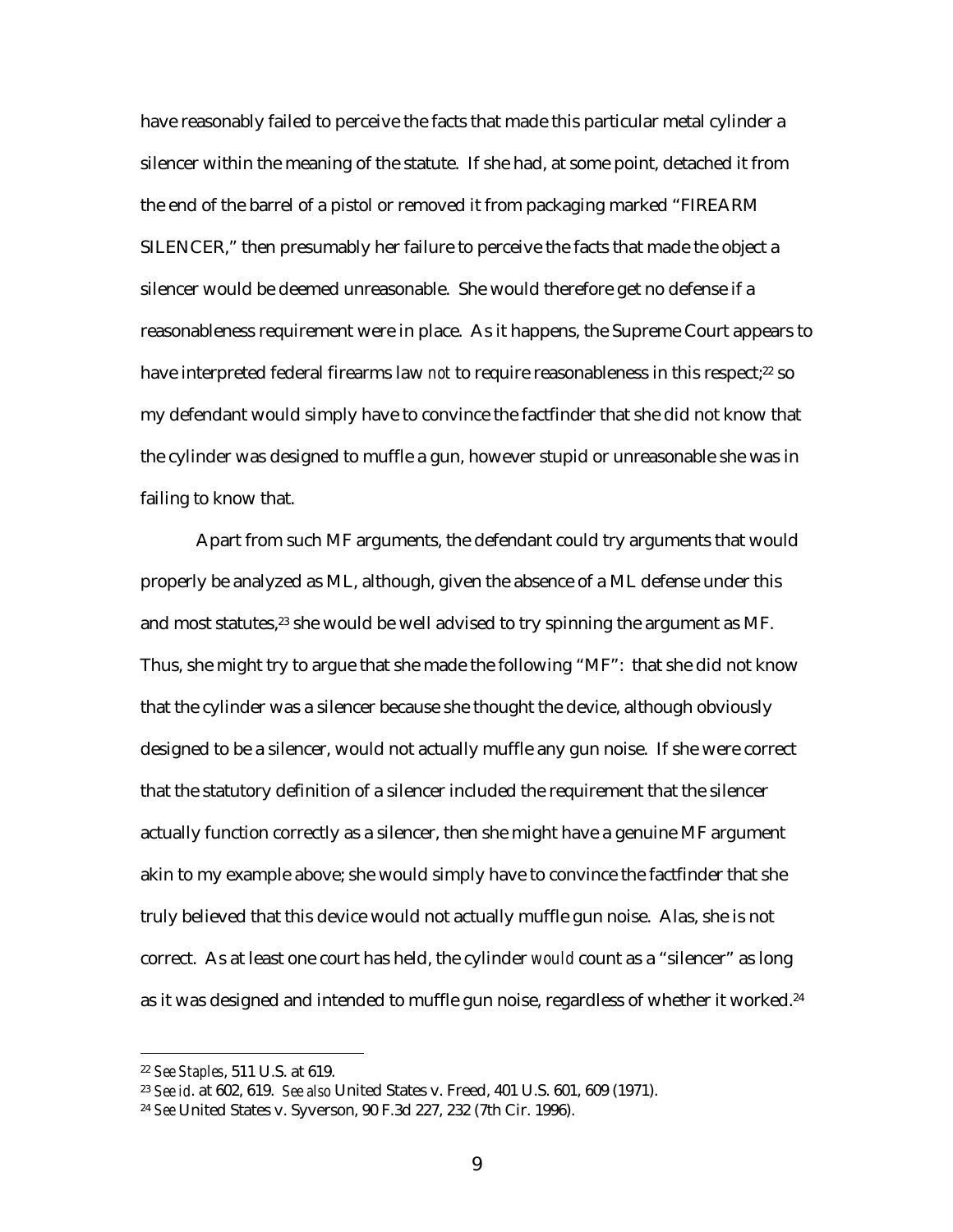The question whether the device worked is simply irrelevant under this law, so the question whether the defendant knew whether it worked or not is equally irrelevant. Therefore, as far as the court is concerned, the defendant's claim that she did not know that the device was a silencer was a reflection of her failure to understand *the law's* definition of firearm or silencer, not a reflection of any misunderstanding as to facts that the law actually makes material. Her claim is a ML.

As a claim of ML, this argument is a loser under this statute, as its like would be under most criminal statutes.25 There are, however, many exceptions to this rule. The criminal provisions of the tax code may be the best known examples, but there are many others as well.26

Another illustration of the ML-MF distinction can be drawn from the case of *Idaho v. Fox.*<sup>27</sup> Fox was charged with possession of a "controlled substance" without a prescription. He had known perfectly well that he possessed quite a lot of ephedrine and nothing in the way of prescriptions. What he did not know, insisted his lawyer, was the "fact" that ephedrine was on the list of controlled substances for which Idaho required a prescription.<sup>28</sup> This mistake was, in a colloquial sense, clearly "factual," but, just as clearly, it counted as a ML for the purposes of criminal law. Fox misunderstood that ephedrine was a "controlled substance" in Idaho. He thus mistook the scope of the term "controlled substance." And the court thus held, as any disinterested criminal

<sup>25</sup> *See* PERKINS & BOYCE, *supra* note ---, at 1028; DRESSLER, *supra* note ---, at 147; Model Penal Code §2.02(9) also adopts the traditional rule as the Code's basic presumption.

<sup>26</sup> Just in the federal system, recent Supreme Court cases providing ML defenses include Ratzlaf v. United States, 510 U.S. 135 (1994) (finding an ML defense to the crime of "structuring" bank transactions); Cheek v. United States, 498 U.S. 192 (1991) (reaffirming the ML defense in tax crimes); and Liparota v. United States, 471 U.S. 419 (1985) (allowing an ML defense to the crime of unauthorized transfer of food stamps). See also Davies, *supra* note ---, which catalogues many other federal cases that have found ML defenses. Of course, many can be found outside the federal system as well.

<sup>27 124</sup> Idaho 924, 866 P.2d 181 (Idaho 1993).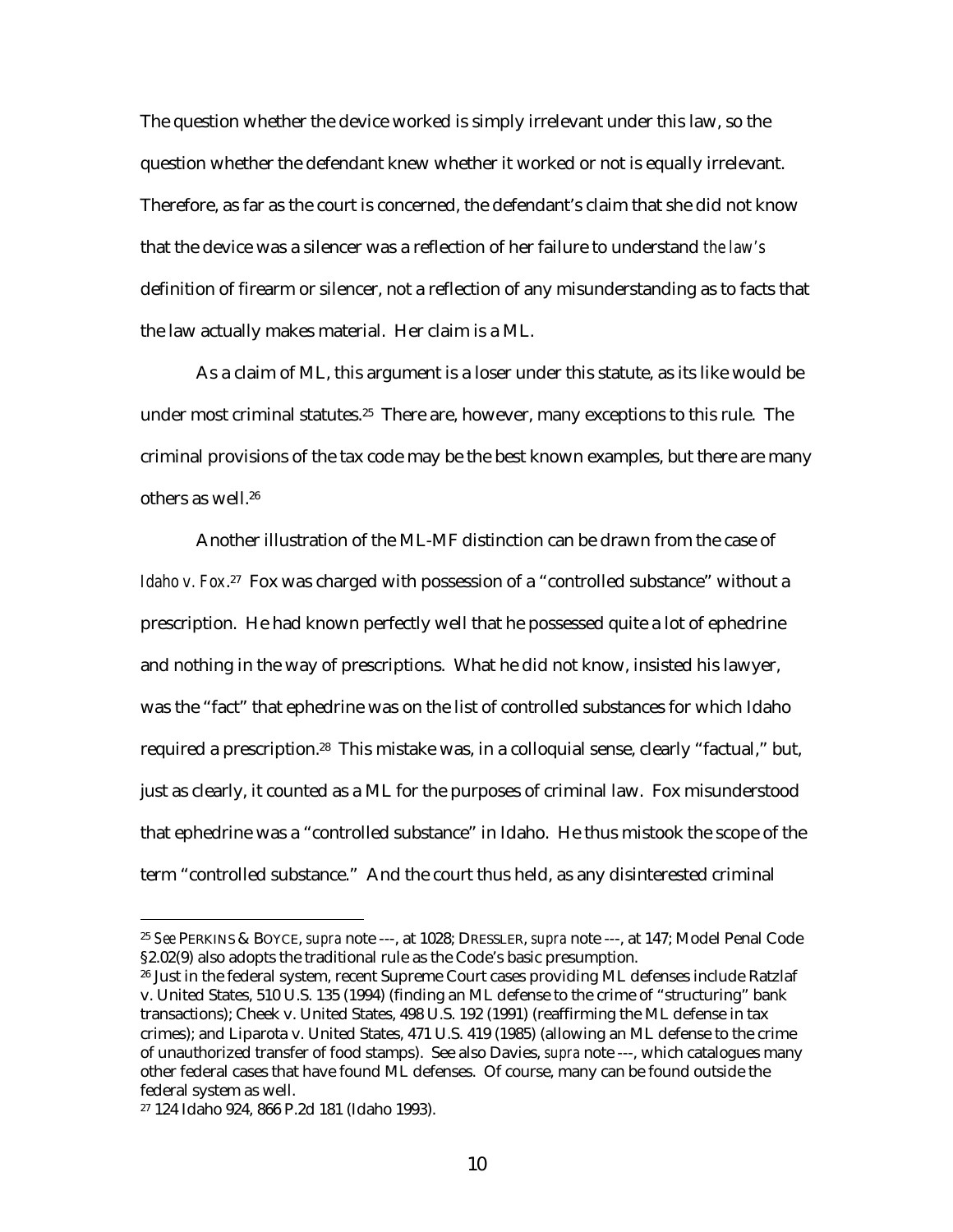lawyer would agree, that Fox's misunderstanding of the meaning of the statute was a ML.<sup>29</sup>

Had Fox claimed instead that, when he mail-ordered his 100,000 tablets, he had said to the order-taker "Excedrin" rather than "ephedrine" and had subsequently assumed that the pills that arrived were all aspirin, he would have had a good claim of MF. Since Idaho did not, in fact, require a prescription to buy aspirin (even in such quantities, let's suppose), such a mistake would not have suggested any misunderstanding of the law but only a misperception of the actual nature of the substance in Fox's possession. As above, such a mistake would be MF and likely would provide a good defense. As it happens, Idaho apparently requires any MF under this statute to be reasonable;<sup>30</sup> so my hypothetical Fox who claims to have ordered Excedrin would have to convince the factfinder, for example, that he had good reason to think that the order-taker understood him properly and no obvious reason to believe that the pills that arrived were something different from what he ordered.

#### II. PRIOR ATTEMPTS AT DEFINING THE ML-MF DISTINCTION

These examples are meant to lay out the basic structure of the criminal law of mistake and show that it is not usually too hard to make the distinction between ML and MF. But the simplicity of some cases does not mean that there haven't been significant controversies about how to categorize other cases.

In fact, both examples of legal mistake above turn out to fit a general category of mistakes that have sometimes been said to be factual or, at least, best treated as factual.

 <sup>28</sup> *See id*. at 926.

<sup>29</sup> *See id.*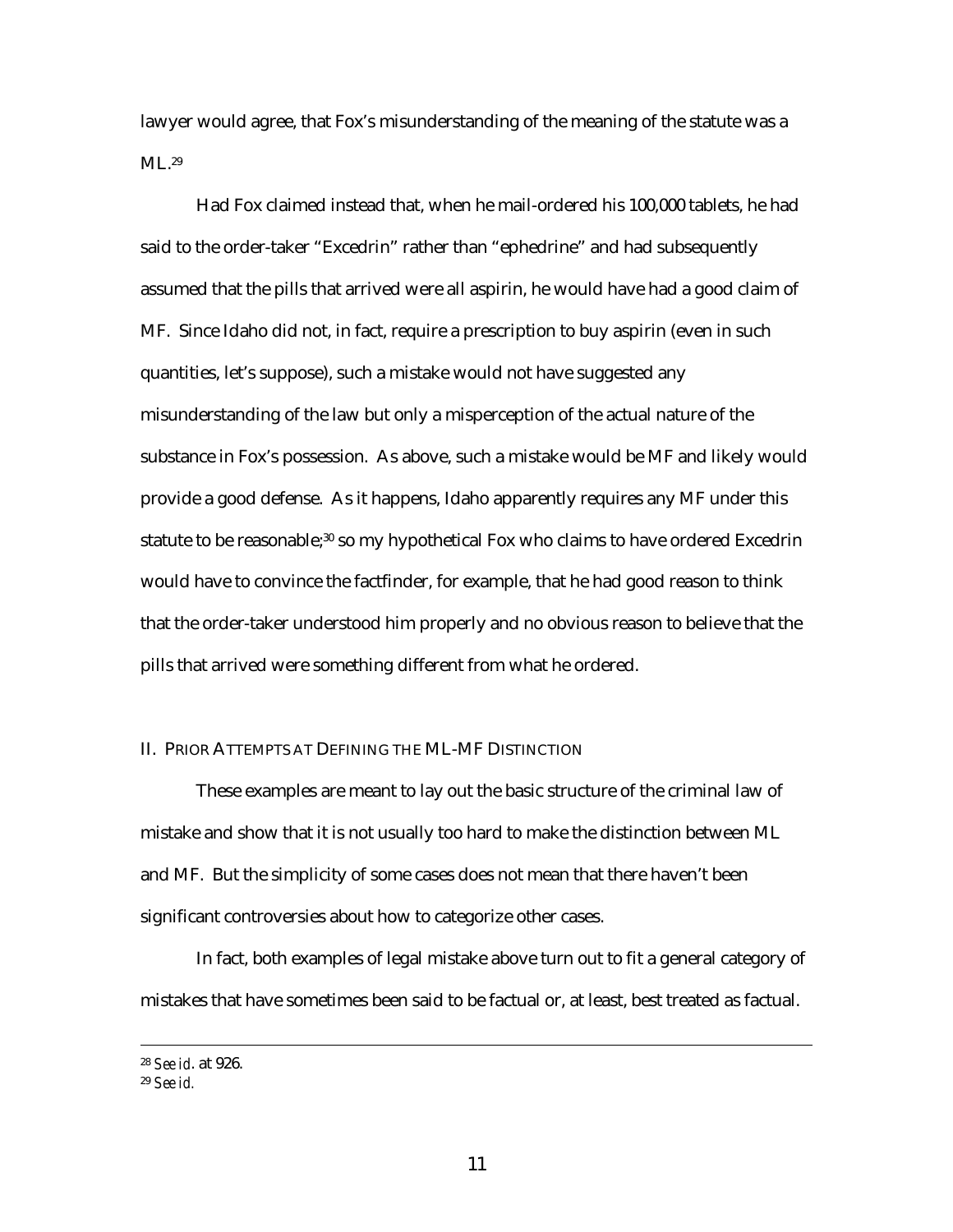This category comprises those cases often labelled mistake of "civil law," mistake of "different law," mistake of "legal fact," or the like. Most writers have understood that these are MLs, even if a special kind of ML, but some writers have understood them as MF or as some category independent of ML and MF.<sup>31</sup> The most widely recognized example of such a mistake is the claim-of-right defense to larceny. Under that defense, a mistaken view of civil property law can exculpate if it leads the defendant to believe he has a right to the property.<sup>32</sup> Such a mistake may look like a MF, since the defendant is claiming "I thought the property was mine." However, where that mistake is rooted in a misunderstanding of the law of property--for example, landlord-tenant law regarding ownership of a tenant's improvements--the mistake is manifestly a ML. Still, such a mistake of property law is always a defense to larceny, and criminal law writers have often wanted to place such mistakes of "different law" in a distinct category.33 Fox's mistake, being a mistake regarding the Board of Pharmacy's categorization of substances for various regulatory purposes,<sup>34</sup> fits comfortably within this category, as

 <sup>30</sup> *Fox* says that the offense requires proof of general intent only. *See id.* General intent usually means that only a reasonable MF is a good defense. *See* DRESSLER, *supra* note ---, at 138. <sup>31</sup> *See, e.g*., Singer & Husak, *supra* note ---, at 898; Gunther Arzt, *Ignorance or Mistake of Law*, 24 AMER. J. OF COMP. L. 646, 649-650 (1976); Dutile and Moore, *Mistake and Impossibility: Arranging a Marriage Between Two Difficult Partners*, 74 NW. U. L. REV. 166, 176-181 (1979); Keedy, *supra* note -- -, at 95-96. See also Liparota v. United States, 471 U.S. 419 (1985), where the Court held that a defendant charged with the unauthorized transfer of food stamps could only be convicted if the government showed that the defendant knew what constituted lack of authorization under the relevant statutes. Justice Brennan wrote, "The dissent repeatedly claims that our holding today creates a defense of 'mistake of law.' . . . Our holding today no more creates a 'mistake of law' defense than does a statute making knowing receipt of stolen goods unlawful." *Id*. at 426 n.9. Of course, the holding did create a ML defense but not of a type that Brennan thought deserved the name. *See* Bruce R. Grace, *Ignorance Of The Law As An Excuse*, 86 COLUM. L. REV. 1392, 1399-1400 (1986) (explaining why Justice Brennan's opinion obviously did create a ML defense). <sup>32</sup> *See* DRESSLER, *supra* note ---, at 521.

<sup>33</sup> *See, e.g.,* PERKINS & BOYCE, *supra* note ---, at 1043.

<sup>34</sup> *See* Idaho v. Fox, 124 Idaho 924, 926, 866 P.2d 181, 183 (Idaho 1993).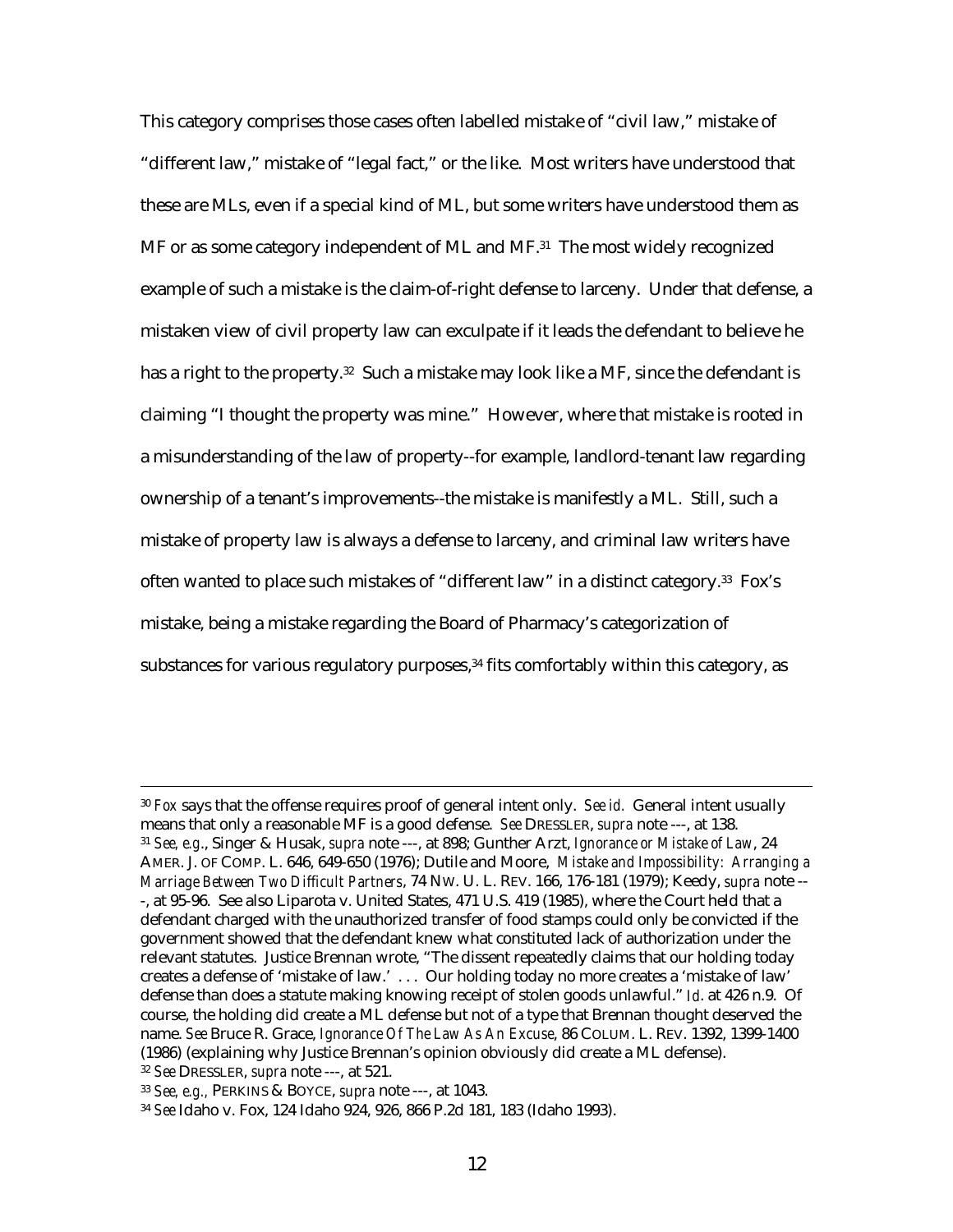does a mistake regarding the definition of "firearm" under federal law. Yet virtually no one would suggest that such mistakes are anything but conventional MLs.35

More importantly, for this article, there are a number of scenarios that even the most careful scholars have found extremely troublesome to categorize. Such cases include, for example, so-called mixed questions of law and fact, cases involving a defendant's total inattention to some apparently factual question, and cases where the statutory language in question establishes no general category but simply identifies some unique object as having some special legal significance. All of these trouble spots can be found together in Paul Robinson's example of a liquor-seller who relies on the advice of a third party in concluding mistakenly that she is outside the boundary lines of a dry town. Is the location of a store relative to the boundary line a question of law, or fact, or a mixed question of law and fact? Does the defendant's total inattention to the questions made material by the statute--since she chooses simply to rely on the judgment of a third party--make her mistake necessarily a ML or might her mistake still be classifiable as MF? Does the fact that the boundary line is a particular thing rather than a general category resolve the question, since one of the essential characteristics of a law is often said to be its generality? These are tricky questions that have prompted some scholars to dismiss the ML-MF distinction as too tenuous to be of any relevance in determining criminal liability. Robinson thus suggests that, if such a defendant's liability turns on whether her mistake is classified as ML or MF, then the ML-MF distinction is performing no morally worthy service and should be dispensed with.36 Here, Robinson joins those scholars who, relatively unconcerned with specifying any

<sup>35</sup> I had to add "virtually" to this sentence, because I have just recently come across a passing suggestion that a mistake regarding the definition of "firearm" could indeed be conceptualized as a mistake of "legal fact." Singer & Husak, *supra* note ---, at 898.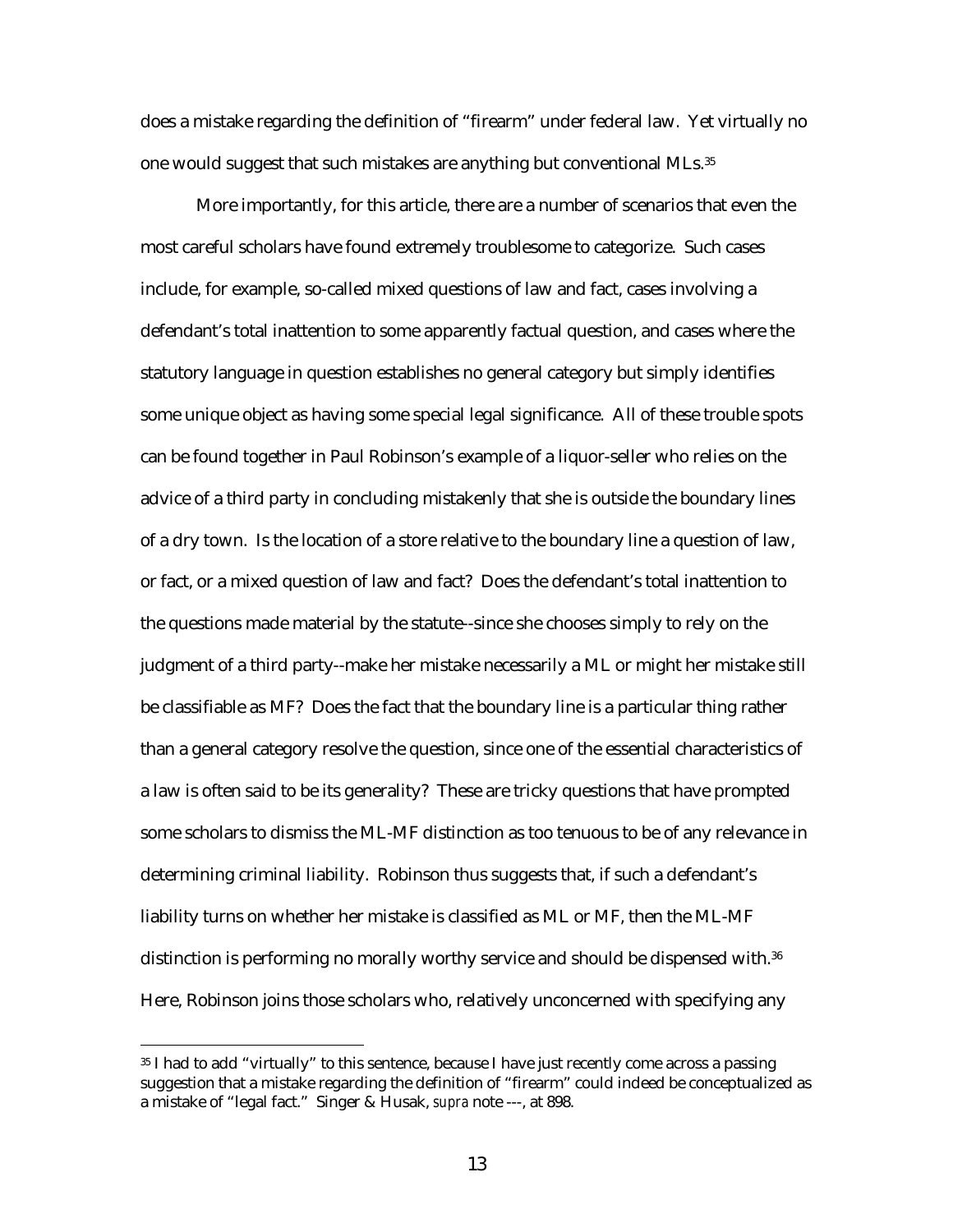formal distinction between ML and MF, argue that in any case there is no morally sound reason to treat MFs and MLs differently from each other when determining criminal liability.<sup>37</sup>

I will put to one side, for now, the question whether anything ultimately should turn on the ML-MF distinction. Instead, I will take the continuing relevance of the ML-MF distinction as the fact of life that it is and try to respond to the difficult cases head on. My object, then, is to work towards a reliable definition of the distinction between ML and MF, a definition that appears to have eluded the generations of scholars who have discussed criminal law's mistake defenses.

What definitions of the distinction have been attempted? I will not discuss all of the ways in which writers have approached the distinction, but a review of a few common approaches will set the stage. Some quite eminent legal thinkers have tossed off unhelpful formulations of the law-fact distinction. More than a century ago, outside the criminal context, James Bradley Thayer noted the problem that law itself can be understood as a kind of fact, but it was that special kind that included "a rule or standard which it is the duty of a judicial tribunal to apply  $\dots$  "38 The front half of this observation--that law is of course a kind of fact--is important, but the back half is useless. Merely equating a question of law with a question regarding a rule or standard does not help much; yet only modest progress has been made since Thayer in defining the ML-MF distinction.

Forty years ago, Glanville Williams tried to advance the ball in the criminal context with this formulation: "Generally speaking a fact is something perceptible by

 <sup>36</sup> *See, e.g*., PAUL ROBINSON, CRIMINAL LAW DEFENSES, 380 and n.26 (1984).

<sup>37</sup> See above, n.--- and accompanying text.

<sup>38</sup> James Bradley Thayer, *"Law and Fact" in Jury Trials*, 4 HARV. L. REV. 147, 152-153 (1890).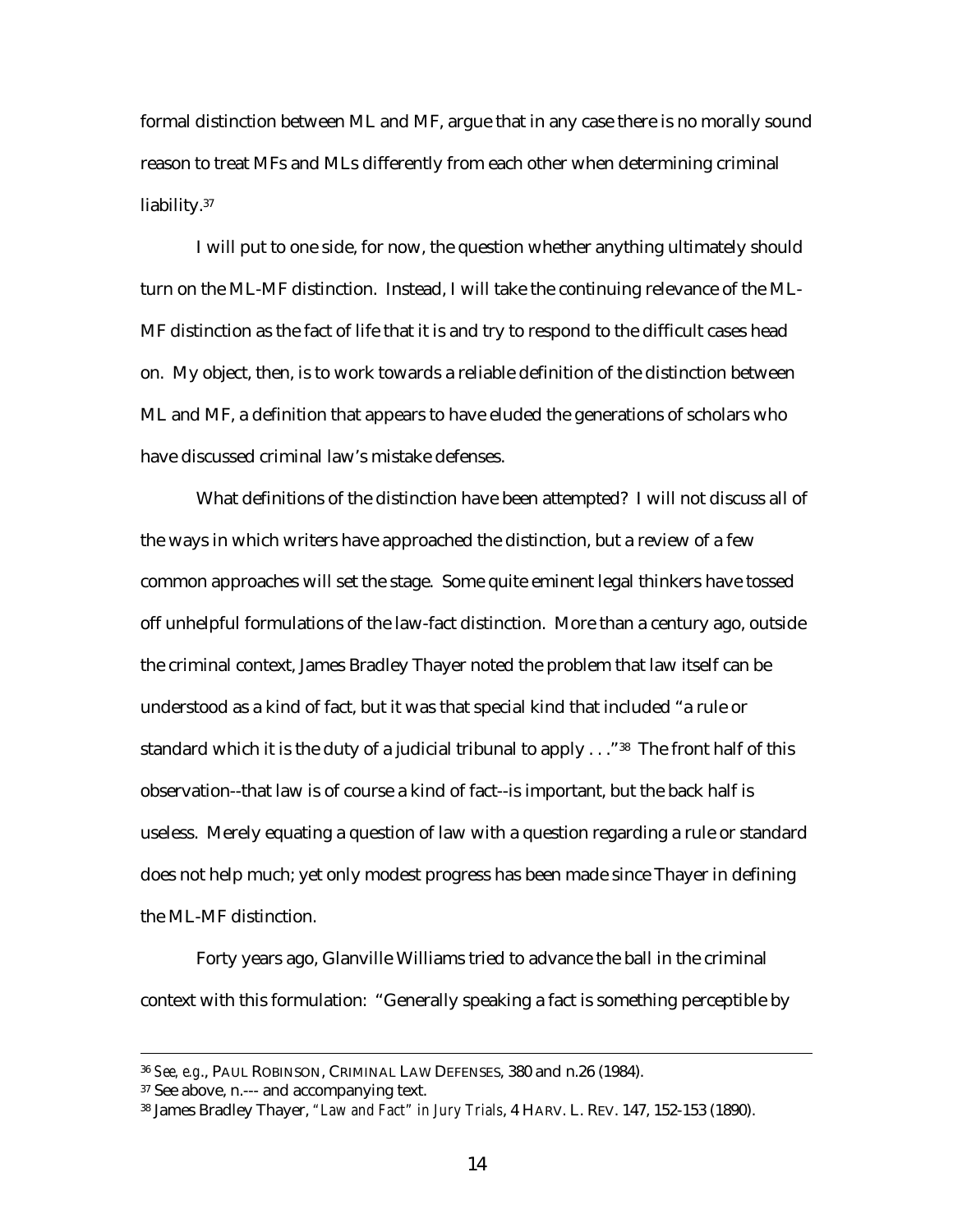the senses, while law is an idea in the minds of men." But Williams immediately recognized that the world of fact must include some things that he did not think of as objects of perception, such as someone else's state of mind, since such a fact had to be inferred from other facts rather than simply sensed.<sup>39</sup> As he recognized this difficulty with his definition of "fact," he might also have recognized the problem with his definition of law: that, at least in some senses of his formulation, a law must be an object of sensory perception and thus, as Thayer saw, a kind of fact. Neither of these points, however, moved him to a more refined statement of the distinction. He just moved on to more manageable problems.

Some years later, an extremely careful illustration of the distinction appeared in an article by Graham Hughes, the main task of which was to analyze the impossibility defense in attempt crimes. In that article, Hughes worked carefully through the various mistakes that might count as ML or MF in a variety of cases.40 Posing a hypothetical that turned on nice distinctions in the definition of a "dwelling" in the law of burglary, for example, Hughes clung tightly to the ML-MF distinction as a perfectly intelligible, even if not necessarily satisfactory, basis for determining guilt and innocence.<sup>41</sup> This exercise stands out in the literature as a model of analytical rigor--except for one thing: even Hughes's skillful detection of fine distinctions between different scenarios was carried out without an attempt at a formal statement of the distinction between MF and ML.

Had Hughes offered one, I am confident that it would have closely resembled one more recently offered by Kenneth W. Simons. Simons's version is, I think, an

<sup>39</sup> *See* GLANVILLE WILLIAMS, CRIMINAL LAW: THE GENERAL PART 287 (2d ed. 1961).

<sup>40</sup> *See* Graham Hughes, *One Further Footnote on Attempting the Impossible*, 42 N.Y.U. L. REV. 1005, 1016-1020 (1967).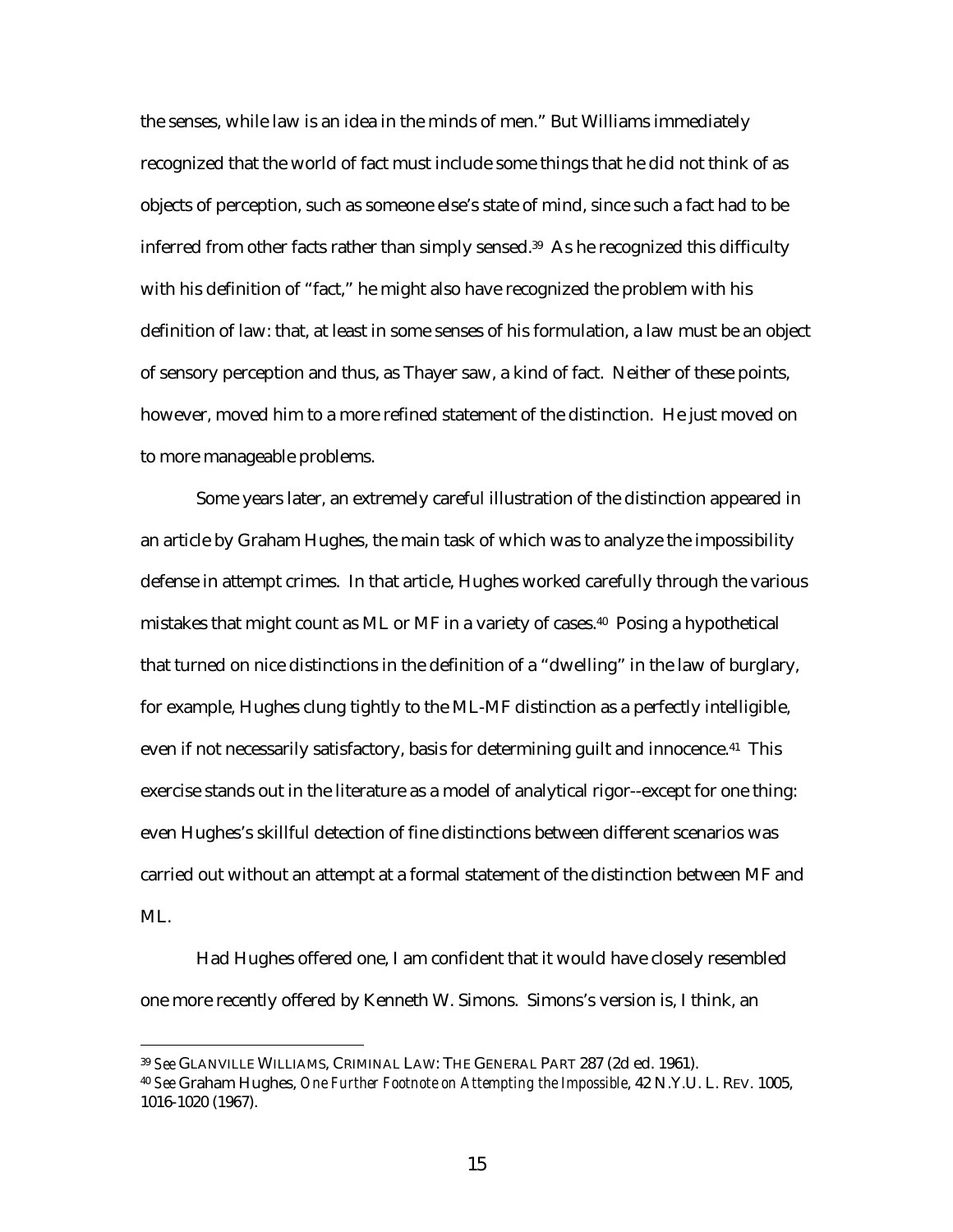accurate and concise statement of what I might call, in deference to Hughes, the "orthodox position."42 Like Hughes, Simons's main concern was with problems of the impossibility defense, not with providing a rigorous statement of the ML-MF distinction. His analysis did depend on the ML-MF distinction, however, so he needed a working definition to hold at bay those scholars who have questioned its reliability. Simons said: "Mistake and ignorance of *fact* involve perceptions of the world and empirical judgments derived from those perceptions. Mistake and ignorance of *law* involve assessment of whether, given a certain set of facts, the actor would or would not be violating the law."43 Simons elaborated by saying that you could tell a ML simply by imagining a hypothetical actor who knew all of the facts. If this person nevertheless failed to see that her conduct violated the law, then her mistake was ML. Similarly, you could identify a MF by imagining a hypothetical actor who knew the law perfectly well in its application to any set of facts. If this person nevertheless failed to understand that her conduct violated the law, then her mistake was MF.<sup>44</sup> These are good descriptions, I think, of how good lawyers and judges normally think about this problem. And no case that I know of attempts a definition more rigorous than this one. Simons completed his summary of the common sense of the problem by noting explicitly that any mistake about how the law "applies" to a given set of facts is also a ML. He thus rejected the notion that there is an "'intermediate' category between law and fact" or a category of "'mixed' questions of fact and law" to muck up the basic distinction.<sup>45</sup>

<sup>44</sup> *Id*. at 469-470.

 <sup>41</sup> *Id*. at 1019-1020.

<sup>42</sup> *Id*. at 1016.

<sup>43</sup> Simons, *supra* note ---, at 469 (citation omitted).

<sup>45</sup> *Id*. at 470-471.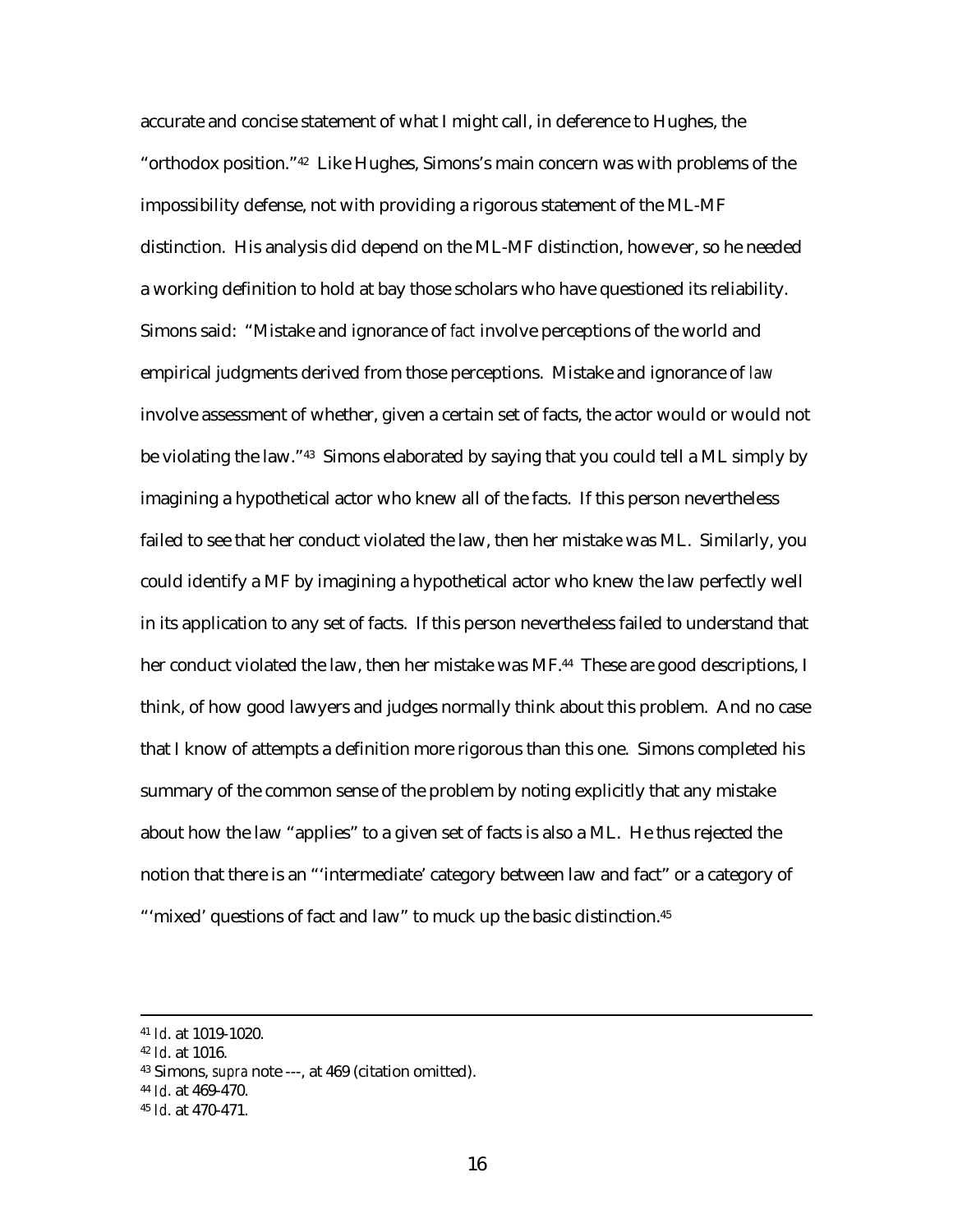As a concise description of conventional practice, Simons's formulation is well done, but as a formal statement of the distinction it is inadequate. There cannot be much doubt that Simons's definition of fact, "perceptions of the world and empirical judgments derived from those perceptions," fails to exclude law. As Thayer suggested, the question whether a particular law exists or has a particular meaning certainly seems to be a factual question, a question about something in the world that can be perceived just as much as a person's state of mind, for example, can be perceived.46 Thus it is perfectly intelligible to ask, "Is it the fact that ephedrine is a 'controlled substance'?," even though every lawyer would agree that that is a question of law rather than the question of fact that it purports to be. The conventional approach has no way of telling us why that question is "legal" rather than "factual." Thus, to follow out Simons's elaborations, you can't coherently posit someone who knows all the facts while remaining mistaken about whether her conduct violates the law, at least not without a more refined distinction between law and fact. That is because the perceptible facts "of the world and empirical judgments derived from those perceptions" include the fact that the conduct violates the law. $47$  Thus, one who knows all the facts must also, by definition, know the law until we have a definition of the distinction between law and fact. Moreover, if the meaning of the law lies not just in the bare words of the governing statute itself but in how that statute applies to a given set of facts, as Simons rightly affirms, then the escape from this problem is not as readily available as it might at first

<sup>46</sup> *See also* Larry Alexander, *Inculpatory and Exculpatory Mistakes and the Fact/Law Distinction: An Essay in Memory of Myke Bayles*, 12 LAW AND PHIL. 33, 37-38, 52, 57-58 (1993); Gary Lawson, *Proving the Law*, 86 NW. U. L. REV. 859, 862-866 (1992); Geoffrey Marshall, *Provisional Concepts and Definitions of Fact*, 18 LAW AND PHIL. 447, 449 (1999).

<sup>47</sup> Alexander, *supra* note ---, at 57-58.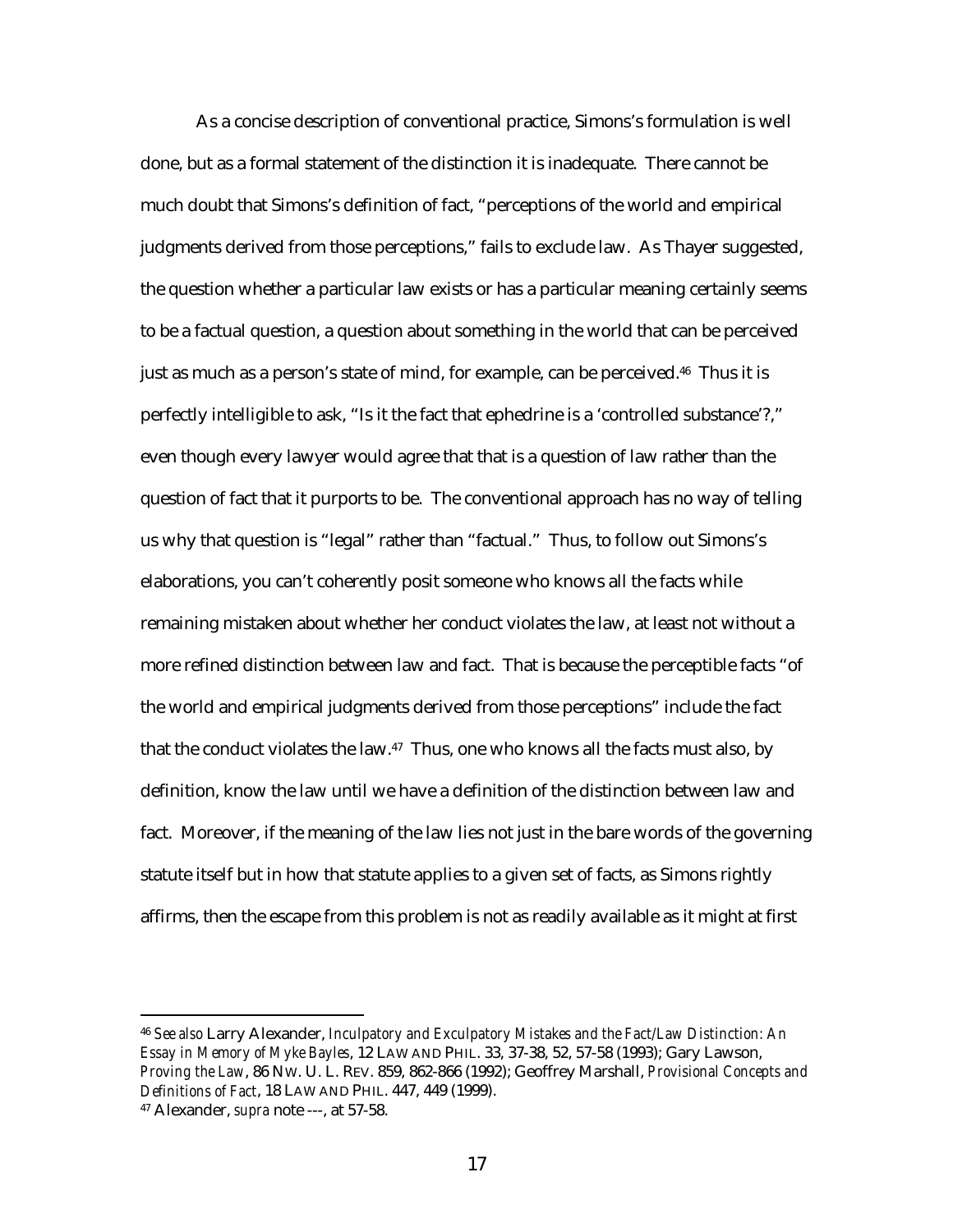seem.48 That is, if you propose that a ML just be those factual mistakes that pertain to the meaning of the statute, you still must confront the fact that the meaning of the statute lies in the statute's "application to" these facts, which just begs again the question whether the mistake as to the application of law to fact in any particular instance is a mistake with respect to the law being applied or with respect to the facts it is applied to.

If lawyers generally think they know how to distinguish ML from MF but have never been able to offer an adequate definition of that distinction,<sup>49</sup> one might suppose that there cannot be a reliable statement of the distinction. Many have suggested as much.50 Long ago, adopting an attitude consistent with the legal realists' general skepticism regarding formal distinctions, Jerome Hall seemed to reject the idea that any reliable distinction between ML and MF could be drawn. He did describe some differences between law and fact, such as that law consists of propositions while fact relates to discrete qualities or events, that laws are "generalizations" and "understood in the process of cognition" while facts are "particulars" and are "directly apprehended"

<sup>48</sup> *See Id*. at 52.

<sup>49</sup> I cannot discuss all of the ML literature in detail, but my survey of that literature reveals no definition that moves meaningfully beyond those discussed in the text. *See, e.g*., Singer, *supra* note --- (no definition); Kahan, *supra* note --- (no definition); ASHWORTH, *supra* note ---, at 233-237 (no definition); Husak & von Hirsch, *supra* note --- (no definition); Smith, *supra* note --- (no definition); Zupancic, *supra* note --- (no definition); Cass, *supra* note --- (no definition); Ashworth, supra note - -- (no definition); Houlgate, supra note --- (no definition); O'Connor, *supra* note ---, at 644-653 (no definition); Richard E. Kohler, *Ignorance or Mistake of Law as a Defense in Criminal Cases*, 40 DICKINSON L. REV. 113, 113 (1936) (distinguishing MF from ML much the same way that Simons does); Hall & Seligman, *supra* note --- (no definition); Perkins, *supra* note --- (no definition); GROSS, *supra* note ---, at 270-271 (offering an obscure distinction between an act "based on a mistake" and an act "done by mistake"); Davies, *supra* note ---, at 352 n.49 (offering no definition and noting that "attempts to differentiate between mistakes of law and fact have frequently been fraught with difficulty"); Peter Brett, *Mistake of Law as a Criminal Defence*, 5 MELBOURNE U. L. REV. 179 (1966) (no definition); Ryu & Silving, *supra* note --- (no definition); George Wilfred Stumberg, *Mistake of Law in Texas Criminal Cases*, 15 TEX. L. REV. 287 (1937) (no definition). <sup>50</sup> *See* Marshall, *supra* note ---, at 449-450 (observing that many have suggested that there is no difference in kind between law and fact).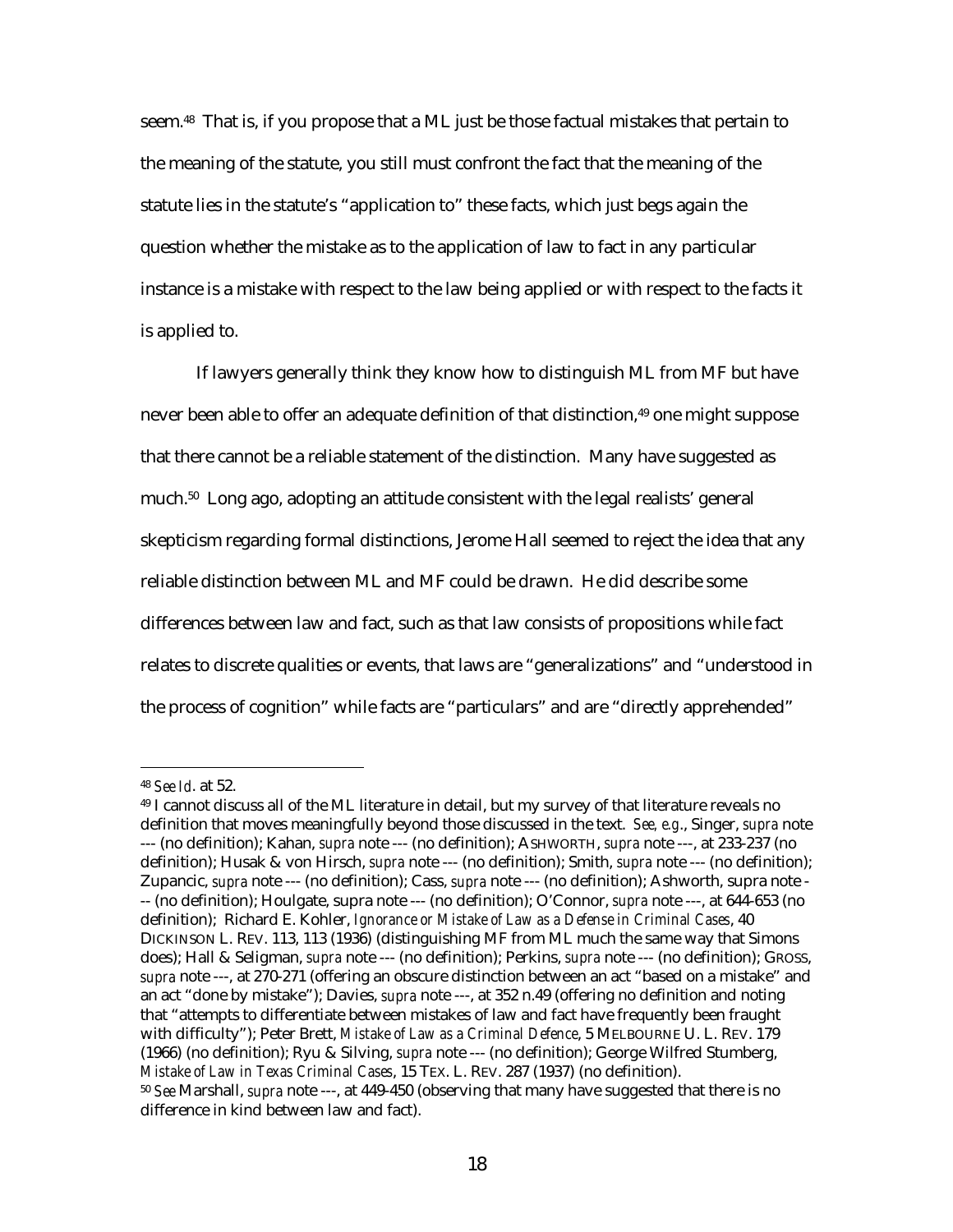or "sensed," and that knowledge of law (as "cognition of propositions") has a kind of fundamental uncertainty about it that knowledge of fact (as simple "perception") does not.51 But, after all this, Hall offers no definition and seems to suggest that the difference is really just a matter of degree.<sup>52</sup>

The same position seems to emerge from Stephen Weiner's efforts, in the civil trial context, to allocate questions between judge and jury. Law is a "question of identifying broadly formulated principles for judging the parties' conduct," whereas fact is a "question of reconstructing acts or events which have actually taken place, or conditions which have actually existed."53 This formulation would be easy enough to critique, even apart from its apparent vagueness, since it is not clear why "broadly formulated principles for judging the parties' conduct" are not also "conditions which have actually existed." It is also easy to find laws that seem to involve elements that are not broadly formulated principles; for example, again, laws establishing the boundaries of particular towns. But Weiner seems to recognize that he has not offered an adequate definition, since he goes on to insist that the categories of law and fact must be supplemented with a third category, called "law application," and to argue that the allocation of questions to judge and jury does and should have more to do with questions of institutional competence than any formal distinctions between law and fact.<sup>54</sup> He does not really suggest that these three categories are any more definable than

<sup>51</sup> Hall, *supra* note ---, at 344-345.

<sup>52</sup> *Id*. at 346.

<sup>53</sup> Weiner, *The Civil Nonjury Trial and the Law-Fact Distinction*, 55 CAL. L. REV. 1020, 1020 (1967). <sup>54</sup> *See* Weiner, *supra* note ---, at 1022-24; Weiner, *The Civil Jury Trial and the Law-Fact Distinction*, 54 CAL. L. REV. 1867, 1876-1882 (1966). Endorsing this point, Endicott argues that in England it is the "consensus" that there is no analytical distinction between questions of law and questions of fact and that those labels are used in a purely pragmatic or result-oriented way. Endicott, *Questions of Law*, 114 LAW QUARTERLY REVIEW 292, 292 (1998). I use Weiner and Endicott here as exemplars of the line of civil law scholarship that grapples with the law-fact distinction not in terms of ML and MF, of course, but with respect to allocations of power between judge and jury,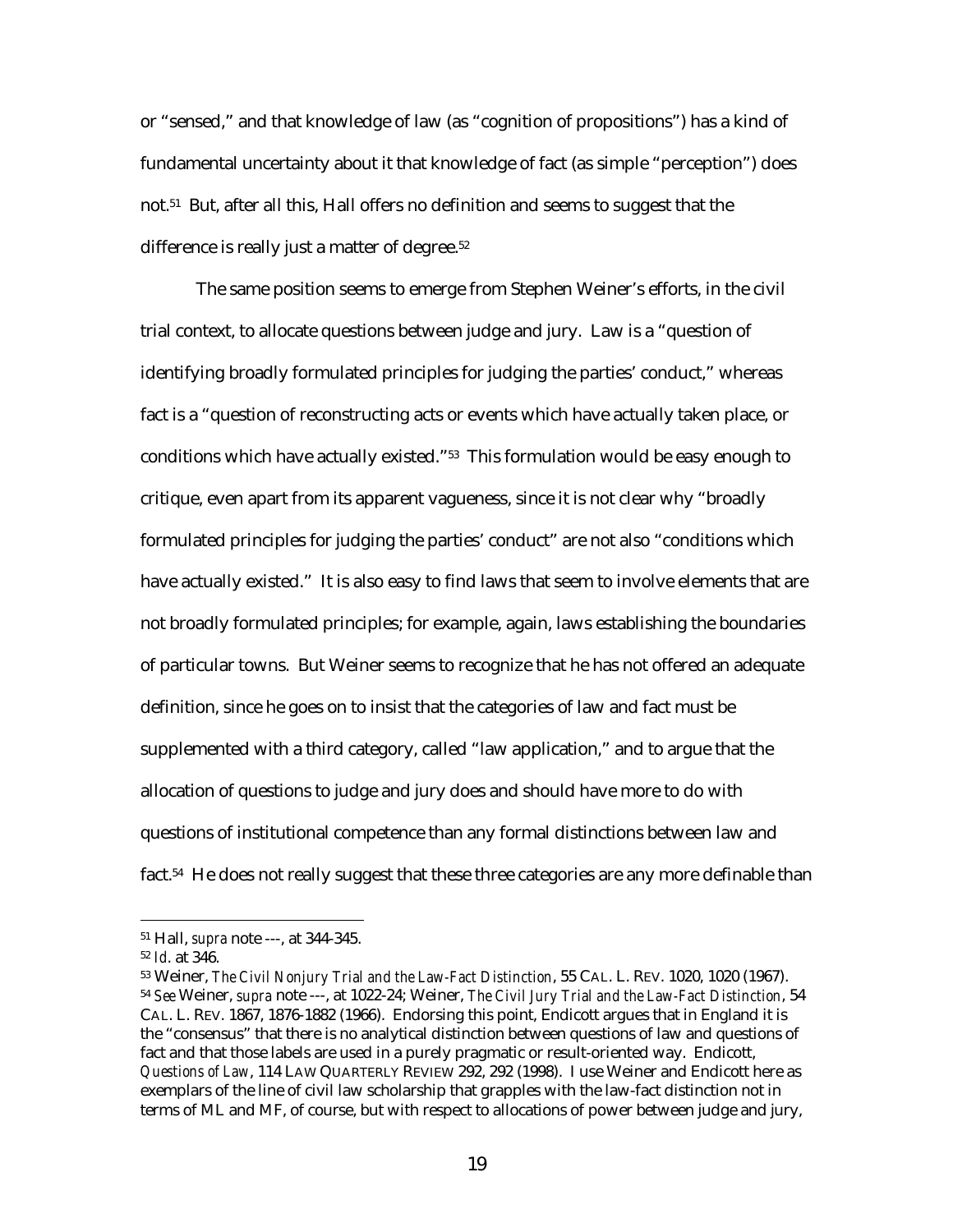the categories "law" and "fact" are. Rather, he seems to think the tripartite approach simply more useful for revealing the essentially discretionary nature of the allocation of "law" to the judge and "fact" to the jury. Moreover, whatever merit there may be in embracing a third category called "law application" or "mixed question of law and fact," which is such a common part of the vocabulary of the law in civil cases, that intermediate category has never found a place in criminal courts where the distinction between MF and ML, however inadequately defined, has occupied the field.

There have nevertheless been academic advocates of this three-category approach even in the criminal context. George Fletcher, for example, has supposed that MFs are mistakes "based on misperceptions of the world," that MLs are mistakes based on "a false belief about the enactment or abolition of a legal norm," and that there is a "middle category" in which "the mistake goes to the application of an existing legal norm to a particular set of facts."55

But Fletcher and others have been less interested in refining such categories than in subordinating them to what they take to be more important questions. Fletcher's discussion wastes very little ink on stating the distinction but considers at great length other factors that might render a MF or ML culpable or exculpatory.56 Mark Kelman implies that the ML-MF distinction is entirely arbitrary and merely covers up other

between appellate and trial courts, and between courts and administrative agencies. This literature seems to have long accepted the notion that there is an intermediate category between law and fact, unassimilable to either, for which allocation questions must be matters of discretion. *See, e.g*., Francis H. Bohlen, *Mixed Questions of Law and Fact*, 72 U. PA. L. REV. 111 (1924); Daniel B. Rodriguez, *Jaffe's Law: An Essay on the Intellectual Underpinnings of Modern Administrative Law Theory*, 72 CHI.-KENT L. REV. 1159, 1177-1181 (1997); Ronald M. Levin, *Identifying Questions of Law in Administrative Law*, 74 GEO. L.J. 1, 12 (1985); Henry P. Monaghan, *Constitutional Fact Review*, 85 COLUM. L. REV. 229, 234-239 (1985); Evan Tsen Lee, *Principled Decision Making and the Proper Role of Federal Appellate Courts: The Mixed Questions Conflict*, 64 SO. CAL. L. REV. 235, 284-289 (1991). 55 FLETCHER, *supra* note ---, at 686. *See also* Dutile & Moore, *supra* note ---, at 171-181. <sup>56</sup> *See* FLETCHER, *supra* note ---, at 684 and ch. 9 as a whole.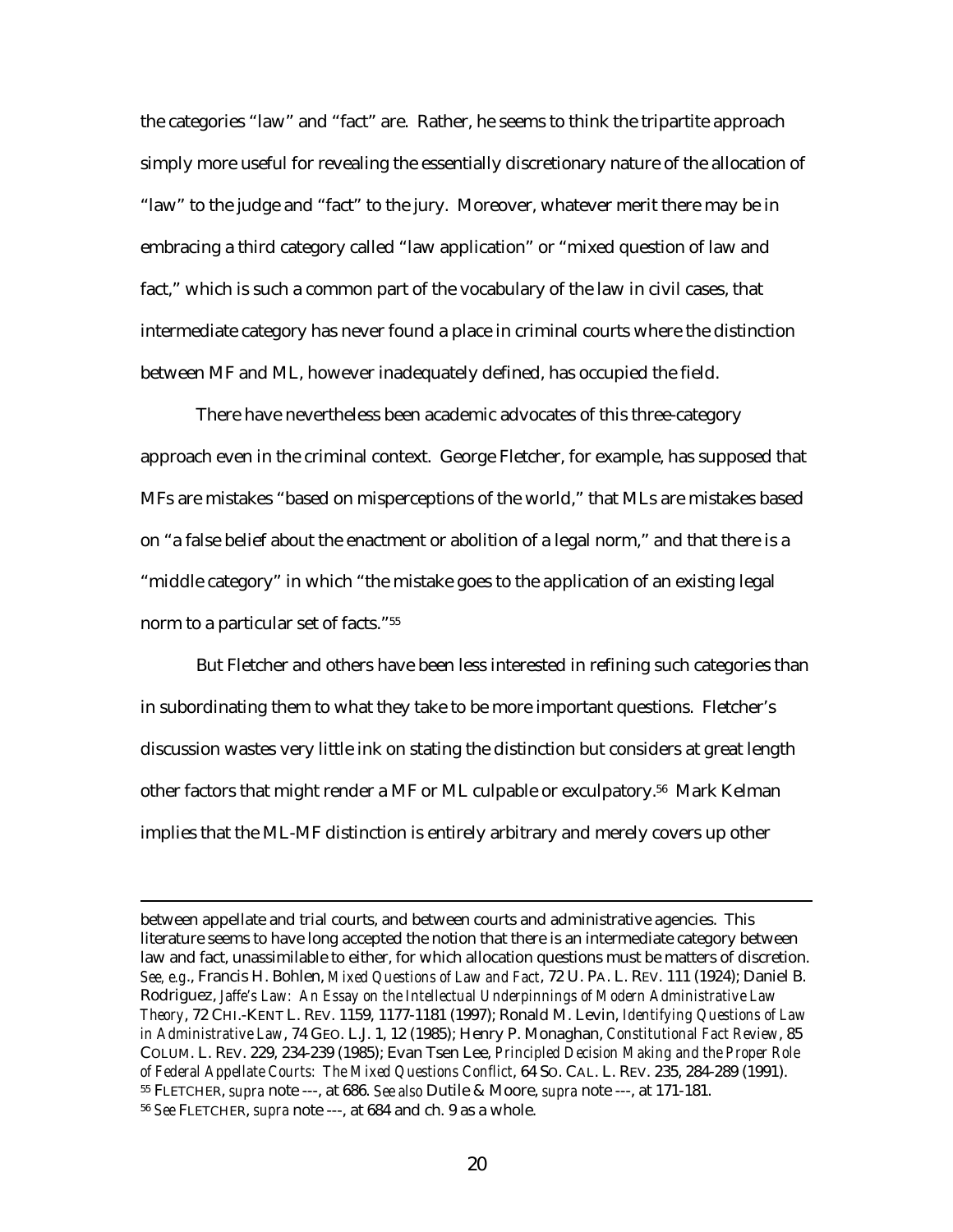questions that the legal system hesitates to confront.57 Paul Robinson observes that the ML-MF distinction "has proven very troublesome" and should be dispensed with, since, at least sometimes, there is no morally significant distinction between one kind of mistake and the other.58 While his main point is the latter one, he also seems to want to point out that the distinction has not been formulated well enough to categorize all cases accurately.59

Finally, Larry Alexander has frankly rejected the notion that any reliable distinction between fact and law can be drawn. Reprising Thayer's approach, he notes that "all mistakes of law are mistakes regarding facts--those facts that are facts about the existence and meaning of law."<sup>60</sup> For example, he suggests that a misperception of a word of a statute, just like a misperception regarding the loadedness of a gun, is obviously a "factual" mistake in any normal use of the term "factual," even though it would routinely be regarded as ML in criminal law.61 Having suggested how any ML can be recast as MF, he then suggests how any MF can be recast as ML by rejecting any distinction between "those facts that bear on the existence and meaning of the law and those that bear on its particular application." That line, he argues, "can be drawn at an indefinite number of places--meaning and application cannot be distinguished in a vacuum." Alexander goes on, "If application is part of meaning--and consider whether one 'knows' the meaning of a law if he cannot identify any actual extensions of it in the

<sup>57</sup> See Mark Kelman, *Interpretive Construction in the Criminal Law*, 33 STAN. L. REV. 591, 630-633 (1981).

<sup>58</sup> ROBINSON, *supra* note ---, §62(e), 265.

<sup>59</sup> *Id*. at 380 n.26.

<sup>60</sup> Alexander, *supra* note ---, at 52. *See also* Patient, *Mistake of Law--A Mistake?*, 51 J. OF CRIM. L. 326, 326 (1987), where the ML-MF distinction is described as "illusory."

<sup>61</sup> *See* Alexander, *supra* note ---, at 38.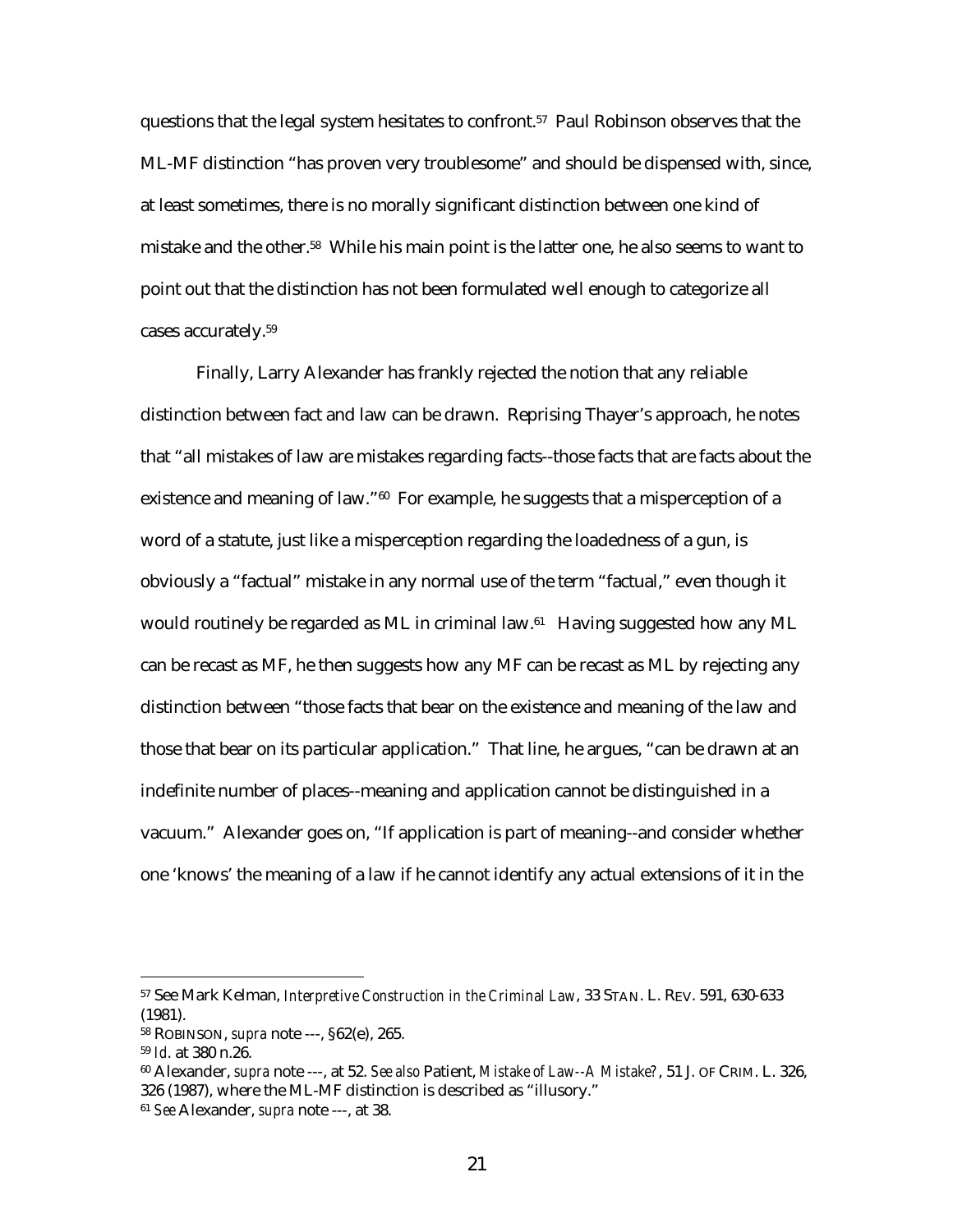world--then factual mistakes are legal ones . . . "<sup>62</sup> For example, I take it that Alexander would argue that if a defendant thought a gun was unloaded when in actuality it was loaded, that apparently factual mistake could be readily re-categorized as a ML, as a mistake regarding the legal proposition that the gun counted as, say, a "deadly weapon." In sum, "all mistakes of law are mistakes regarding facts," and "factual mistakes are legal ones"; the ML-MF distinction is an illusion, for Alexander, or at least a distinction that must be defined functionally rather than conceptually.<sup>63</sup>

Alexander's argument here and Robinson's hypothetical regarding the location of a boundary are two of the most pointed exposures of the absence of any reliable definition of the ML-MF distinction in the legal literature. Almost any lawyer, I think, would reflexively reject Alexander's notion that every factual mistake can be restated as a legal one. A mistake regarding the loaded-ness of a particular gun seems patently a MF, a mere misperception about a particular incident. But I think Alexander has shown that calling something a misperception is not by itself enough to take it out of the realm of ML, since the misperception may be a misperception of the existence of the statute, or of the words in the statute, or of the classes of objects or ideas denoted by those words- misperceptions that at least sometimes are obvious examples of ML. And Robinson's boundary example refutes the notion that the vague general-versus-particular distinction does the trick, $64$  at least until more precisely defined, since a legal definition

<sup>62</sup> *Id*. at 52.

<sup>63</sup> *Id*. at 52-53.

 $64$  Schauer argues that it is in the nature of a rule (such as any criminal prohibition) to be "general." *See* SCHAUER, *supra* note ---, at 17-18. That is probably right, but that does not mean that every element of the rule must be general. A prohibition on selling liquor in a particular town is general in that it prohibits not just a particular person from selling liquor at a particular time but prohibits a category of persons from selling at any of a large number of times (perhaps all times). It is, therefore, a rule rather than a mere command. But that rule has at least one element--presence in one certain town--that is particular.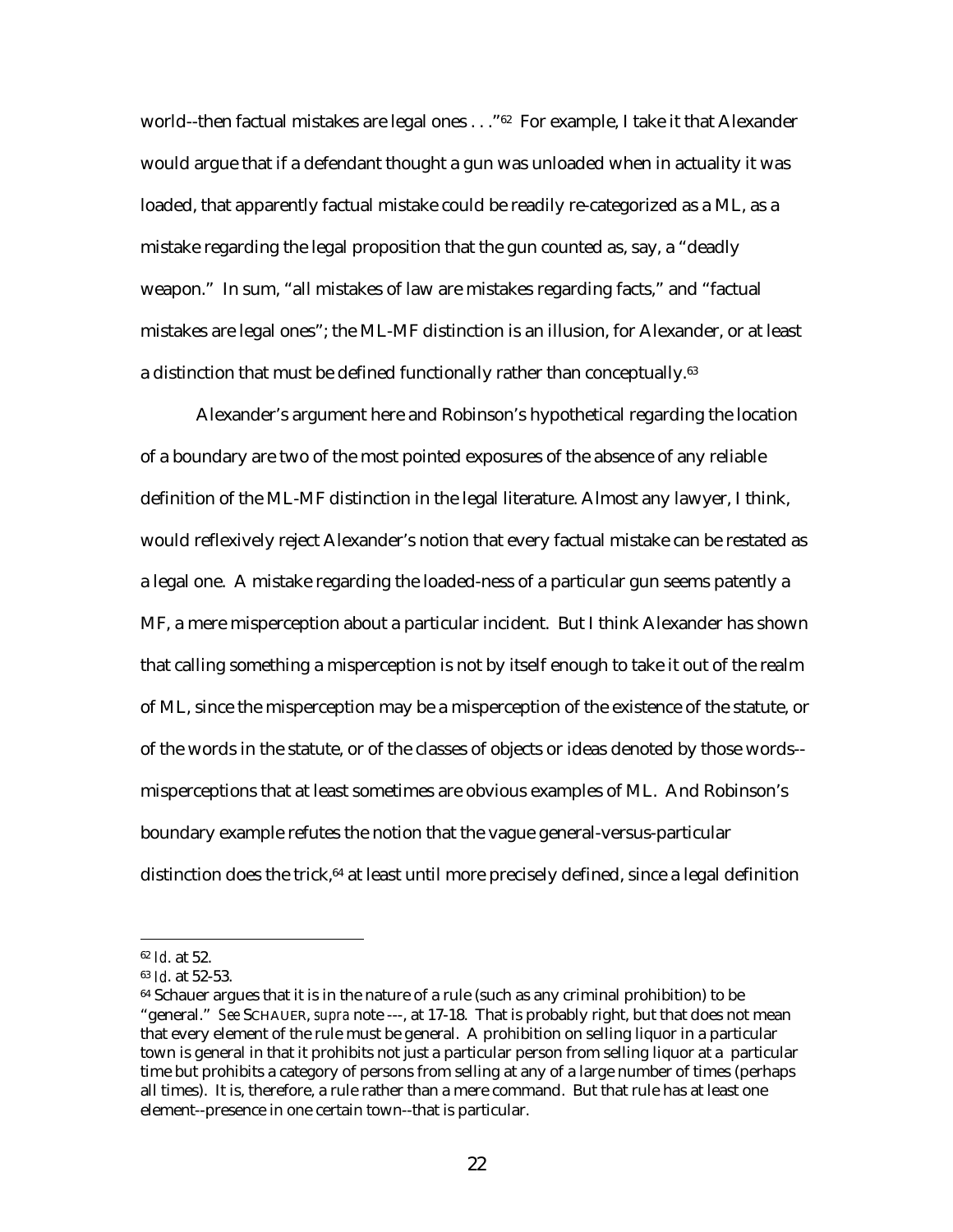of a boundary (about which at least some mistakes must be MLs) seems to establish no general principles but only a decision to give some particular object in the world a particular legal status, much like a court's decision that a particular gun has the status of "deadly weapon."

The next step I want to take is to improve on the current definitions of the ML-MF distinction to see if challenges like Alexander's and Robinson's can be met.

#### III. A REFINED DEFINITION

#### *A. The Definition*

 $\overline{a}$ 

A definition of the ML-MF distinction should avoid reliance on the notion of misperception as a distinguishing feature of MF and similarly should avoid reliance on the difference between generality and particularity. Both of these seem attractive, but neither has been shown to work and I don't think that either can be made to work, for the reasons sketched above. Instead, the definition should rely centrally on the idea of law as a system of meaning. The alternative formulation that I want to test, then, is the following: Whenever a court determines that the defendant's experience of the world at the time of the offense conduct (from the defendant's perspective) would entail an inference by the factfinder that a specified statutory term had been satisfied--i.e., the D's experience would instantiate the meaning of the statutory term--then any claim by the defendant that she nevertheless failed to draw that inference (whether at the time of the conduct or later) is a claim of ML.<sup>65</sup> On the other hand, whenever a court determines that the defendant's experience of the world at the time of the offense conduct would

<sup>&</sup>lt;sup>65</sup> It is equally a ML to suppose that a certain set of circumsances is consistent with satisfaction of a statutory term when in law that set of circumstances entails the inference that a statutory term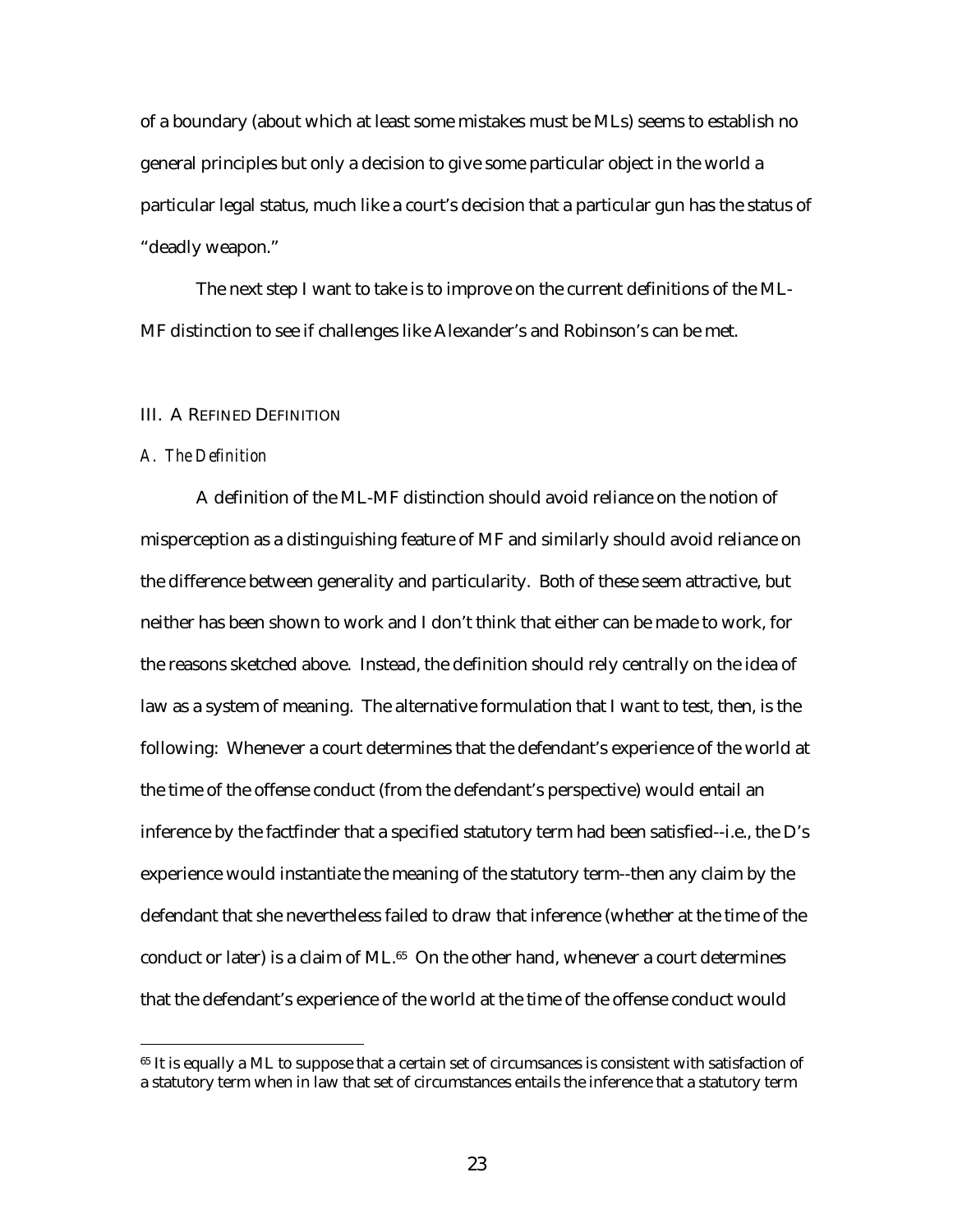*not*, if accurate, entail an inference by the factfinder that a specified statutory term had been satisfied--i.e., would *not* instantiate the meaning of the statutory term--then, of course, the defendant's belief that the statutory term has not been satisfied in the case cannot be a ML; if the defendant has made a mistake somewhere, then it must be in one of the underlying beliefs held by the defendant at the time of the offense and must be a MF.

Less formulaically, a ML is a failure to recognize or understand accurately the meanings of the terms of the charging statute, meanings that, as Alexander says,<sup>66</sup> are constituted at least in part by their "applications" in particular factual scenarios. Thus a ML is a failure to draw proper inferences between particular scenarios (e.g., one in which an object has the capacity to fire bullets at high velocity) and the statutory terms (e.g., "firearm") that govern the case. Every scenario and statutory term mutually entail certain inferences and exclude others, and an inference (or failure of inference) is invalid, for legal purposes, when it is inconsistent with the meaning of a term of the charging statute. To put it another way, the meaning of a statutory term is a statement of the semantic reasons why some particular is or is not deemed to be covered by the statutory term. And the reasons offered then constitute a linguistic equivalent of the statutory term. Thus an object that can fire bullets at high velocity may be deemed a statutory "firearm" *because* it has that capacity, and so a "firearm" *is* or *means* an object that can fire bullets at high velocity, even if it can also be or mean other things.67 And the circumstance that an object can fire bullets at high velocity entails the inference to

has *not* been satisfied. I will not treat this variation separately because I do not think it raises analytically distinct issues.

<sup>66</sup> Alexander, *supra* note ---, at 52.

<sup>67</sup> Under federal law, "firearm" includes such things as hand grenades and mere parts of guns as well. *See* 18 U.S.C.A. § 921(a)(3); 18 U.S.C.A. § 921(a)(4); 18 U.S.C.A. § 921(a)(24).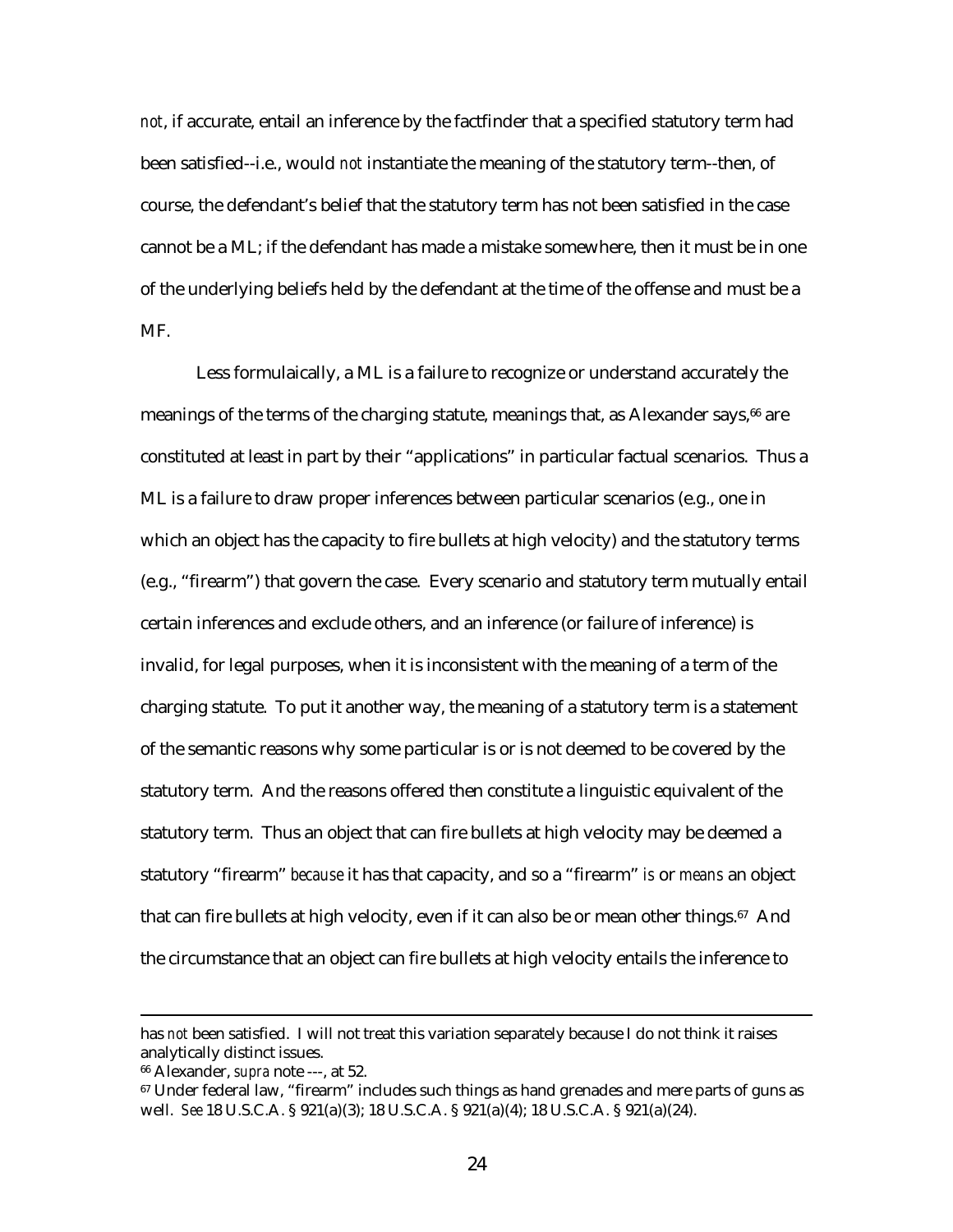"firearm" at the same time that "firearm" entails an inference to a category of things that includes those objects that can fire bullets at high velocity.

Such statements of equivalence or mutual inference--rules of law--may be and are sometimes established in advance of a particular adjudication and then more or less mechanically "applied" to the facts of the case. More universally, however, these definitions simply appear as assertions of the equivalence between a certain set of characteristics abstracted from the facts of the case and a certain set of characteristics previously declared to have been equivalent to the statutory term. In a so-called case of first impression, the equivalence will be established directly between the abstracted characteristics of the case and the statutory term. Thus, for example, in a particular scenario under the firearms statute it may be the case that a silencer is broken. If a previous case has established that a broken silencer still counts as a silencer (i.e., "broken silencer" equals or implies "silencer"), then this court will just "apply" that established equivalence or inference to this case. But the first time the question is faced the judge simply asserts, on the basis of her skill as a reader of statutory English, that the label "broken silencer" is the equivalent of and entails the inference to "silencer"; that is, that "silencer" *means*, among other things, broken silencer.

#### *B. Some Complications and Clarifications*

This illustration immediately suggests a complication: that such a definition of "silencer" or "firearm" or anything else--such a specification of meaning--is always incomplete because whatever characteristics or circumstances or properties (like capacity to fire bullets at high velocity) might entail the inference to "firearm"--i.e.,

25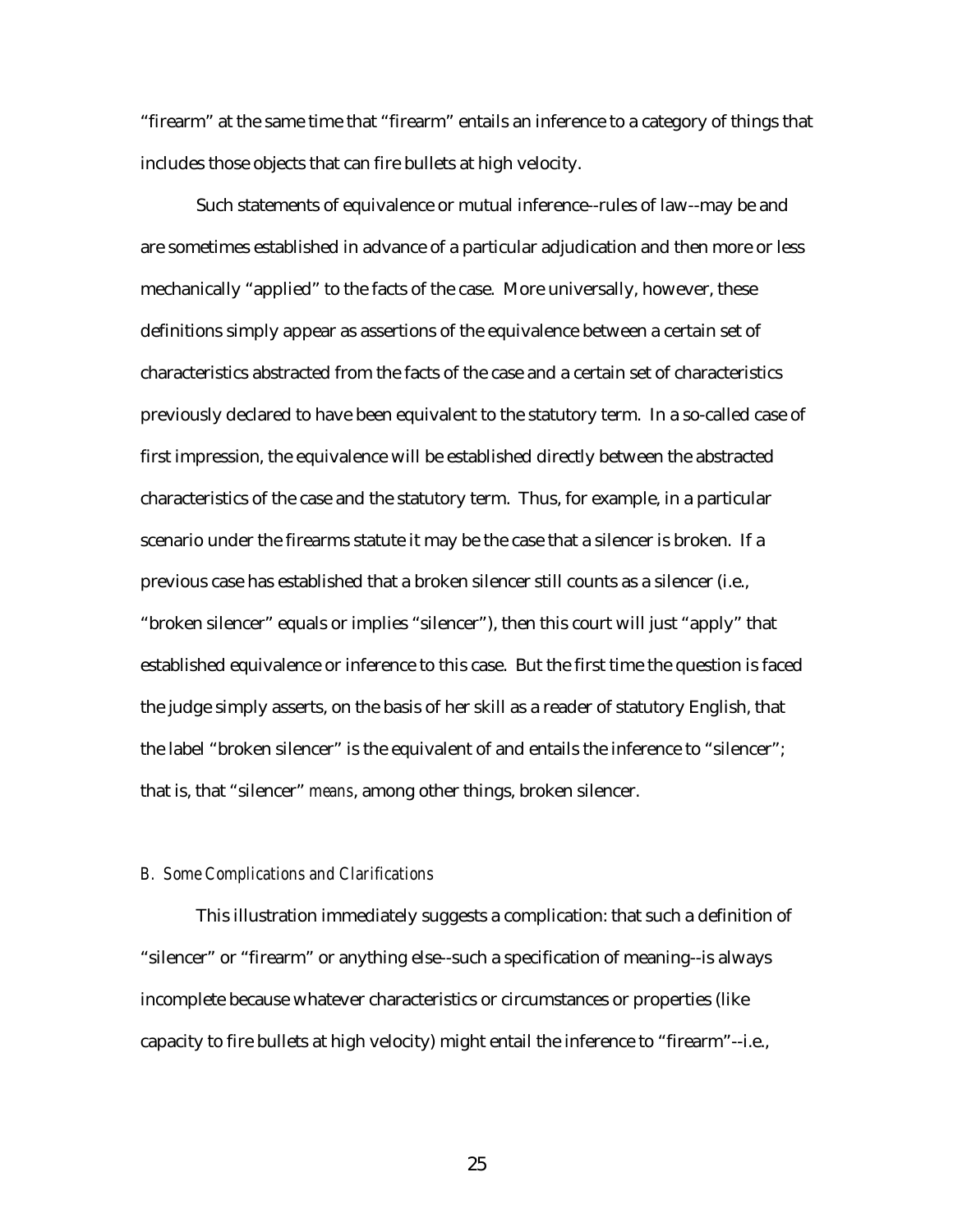might give a meaning of firearm and stand as a rule of legal inference<sup>68</sup>--will only entail that inference as long as there are no unforeseen circumstances that "disturb" the inference.69 A future case might, for example, present an object that can fire bullets at high velocity but that does not let the bullets leave its sealed barrel. Is the object still a firearm? The previously established "general" rule that capacity to fire bullets at high velocity *means* "firearm" may turn out not to work in this case, not to define firearm after all. We can never be completely certain that any *a priori* statement of a legally entailed inference (i.e., a legal meaning or definition) will never encounter a circumstance that will defeat it.70

Still, even if the task of distinguishing the meaning of a statutory term from the reality that it governs is complicated by this argument for the fundamental instability of all linguistic meaning, the task can be pursued in a coherent way. We can still conclude that, for a court to find a ML in any particular case, it can and must first identify the collection of beliefs--the experience of reality--actually harbored by the defendant at the time of the conduct and deemed by the court adequate to specify a meaning of the statutory term. The fact that the meaning of a particular word is never completely specified for the future does not prevent its meaning from being specified in any single

<sup>68</sup> *See* Friedrich Waismann, *Verifiability*, *in* LOGIC AND LANGUAGE 118 (Antony Flew, ed., 1st ser. 1968, orig. 1951).

<sup>69</sup> *See id*. at 127.

<sup>70</sup> *See id*. at 119-129. *See also* Lech Morawski, *Law, Fact and Legal Language*, 18 LAW AND PHIL. 461, 472 (1999) (showing that legal terms cannot be completely defined but have only "partial" definitions that are defeasible by new circumstances). The observation that there might, in any particular case, emerge a circumstance that "disturbs" the normal inference--i.e., the *a priori* statment of the law's required inferences--may mean that every rule of law is actually particular and never general; only *a priori*, provisional, working rules of inference are general. But that does not make the inference required in any particular case, the inference entailed by the circumstances of that case and the statutory term, any less a matter of law, since the distinction between ML and MF does not depend on any distinction between generality and particularity.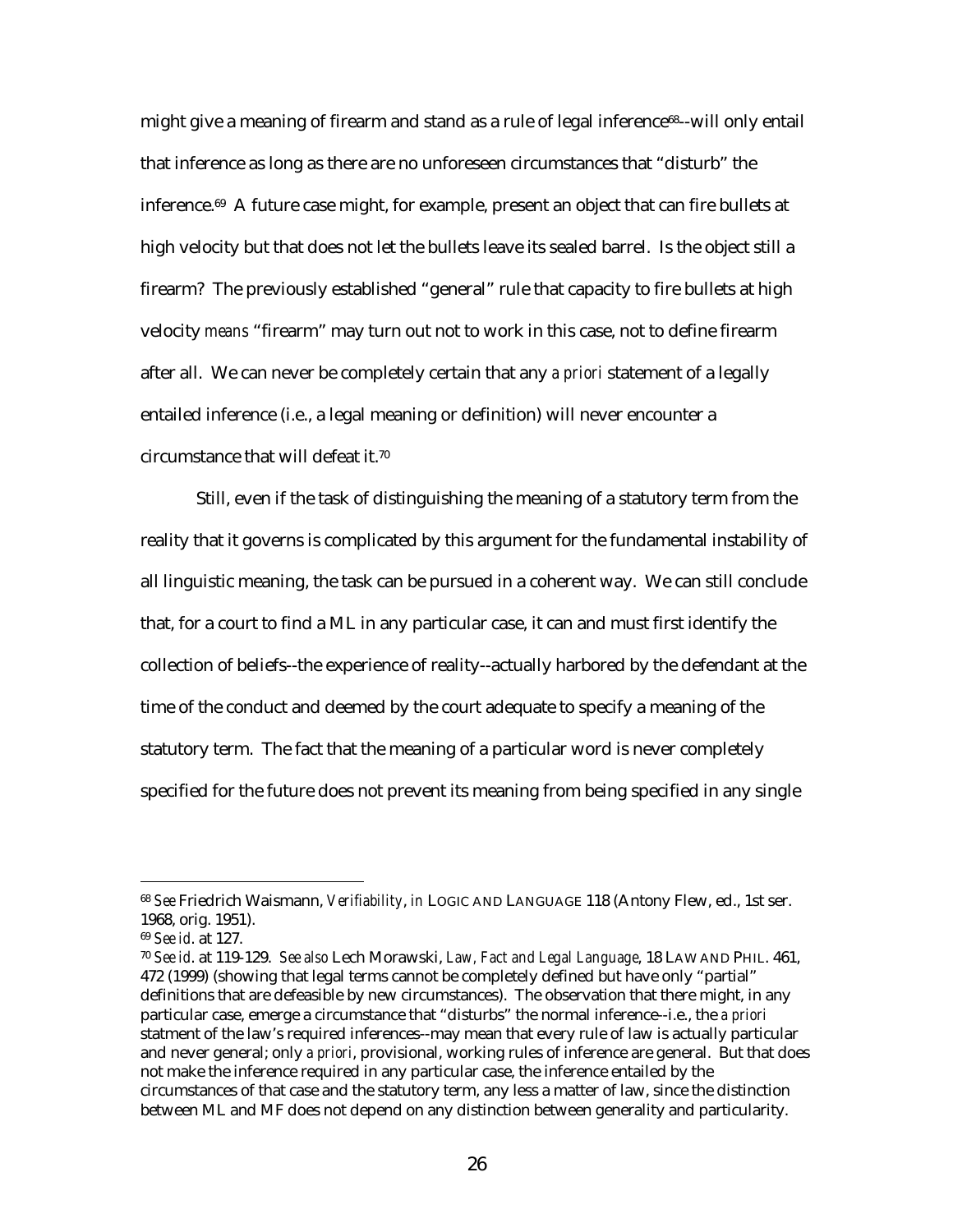case for that case, by the factfinder's specification of the aspects of the defendant's experience that give the word its pertinent meaning.<sup>71</sup>

What about MF, then? For a court to find a MF, it must go through the above process of specifying the definition or meaning of the statutory term in the context of the particular case and on that basis determine that when the term is used correctly it does *not* entail an inference from the defendant's beliefs or experience at the time of the offense to the conclusion that the term has been satisfied. Any mistake that rests on a body of beliefs that would not require a factfinder to infer the satisfaction of a statutory element is a MF. A MF, in other words, is a mistake untainted by an incorrect understanding of what characteristics or circumstances the court takes to be equivalent in meaning to a statutory term. It is a mistake not about the meaning of a statutory term but about the experience of the defendant that is used to specify the meaning of the statutory term. The ML-MF distinction is the distinction between mistakes of "meaning" under the statute (as elaborated above) and all other mistakes. The ML-MF question is always the question whether the mistaken defendant is using the statutory language correctly by drawing the same inferences under that language that a factfinder would be required to draw from exactly the same experience that the defendant believed herself to have confronted.

<sup>71</sup> I should stop to note that there is, of course, a large literature on the philosophy of linguistic meaning, to which I cannot do justice here. In that literature, there is a vibrant debate on what it is for a word or sentence to have a meaning, and my usage of "meaning" in this article is not by any means the only usage out there. For a brief, lucid introduction to the philosophy of language or meaning, see WILLIAM P. ALSTON, PHILOSOPHY OF LANGUAGE (1964). For more recent discussions of ongoing debates about the theory of meaning as they relate to law, see, *e.g*., DENNIS PATTERSON, LAW AND TRUTH (1996) (evaluating realist and anti-realist theories of meaning); Coleman & Leiter, *supra* note ---, at 601-607 (same). Still, I think that, for my limited purposes, my usage is defensible in its own terms.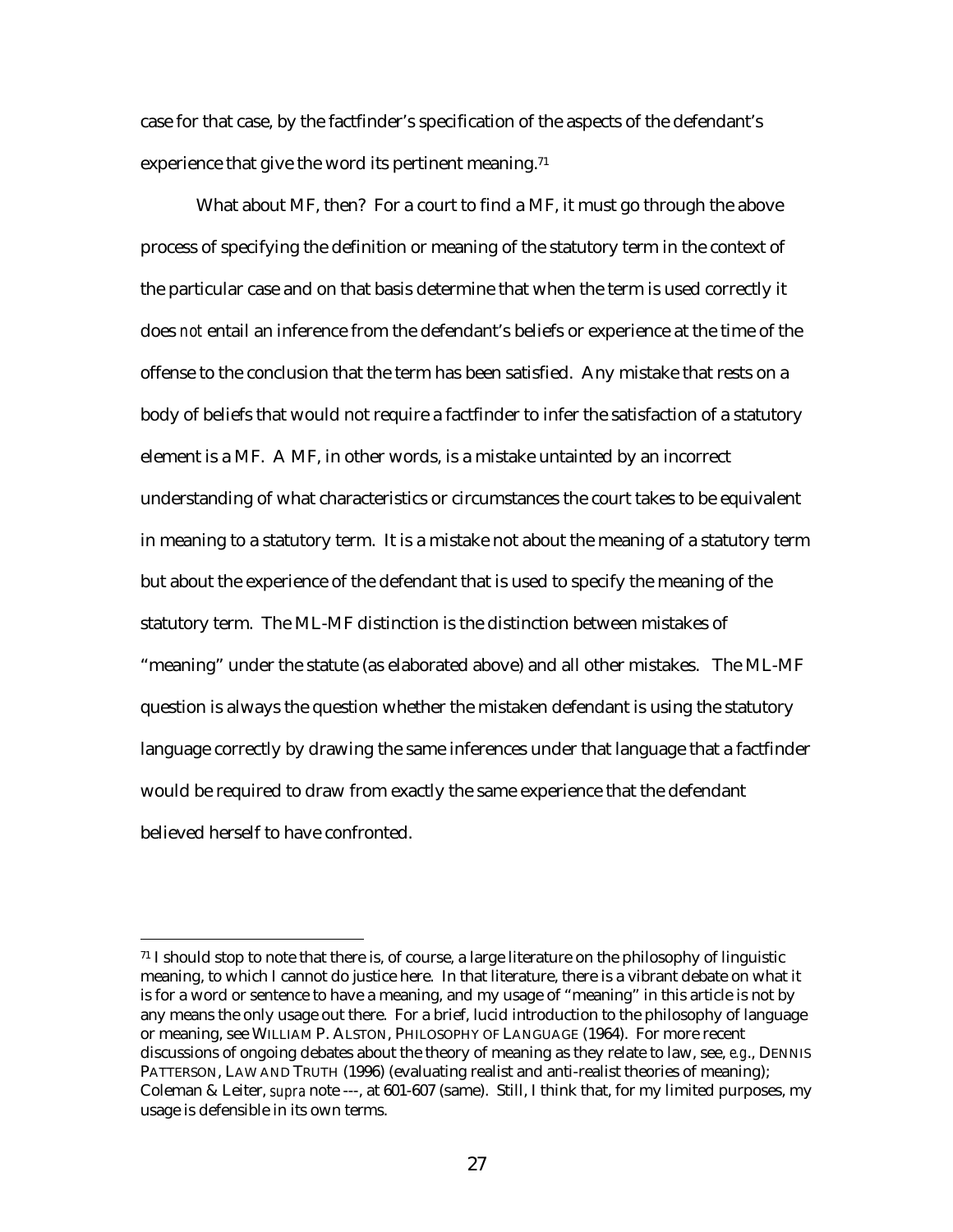I've been saying that, to distinguish ML from MF in a particular case, the judge must isolate the defendant's relevant beliefs about her experience at the time of the offense and determine what inferences are entailed by the combination of the statute and those beliefs. The subtleties of distinguishing ML from MF come from the difficulties in distinguishing between statutory meaning and the lived experience of a defendant that is governed (or not) by that statutory meaning, since statutory meaning cannot be specified in a given case except by asserting the statutory term's equivalence or non-equivalence to that experience or, better, to an accurate linguistic description of that experience. I've tried to indicate how to draw that distinction above, but one might wonder if the distinction doesn't collapse if the defendant's "beliefs" or "experience" at the time of the offense conduct include beliefs about or experience of statutory meaning itself. What if the defendant's experience at the time of the offense conduct includes the belief that the characteristics of the situation do not satisfy the terms of any criminal statute, whether because she is completely ignorant of the relevant statute or because she has misinterpreted that statute?

On first look, that belief might seem classifiable as MF under my definition even though it should clearly be a ML. A factfinder presented with the beliefs held by the defendant at the time of the offense, including the defendant's belief that the statute was not satisfied, might seem to have no conclusion to reach but that the statute was indeed not satisfied. Concluding that the circumstances as the defendant (mistakenly) experienced them could not constitute the statutory term since non-satisfaction of the statute was part of the defendant's "experience" of or "belief" about the statute, the factfinder might seem forced to the conclusion that the mistake was MF.

28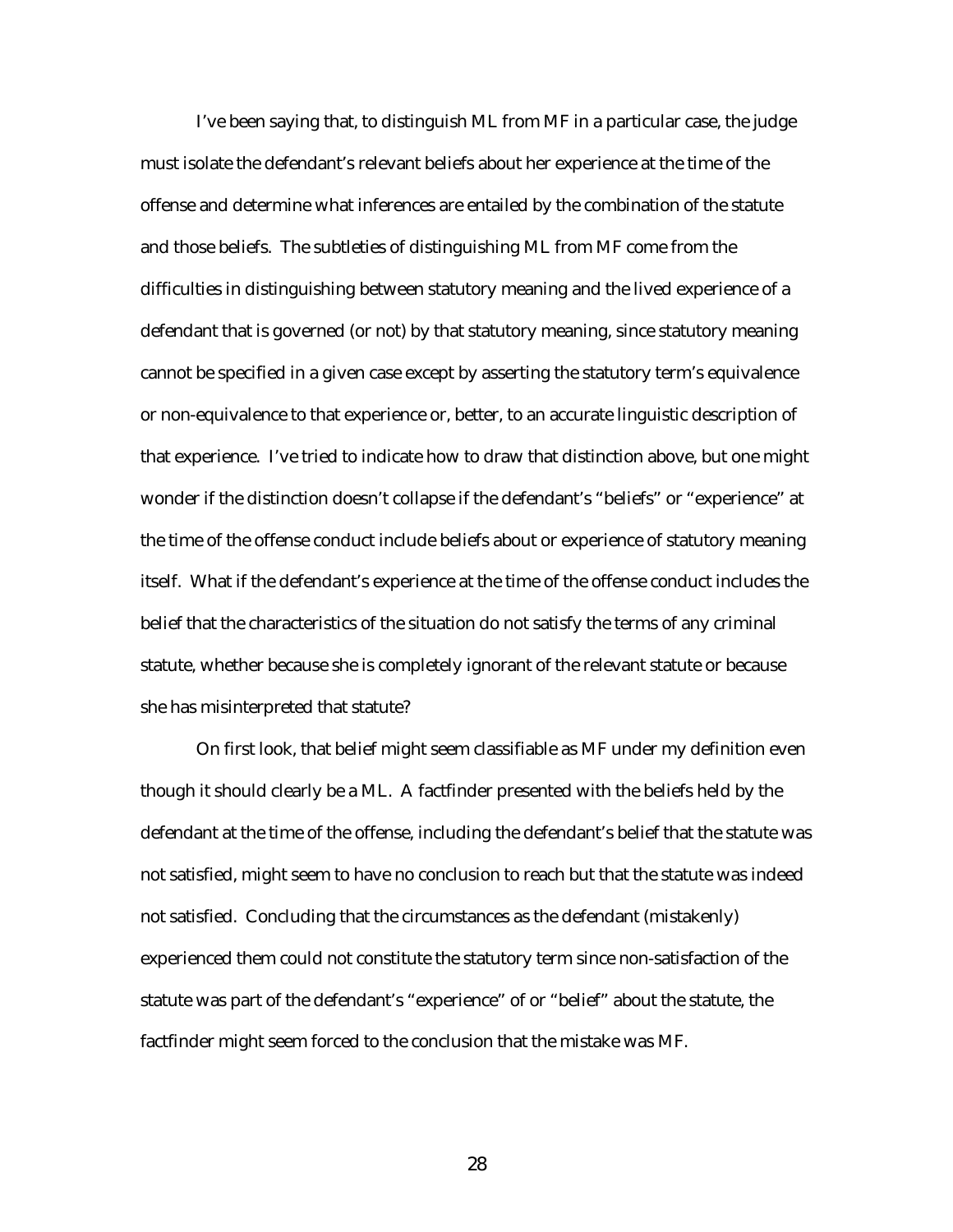Why is that conclusion wrong? The answer, of course, is that, in an adjudication, the meaning of a statutory term--the experience that constitutes it in that case--cannot depend on what a defendant thinks it means but only on what the properly instructed factfinder thinks it means. A mistake about the existence or meaning of a term cannot change the fact that the defendant was aware of circumstances that did constitute a meaning of--entail an inference to--the term as understood by the factfinder, the ultimate arbiter of meaning in adjudication. Once the factfinder identifies beliefs or experience that entail the term, the entailing may be defeasible by other beliefs or experience that the factfinder deems relevant but not by any old belief or experience and particularly not by the defendant's failure to see the entailing that the factfinder saw- the "meaning" of the term--in the first place.

For example, if a factfinder concludes that the defendant knew some object she possessed could fire bullets at high velocity and so concluded that such an object would be a firearm, that statement of statutory meaning could be defeated by some further kinds of information but not by other kinds. It could be defeated by the further information that the defendant also believed the barrel to be securely sealed, if the factfinder<sup>72</sup> concluded that such an object would not be a "firearm" after all. But, just as the original entailment (from capacity to fire bullets to "firearm") would *not* be defeasible by such irrelevant further information as that the defendant believed the sun to have been shining, so it could never be defeated by information that he did not believe that original inference to be entailed in "firearm" or did not know of the existence of the statute. Unless the statute itself declared that the term "firearm" shall

<sup>72</sup> By "factfinder," of course, I always mean "properly instructed factfinder." The elaboration of statutory meaning in any particular adjudication is a kind of collaboration between judge and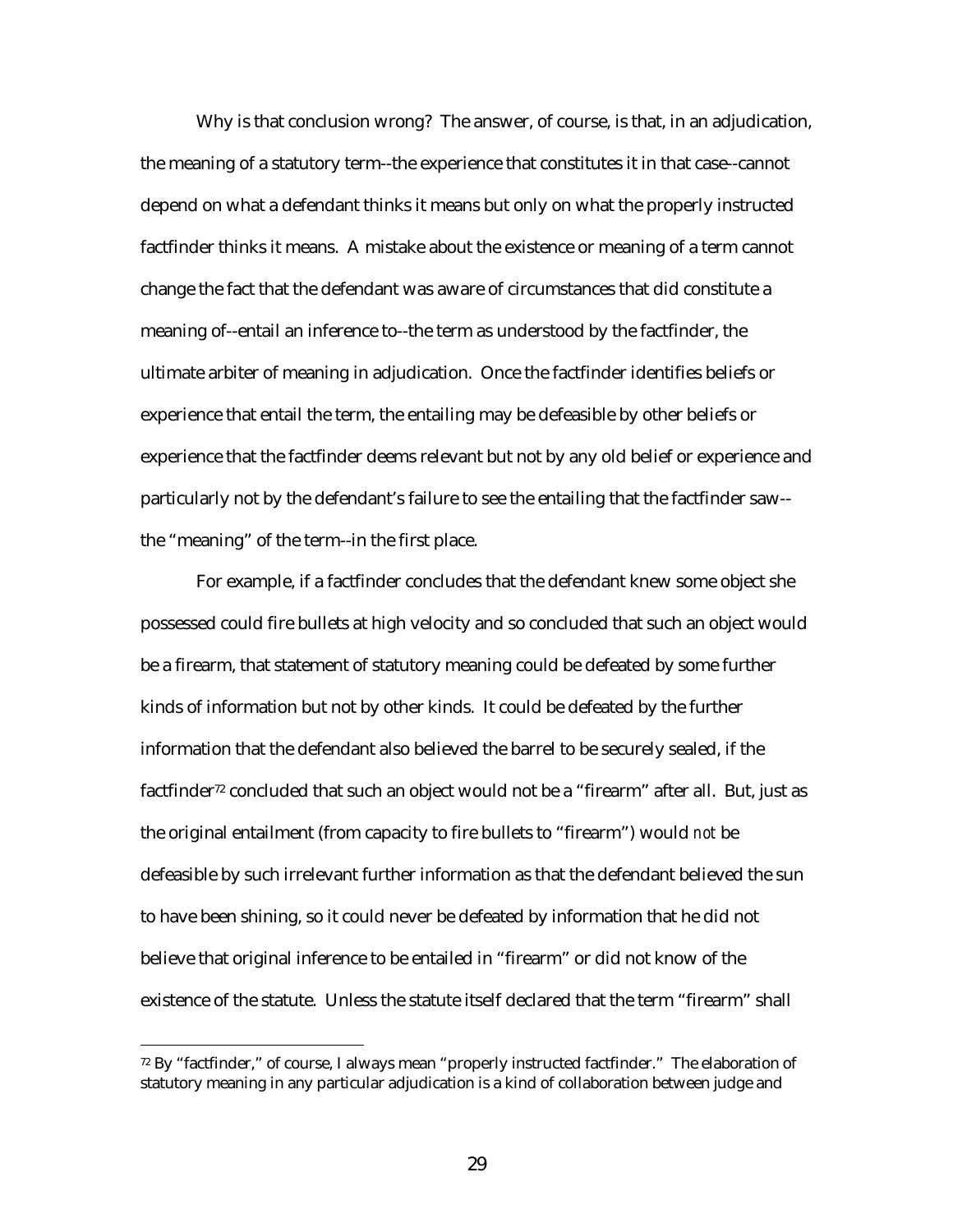mean whatever any defendant chooses for it to mean, the factfinder would have no reason to defer to the defendant's definition of firearm--the defendant's idea of correct usage of that term--but would persist in concluding that the object the defendant thought she had with the characteristic of capacity to fire bullets would count as--entail the inference to--"firearm." Any mistake as to "firearm" therefore would have to be a mistake as to meaning and so a ML. To give the defendant's belief about the inferences entailed by "firearm"any relevance in determining what inferences really were or were not entailed by that term, and thus whether the defendant's mistake was ML or MF, would be to permit the defendant not simply to convert every mistake into MF (her misreading of "firearms" or ignorance of the statute becomes a MF) but actually to give statutory terms whatever meanings she thought they had at the time of the offense, or even no meaning at all (if she thought no such statute existed).

The meanings of words may perhaps be unstable in significant degree, but their meanings do not have to depend on any old person's beliefs about their meanings. At least when there is an authoritative assigner of meaning, as in a court, the meaning of a word does not in any way depend on a defendant's knowing of the existence or meaning of the word. Through the factfinder, the statute establishes a set of meanings for its terms, a language for the legal proceedings, that is independent of what anyone governed by the statute believes about its terms. Thus, in determining whether some set of the defendant's beliefs would require an inference to *x* or to *not x*, the judge cannot consider among those beliefs any belief of the defendant's as to the meaning or existence of *x* itself without abandoning the very notion of law's establishing objective, authoritative meanings independent of the beliefs of those it is meant to govern.

jury in a jury trial but the judge's alone in a bench trial. I use "factfinder" or "properly instructed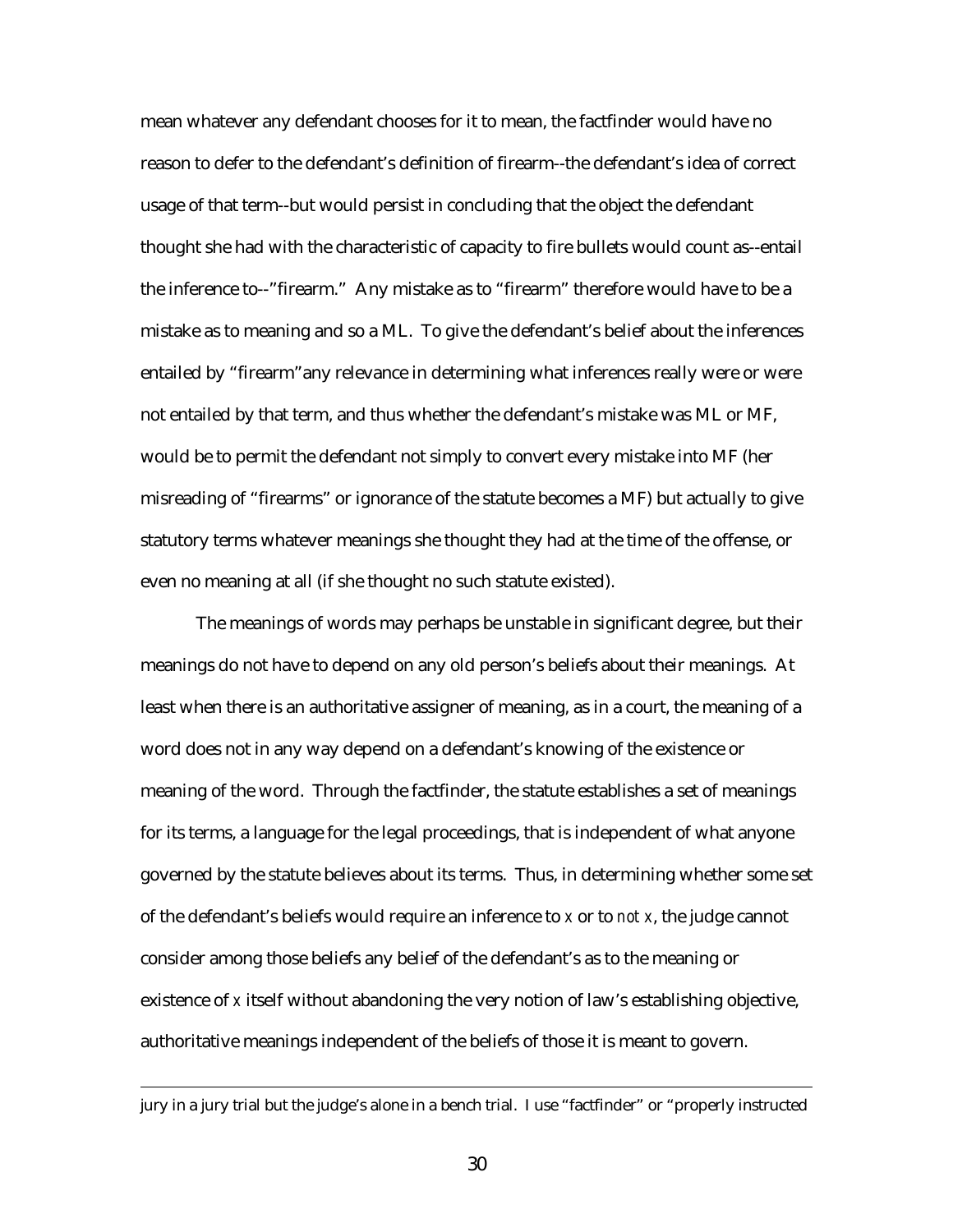Of course, there is a sense in which a statute can play the role of a circumstance of the offense and in which the defendant's awareness of statutory meaning is, therefore, material. This happens when a statute makes ML a good defense. A defendant may be able to get a good defense in some cases by saying that she did not know of the statute at the time of the offense or that she knew of it but misinterpreted it at the time of the offense.73 But neither of those claims bears on the question of whether the defendant has made a ML, only on the question of whether the ML is a good defense in that case. Thus a taxpayer who misunderstands the meaning of "income" has a good defense in a criminal tax prosecution, $74$  but that does not change the fact that "income" has a fixed meaning in her circumstances and her misunderstanding of that meaning is a ML, however exculpatory. The determination whether a particular mistake is ML or MF is done in the way argued above, and the role of the statute in that process is not that it is an object of the defendant's belief or mistake at the time of the offense but only that it is the source of the language in which the case must be discussed in the legal proceeding. A ML is a mistake in the use of that language, and it remains a ML whether or not it can support a defense under a particular statute. Thus when I say of certain beliefs or experiences that, under the law, they "entail an inference," I do not mean, of course, that there are bad consequences for getting the inference wrong; there are no bad consequences in those cases where ML is a good defense. I mean only that the statutory term--the law--has a particular meaning that reaches the set of circumstances found to have been in the awareness of the defendant.

factfinder" as shorthand for whoever is the arbiter of legal meaning in the particular adjudication. <sup>73</sup> *See* above note ---.

<sup>74</sup> *See* United States v. Cheek, 498 U.S. 192, 202 (1991).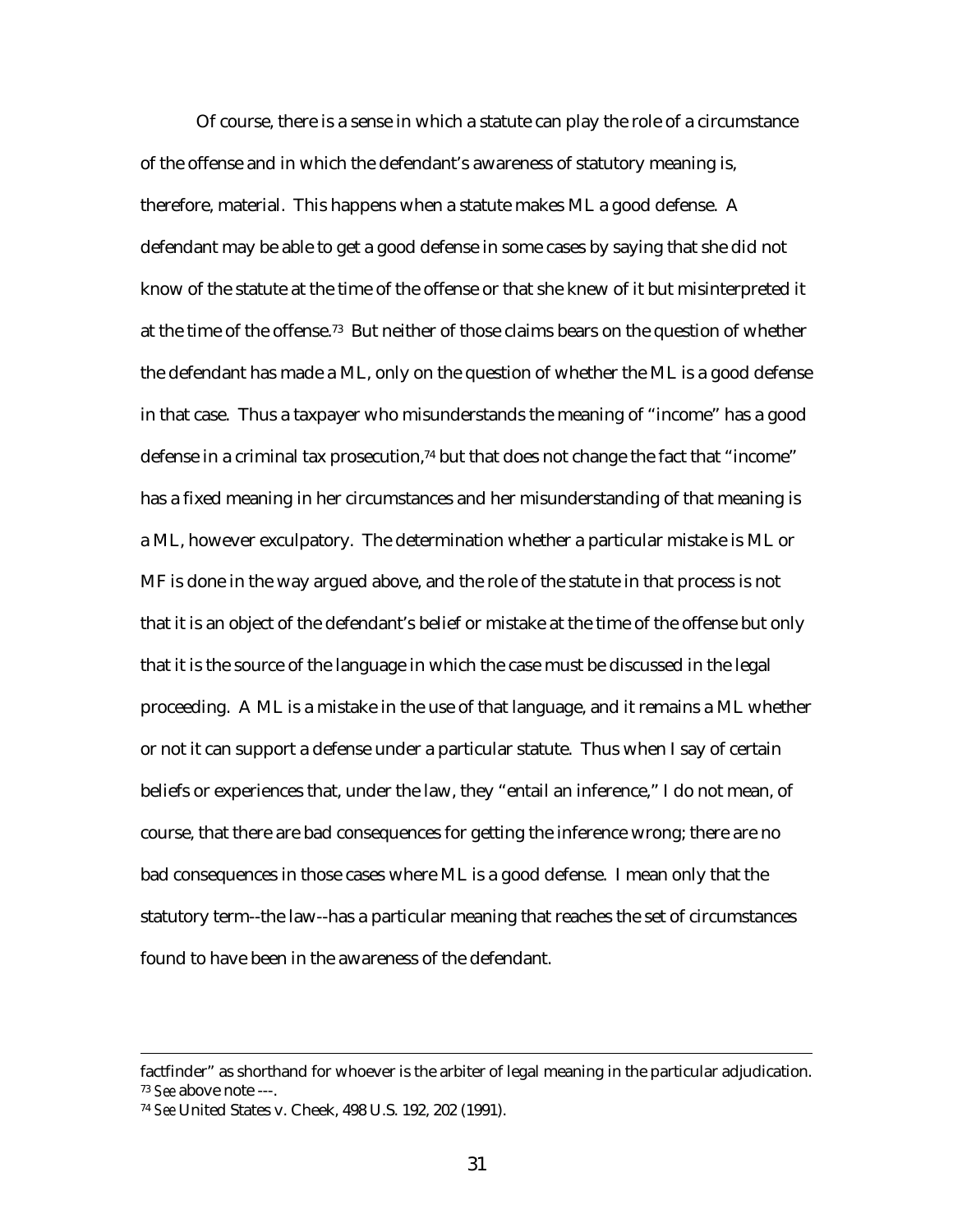#### *C. Some Applications*

I want to elaborate on and test this analysis now by briefly reconsidering the challenge I take to have been raised by Alexander. In the case I posed above, the defendant thought a gun was unloaded and, therefore, argued that he did not know it was a "deadly weapon." If a gun must be loaded to be a "deadly weapon" under this statute and if this gun was actually loaded, then it is true that, as a matter of law, this gun was a deadly weapon. One could then coherently say that the defendant made a ML when she formed her belief that this gun was not a "deadly weapon," no matter what the reasons for her belief. One could not refute the argument and insist that this mistake is actually MF just by saying that the finding is particular to one specific object. If that were so, then a statute that, for example, gave the Rosetta Stone a certain status and protection could never give rise to a ML regarding the definition of the Rosetta Stone, since it is a unique object. Nor could one merely point out that the loaded-ness of the gun is a matter of perception or empirical judgment while its status as a "deadly weapon" is not. Both can easily be characterized as matters of perception or empirical judgment.

But I think the argument can be refuted by way of my formulation above: If the court finds that the defendant took the gun to be unloaded (and no disturbing circumstances are found), there can be no ML with respect to "deadly weapon." That is because the statutory meaning or definition of "deadly weapon" does not entail any inference to "deadly weapon" from the defendant's set of beliefs about the gun, preeminently her belief in its unloadedness. If the factfinder is convinced that the defendant believed that the gun was unloaded in the same sense in which the factfinder understands "unloaded," then the factfinder concludes that there is no mistake of

32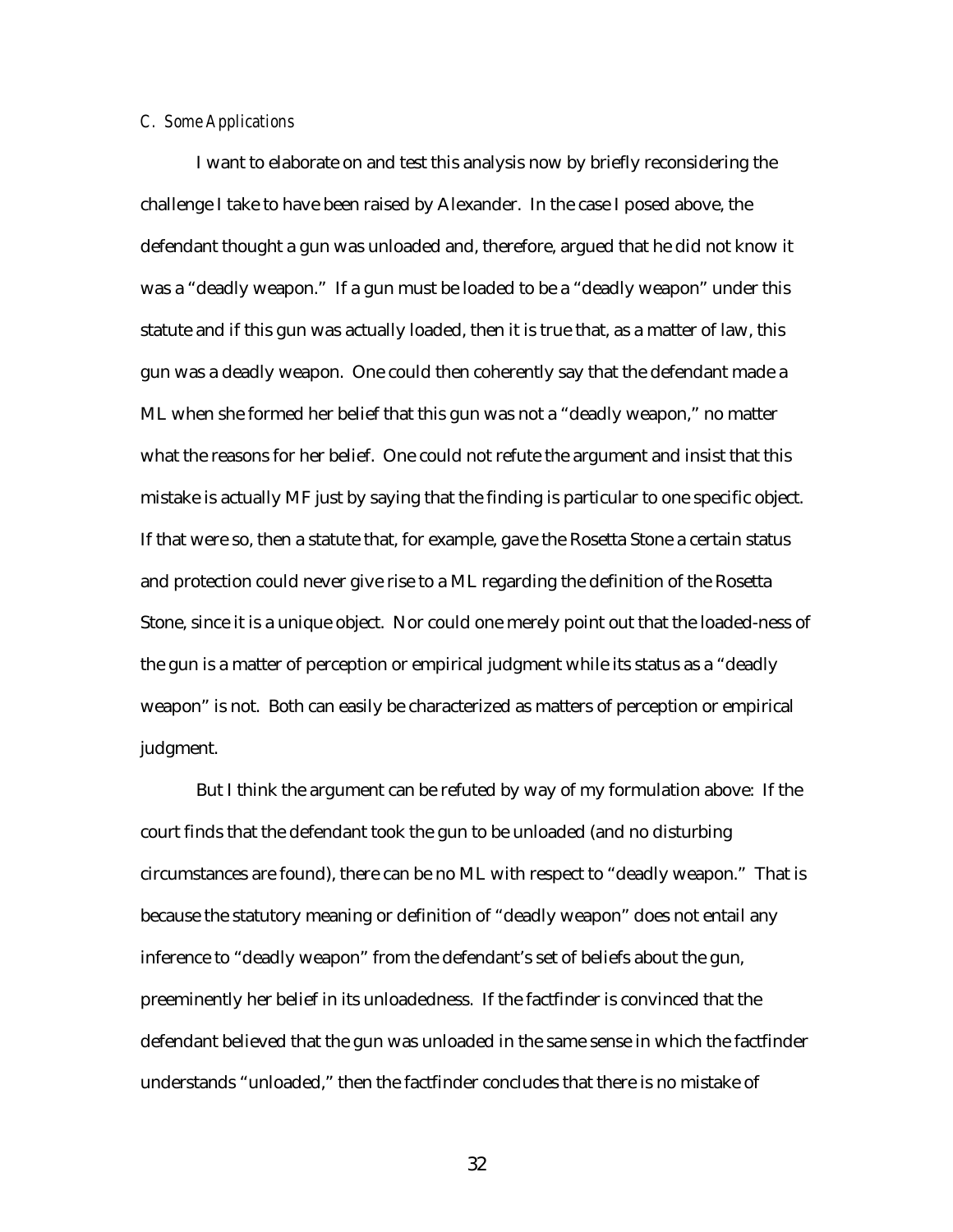meaning in the defendant's inference that the gun was not a "deadly weapon." The inference to "deadly weapon" can only be entailed by a defendant's belief in the loadedness of this gun (or perhaps some other unconsidered circumstance not present in this case), a belief which the court has no reason to attribute to the defendant. This defendant's mistake is not a mistake of inference, not a mistake of language use or meaning, and so not a ML, because the court has identified no part of the defendant's beliefs at the time of the conduct that would entail an inference to "deadly weapon"; i.e., that would instantiate the meaning of "deadly weapon."

A similar analysis can be applied to Robinson's case of the liquor-seller who does not know whether he is within the boundaries of the dry town or an adjacent wet town. In Robinson's version, he relies on the opinion of the civil engineer of the wet town.75 Setting aside the question of whether the defendant should have a defense derived from his reliance on an appropriate official's advice,<sup>76</sup> I can answer the question whether the defendant's ultimate mistake is one of law or fact by first identifying all of his relevant beliefs at the time he started selling liquor and then asking whether those things entailed an inference that the store was within the boundaries of the dry town. If

<sup>75</sup> *See* ROBINSON, *supra* note ---, at 380 n.26.

 $76$  One of the exceptions to the rule excluding ML defenses is sometimes that reliance on a mistaken interpretation of the law by certain officials will sustain a defense. *See, e.g.,* MODEL PENAL CODE § 2.04(3)(b) (allowing defense when the actor reasonably relies on an official statement of the law contained in (i) a statute; (ii) a judicial decision, opinion, or judgment; (iii) an administrative order or grant of permission; (iv) or an official interpretation of the officer or body charged with responsibility for interpretation, administration or enforcement of the law); N.J. STAT. ANN. § 2C:2-4(c)(2) (West 1999) (same with addition of allowing defense when the actor diligently pursues all means available to ascertain the legality of his conduct and concludes in good faith that it is not an offense in circumstances in which a law-abiding and prudent person would also so conclude); TEX. PENAL CODE ANN. § 8.03(b) (West 1999) (allowing defense only when the official statement relied upon is in a written order or grant of permission by an administrative agency charged with interpreting the law in question, or a written interpretation of the law in an opinion from a court or public official charged with interpreting the law in question); ALA. CODE § 13A-2-6(b) (1999) (allowing defense only when the official statement is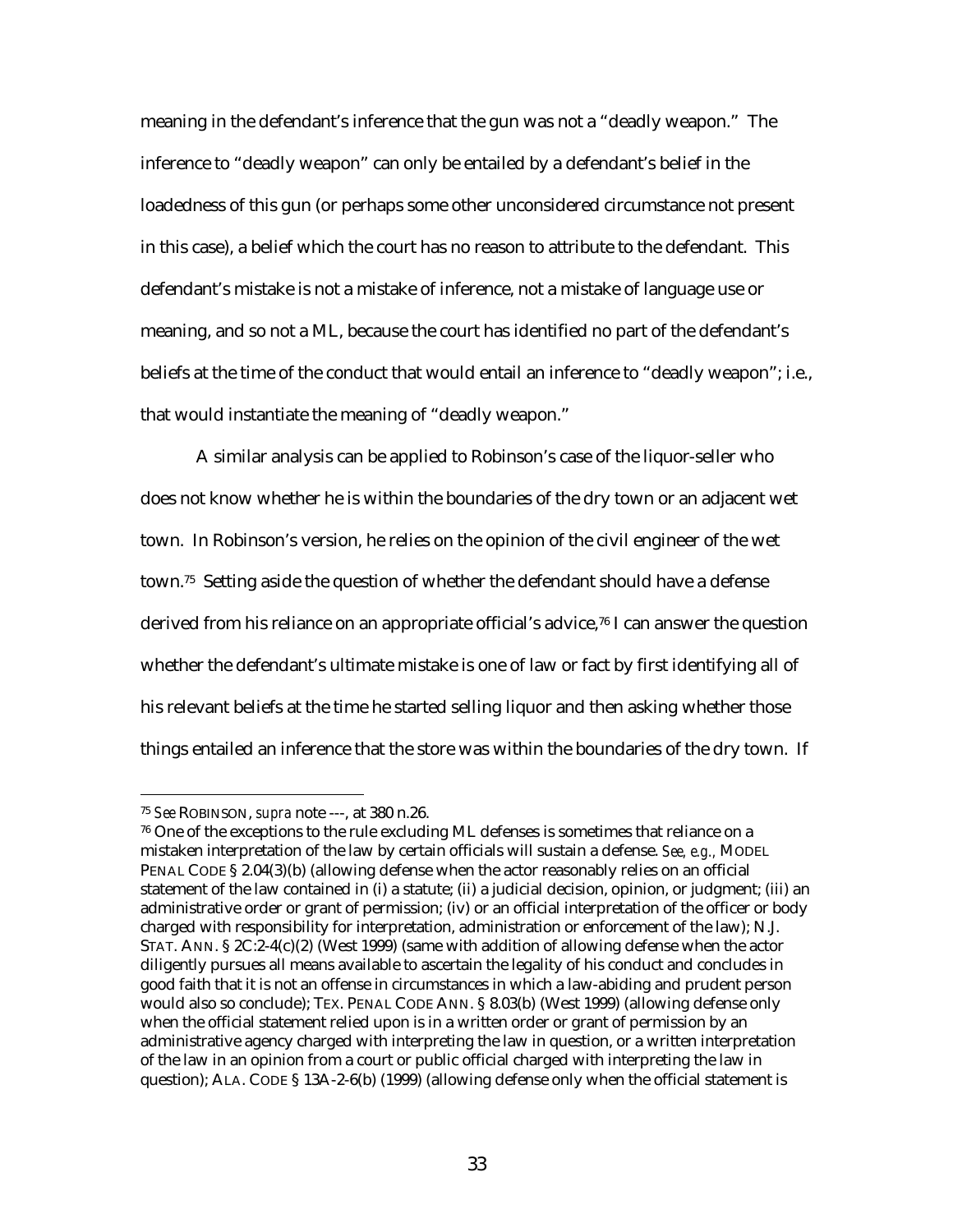all the defendant really knew was what the engineer told him, then, of course, he was aware of nothing that would entail such an inference. If, however, he was aware of or believed something more, such as that the store was on the north side of Elm Street, then such an inference might well be entailed. If being on the north side of Elm Street necessarily places you within the boundaries of the dry town under the statute, then any failure to draw that inference is a ML. But if nothing that the defendant was aware of would entail that inference under the statute, then any failure to draw the inference that the store was within the dry town was a MF.

In the two sections that follow, I will take up some discrete problems of ML. In so doing, I mean to illustrate the utility of the definition suggested here in clarifying those problems. I also mean to clarify that definition by carrying it through some cases.

### IV. MISTAKE OF "DIFFERENT LAW"

 $\overline{a}$ 

If my formulation of the ML-MF distinction is correct, then one logical consequence should be the elimination of the concept of "mistake of non-criminal law" or, as I will usually call it, "mistake of different law," from discussions of criminal doctrine. This sub-category of mistake actually goes under quite a few names in addition to the two just mentioned: mistake of "civil law," mistake of "legal fact," mistake of "legal element," and a few others.77 There are some distinctions among the

contained in a statute or the latest judicial opinion from the highest state or federal court to have ruled upon the matter).

 $77$  There is a long list of scholars who have acknowledged or embraced this category of mistake under these and other names on the theory that there really is a difference in kind between these MLs and others. *See, e.g*., Singer & Husak, *supra* note ---, at 898 (mistake of "legal fact"); KELMAN, *supra* note ---, at 66 (mistake of "legal fact"); WILLIAMS, *supra* note ---, at 332-345 (mistake of "civil law"); HALL, *supra* note ---, at 364-72 (mistake of "private law"); PERKINS & BOYCE, *supra* note ---, at 1031 (mistake of "nonpenal law"), 1043 (mistake of "non-offense law"); FLETCHER, *supra* note -- -, at 739-742 (mistake "extrinsic to the criminal law"); DRESSLER, *supra* note ---, §13.02[D][1], 154- 155 ("different-law mistake"); Simons, *supra* note ---, at 457 ("legal mistake concerning an element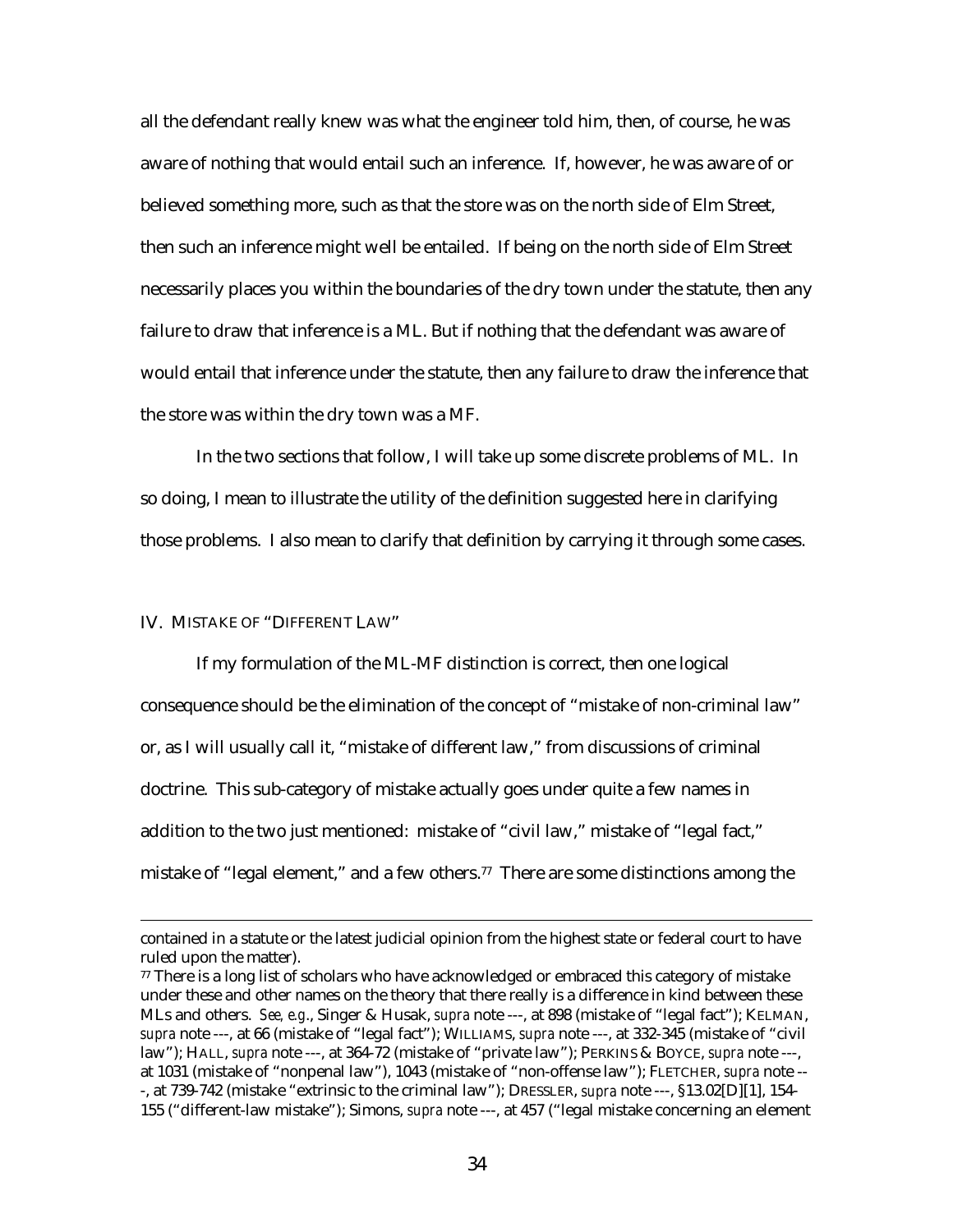concepts behind these labels, but for my purposes they are essentially similar in that they carve out of the category of ML an arbitrary set of cases, or so I will argue, that are said to merit treatment as MF. These cases are said to form a conceptually coherent category of mistake that is not quite ML and not usually thought to be MF but an independent category of mistake for which the MF rules of exculpation happen to be more appropriate than are the ML rules. This category is sustained by the abiding desire to excuse some of the apparently less culpable MLs, but I think that a careful understanding of the ML-MF distinction makes clear that the category is impossible to sustain conceptually and, in effect, a device for evading direct confrontation with the hard questions raised by standard ML doctrine.

### *A. The Principle and Its Advocates*

The classic *Morissette*78 case provides a nice example of how the "different law" doctrine works. I will alter the case a bit to avoid irrelevant complications. A hunter spends the day on private land which has been posted to keep hunters off but which is commonly hunted anyway. While on the land, the hunter discovers a large pile of apparently unwanted metal at the side of the private road that passes through the middle of the property. The metal has clearly been there a long time. It is beginning to rust and become overgrown with weeds. The hunter, taking the metal to be abandoned, carts it off and sells it for scrap. Much to his surprise, he is arrested and prosecuted for larceny.

of the offense" or "legal mistake/E"); Dutile & Moore, *supra* note ---, at 176-181 (mistake of "mixed fact and law"); Keedy, *supra* note ---, at 95-96 (mistake in "applying law to facts," mistake of "mixed law and fact," "mistake of fact," mistake involving "an element of fact," mistake of "private right").

<sup>78</sup> Morissette v. United States, 342 U.S. 246 (1952).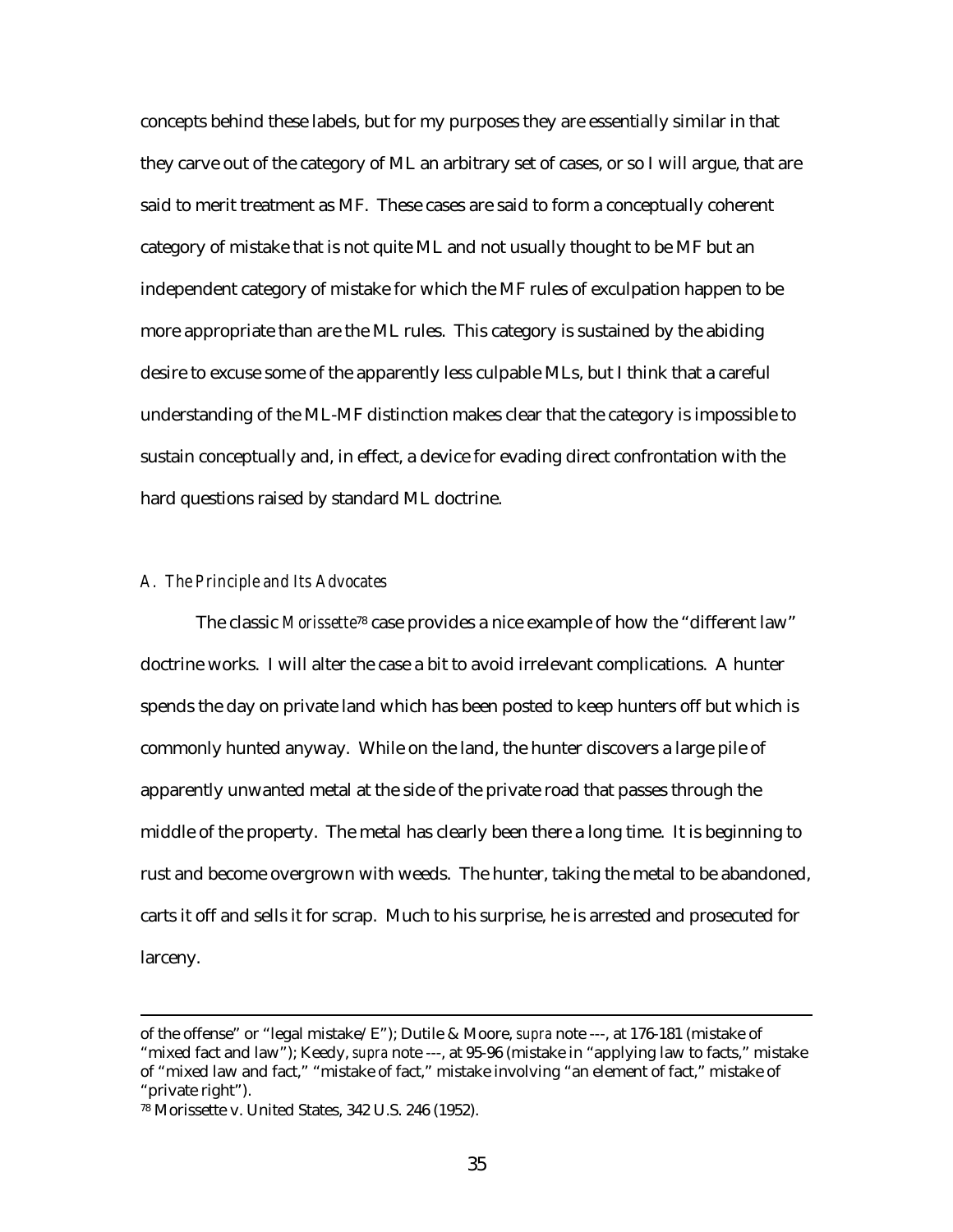For conviction, the larceny statute requires that the hunter have taken the metal with an intent permanently to deprive the owner of her property. Courts have universally interpreted this offense to require that the defendant know that the goods legally belong to someone else.<sup>79</sup> Consequently, the mens rea requirement can be negatived in two different ways. First, to take an example of MF, the hunter could have failed to see the postings or other indications that he was on private property. He therefore thought he was encountering these unmarked hunks of metal on the shoulder of a state highway. As long as the property law of the state would have deemed such metal abandoned when found on a state highway but the property of the landowner when found on a private road, his mistaken belief was MF rather than ML. Nothing in his experience at the time of the offense would have entailed an inference to the statutory term "property of another." And he would have the valid defense that he did not know the metal belonged to anyone else when he took it away.

Alternatively, he might have been perfectly aware that he was encountering the metal on private land but still thought that the metal counted legally as abandoned and available for scavenging, perhaps because the land was commonly used by the public and the scrap had lain there undisturbed for more than a year. If the law preserves the right of the landowner to the scrap to the exclusion even of regular users of her land, and even when the scrap has lain undisturbed for more than a year, then the defendant's belief to the contrary is clearly enough a ML. But as long as the defendant genuinely held that belief, he would have a good defense to larceny in any Anglo-American jurisdiction.

<sup>79</sup> *See* DRESSLER, *supra* note ---, at 521.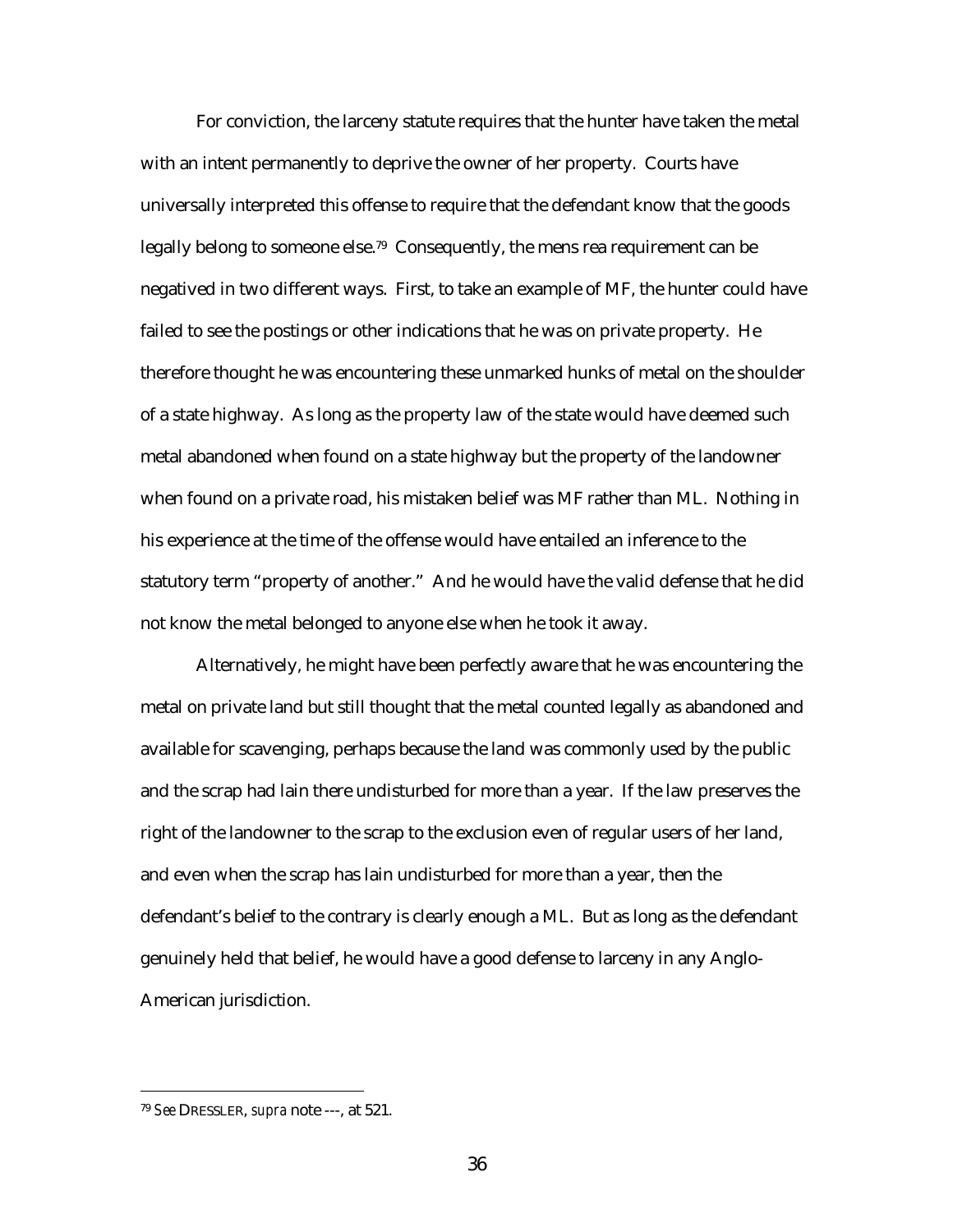Why is such a ML defense available? The reason could be just that larceny had some ad hoc ML exception read into it hundreds of years ago, presumably reflecting some pragmatic policy decision about the best way to protect property rights. But the usual argument is that such property-law mistakes in larceny exemplify the general, exculpatory category of mistake of "different law" or some such, a category distinct from ML.80 That is, they have been thought an instance of the general principle that, when a criminal statute incorporates "civil law" by reference, a mistake defense is available with respect to the application of that other law to the facts of the case. Thus, since larceny incorporates the independent law of property, any material mistake regarding application of the law of property is a good defense, even though a mistake regarding the law of larceny as such is not a good defense.

This aspect of the law of mistake has recommended itself to many writers as a close cousin to MF doctrine. Thus, for example, the question of who owned the scrap metal in *Morissette* has seemed renderable as a question of fact,<sup>81</sup> even though Morissette appears to have had no misunderstanding of any fact except the "fact" that objects on private property do not count as legally abandoned even if they look unwanted. A similar approach appears in *Liparota v. United States*.82 There, the defendant knew all the facts necessary to render his conduct an unauthorized acquisition of food stamps.<sup>83</sup> He knew that he was buying food stamps, that he was paying substantially less than their

<sup>80</sup> *See, e.g*., WILLIAMS, *supra* note ---, at 332-345.

<sup>81</sup> *See, e.g*., RICHARD J. BONNIE ET AL., CRIMINAL LAW 134 and n.d (1997), where the authors say that "Morissette's defense was based on a mistake of fact," although in a footnote they agree that "[i]t would be possible to characterize Morissette's mistake as not one of fact but of property law." In the actual *Morissette* opinion, there is no discussion of MF or ML but only of a requirement of "criminal intent" that the Supreme Court thought the trial court had abandoned. The Court thought so even though the jury instructions ruled out only the ML defense traditional to larceny while leaving a MF defense at least theoretically available. *See Morissette*, 342 U.S. at 275-276 (quoting and discussing the trial court's instructions). 82 Liparota v. United States, 471 U.S. 419 (1985).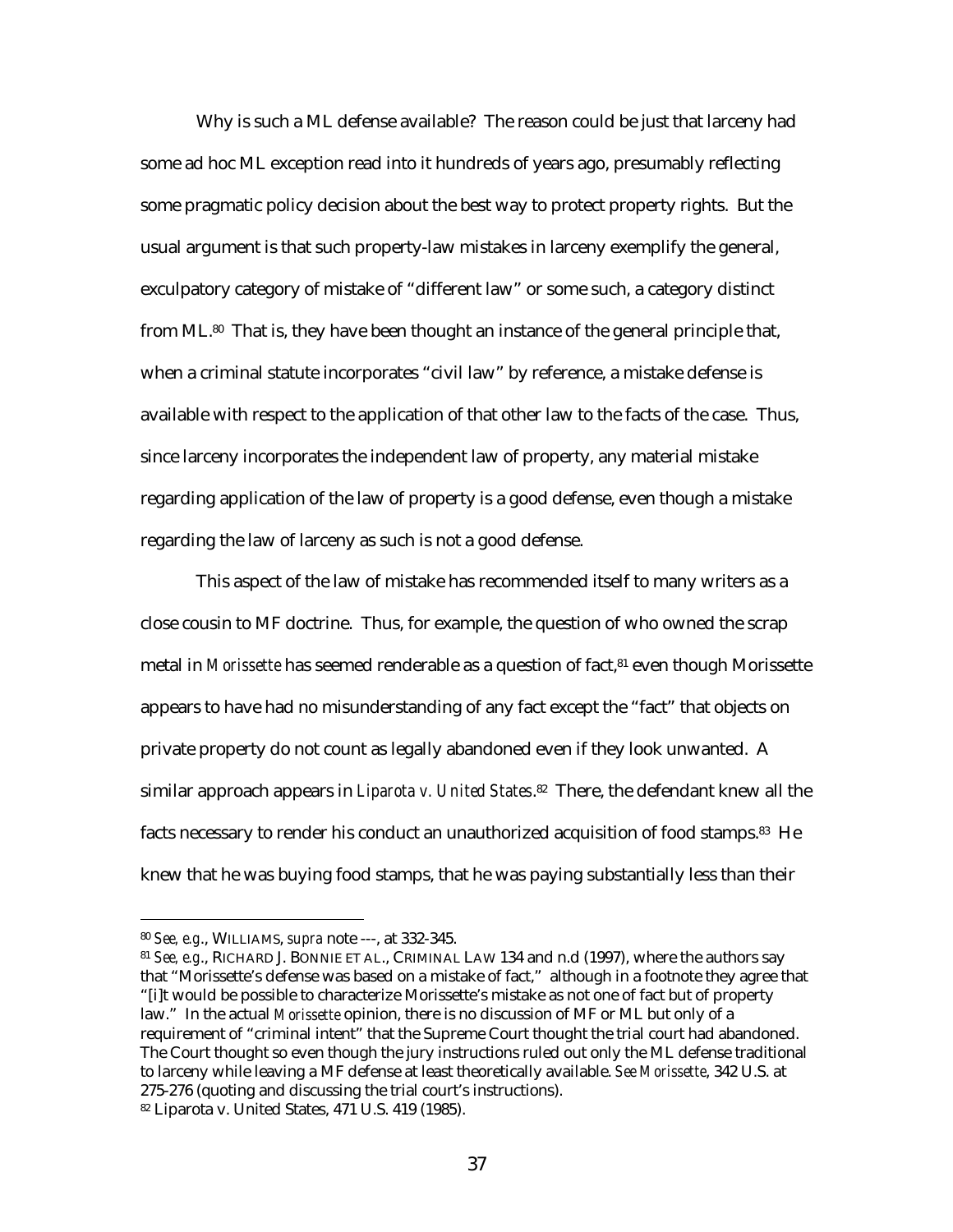face values, that he was not in the grocery business, etc. In his defense, he claimed only that he did not know that those facts added up to lack of authorization under the statute. The Court approved this defense lest it attribute to Congress an intention to criminalize "a broad range of apparently innocent behavior."84 Yet, faced with the dissent's claim that the Court thereby created a ML defense without any textual warrant, the Court insisted that, "Our holding today no more creates a 'mistake of law' defense than does a statute making knowing receipt of stolen goods unlawful."85

Among commentators (as opposed to judges), there has been somewhat less confusion about whether this defense is a species of ML,86 but plenty of uncertainty about how to define and justify this category of defense. Glanville Williams, for example, reviewed at length the many cases in which courts indulged a defendant's ML under the rubric of "claim of right." Larceny was a prime example,<sup>87</sup> but he found many others as well.88 He also found a number of offenses to which the defense had not been applied even though it seemed to him that in principle it should have been, offenses ranging from bigamy to serious assaults.<sup>89</sup> He concluded that logically the claim of right defense should be available as a "general defence" to any criminal charge that depended on an interpretation of civil law, notwithstanding the ML maxim.<sup>90</sup> Even if it makes sense to require citizens "to make themselves acquainted with the criminal law,"

 <sup>83</sup> The relevant provision is 7 U.S.C. § 2024(b)(1).

<sup>84</sup> *Liparota*, 471 U.S. at 426.

<sup>85</sup> *Id*. at 426 n.9.

<sup>86</sup> Still, even sophisticated thinkers sometimes resist calling such mistakes "mistakes of law." Fletcher says that "mistakes about whether particular factual situations fall within a prohibition of the criminal law . . . are not, strictly speaking, mistakes about the interpretation of the norm and therefore do not qualify as mistakes of law." FLETCHER, Basic Concepts, *supra* note ---, at 167. On the other hand, some have taken judges to task for calling mistakes of different law mistakes of fact for the sake of results. *See* Smith, *supra* note ---, at 3, 5-6.

<sup>87</sup> *See* WILLIAMS, *supra* note ---, at 320-327.

<sup>88</sup> *Id*. at 304-331.

<sup>89</sup> *Id.* at 332-341.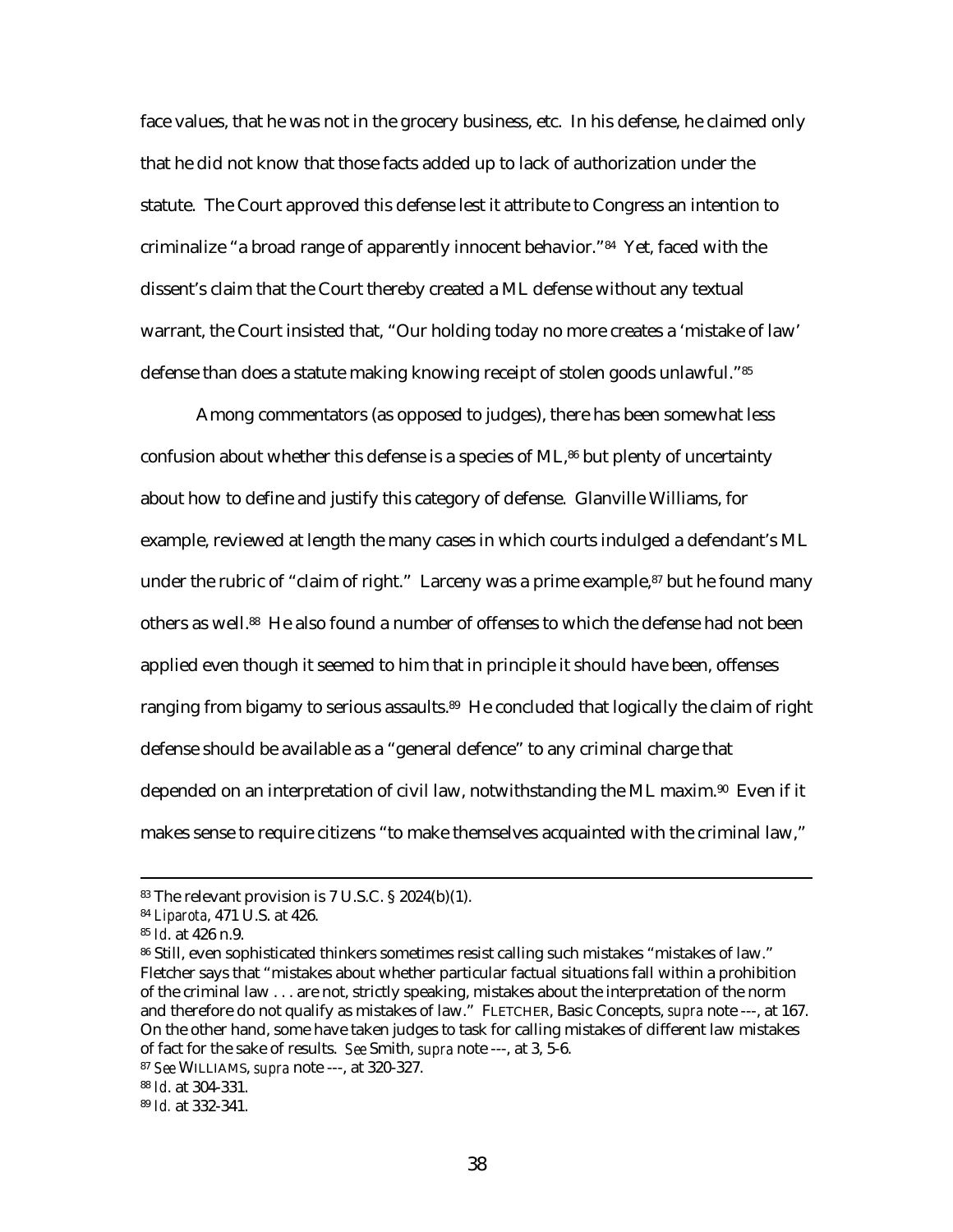he argued, still "it is going beyond reasonable social requirements to expect people to assimilate also, under pain of punishment, the whole of the civil law," such as, for example, the law of marriage and divorce that is central to any bigamy prosecution.<sup>91</sup> Williams recognized the tenuousness of the distinction between mistakes of criminal law and mistakes of civil law, but refused to give it up, offering instead this "convenient test": "whether the rule would appear in a well-drafted criminal code."92 The mere statement of this "test" was enough to send Williams into retreat, where he ultimately rested on this stout conclusion: "It is submitted that the courts must do the best they can with such problems, asking themselves whether the mistaken rule lies, so to speak, at the centre of the crime charged, or belongs only to its general legal background."93

Hall adopted a similar orientation. He asserted that "the penal law must be restricted to its distinctive field--to norms that prescribe certain punishment on the commission of certain harms,"94 and mistakes of non-criminal law or "private right" thus should be understood as a separate category from mistakes of criminal law. Although he had a few pages earlier argued strenuously in favor of the traditional ML maxim, $95$  he now said that "in some crimes opinion regarding certain private law qualifies the fact-situations. Such opinion functions as a fact, it engenders certain attitudes, and the resultant state of mind is relevant to penal law."96 Hall did not explain why this statement was any less true when applied to rules that are widely characterized as "criminal" rather than "private." One might ask why the "fact-

 <sup>90</sup> *Id.* at 332.

<sup>91</sup> *Id.* at 334.

<sup>92</sup> *Id.* at 343.

<sup>93</sup> *Id.* at 343-344.

<sup>94</sup> HALL, *supra* note ---, at 365-366.

<sup>95</sup> *See id*. at 351-364.

<sup>96</sup> *Id*. at 367.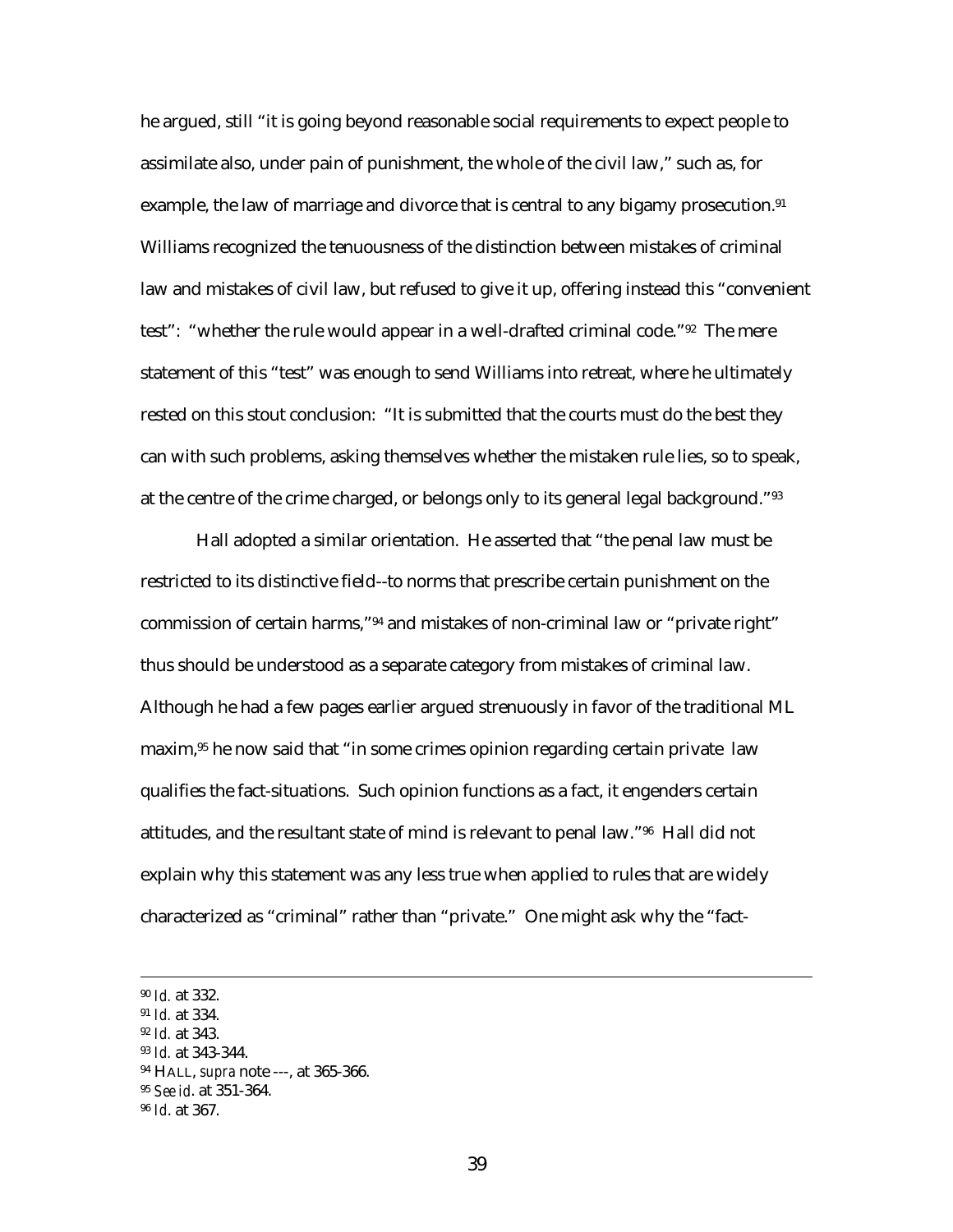situation" is not qualified by a mistake as to whether ephedrine is a "controlled substance" or not; or whether a fetus is a "human being"; or whether the conditions under which a woman "consents" to sex vitiate that consent. Why does the absence of a so-called "private right" in such examples have anything to do with whether the "factsituation" in each case is "qualified" by the defendant's mistake? In the end, Hall could only fall back on the Williams-esque conclusion that some mistakes of law or claims of right seemed like they should be exculpatory--seemed "not inconsistent with [the defendant's respect for] the ethical principle" established by the criminal statute; what he could not do was offer any analytical justification for creating the category of mistake of "private right" as the indicator of *which* MLs ought to be excepted from the usual ML rules.97

George Fletcher has carried forward in somewhat the same vein: "There may be a sensible policy in enforcing a duty on everyone to be informed about the prohibitions and commands of the criminal law, but it hardly makes sense to make people guess, at their peril, about the vicissitudes of divorce law [or other non-criminal law]."98 Fletcher's subsequent discussion of the fate of this principle in German law makes clear, I think, that the principle is simply that some MLs seem to make the defendant out to be morally non-culpable while others do not. Thus Fletcher discusses an incest prosecution in which the German Supreme Court declined to apply the principle in the face of an entirely plausible claim of mistake regarding the "non-criminal" law of marital affinity. The defendant had an affair with the daughter of his former wife; that is, his one-time stepdaughter. He did not know that the German civil code rendered this relationship of "marital affinity" permanent, even after the divorce. But the court denied him the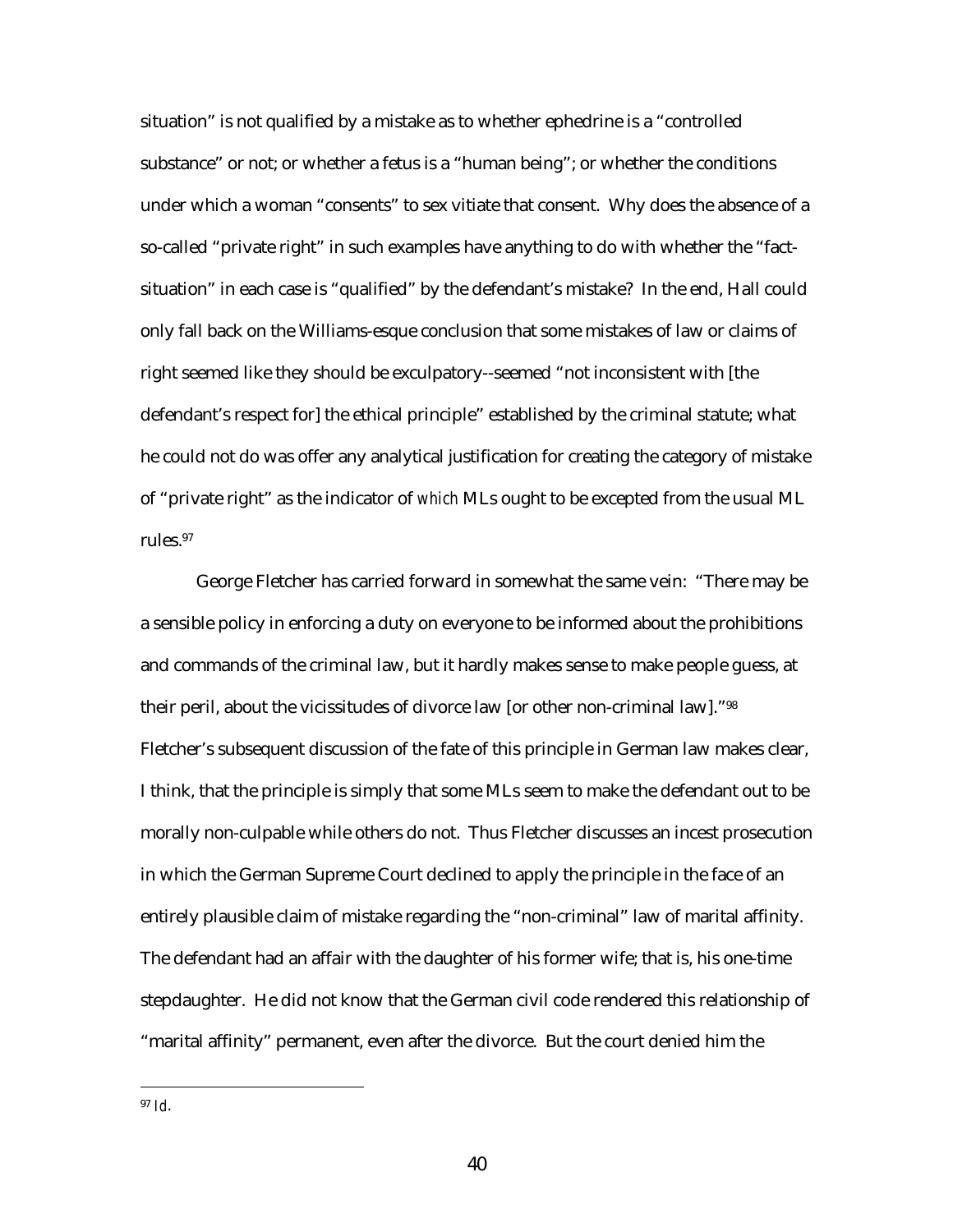mistake defense. It deemed this mistake an inexcusable mistake regarding the meaning of a criminal prohibition, even though it could as easily have treated it as an instance of the supposed principle that mistakes regarding private law are exculpatory. Fletcher condemns neither the Court's decision nor the supposedly general principle that the Court flouted. He only notes that the apparently "sensible" civil-criminal distinction in this area was broken down in Germany by "the weight of casuistic argument" and by recognition that "the distinction between mistakes of criminal law and mistakes of private law was not as workable and dependable as many had thought."99 From this recognition, Fletcher, unlike Williams and Hall, draws the conclusion that the real question is not how to justify the category of mistake of private law as analytically separate from ML but why *any* particular ML (civil or criminal) should be recognized as a defense.100

The only recent analytical advance in this area, I think, has come from Simons. Simons recognizes that the distinction between criminal law and civil law is inappropriate here because sometimes the "different law" at stake is, in fact, a different criminal law.101 He offers as an example the scenario in *California v. Bray*.102 There, Bray was charged with being a felon in possession of a concealable firearm. In his defense, he claimed that, while he knew that he had previously been convicted of an offense in another state, he did not know that that offense had made him a "felon." The court

 <sup>98</sup> FLETCHER, *supra* note ---, at 740.

<sup>99</sup> *Id*. at 740-741.

<sup>100</sup> *See id*. at 742.

<sup>101</sup> *See* Simons, *supra* note ---, at 458-459; *see also* DRESSLER, *supra* note ---, at 154-157.

<sup>102</sup> California v. Bray, 52 Cal. App. 3d 494 (Cal. Ct. App. 1975) (discussed in Simons, *supra* note ---, at 458 n.30).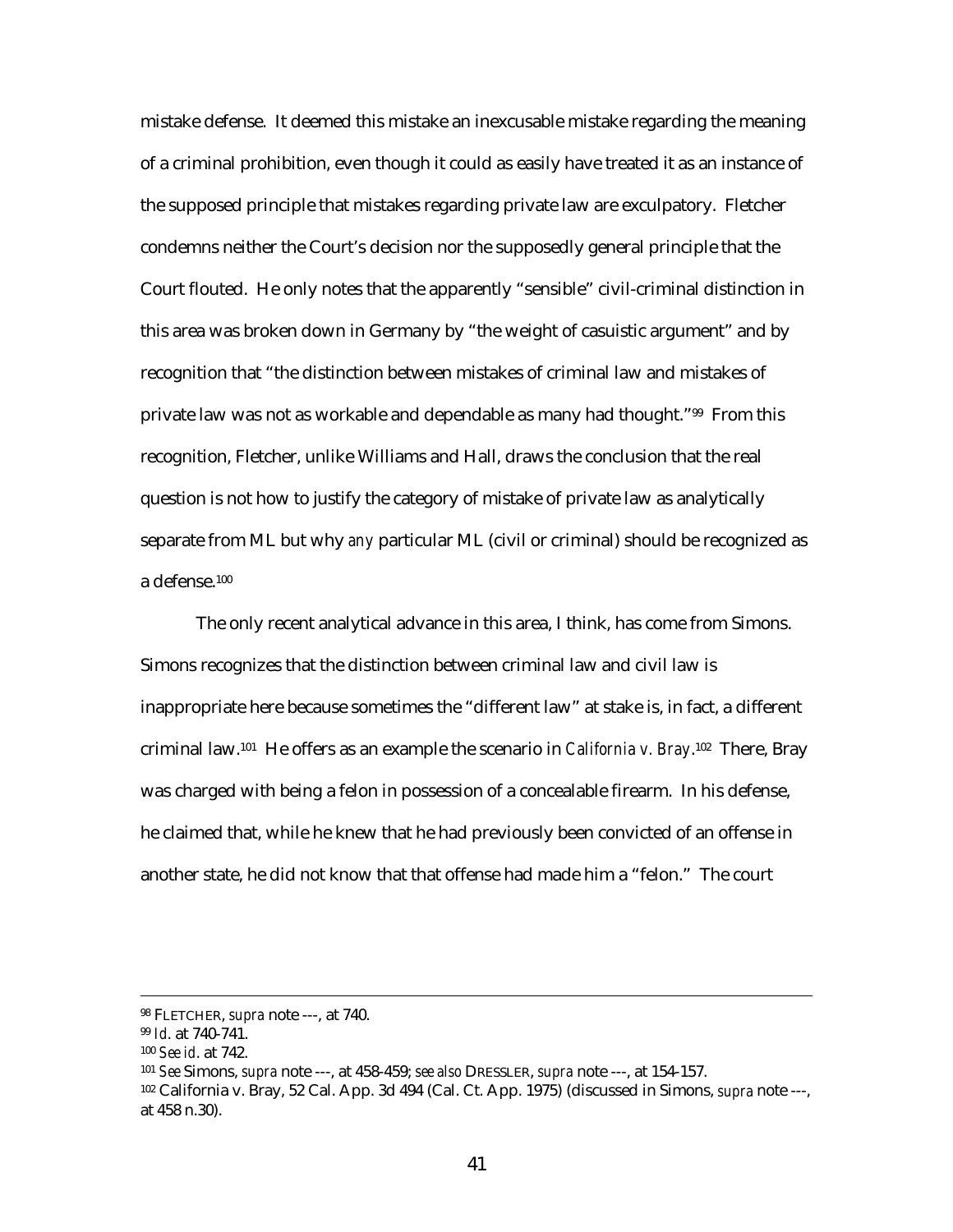called this mistake a  $MF^{103}$  and held it a good defense. Simons sensibly suggests that this mistake actually fits the category of mistake of "different law" and that the different law here was, at least arguably, a criminal law. Simons also sensibly implies that Bray's mistake of different criminal law suggests his non-culpability at least as strongly as most mistakes of civil law suggest non-culpability. He made a mistake on a difficult question of law and gave ample evidence of his positive efforts to comply with the law. Therefore, the case nicely supports the argument that, if there is to be a defense of mistake of "different" law, it should not turn on whether that different law is civil or criminal.

More than this, though, Simons seems to recognize a basic difficulty with separating out "different law" cases at all. He suggests that the real concern underlying that category is that there is a morally important difference between the meaning of the case's "governing law"--the general statement of the conduct to be prohibited--and the narrower, perhaps technical, meanings of particular "legal elements" within that governing law, whether the latter are defined by reference to some different law or not. *Bray* can again provide the example. One way to read the case is that the word "felony" in the possession statute was not defined in any other law but had to be interpreted from scratch for the purposes of the possession offense. Although everyone could state the basic statutory idea that felons must not possess guns, neither Bray nor his prosecutor was able confidently or easily to determine whether Bray was a "felon" simply by referring to some law of the jurisdiction in which he had previously been convicted.104 There was no "different law" that settled the meaning of this element of

<sup>103</sup> *See Bray*, 52 Cal. App. 3d at 499. Note that in the very same case the opinion referred to the same question as a question of law when it was deciding another point. *See id*. at 498 n.2. <sup>104</sup> *Id*. at 498.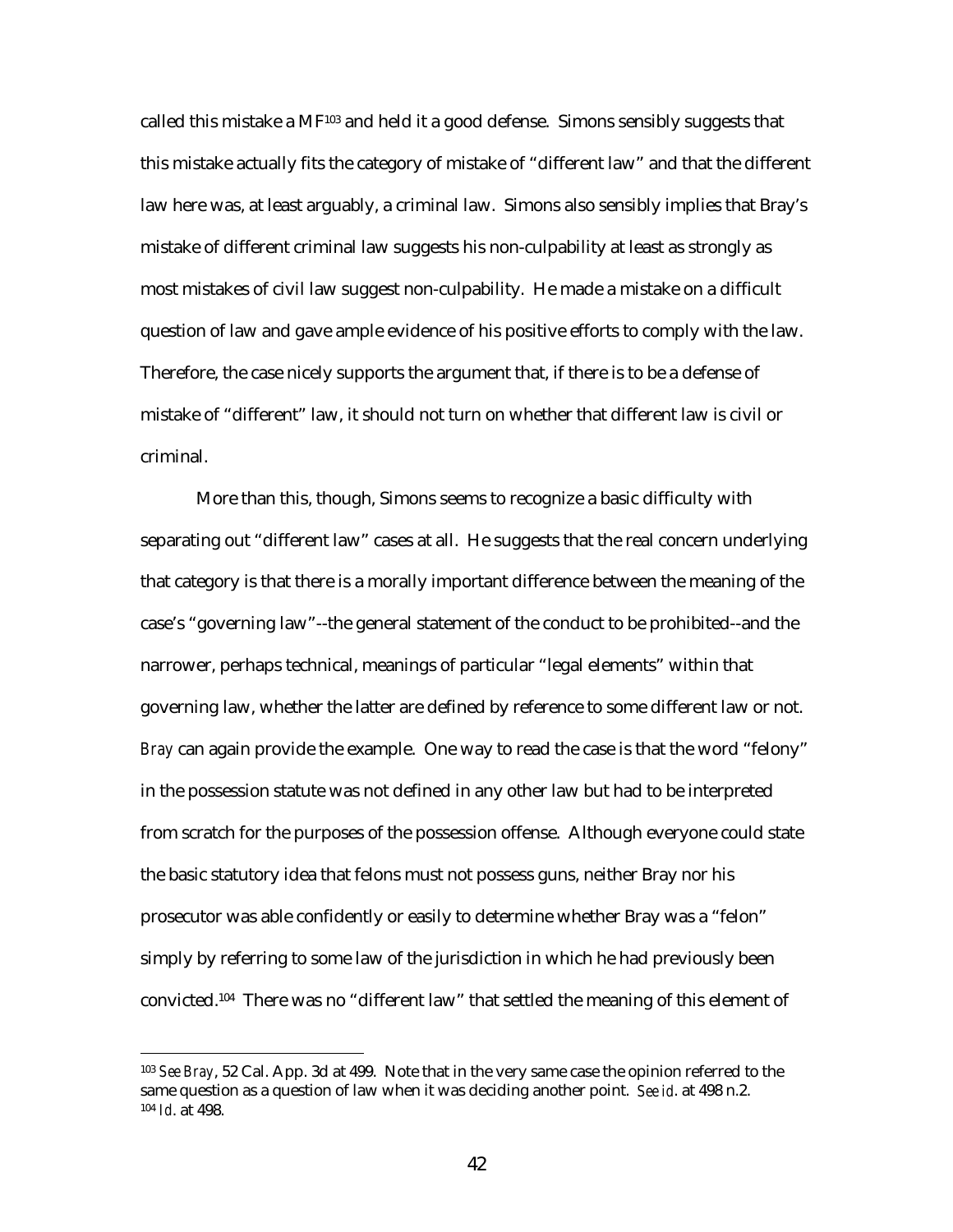the possession statute. Thus the "different law" principle might seem not to apply. Yet, to Simons, there seems little reason to distinguish this sort of mistake from mistakes that do involve a "different law." Rather, the latter seem like a mere subset of the more general case of mistakes regarding the "legal elements" of the charging statute. Simons thus embraces the need to refine the distinctions among "legal mistakes" even further than Williams, Hall, and others had. His approach would altogether eliminate the requirement that the mistake relate explicitly to some other law besides the charging statute. And he would relabel mistakes of "different law" as mistakes of "legal element" (or "legal mistake/E"). He distinguishes such mistakes from mistakes regarding the "governing law" of the case ("legal mistake/GL"), which correspond to the classic category of ML.105

Even after this refinement, however, Simons recognizes the continuing fragility of the distinction between a mistake regarding the reach of the governing law, on the one hand, and mistake regarding the meaning of the particular elements of that law, on the other hand.106 After all, what gives the governing law its meaning and its reach but the meanings of the elements that constitute it? How does one understand the wrong expressed in the phrase "felon in possession" without an understanding or definition of the "legal element" expressed in the word "felon"? Still, Simons wants to retain his refined distinction (at least as long as the basic ML maxim remains in place), because he believes that it more nearly limits criminal liability to cases of moral culpability than would otherwise be the case.107

<sup>106</sup> *Id*. at 493.

<sup>105</sup> *See* Simons, *supra* note ---, at 457-459.

<sup>107</sup> *Id*. at 500.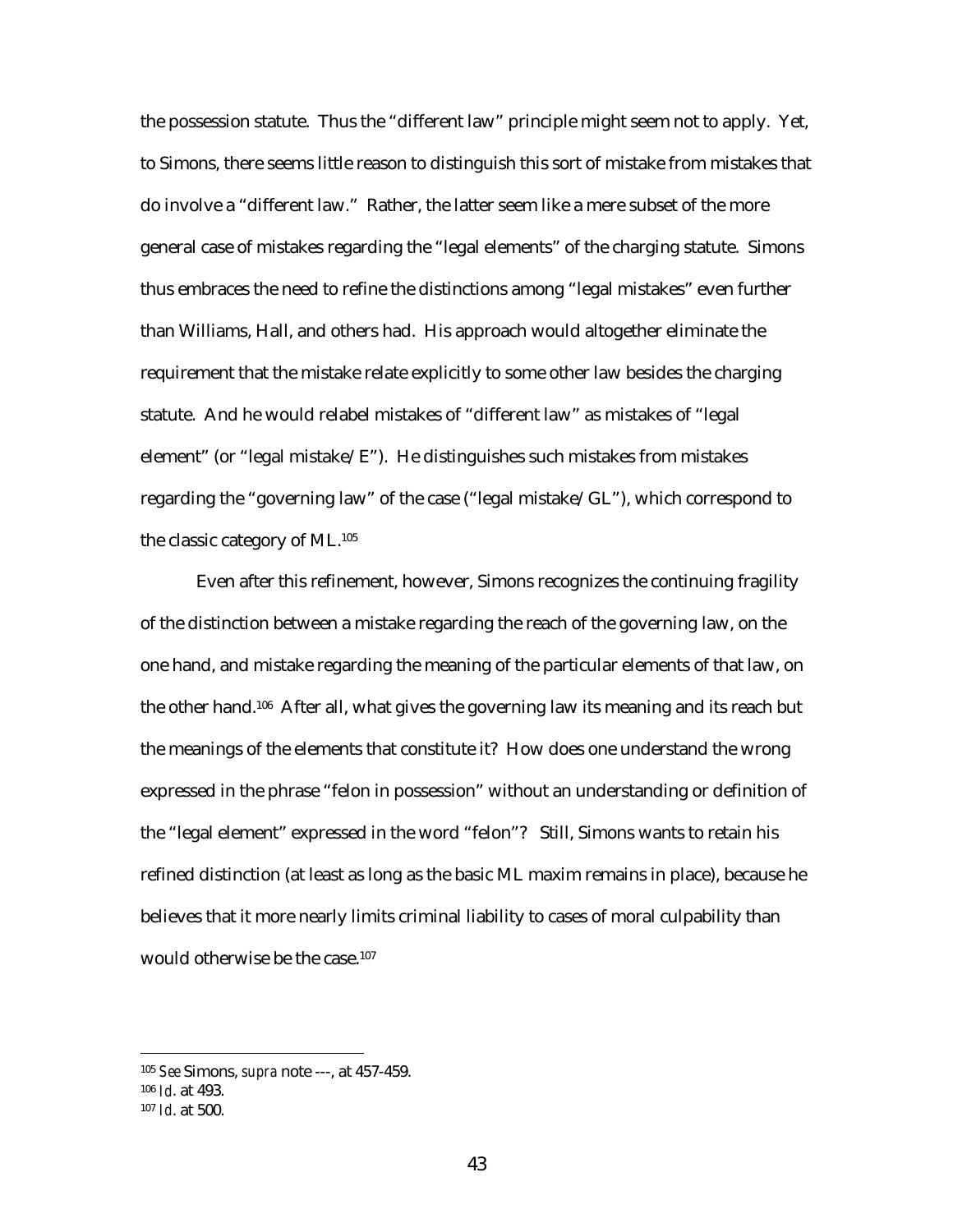I think Simons has advanced the ball with his dismissal of the criminal-civil distinction, and I think he is right to search for a way of accommodating the dual impulses to exculpate for some MLs and yet to retain a pretty broad presumption against ML defenses.<sup>108</sup> Nevertheless, I think this review of the literature suggests that the effort to refine an analytical category of legal mistake separate from ML has so far proven unproductive.

### *B. Problems with the Principle and Its Rationales*

I hope I have made at least a strong prima facie case that existing statements of the different-law principle are less than compelling. But now I want to deepen the critique by using a couple of examples to clarify the difficulties the different-law principle creates if taken seriously, chiefly the difficulty of distinguishing among sources of substantive law within a single criminal case. This discussion will lead naturally into a critique of the usual rationales for the principle--mainly that the citizenry cannot justly be expected to internalize the complexities of non-criminal law and that, in any case, the principle is useful as a description of the law as it has developed.

Take the firearms statutes again for a first example. Suppose the defendant says that he misunderstood the licensing requirement of the firearms laws. He knew he was selling firearms and knew that he had to have a license, but he thought that having a driver's license and a social security card would satisfy the requirement. He would be charged under 18 U.S.C. §924(d), which establishes penalties for one who "willfully violates any . . . provision of this chapter." To get a §924 conviction in this case,

<sup>108</sup> *Id*. at 499-501.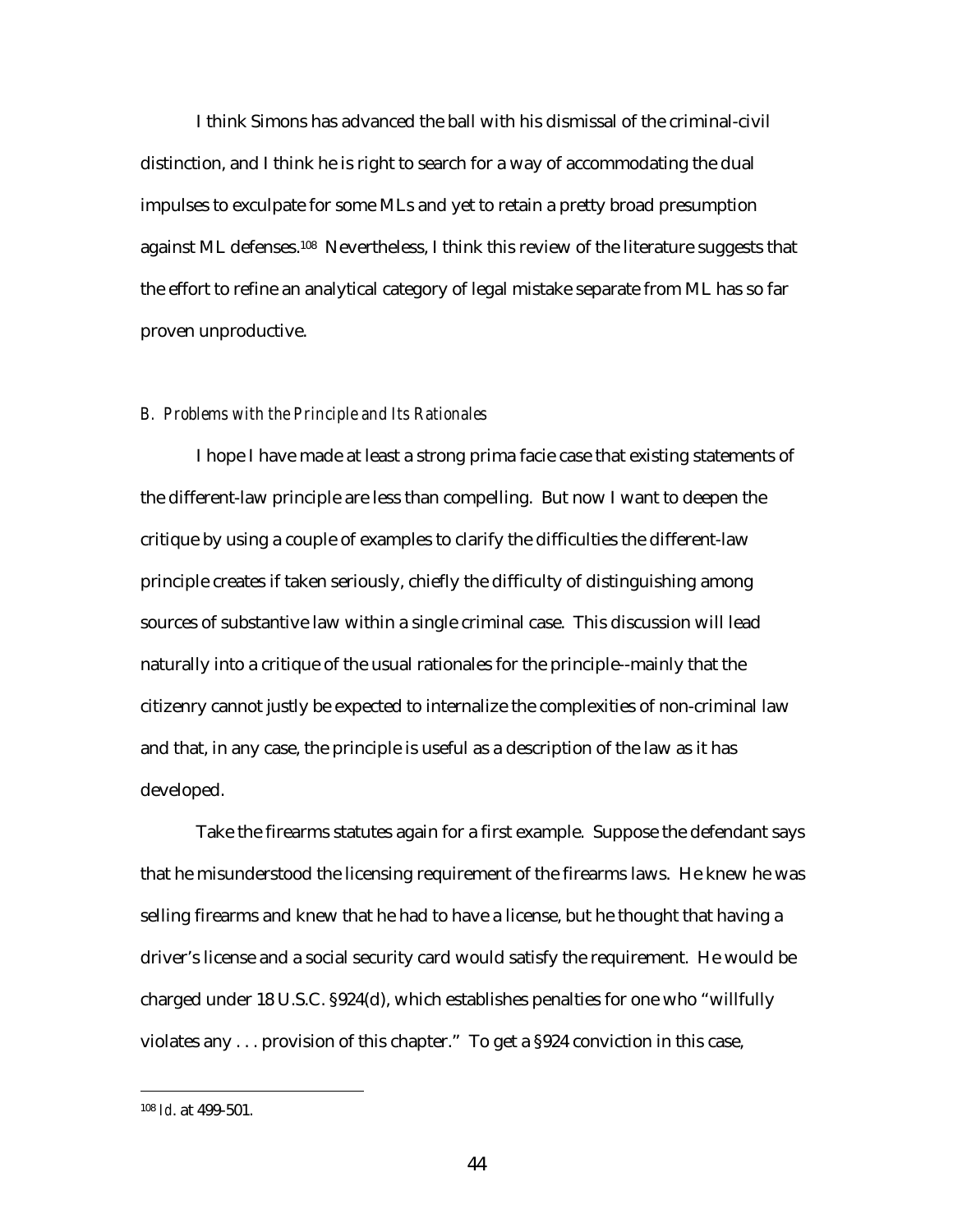therefore, we would have to refer to another "provision of this chapter," here 18 U.S.C.  $\S922(a)(1)(A)$ , which renders dealing in firearms an "unlawful act" unless done by a "licensed dealer." But what constitutes a "licensed dealer"? To find out, we would have to refer to 18 U.S.C. §923, which details the law of licensing in this area. The §924 offense element "any . . . provision" thus takes its meaning from §922's "licensed dealer" requirement, which, in turn, takes its meaning from §923, a provision of law separate from the charging statute itself (§924). In principle, this process of moving from the charging or criminalizing statute through one or more other sources of law to figure out whether the meaning of that criminalizing statute has been satisfied is identical to the process by which the meaning of "property" in a standard larceny statute is determined. A "different law" analysis under the firearms statutes would thus suggest that the question whether the defendant had a license, like the question whether certain objects were "property of another," should be treated as if it were a question of fact.

Once you are committed to the "different law" principle, it may prove difficult to tell what counts as the charging statute or "governing law" in the first place. Is it just §924, the penalties provision, which is the only provision that actually links any statutory conduct to criminal process? Or is it also §922, the "unlawful acts" provision? Or does it further include §923, the arguably civil provision that lays out for §922 and for the gun industry what it is to be a "licensed dealer"? Moreover, even if we can agree how to locate the "governing law" as distinct from some "different law," it is hard to see what significance that should have. If possession of a driver's license and a social security card were not enough legally to constitute the defendant as a "licensed dealer," then the defendant has made a ML as to the definition of "licensed dealer" and thus as

45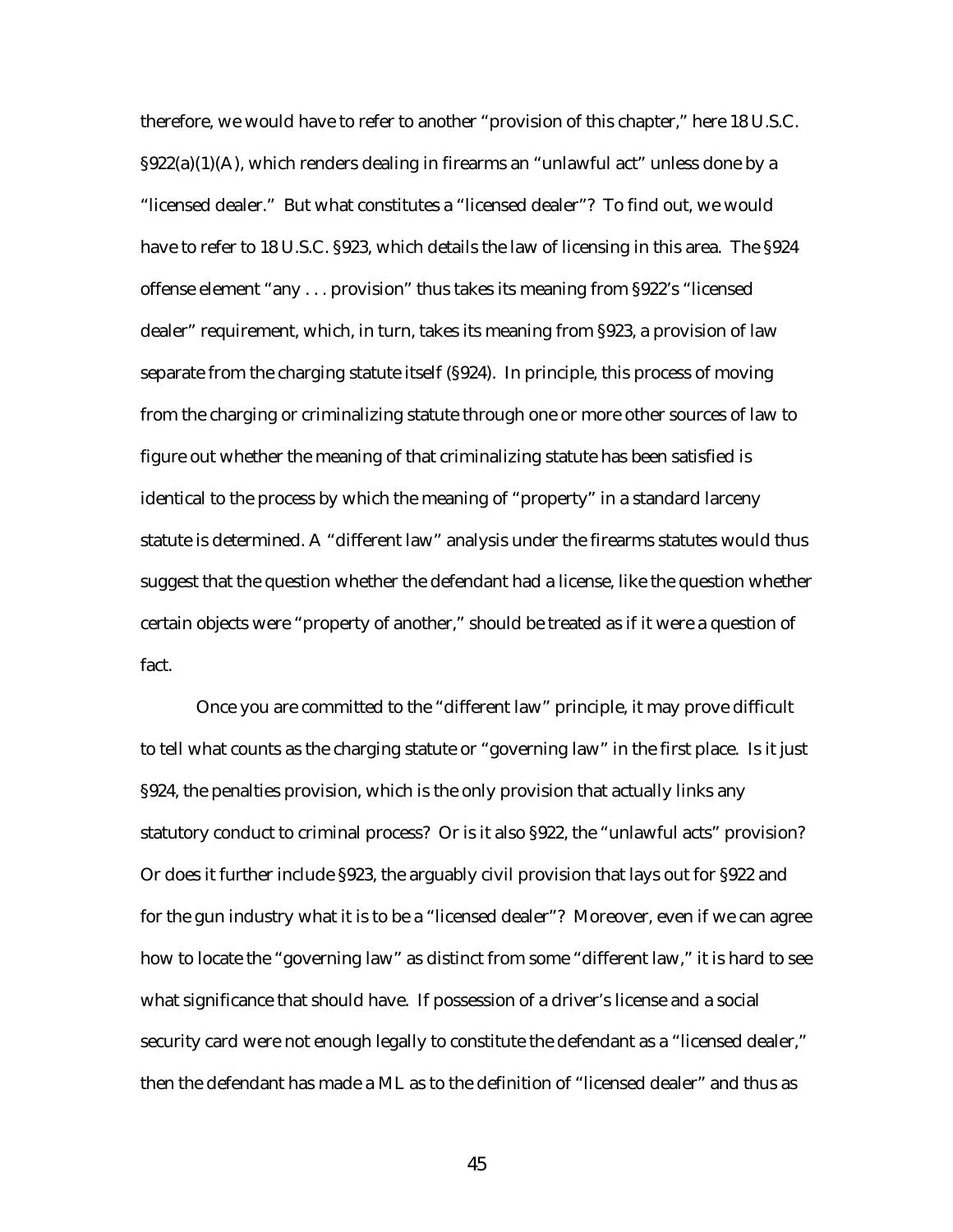to the meaning of the charging statute, the circumstances that satisfy the "any other provision" element of §924. That the law of licensing in this case may have to be found somewhere other than in the code section that actually criminalizes dealing in guns without a license should not obscure that any mistake as to the legal definition of "licensed dealer" is a mistake with respect to the scope of or the definitions in the charging law. In fact, it is easy to imagine the licensing provision being formally merged into the more overtly criminal provisions of the gun-dealing statute. And it is hard to imagine why the formal location of the definition in or out of those code sections should make any difference to what counts as a ML with respect to this offense.

I suppose one could put some weight on the fact that Title 18 as a whole is called "Crimes and Criminal Procedure," suggesting that all of those provisions in the previous paragraph, unlike the property law that larceny law depends on, obviously count both as criminal and as parts of the charging or governing statute. But, even apart from the flimsiness of any argument that relies entirely on labels without a theory of why or how those labels convey a meaningful substantive distinction, I could easily run through a similar exercise for similar statutory provisions that appear in Title 26, the Internal Revenue Code.109 Section 5871 of Title 26 provides that, "Any person who violates or fails to comply with any provision of this chapter shall, upon conviction, be fined not more than \$10,000, or be imprisoned not more than ten years, or both." That

<sup>109</sup> See United States v. Syverson, 90 F.3d 227 (7th Cir. 1996) for a case governed by the firearms regulations in Title 26. See also, for example, Justice Stevens's very plausible assertion that "the current National Firearms Act is primarily a regulatory measure. The statute establishes taxation, registration, reporting, and recordkeeping requirements for businesses and transactions involving statutorily defined firearms, and requires that each firearm be identified by a serial number. 26 U.S.C. §§5801-5802, 5811-5812, 5821-5822, 5842-5843. The Secretary of the Treasury must maintain a central registry that includes the names and addresses of persons in possession of all firearms not controlled by the Government. §5841. Congress also prohibited certain acts and omissions, including the possession of an unregistered firearm. §5861." Staples v. United States, 511 U.S. 600, 627-28 (Stevens, J., dissenting) (1994).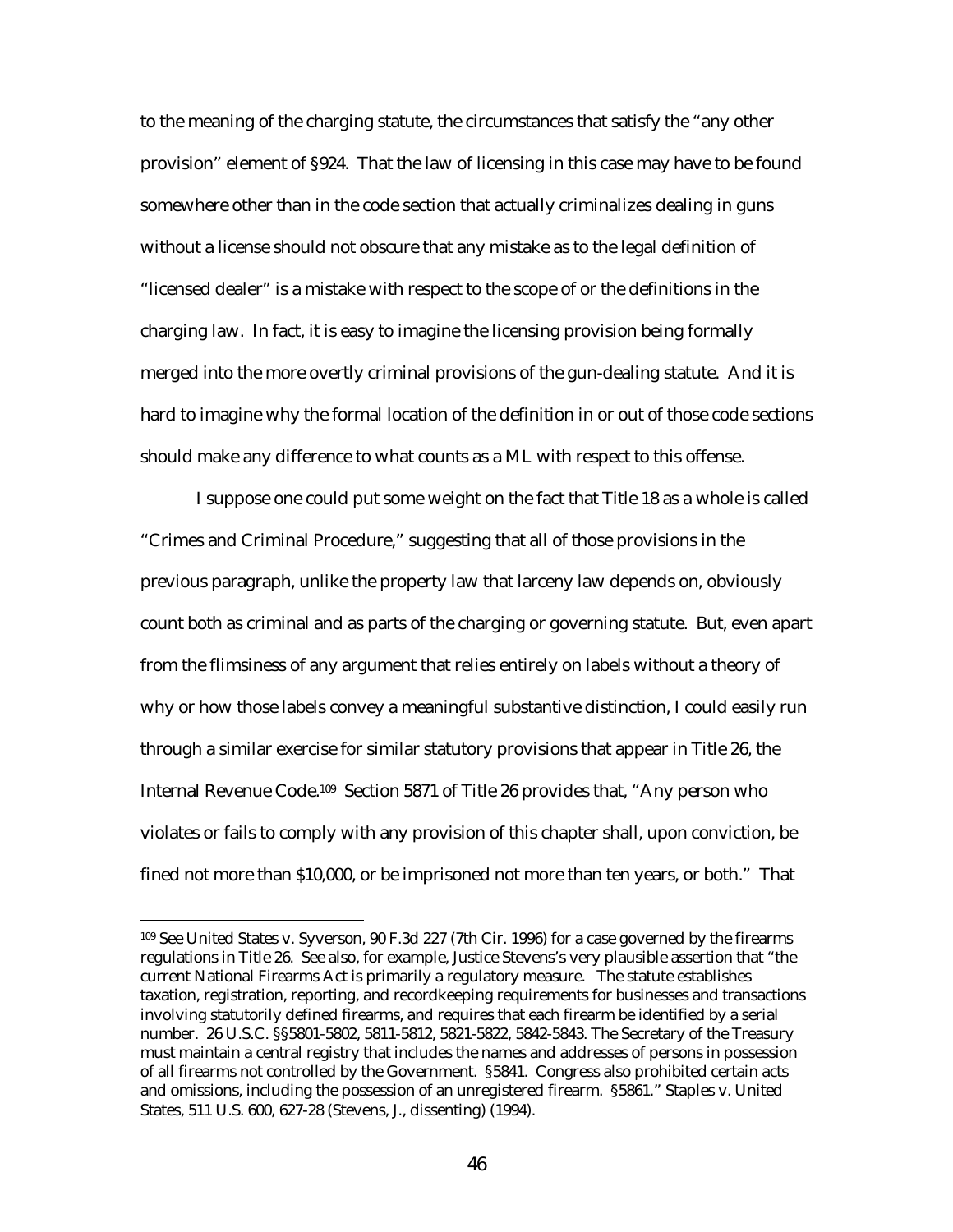chapter of the U.S. Code then includes a number of rules for record keeping, transfer, and taxation of firearms,110 much as other chapters of the Internal Revenue Code establish analogous rules regarding other commodities.111 None of these provisions turns the tax code into a "department of criminal law," to use Williams's phrase.<sup>112</sup> They do, nevertheless, establish the scope or meaning of the statutory terms that do provide for criminal penalties for tax offenses. In that sense, all of them are indeed departments of the criminal law but only to the same extent as dictionaries and culture and every other resource of linguistic meaning becomes a "department of criminal law" when it is drafted into the service of interpretation in a criminal case.

Similarly, the fact that the law governing ownership of apparently abandoned property sometimes appears under the heading "property law" rather than "larceny law" should not obscure the fact that any mistake as to the legal criteria of ownership is a mistake as to the criteria of the "property of another" element of the larceny statute. Again, it is not hard to imagine the entire law of property as an elaboration of the word "property" in the larceny statute. In fact, it is apparently the case that property law has developed in very significant part not as an independent body of law but as a part of the

<sup>110</sup> *See* 26 U.S.C. §5811 (imposition of tax on transferring firearms); 26 U.S.C. §5841 (requiring the registration of firearms); 26 U.S.C. §5843 (requiring importers, manufacturers and dealers to keep records of and render returns in relation to the importation, manufacture, making, receipt and sale of firearms); 26 U.S.C. §5844 (regulating the importation of firearms).

<sup>111</sup> *See, e.g*., 26 U.S.C. §4071 (establishing imposition and rate of tax on tires); 26 U.S.C. §4081 (establishing imposition and rate of tax on removal, entry or sale of fuel and gasoline); 26 U.S.C. §4101 (requiring registration by fuel terminals or refineries); 26 U.S.C. §4131 (establishing imposition and amount of tax on certain vaccines); 26 US.C. §4161 (establishing imposition and amount of tax on sport fishing equipment and certain bows and arrows, etc.); 26 U.S.C. §4251 (establishing imposition and rate of tax on local and toll telephone service and on prepaid telephone cards). Each of these provisions necessarily informs interpretations of the criminal provisions of the tax code. See 26 U.S.C. §7201 et seq., where a number of tax-related crimes are defined in terms that require reference to provisions such as those cited in this footnote. 112 WILLIAMS, *supra* note ---, at 334.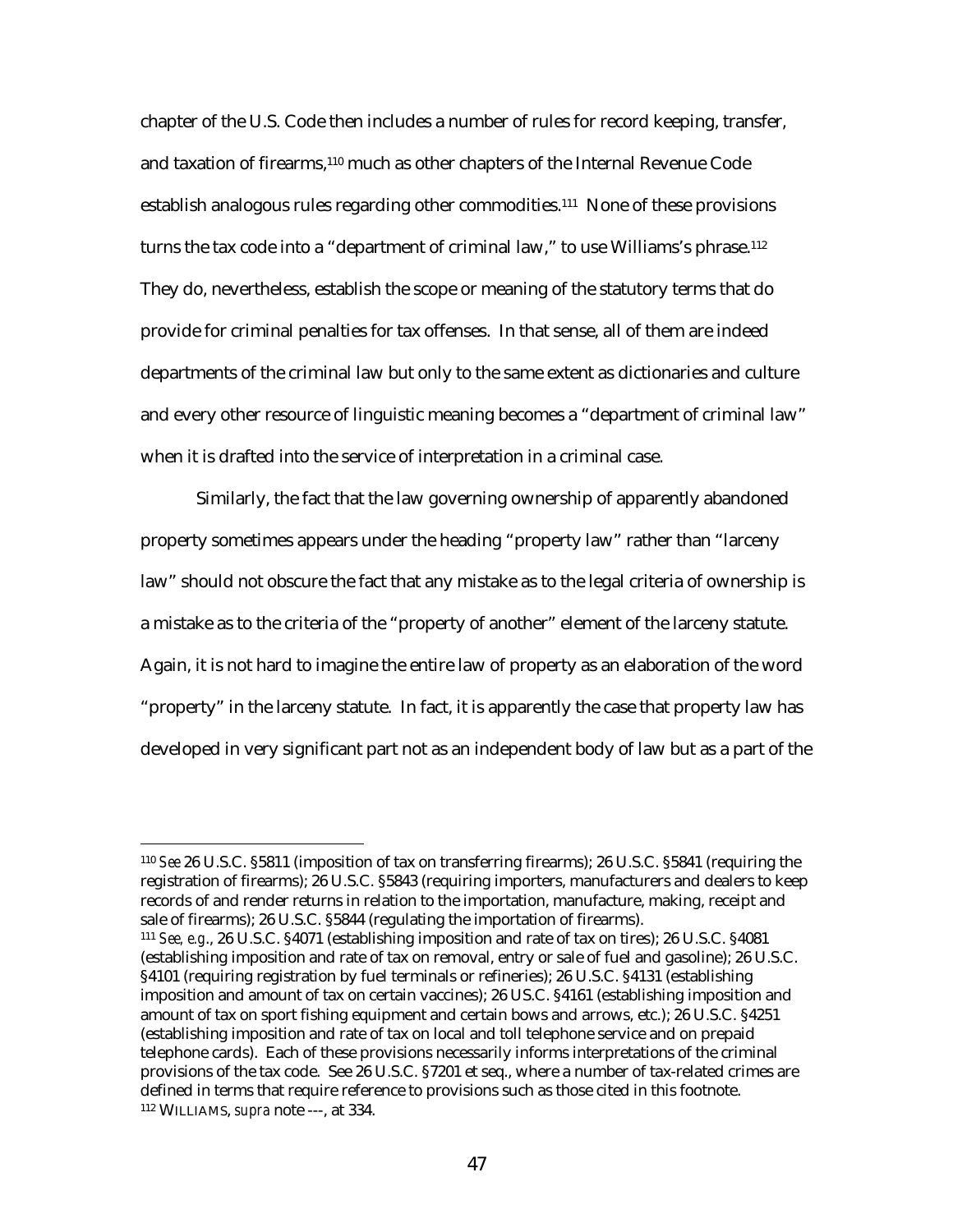ongoing definition of the crime of larceny, $113$  just as the definitions of such terms as "human being"114 and "deadly weapon"115 have been developed in large part not as independent bodies of law but simply as parts of the murder and assault statutes. If there had never been any civil law of property at all, such that the idea of property expressed rights that were to be protected entirely or predominantly by criminal rather than civil process, then presumably defendants' mistakes as to the definition of property would be understood unambiguously as simple mistakes of law for which there is presumptively no excuse. Conceptually, the case would be identical to a case in which someone pointed an unloaded gun at another and was later surprised to learn that "deadly weapon" includes unloaded guns as well as loaded ones.

Complementarily, just about any criminal offense that involves identifiable victims will yield parallel civil suits in which overlapping legal terms will get authoritative interpretation. Thus, just as "property" turns out to be understandable simply as an element of a criminal statute (not just as a term of "civil" law), so elements of criminal statutes can become elements of civil suits. Even terms like a murder statute's "human being" element, which no one ever seems to have thought of as implying a potential "different law" mistake, can nevertheless raise difficult problems of interpretation that are simultaneously encountered in civil cases. For example, the case

<sup>113</sup> HALL, *supra* note ---, at 365. For some possible early examples, see J. G. BELLAMY, THE CRIMINAL TRIAL IN LATER MEDIEVAL ENGLAND 78-79 (1998). Bellamy discusses some refinements of the law of larceny that took out of the reach of the offense takings of beasts or trees from their natural habitat and takings of objects of no monetary value. These refinements, made in larceny cases, appear to have been made without reference to any preexisting definitions of property to these effects in civil cases.

<sup>114</sup> See, for example, LAFAVE & SCOTT, *supra* note ---, at 607-611, which discusses the issue of when life begins and ends for purposes of homicide law. There is, of course, no suggestion in the discussion that a defendant's ML regarding the definition of "human being" might be a mistake of "different law" or "legal element" or the like, and the citations unsurprisingly appear to be mostly criminal law cases.

<sup>115</sup> LAFAVE & SCOTT, *supra* note ---, at 696 and n.38.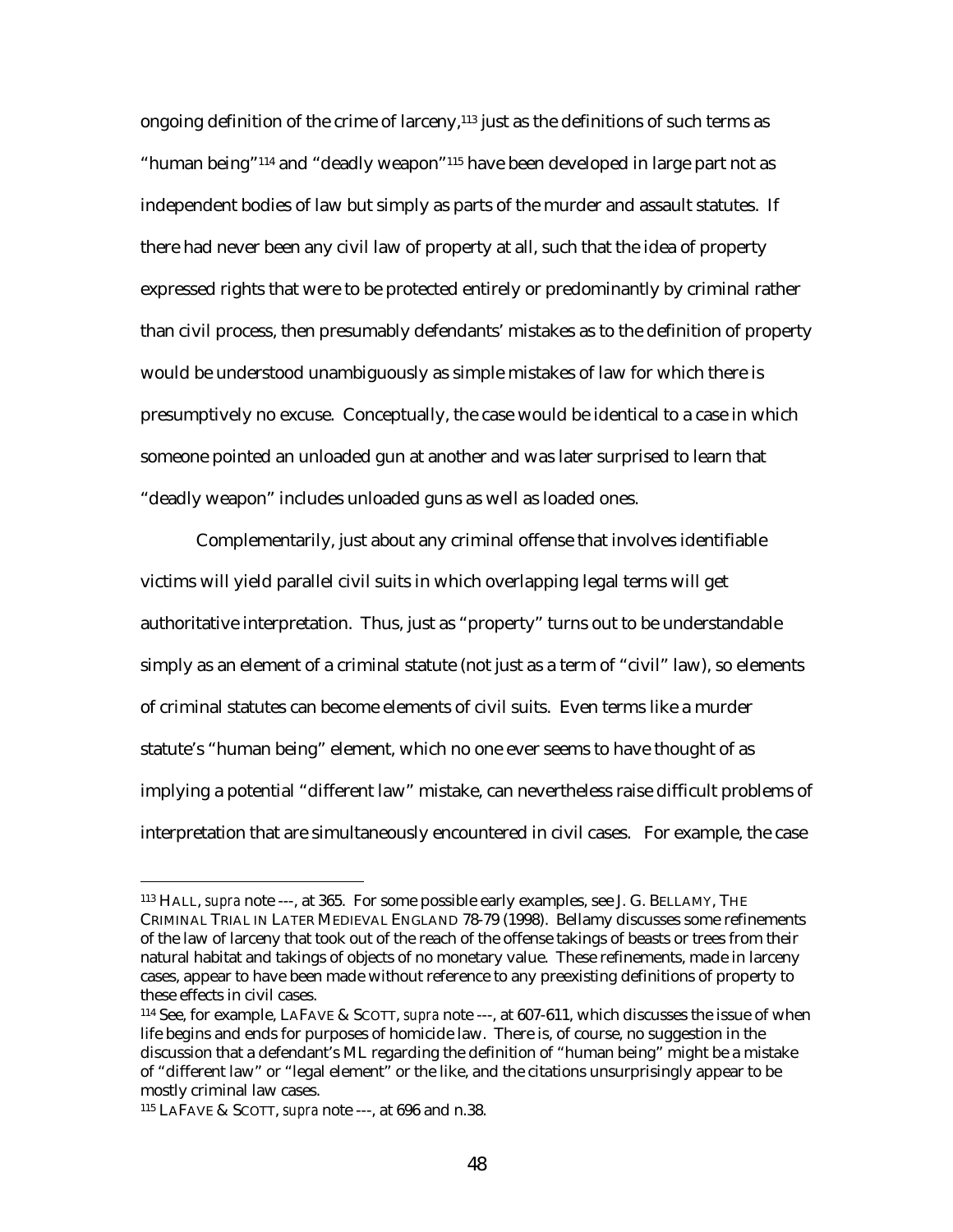of *Massachusetts v. Cass*116 relied on the definition of "human being" in prior wrongful death cases to hold that a viable fetus was a human being within the meaning of the state's criminal vehicular homicide statute.117 Although that court made its ruling prospective because the holding was arguably unforeseeable,118 it gave no hint that the rule's origins in non-criminal law would give rise to a special ML defense. Subsequently, in *Massachusetts v. Lawrence*,119 the rule from *Cass* was recognized for murder as well, and, while the defendant unsuccessfully argued that again the rule ought to be made prospective, there was no hint that anyone thought the principle of "mistake of legal element" or "different law" ought to apply just because the dispute turned on the meaning of the legal element "human being" or because the meaning of "human being" in this instance derived from the civil law of wrongful death. In this sense, the boundary between criminal and non-criminal law is quite permeable,120 as is the distinction between the governing law of a case and the elements of that governing law. Neither of these distinctions, therefore, provides an unproblematic basis for distinguishing classic MLs and classic MFs from some third category of mistake.

In short, once one recognizes that all questions in a criminal case are generated by the meaning of the elements of the criminalizing statute, it becomes hard to see any special significance in an element's depending for that meaning on an existing body of law (even less the happenstance that the law is denominated "civil" rather than "criminal") rather than on common usage or a dictionary or the like. Why should that

<sup>116</sup> Massachusetts v. Cass, 392 Mass. 799, 467 N.E.2d 1324 (1984).

<sup>117</sup> *See id*. at 800.

<sup>118</sup> *See id*. at 799.

<sup>119</sup> Massachusetts v. Lawrence , 404 Mass. 378, 383-384 (1989).

 $120$  The general permeability of criminal and civil law is further illustrated by LAFAVE & SCOTT, *supra* note ---, at 610 n.45, where they point out that some of the development of the meaning of terms like "human being" occurred in civil inheritance cases.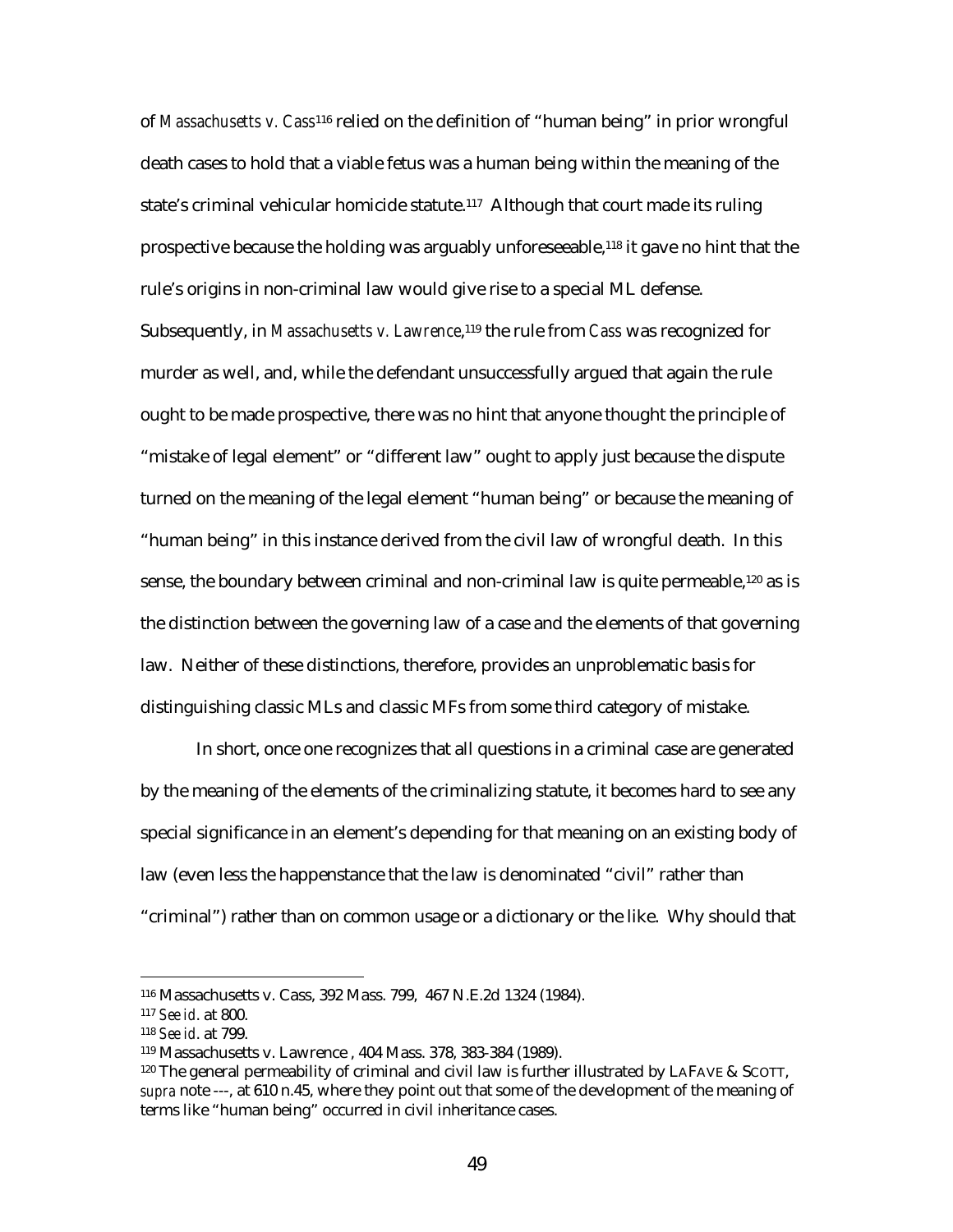circumstance create a rule or even a presumption that a mistake be treated as a MF rather than a ML when a mistake as to the meaning of another term in the same statute would immediately be characterized as a ML for which there is no excuse? Similarly, why should the infinitely manipulable distinction between a ML and a mistaken "claim of right" yield a rule or presumption that the former is no defense but that the latter generally is?121 If legal meaning is a matter of specifying all of the relevant inferences entailed by one or another term in that statute, then mistakes of "different law" are simply mistakes of statutory inference and thus conventional MLs, not some conceptually distinct category at all.

Simons, for one, seems prepared to drop the civil-criminal distinction and the "different law" idea as such, but he retains the idea that there is an underlying principle behind those concepts that should not be lost. Simons's notion is that mistakes regarding the general norms embodied in "governing law" are different from mistakes regarding the "legal elements" within that law.122 But it is at least questionable whether

<sup>121</sup> I take Fletcher, for one, to agree that this distinction is highly manipulable. *See* FLETCHER, *supra* note ---, at 741. More recently, see FLETCHER, BASIC CONCEPTS OF CRIMINAL LAW 158 (1998). In this latter work, Fletcher also makes the illuminating observation that in German law the general principles embodied in the statutes are that a defense is available where the defendant mistakes the general norm of wrongdoing but never when the mistake regards the details of statutory meaning. Without being too facile about what concepts correspond to what in American and German law, this seems at least roughly to flip the American rules discussed in the text on their head, and Fletcher himself points out that there is a pretty good argument for saying that the German statute got the culpability analysis backwards. *See id*. at 158, 169 n.27. 122 Fletcher relies on a similar idea, although Fletcher's nomenclature distinguishes between "norms" and applications of those norms or "whether particular factual situations fall within a prohibition of the criminal law." *See* FLETCHER, Rethinking, *supra* note ---, at 686; FLETCHER, Basic Concepts, *supra* note ---, at 167. But this analysis too seems to me little more than an argument that some MLs are non-culpable and so should be exculpatory. I do not see that he produces any particular progress on the question of how to tell when one has passed from the world of "norms" to the world of legal detail or application, nor on the question of how to tell which MLs should be excused other than by throwing the question on the moral judgment of the judiciary. *Cf*. Wiley, *supra* note ---, at 1023 (arguing that judges should interpret all statutes to include whatever mens rea is required to render the defendant morally guilty without regard to the ML-MF distinction); Kahan, *supra* note ---, at 128-130 (endorsing judicial authority to apportion ML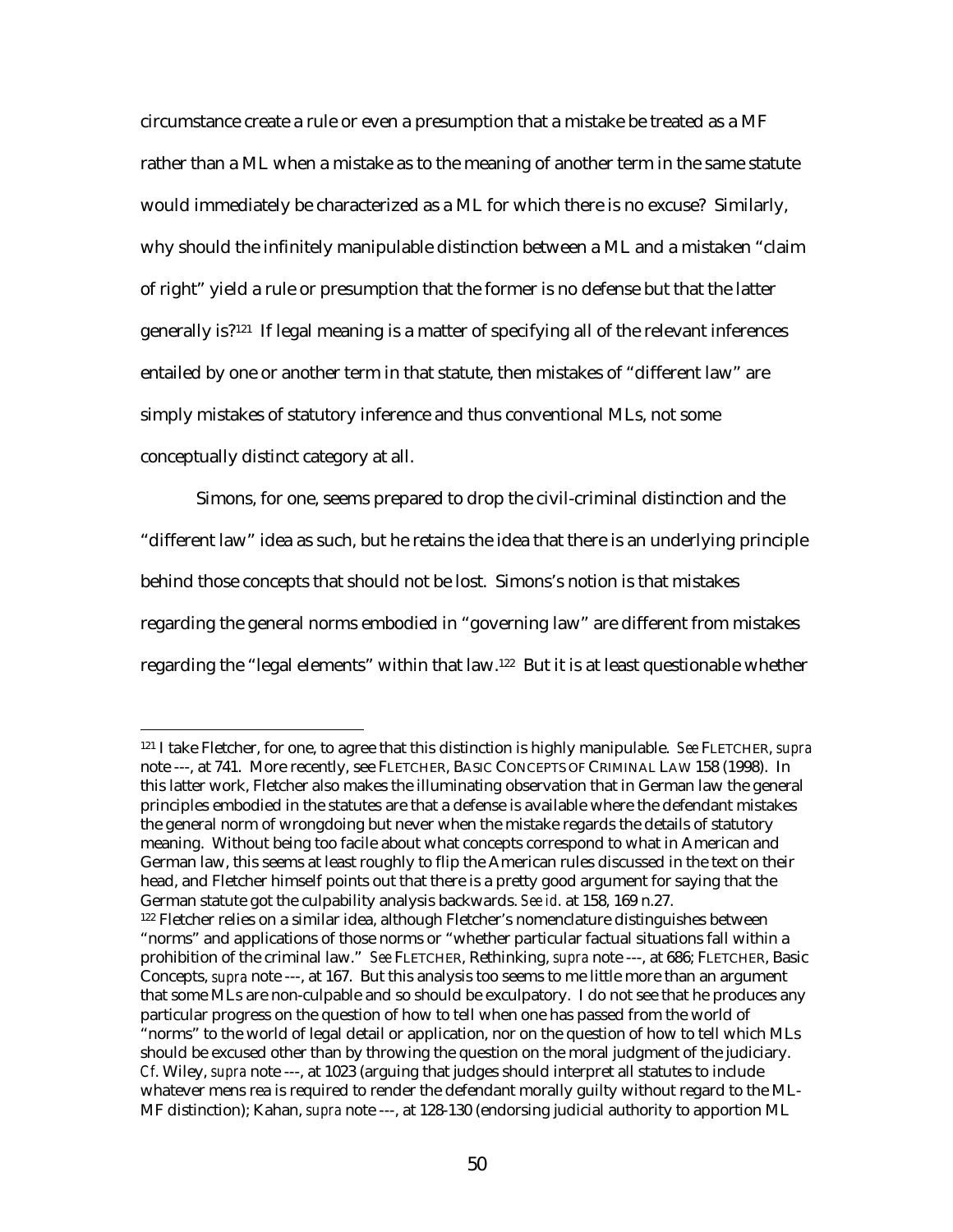there is a meaningful difference between those two kinds of mistakes. If it is criminal for a felon (but not others) to possess a gun, that norm only has meaning insofar as "felon" has meaning, and "felon" only has the meaning courts give it in the course of applying it (or not) to specific scenarios. As in any case, the meaning of the law lies in the statutory terms as they are elaborated on the facts of cases. It is just as hard for me to see the difference between the meaning of a general norm and the meanings of the elements that constitute the norm as it is for me to see the difference between an element of a criminal statute and a point of "civil" law that gives that element its meaning. In the end, the result of the "different law"/"legal element" approach has been to obscure the conceptually stonger ML-MF distinction in a conceptually confusing, however laudable, attempt to soften the ML rules.

# *C. Can the "Different Law" Principle Be Salvaged?*

 $\overline{a}$ 

That is not to say that there should be no softening of the ML rule. Certainly, different MLs might be evaluated differently in terms of moral culpability, whether they are labeled mistakes of governing law or mistakes of "legal element" or whatever. A general excuse for grossly unfair applications of criminal law is at least theoretically in place in American law123 and is easy to love. Even apart from cases that refer explicitly to the "different law" principle, courts have found a number of ways--not always

defenses according to each statute's relationship to general morality); Regina v. Prince 2 Cr. Cas. Res. 154 (1875) (op. of Bramwell, J.) (similarly relying on the moral judgment of the judiciary to determine the scope of mens rea to read into statutes).

<sup>123</sup> *See* Lambert v. California, 355 U.S. 225, 229 (1957). *Lambert* established the constitutional principle, almost never applied in actual cases, that ignorance of the existence of a law is a good defense where there is little or nothing to suggest to a defendant that her conduct might be criminal. See also Wiley's argument that recent Supreme Court cases have established a *Lambert*like principle at the level of statutory interpretation. He believes that the Court will now read into every statute whatever sort of mental element is necessary to prevent the criminal conviction of the morally blameless. *See* Wiley, *supra* note ---, at 1023.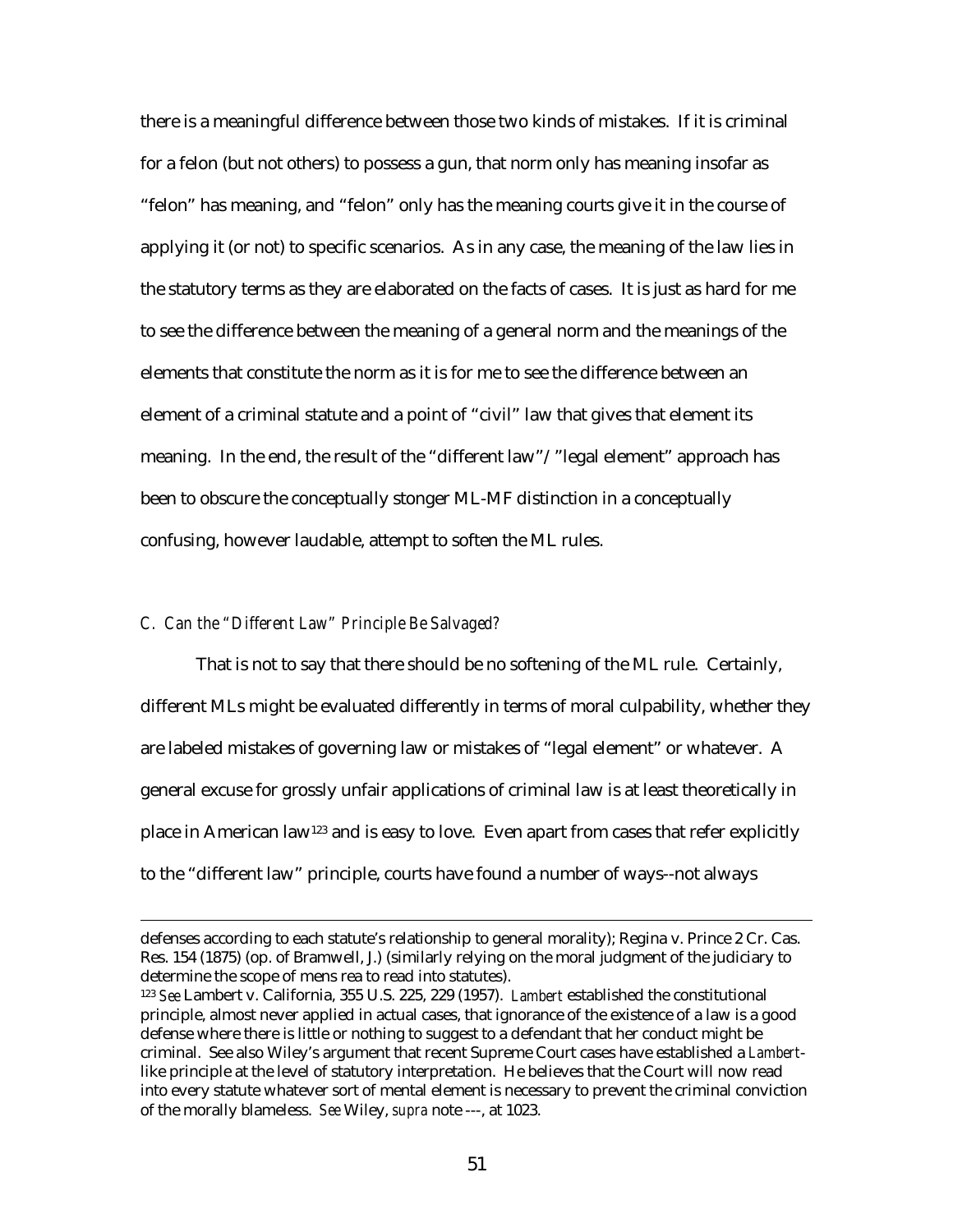satisfying--to read ML defenses into occasional statutes in the name of justice, while generally reaffirming a strong presumption against ML defenses.124 And it is that impulse to find some apparently coherent way to soften the ML rule without eliminating it altogether that seems to have kept the "different law" principle alive.

One can see this impulse clearly enough in the defenders of a general "different law" principle. Without usually calling for a general departure from the ML maxim, they point to the "vicissitudes"125 or complexities of mastering the "whole of the civil law"126 and the consequent unfairness of expecting the citizenry to internalize all of that law or, more generally, the simply unjust results that would happen without some version of this defense.127 One might then suppose that the "different law" principle can be salvaged by recognizing it as a stand-in for analyses of legal complexity and justice to the individual. When considering whether a statute carries a ML defense, courts often do consider questions of complexity and individual fairness; perhaps the "different law" principle has served as a useful label and analytical clue in such cases.

As a matter of fact, however, the "different law" category has not consistently served as the avenue through which courts have found exceptions to the ML rule; nor has it been a consistent stand-in for the considerations of legal complexity that scholars point to as its rationale. Once one has seen the conceptual difficulties with the defense in the first place, none of this is surprising. Rather, it becomes easy to see the empirical doubtfulness of the claim that the law of mistake has developed by the logic of the "different law" doctrine. And it becomes equally easy to doubt that the criterion of

<sup>124</sup> *See generally* Davies, *supra* note ---; Wiley, *supra* note ---.

<sup>125</sup> FLETCHER, *supra* note ---, at 740.

<sup>126</sup> WILLIAMS, *supra* note ---, at 334.

<sup>127</sup> Simons, *supra* note ---, at 500.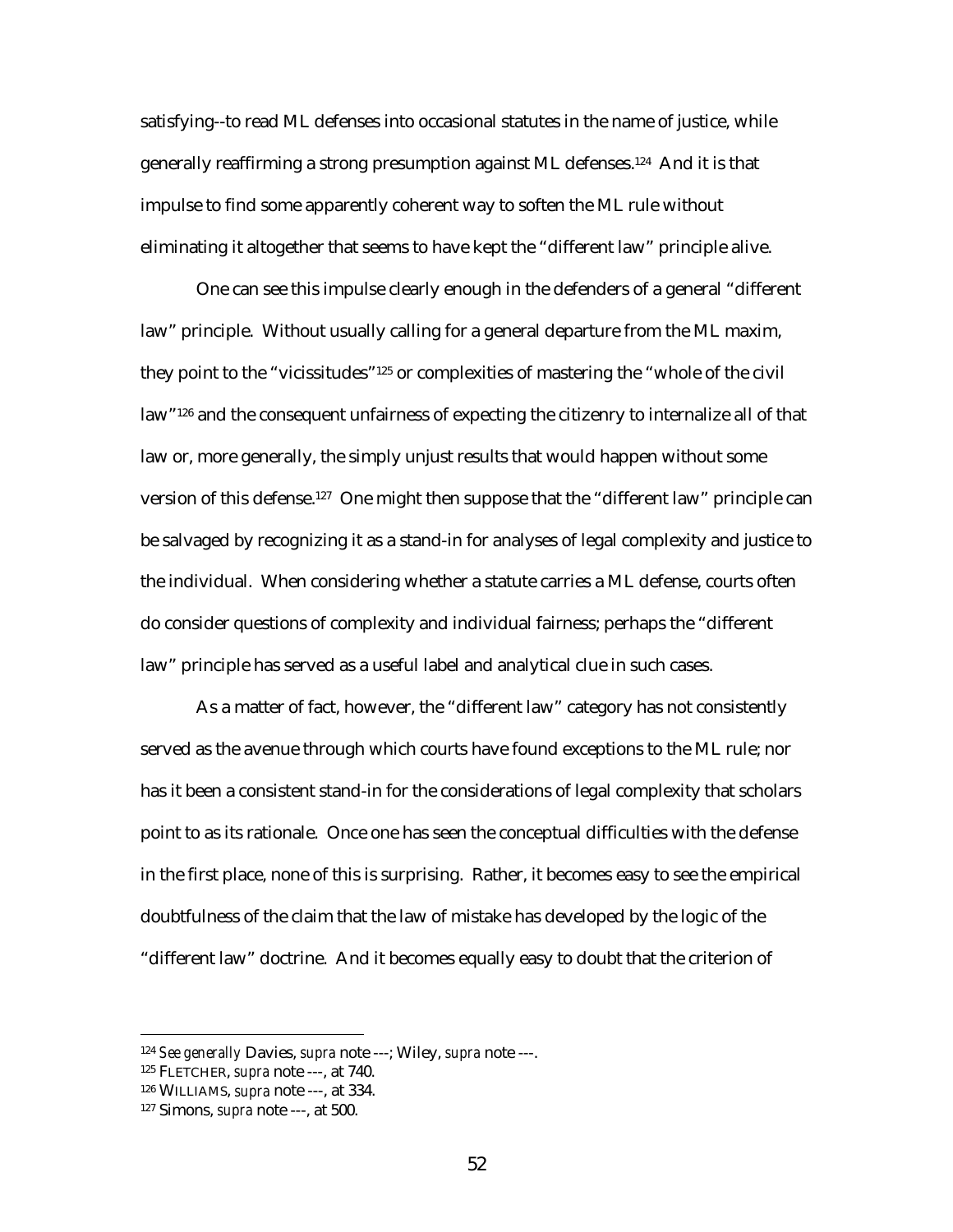complexity distinguishes civil law from criminal law and, more generally, that "different law" defenses have been or promise to be the key to a just set of ML rules.

First, although degrees of legal complexity do seem to be considered by courts when deciding whether to read ML defenses into statutes,<sup>128</sup> courts have not needed to characterize a case as one of "different law" to do so. For example, in *Cheek*, the Supreme Court reaffirmed the availability of a ML defense in federal tax prosecutions by pointing to the complexity of the Internal Revenue Code and noting that "in 'our complex tax system, uncertainty often arises even among taxpayers who earnestly wish to follow the law.'"129 But the Court never considered the notion that the charging statute's dependence on the provisions of the tax code might call into play some "different law" principle.

Similarly, in *United States v. Baker*, the Ninth Circuit recognized "complex regulatory schemes that have the potential of snaring unwitting violators" as a general category of cases which justify a ML defense. The charging statute in that case, the Contraband Cigarette Trafficking Act, was not, however, sufficiently complex to justify such a defense. Rather, even though the definition of "contraband" in the federal charging statute depended in part on Washington state's tax laws, the court held that the law in the case was "quite simple" and so did not warrant such a defense.130 The

<sup>128</sup> *See* Davies, *supra* note ---, at 363-373.

<sup>129</sup> Cheek v. United States, 498 U.S. 192, 205 (quoting United States v. Bishop, 412 U.S. 346, 360- 361 (1973)) (1991). In addition, see Davies's general discussion of complexity as a flexible criterion for determining when a ML defense should be read into a federal statute. There is no indication in her discussion that any of these cases grappled with the "different law" principle but only with the complexity of the legal issues entailed by the charging statute itself, whether those legal issues included reference to different laws or not.

<sup>130</sup> *See* United States v. Baker, 63 F.3d 1478, 1491-92 (9th Cir. 1982) (recognizing mistake of law defense for complex regulatory schemes, but holding that Contraband Cigarette Trafficking Act, 18 U.S.C. § 2341-46, is "quite simple"). *Baker* cites United States v. Fierros, 692 F.2d 1291, 1295 (9th Cir. 1982), which had previously recognized in principle a ML defense for complex regulatory schemes but had held that 8 U.S.C. § 1324(a), regarding transportation and harboring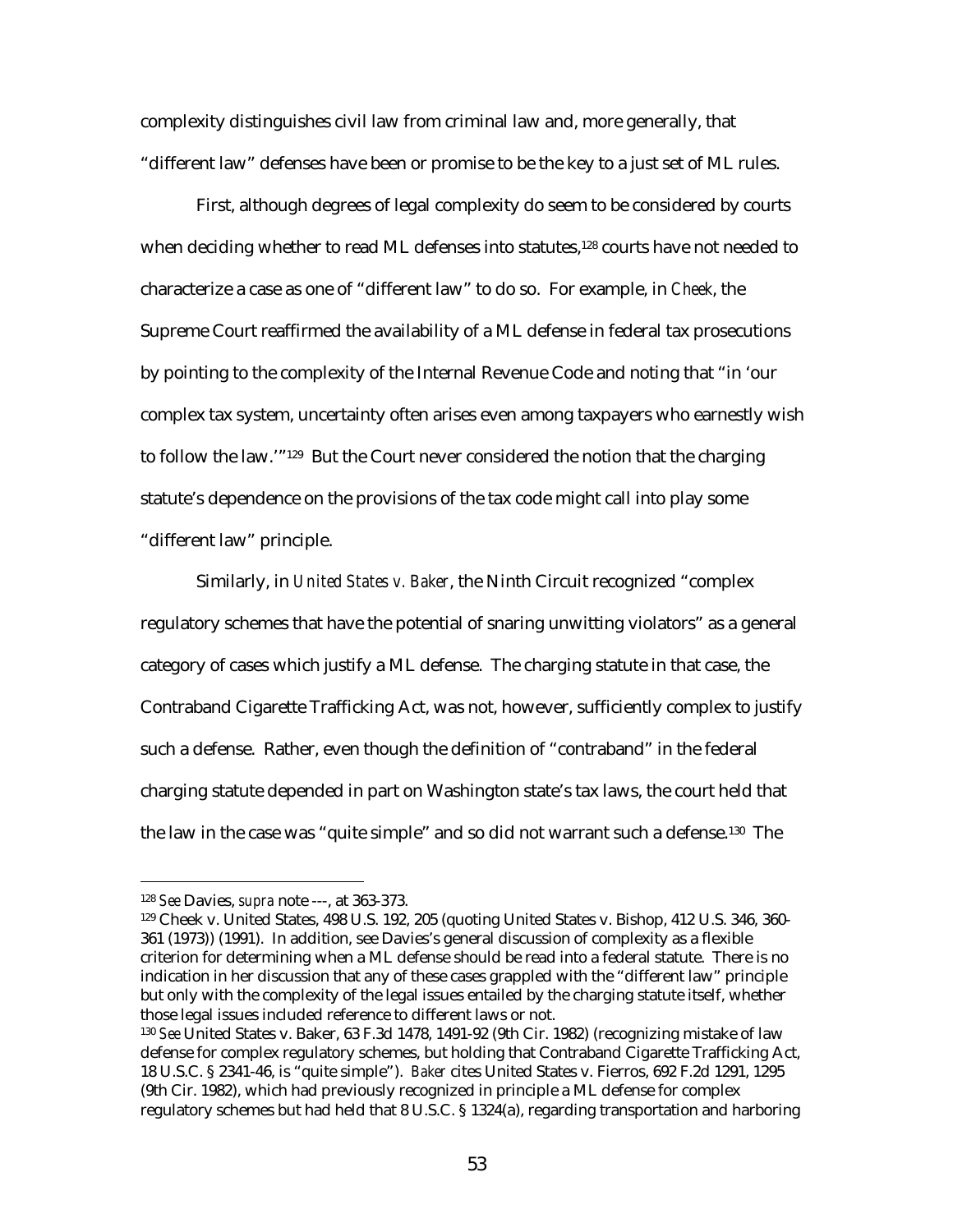court had plenty of opportunity to apply the "different law" principle here. The defendants apparently contended that their failure to know that taxes were owing on their cargo of cigarettes or that they needed special permission to bring unstamped cigarettes into Washington should make out a good defense. Such a claim is, of course, a claim of mistake of different law--a mistake about Washington's tax law that would arguably negate the intent required by the federal charge. But the court, while acknowledging that such a category of ML appeared in some cases, saw no need to apply the category here but simply considered the issue of complexity on its own merits as an independent criterion for recognizing a ML defense, as any court may do in response to any ML claim.

*Baker* is no anomaly. Courts have often denied ML defenses in cases where the law is quite complex, even when the criminal provision required reference to such presumably "different" laws as administrative regulations. Take, for example, the regulatory cases under the Resource Conservation and Recovery Act (RCRA),131 which criminalizes mishandling of hazardous waste while also establishing a generally civil statutory scheme. These cases have held that as long as the defendants knew the facts that brought the waste products within the statute they satisfied the criminal provision's mens rea requirement, regardless of whether they knew of the criminal provisions or the statutory definitions or the EPA regulations that defined their substances as

"hazardous wastes."132

of illegal aliens, is "not so complex . . . that the unusual defense of ignorance of the law must be read into it."

<sup>131 42</sup> U.S.C. §6928(d).

<sup>132</sup>*See, e.g*., United States v. Baytank, Inc., 934 F.2d 599, 612 (5th Cir. 1991) (holding that it was not necessary for defendants to have known that the waste they were storing had been identified by EPA regulations as hazardous under the RCRA in order to support conviction for improper storage of hazardous waste); United States v. Dee, 912 F.2d 741, 745 (4th Cir. 1990) (holding that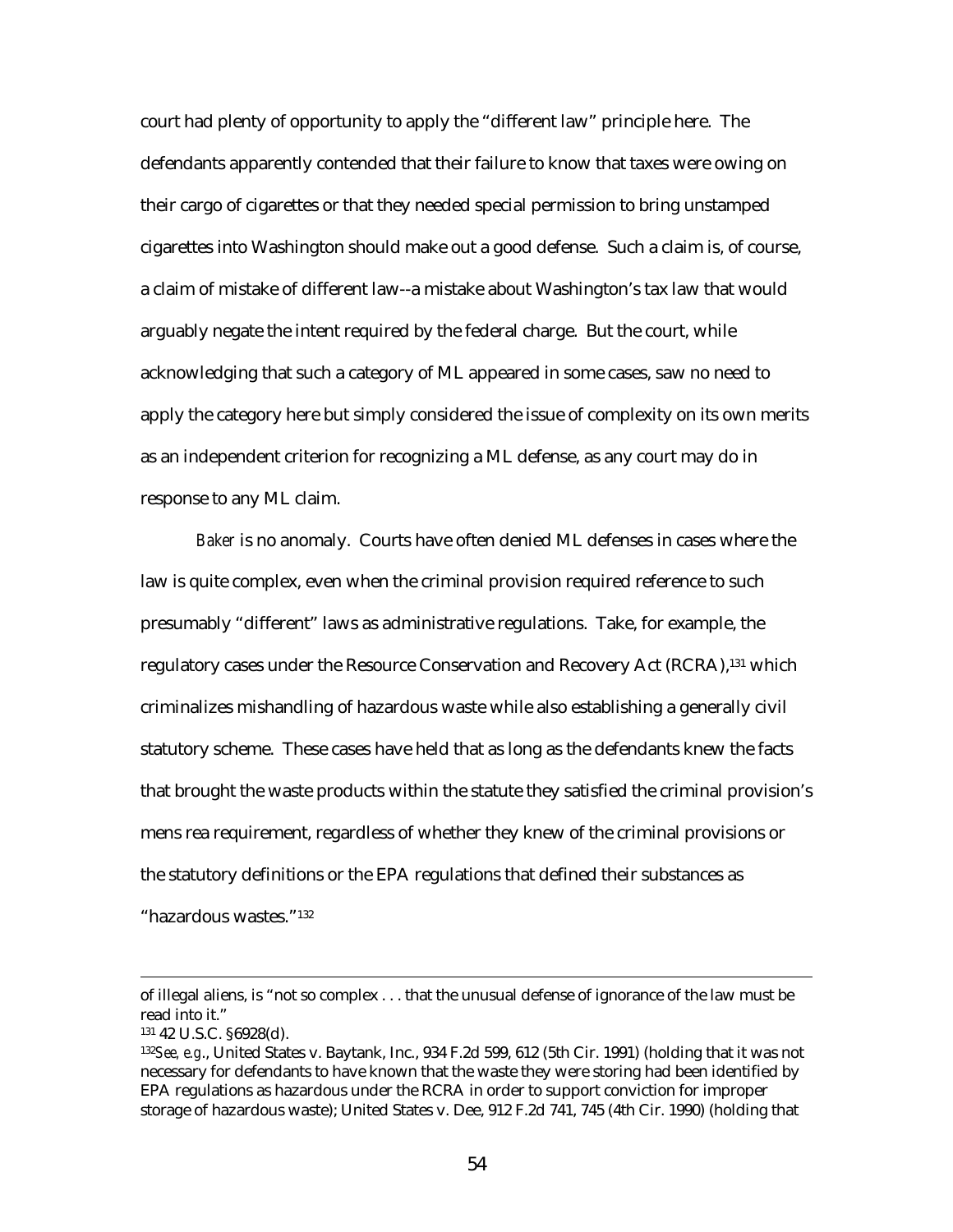Does either the complexity of the civil law or the "different law" principle explain the difference between the treatment of larceny and bigamy? The claim of right defense is universally applicable to larceny. And, among the defenders of the "different law" principle, it seems to be an article of faith that the defense ought to apply to bigamy as well, since it would be a gross injustice to hold individuals to a knowledge of the complex details of the civil law of marriage and divorce and thus to the legality of a remarriage undertaken in good faith.<sup>133</sup> The advocates of the "different law" distinction usually take this as a paradigm case for justifying the distinction, but the courts have usually rejected the defense in bigamy cases.<sup>134</sup> The difference in treatment between larceny and bigamy seems to represent an ad hoc conclusion that the criminal law should not go after people who had a good faith belief in their right to a piece of property, even though it should go after people who had a good faith, although mistaken, belief in their right to remarry.

defendants "knowingly" violated the criminal provisions of the RCRA even if they did not know that violation of the RCRA was a crime or that regulations existed identifying chemical wastes as hazardous wastes under the RCRA); United States v. Laughlin, 10 F.3d 961, 965 (1993) (holding that knowledge of regulatory requirements is not necessary to convict defendant under RCRA for knowingly disposing of hazardous wastes without a permit). See also the cases cited by Davies, *supra* note ---, at 370 n.119.

Courts have been willing to entertain complexity-based arguments for ML defenses in a variety of other statutory and regulatory contexts as well without recourse to the "different law" principle. *See* United States v. Gabriel, 125 F.3d 89, 102 (2nd Cir. 1997) (holding that the principal liability provisions of 18 U.S.C. § 2(b) are "quite uncomplicated" and therefore do not justify a mistake of law defense); United States v. Moran, 757 F.Supp. 1046, 1049 (D. Neb. 1991) (holding that when the term "willfully" is used in "complex" statutory schemes, such as the criminal copyright provisions in 17 U.S.C. § 506(a), the term means a voluntary, intentional violation of a known legal duty); People v. Weiss, 191 Mich. App. 553, 561-62, 479 N.W.2d 30, 34-5 (Mich. Ct. App. 1991) (applying *Cheek* analysis and holding that the Campaign Finance Act, MICH. COMP. LAWS § 169.201 et seq., "like the Internal Revenue Code, is exceedingly complex and detailed," thus warranting a ML defense); Reisch v. State, 107 Md. App. 464, 474, 477, 668 A.2d 970, 975, 976 (Md. Ct. Spec. App. 1995) (applying *Cheek* in a prosecution for unlicensed home improvement and holding that the charging statute requires knowledge of the law that requires licensing). <sup>133</sup> *See, e.g*., WILLIAMS, *supra* note ---, at 333-335; LAFAVE & SCOTT, *supra* note ---, at 408-409. 134 LAFAVE & SCOTT, *supra* note ---, at 408-409.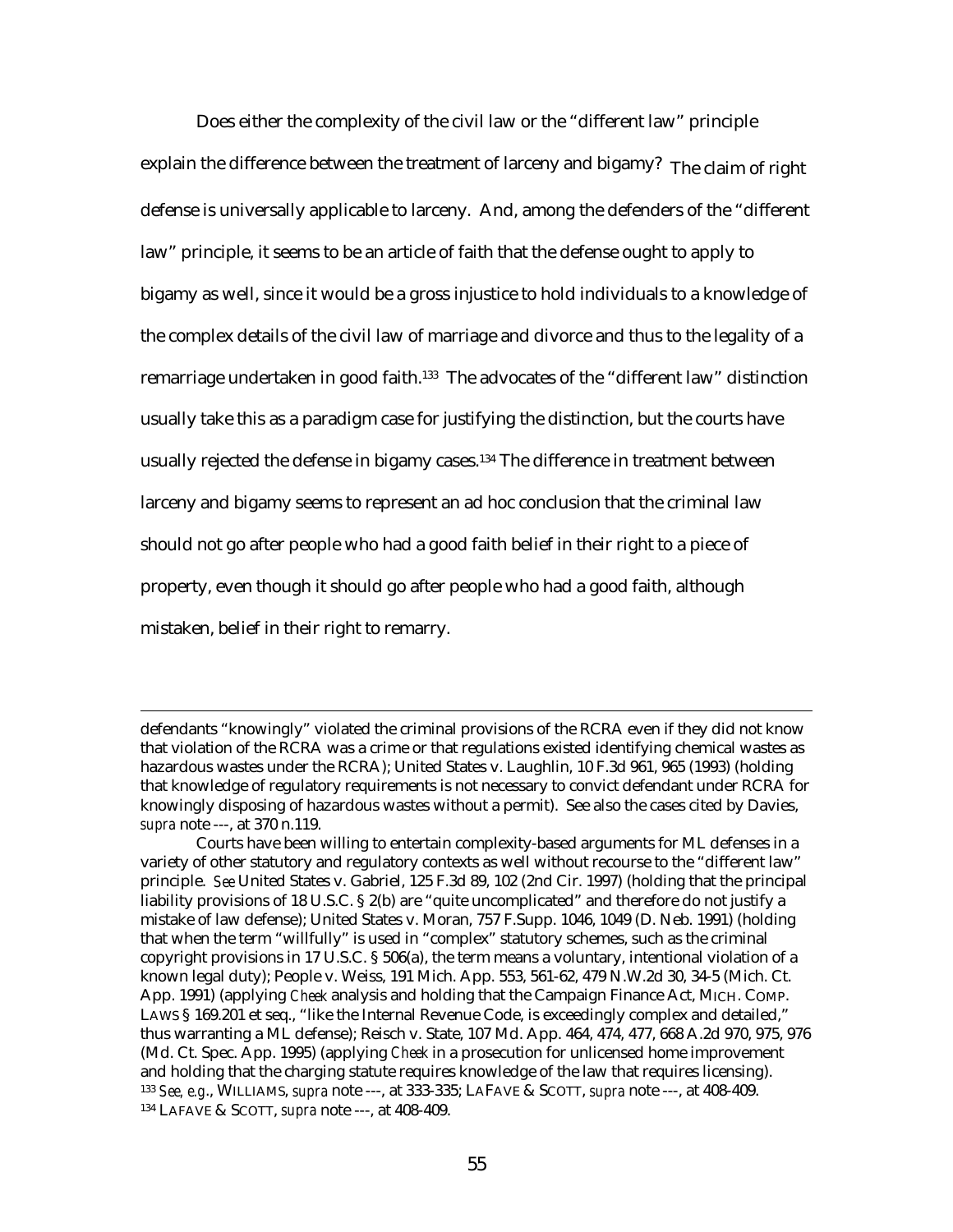Similarly, as I have suggested that there should be no "different law" defense available as to the definition of "firearm" under the federal firearms laws, so the courts seem to have held, even though that term is defined in an extremely non-intuitive way in a provision separate from the criminalizing provisions.<sup>135</sup> And there is no "different law" defense as to the definition of "controlled substance" under the provisions of the federal drug laws, even though that term too is defined in a set of changeable, complex regulations separate from the sections that declare unlawful acts and establish criminal penalties.136 One final example: in *New York v. Marrero*,137 the defendant sought to defend against a weapons charge on the grounds that he had thought he was a "peace officer" within the meaning of the charging statute, a term that was defined by reference to a separate provision in New York's law of criminal procedure, not in its "penal law." But the court refused to instruct on this ML claim, which no one even thought to label a mistake of "different law" or the like.138

These cases may or may not be unjust, but they all seem to refute the notion that the "different law" principle explains the law as it stands or the related notion that that

<sup>135</sup> *Staples* held that the defendant need only know the facts that bring the weapon within the statutory definition of "firearm"; conviction does *not* require that the defendant also have been aware that those facts meant "firearm" under the statute. Only very recently have I even heard of someone hazarding the idea of a mistake of "legal fact" defense in this context. Singer and Husak suggest that just such a defense may possibly be implicit in Staples. *See* Singer & Husak, *supra* note ---, at 898 and n.125. I don't see how *Staples* can be read that way, since the opinion repeatedly says that the question at issue is whether the government had to prove awareness of the "facts" or "features" or "characteristics" that made Staples's gun a statutory "firearm" or, alternatively, something less, such as mere awareness that it was a gun (which may or may not be a "firearm"). *See* Staples v. United States, 511 U.S. 600, 604, 609, 611, 613, 614-15, 619 (1994). <sup>136</sup> *See* Liparota v. United States, 471 U.S. 419, 440 (1985) (White, J., dissenting) (citing 21 U.S.C. §841(a) and United States v. Balint, 258 U.S. 250 (1922)). Section 841(a)(1), for example, makes it unlawful to do various things with respect to a "controlled substance." But that term is defined by 21 U.S.C. §802(6), which refers the reader to 21 U.S.C. §812, which establishes various "schedules" and places certain drugs provisionally on those schedules, and by 21 U.S.C. §811, which authorizes the Attorney General to alter the contents of those schedules through an administrative process.

<sup>137</sup> New York v. Marrero, 69 N.Y.2d 382 (1987).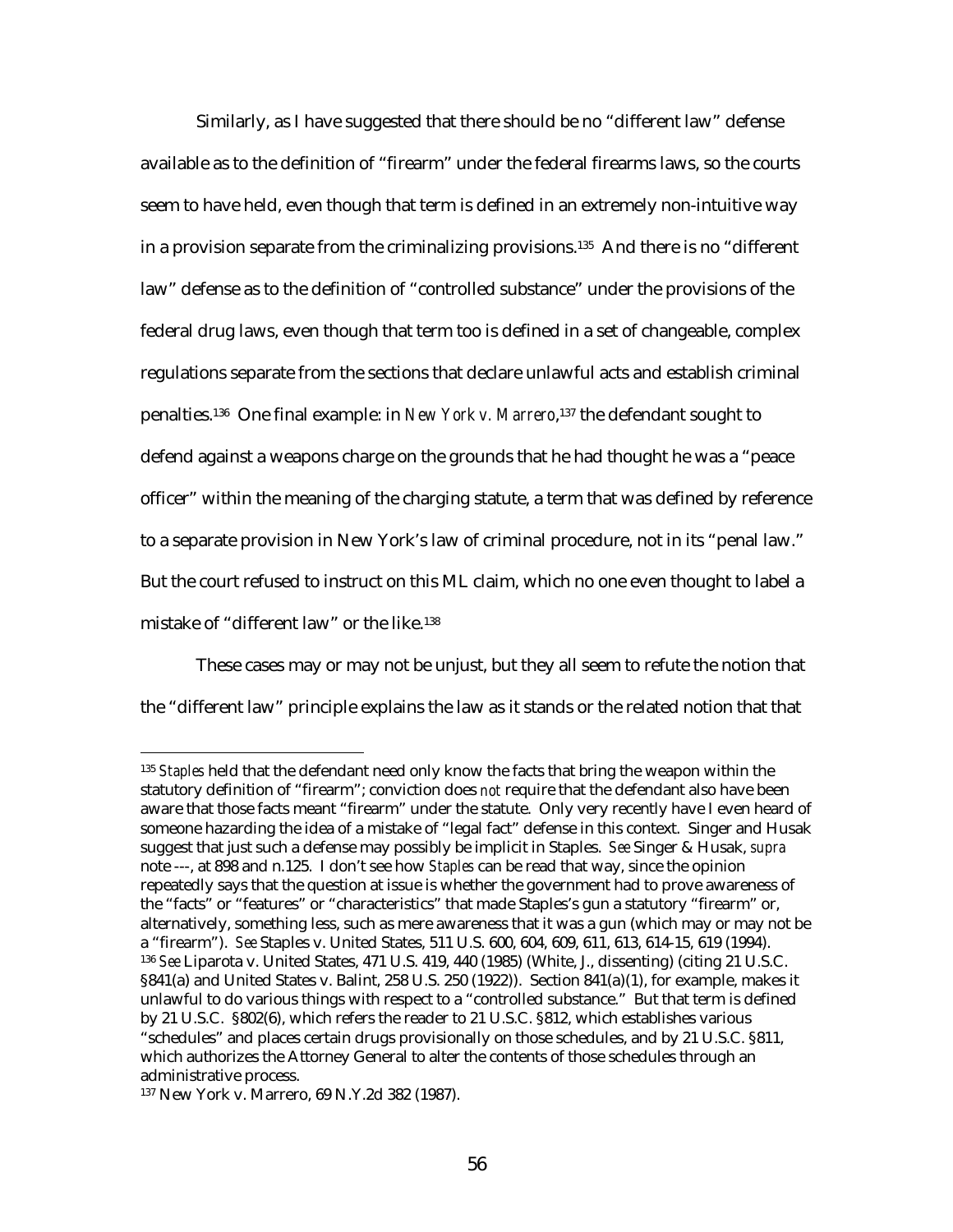principle gets at some special kind of complexity in the law. There is no reason to think that criminal law as such is somehow easier to interpret and know than any other body of law, even apart from the slippery question of how you are supposed to tell what laws are "criminal" and what laws are "civil." In the words of the New York Court of Appeals, "There would be an infinite number of mistake of law defenses which could be devised from a good-faith, perhaps reasonable but mistaken, interpretation of criminal statutes, many of which are concededly complex."<sup>139</sup> As every first-year student of criminal law knows, the criminal law does not need to look to civil law to import a complexity that it would otherwise lack. And the courts have given little evidence that the "different law" principle, informed by the supposed complexity or vicissitudes in the meaning of civil law terms, has really been a conceptually appropriate or necessary tool for identifying the instances of complexity that ought to yield a mistake defense.<sup>140</sup>

### *D. "Different Law," Mistake of Law and the Ambiguity of Criminal Intent*

This analysis leaves something of a void. If the "different law" doctrine is conceptually unsound, then why have the larceny cases and some others embraced some strictly limited ML defenses while the bigamy cases and others have rejected ML defenses? I think that is less a question about the philosophy of criminal law than about its history. Here, I will not pretend to have a final answer to that historical question, but I would suggest that the beginning of an answer lies in recognition of the different,

 <sup>138</sup> *See id.* at 385.

<sup>139</sup> *Id.* at 391-392.

<sup>140</sup> I also take the view that the MPC too has freed itself from reliance on any general "different law" principle. Rather, it has reaffirmed the basic ML maxim in its §2.02(9), while opening the door to ML defenses only on a statute-by-statute basis. *See* MPC §2.04(1); ROBINSON, *supra* note -- -, §62(d), at 262-263.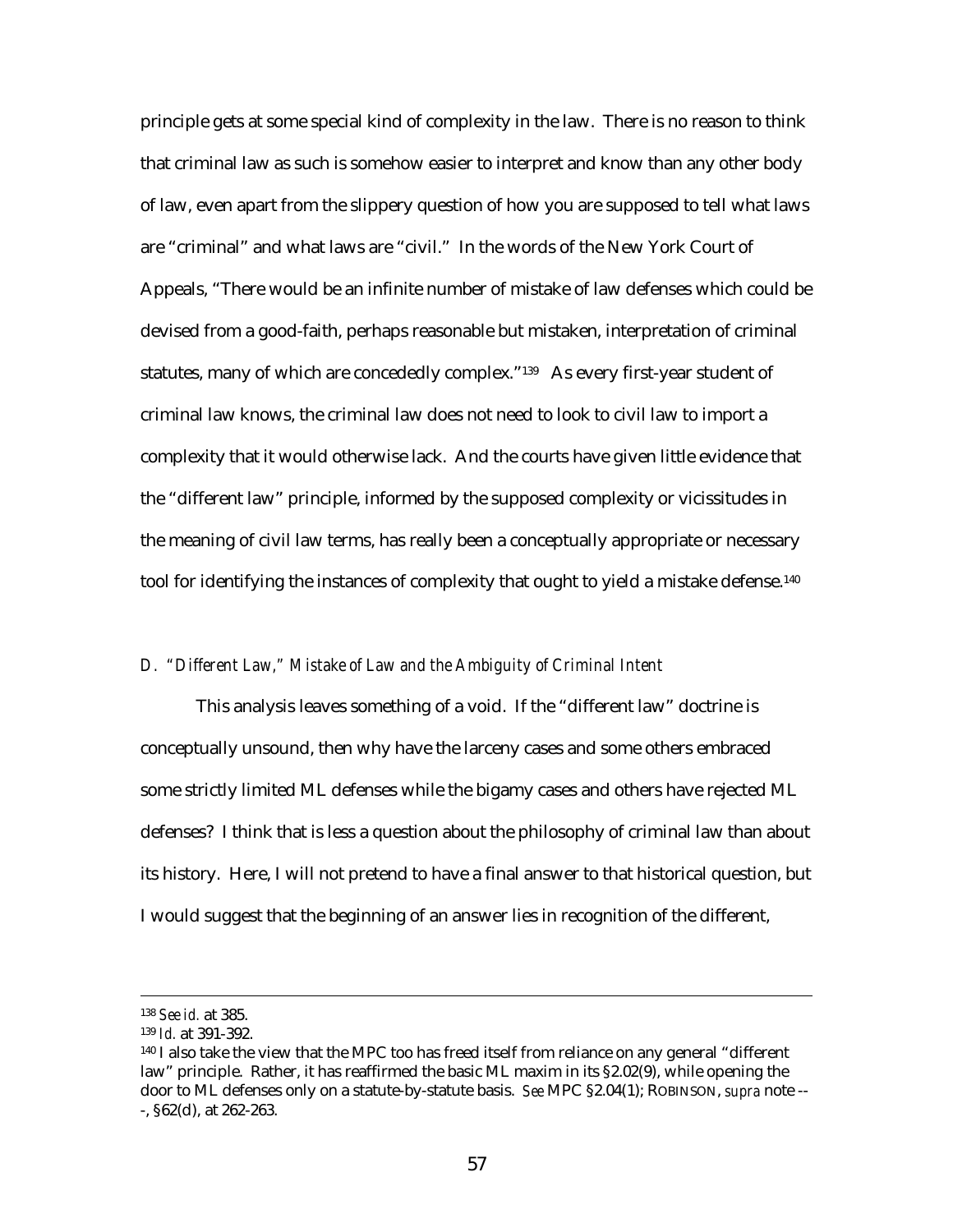perhaps contradictory, but coexisting principles of criminal intent that have guided courts' attributions of criminality.

Criminal courts have long considered fundamental to criminal law the apparently interchangeable notions of criminal intent, mens rea, guilty knowledge, malice, and the like. But courts and commentators have also long understood that these terms have many and sometimes conflicting meanings.141 Each can be used to signify the basic principle that criminal law requires inquiry into a defendant's mental state during commission of the criminal conduct. When combined with the principle that ignorance of the law is no excuse, the basic doctrine seems to be that a defendant must have some level of awareness of the facts (or at least some of the facts) that constitute a crime but need not have any awareness of the law that defines that crime. But the "different law" cases, among others, suggest that the notion of "criminal intent" actually signifies, ambiguously, two conflicting principles of criminal liability. Sometimes, as suggested above and as in most formal elaborations of its meaning, criminal intent just means knowledge of the facts that constitute the crime at the time of one's conduct.142 But other times a court will pass that principle by without so much as acknowledging its existence and discuss criminal intent as a diffuse quality of mind that might be negatived by ignorance or mistake of law--although, again, frequently courts will not

<sup>141</sup> The classic statement is in Francis Bowes Sayre, *Mens Rea*, supra note ---, at 1026. More modern recognitions of the hazy meanings of mens rea terms can be found in, for example, DRESSLER, *supra* note ---, at 101-102 and ch. 10, *passim*; LAFAVE & SCOTT, *supra* note ---, §3,5, 216. <sup>142</sup> *See, e.g.,* Bryan v. United States, 524 U.S. 184, 193 (1998) (holding that "unless the text of [a] statute dictates a different result, the term 'knowingly' merely requires proof of knowledge of the facts that constitute the offense"); Boyce Motor Lines v. United States, 342 U.S. 337, 345 (1952)(Jackson, J., dissenting)(stating that the knowledge requisite to knowing violation of a statute is factual knowledge as distinguished from knowledge of the law); American Surety Co. of New York v. Sullivan, 7 F.2d 605, 606 (2nd Cir. 1925)(Hand, J.)(stating that the term 'willful' in criminal statutes "means no more than that the person charged with the duty knows what he is doing", not that "he must [also] suppose that he is breaking the law"); PERKINS & BOYCE, *supra*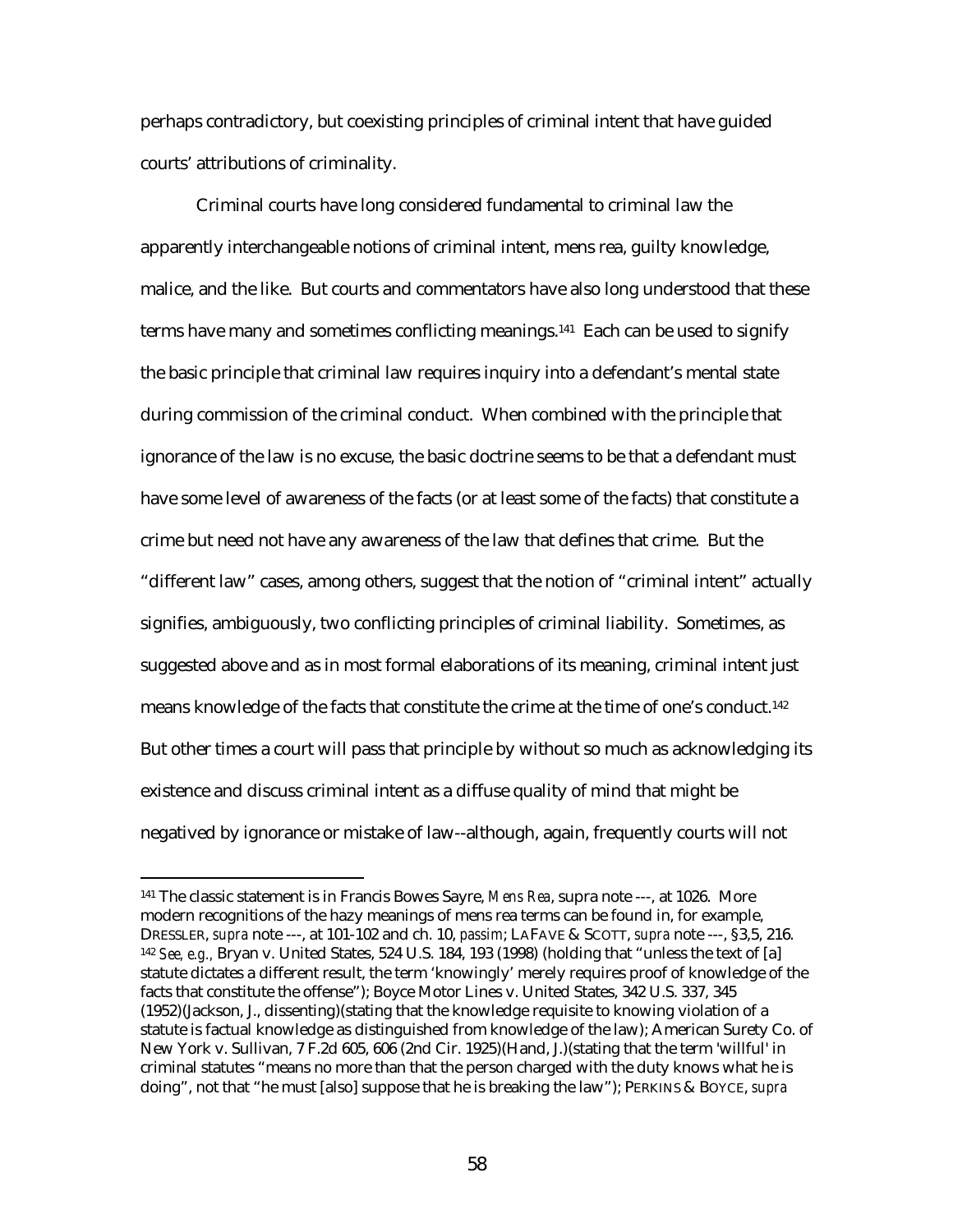acknowledge that they are endorsing a ML defense but will simply speak in terms of the immediate statutory language<sup>143</sup> or the unexplained language of "criminal intent."<sup>144</sup>

 *Morissette* is an excellent example of the latter approach. Justice Jackson writes in ringing terms of the fundamental role that the notion of criminal intent plays in our system of justice and concludes from that principle that Morissette must have a defense.145 Never for a moment, however, does he advert to the fact that he is reading a ML defense into the statute.<sup>146</sup> Never does he consider that, contrary to the hoary maxim, he is embracing the defendant who would say, "Yes, I knew I was taking goods off someone else's land, but I did not know that counted as stealing--I did not know that that was against the law."

I do not mean to suggest that the holding in *Morissette* was wrong but only that it helps to reveal the persistent ambiguity in the meaning of criminal intent. Jackson's holding was entirely consistent with the interpretive consensus for larceny; and that consensus may well represent good social policy. Like so many other judges, however, Jackson celebrated the requirement of "criminal intent" as if it were an unambiguous doctrine with a clear moral content and an easy capacity to dictate the result in a case like Morissette's. He never acknowledged that reliance on the ML maxim, a principle about as venerable as the principle of criminal intent itself, would have turned this case in a different direction and put Morissette in jail. And so he never explained the

note ---, at 832-834; LAFAVE & SCOTT, *supra* note ---, § 3.5(a),(b); DRESSLER, *supra* note ---, §  $10.04(a)(1)$ .

<sup>143</sup> *See, e.g*., New York v. Weiss, 276 N.Y. 384 (1938).

<sup>144</sup> *See* ROBINSON, *supra* note ---, at 254-255 (describing such reasoning as resting on "a broad gestalt notion of mens rea").

<sup>145</sup> *See* Morissette v. United States, 342 U.S. 246, 250-263 (1952).

<sup>146</sup> In fact, he seems positively to think he is not when he says that a defendant "must have had knowledge of the facts, though not necessarily the law, that made the taking a conversion," even as the rest of the opinion and the universal history of larceny law on which he so heavily depends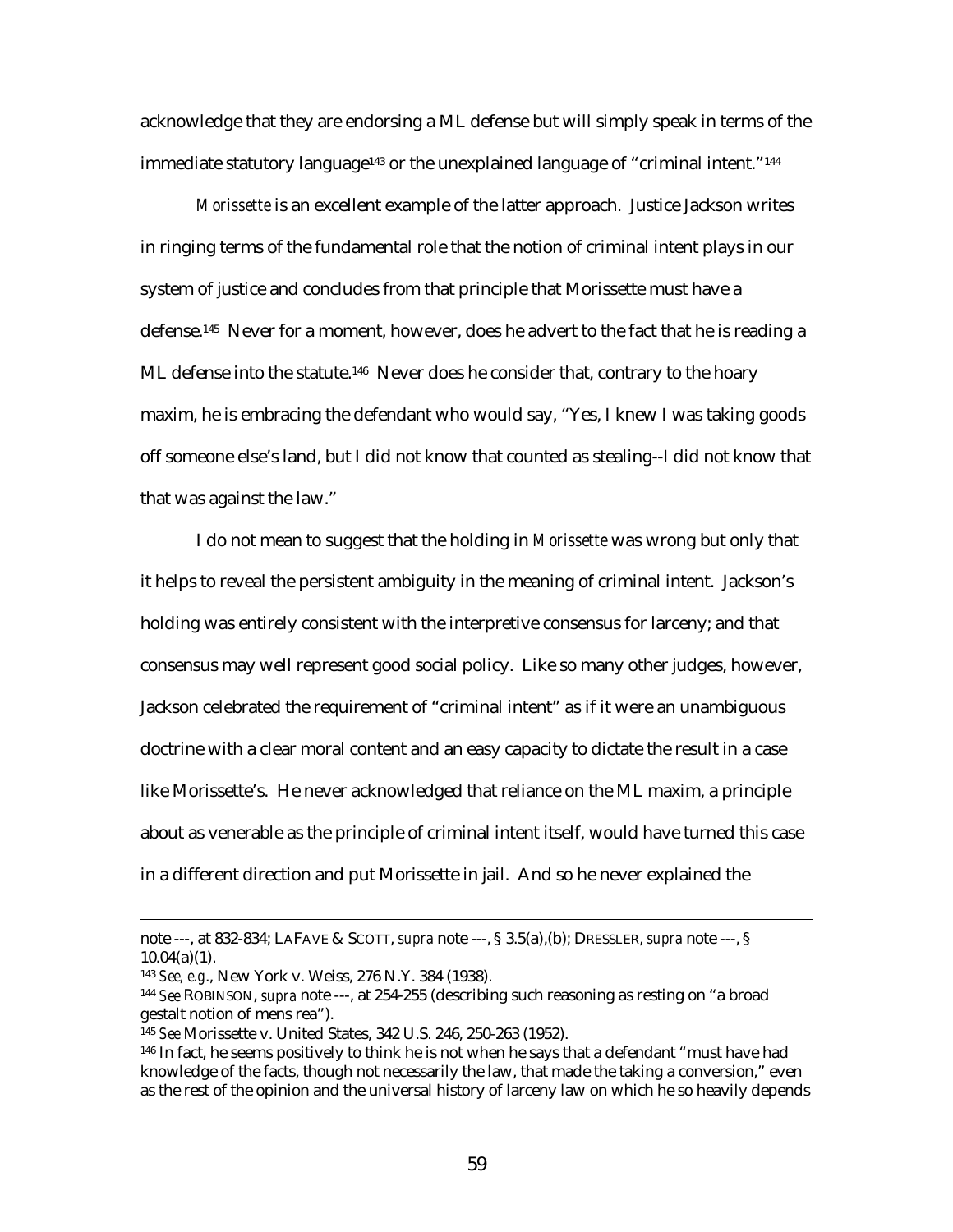reasons, perhaps very compelling reasons, why someone who takes valuable property from another person's land should be allowed to defend by simply saying that he did not know there was a law against it, even though the general principle of the law is that such excuses are no excuse at all.

Another remarkable example comes from criminal conspiracy doctrine. Many courts have held that ignorance of the illegality of an act is a good defense to a charge of conspiracy to do that act, at least where the core crime can be said to be "morally innocent" (although prohibited by statute). This doctrine would make easy sense where the core crime itself provided for a ML defense, but it also holds where ignorance of law is no defense to the core crime.<sup>147</sup> The case that seems to have originated the doctrine relied on nothing more than its own understanding of the notion of "criminal intention," as entailed by the term "conspiracy." It considered the principle of criminal intent to require that a ML defense should be available on the conspiracy charge, even as it reaffirmed that no such awareness of the law, but only the facts constituting the offense, was necessary to constitute the intent required to convict for the core crime.148 Similarly, in *Liparota*, the Court created a ML defense to the crime of unauthorized transfer of food stamps on the grounds that "mens rea" was a fundamental principle of criminal law, without acknowledging that an entirely conventional understanding of mens rea is mere awareness of the facts--not the law--that constitute the crime.149

makes clear that he means to exculpate anyone who fails to understand that the property is someone else's, regardless of the source of that belief. *See id*. at 271.

<sup>147</sup> *See* LAFAVE & SCOTT, supra note ---, § 6.4(e)(5).

<sup>148</sup> *See* New York v. Powell, 63 N.Y. 88, 91-93 (1875).

<sup>149</sup> *See* Liparota v. United States, 471 U.S. 419, 425-6 (1985)(citing Morissette v. United States, 342 U.S. 246, 250 (1952)).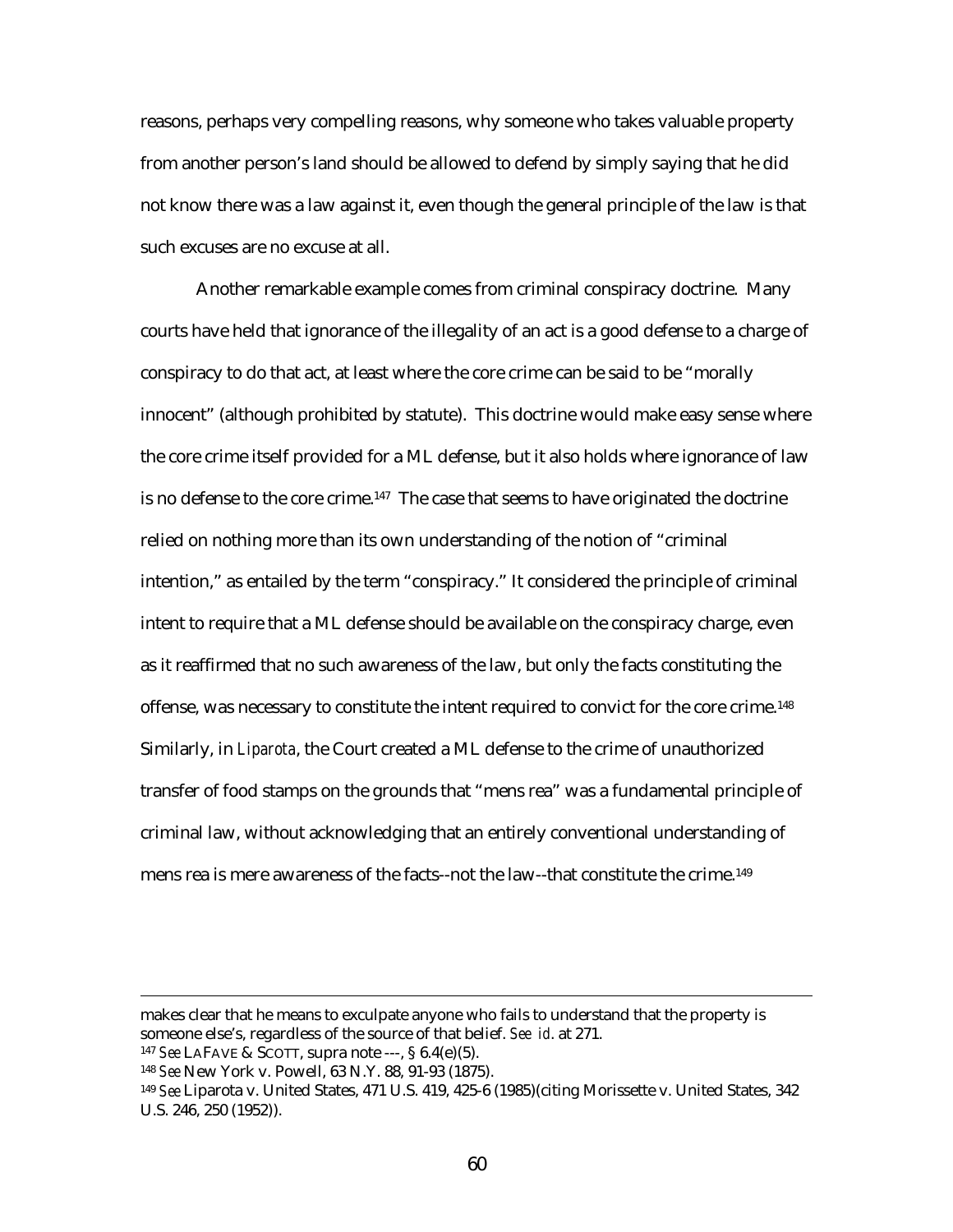A final example comes from *Bryan v. United States*,150 a prosecution for dealing in firearms without a license. Bryan argued that the prosecution should have to show that he knew of the statutory provision that he violated. The Court denied his claim but accepted that the statute did contain a requirement that a defendant have knowledge that his conduct was "unlawful."151 Although the Court acknowledged that criminal "knowledge" normally means knowledge only of the facts that constitute the offense152 and insisted that it would not carve out an exception to the rule that ignorance of law is no excuse,153 it nevertheless read the statutory requirement of "willfulness" to require "bad purpose" and thus to require that the defendant have known that his conduct was "unlawful."154 What might it mean to know that some conduct is "unlawful" without knowing the specific law that makes that conduct unlawful? The Court did not enlarge on this rather central question.155 Under the circumstances, the Court's insistence that it was not creating an exception to the ML maxim suggests that the Court thought that such an exception arises only when the defendant has to have known the citation to the statute or its precise wording. But that cannot be. So why doesn't the requirement that the defendant have known that his conduct was "unlawful" constitute an exception to the ignorance-of-law maxim? Of course, it really does. But it is an intentionally vague exception, designed--or at least destined--to fudge the meaning of the ML-MF boundary, perpetuate the ambiguities of criminal intent, and thus preserve the judiciary's capacity to avoid the injustices of an excessively formalist criminal law

<sup>150</sup> Bryan v. United States, 524 U.S. 184 (1998).

<sup>151</sup> *Id*. at 193.

<sup>152</sup> *Id*. at 192-3.

<sup>153</sup> *See id*. at 196.

<sup>154</sup> *Id*. at 196 (1998).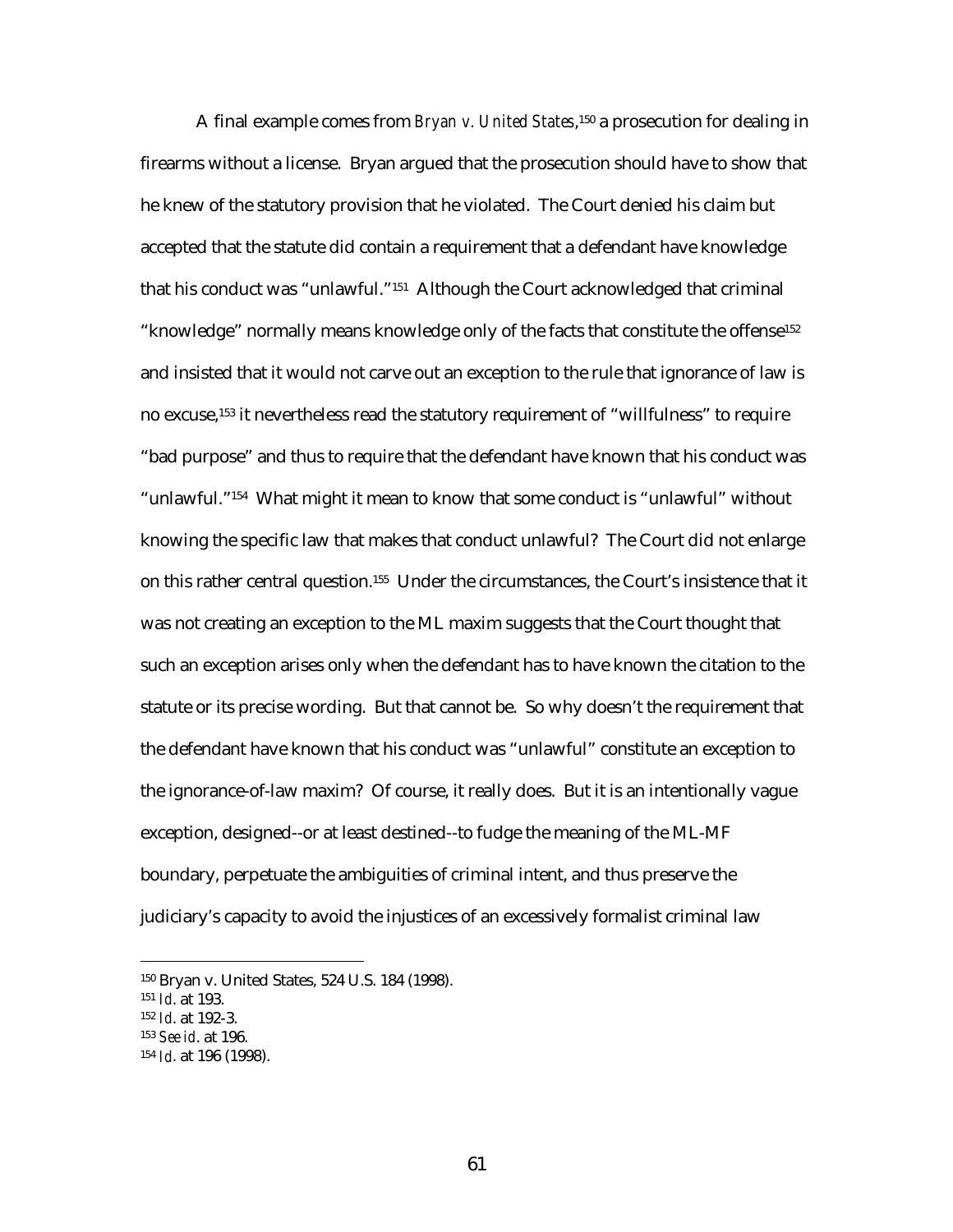without abandoning the great hallmarks of criminal-law formalism like the ML maxim.156

It may be that there is a fully principled explanation for the doctrinal choices judges have made here and elsewhere, but the more likely explanation would be akin to the one offered by George Fletcher for the ambiguity of so many crucial terms in criminal law: that "the contemporary state of criminal theory is ambivalent about the role of blame and condemnatory judgment in the criminal law."157 I would go further and say that that ambivalence has been characteristic of Anglo-American criminal theory time out of mind.158 The fundamental principles and purposes of criminal law are never likely to be settled. Rather the negotiation between devotees of criminal law as a system of social utility and those who want the system to be a dispenser of

157 FLETCHER, *supra* note ---, at 400.

 <sup>155</sup> In dissent, Justice Scalia pointed this omission out with predictable vigor. *See id*. at 201-2. Some possible meanings of a knowledge-of-illegality doctrine are discussed in Ryu and Silving, *supra* note ---, at 458-466.

<sup>156</sup> There are alternative formulations that might have avoided some of these ambiguities. The Court could have held not that the defendant had to have known his conduct to be unlawful but only that he had to have been indifferent as to the unlawfulness of the conduct when he chose to do it. *See* Alan C. Michaels, *Acceptance: The Missing Mental State*, 71 S. CAL. L. REV. 953, 1028-1031 (1998). An even easier alternative would have been to dispense with the word "unlawful" and use the standard that many writers attribute to the common law--that is, simply that the D have acted with an "evil" or "immoral" purpose. *See, e.g*., Martin R. Gardner, *The Mens Rea Enigma: Observations on the Role of Motive in the Criminal Law Past and Present*, 1993 UTAH L. REV. 635, 654- 667 (1993) (arguing that the essence of common law mens rea was "evil motive"); George P. Fletcher, *The Theory of Criminal Negligence: A Comparative Analysis*, 119 U. PA. L. REV. 401, 412-418 (1971) (arguing that common law mens rea was not a matter of specific mental states but of the moral quality of the defendant's conduct); Gerhard O. W. Mueller, *On Common Law Mens Rea*, 42 MINN. L. REV. 1043, 1060, 1101 (1958) (same). In fact, I think that is where Justice Stevens's opinion in *Bryan* was heading, but he insisted on defining "bad purpose" as a purpose to violate the law rather than simply a purpose to act out of some generally immoral motives. *See Bryan*, 524 U.S. at 191-2, 193.

<sup>158</sup> Recent historical accounts of Scottish and English criminal law suggest that no single philosophy of crime has or is ever likely to explain the criminal justice system as a whole. Rather the system always performs multiple functions; unitary philosophies of criminal law only obscure some of those functions in order to highlight others; and all such philosophies of crime and definitions of crime are historically contingent. *See* LINDSAY FARMER, CRIMINAL LAW, TRADITION AND LEGAL ORDER: CRIME AND THE GENIUS OF SCOTS LAW, 1747 TO THE PRESENT (1997); ADEKEMI ODUJIRIN, THE NORMATIVE BASIS OF FAULT IN CRIMINAL LAW: HISTORY AND THEORY (1998).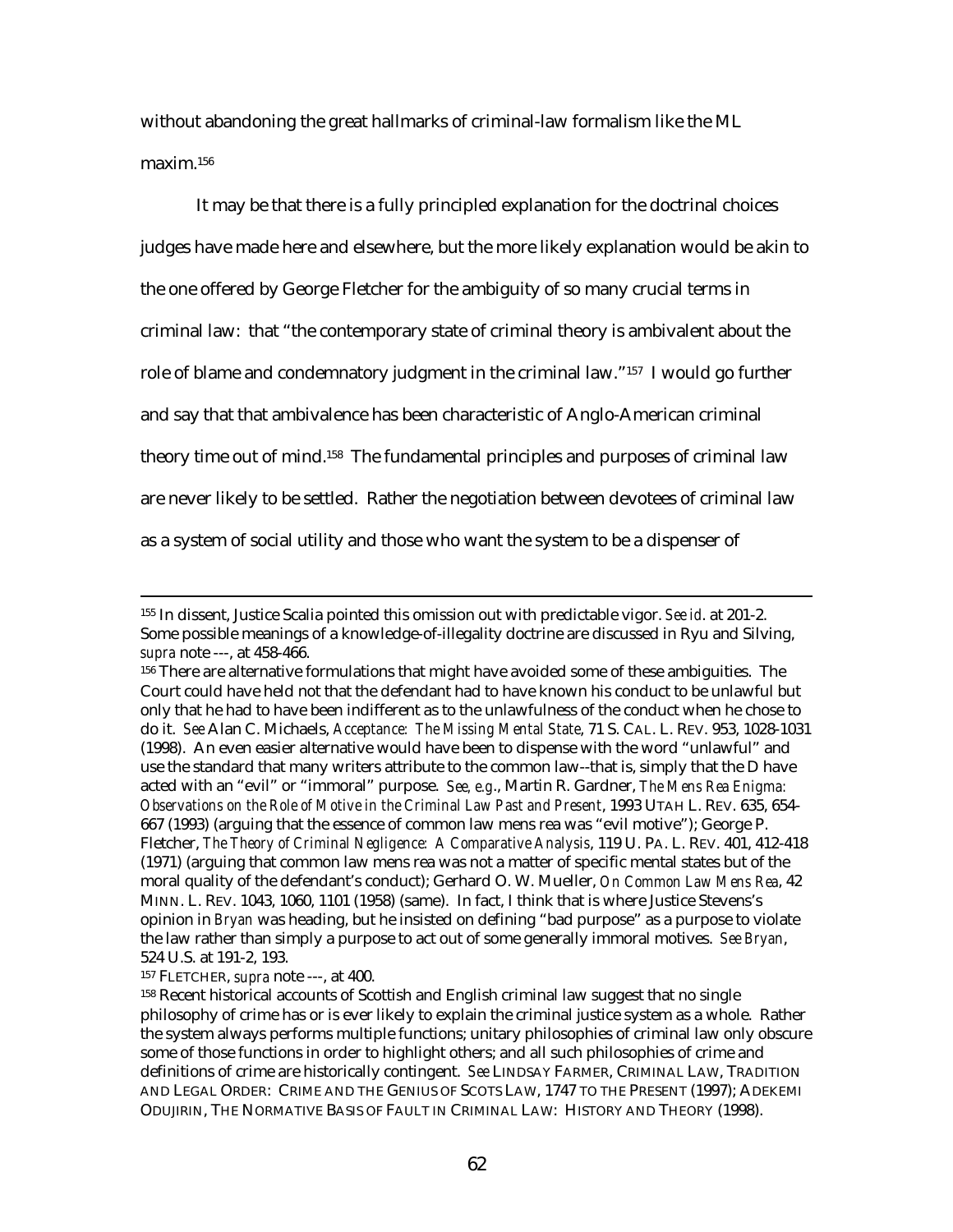transcendently deserved punishment, not to mention those who seek a synthesis of those two perspectives,159 will persist indefinitely. As that negotiation persists, the multiple meanings and discourses available to judges may well be the tools necessary to the administration of "criminal justice" within unsettled bounds. Scholars who lack the ambition to put an end to that age-old negotiation might do well simply to delineate as clearly as possible the multiple discourses of criminality available to the judges, whether simply to describe as accurately as possible the ways in which discretionary judicial choices get made160 or to help clear the path to sensible doctrinal development.

### V. UNREASONABLE MISTAKES: LAW OR FACT?

 $\overline{a}$ 

The ambiguities of criminal intent suggested above are not confined, of course, to the doctrinal niche of the "different law" mistake. The perspective provided by this article's understanding of ML suggests at least one other doctrinal area--"unreasonable MF"--in which those ambiguities have been obscured by inadequate attention to the meaning of ML. What is an "unreasonable MF"? For one thing, it is an unquestioned category of analysis in criminal law. At the same time, however, it is a contradiction in terms, or so I think the definition of ML in this article suggests. An implication of the ML-MF distinction as defined here is that the concept of ML extends to any material unreasonableness on the part of the defendant. More precisely, any time a mistake is actually found to have been unreasonable, even where the mistake is conventionally

<sup>159</sup> *See* Robinson and Darley, *The Utility of Desert*, 91 NW. U. L. REV. 453 (1997) (describing the debate and proposing a synthesis); Alan Brudner, *Agency and Welfare in the Penal Law*, *in* ACTION AND VALUE IN CRIMINAL LAW (Stephen Shute, et al., eds., 1993) (arguing that retributive and utilitarian models of crime are subsystems within a unified whole).

<sup>160</sup> This is the general approach of Kelman to criminal law: All formal categories are manipulable and are given meaning by a fairly arbitrary process of "interpretive construction." *See* Kelman, *supra* note ---.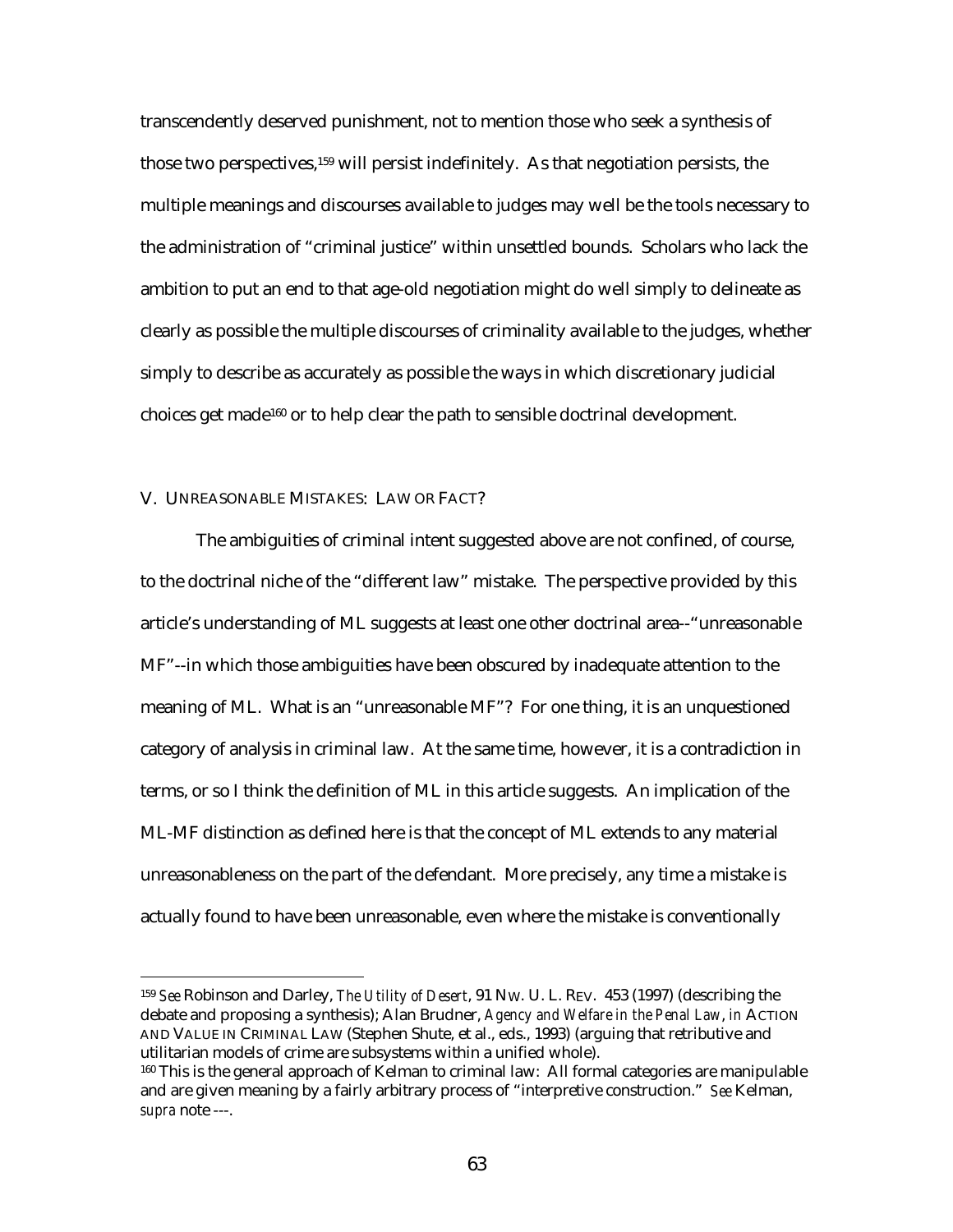understood as a MF, the mistake is really a ML. This claim runs contrary to well entrenched ways of talking about criminal law, but I think the point seems obvious: whenever the law requires a person to make the inferences that a reasonable person would have made in the situation, then any mistake resulting from a failure to draw those inferences is ML. To allow a criminal intent defense in such a situation without acknowledging that one is indulging a ML defense is, again, to obscure the meaning and amibiguity of criminal intent.

This point illustrates and strengthens the larger point of this article: that whenever a factfinder would infer the satisfaction of a statutory element from the defendant's own experience of the offense conduct and circumstances, then the defendant's failure to draw that same inference is a failure to understand the meaning- in perhaps a special legal sense of "meaning"--of the statutory term and is, therefore, a ML. Perhaps the word "meaning" takes on a special legal sense in this article, since the "meaning" of a statutory term is determined exclusively by, or at least given effect exclusively by, the factfinder. The factfinder determines the function or effect of any particular statutory term in any particular scenario and thereby controls its operational meaning. If a certain body of experience would, for the factfinder, mean satisfaction of a statutory term, then that experience or evidence instantiates the meaning of the statutory term, at least for purposes of determining criminal liability. And if the defendant nevertheless believed in the legality of her conduct--failed to draw the inference that the statutory term is satisfied by that body of experience--then she has made a ML. Only if the defendant's experience would not entail an inference to the statutory element would the defendant's mistake count as MF.

64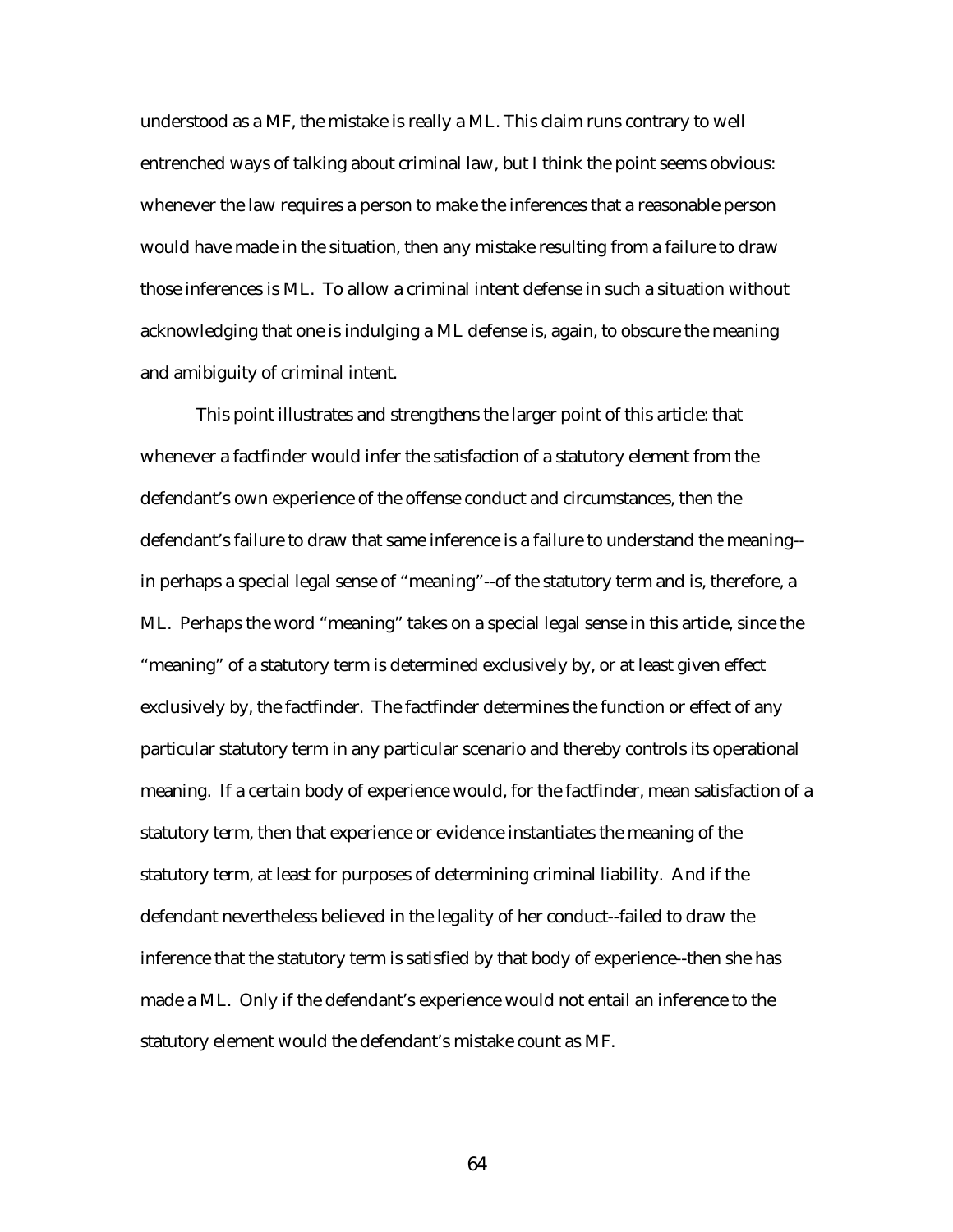What I want to suggest in this section is that, given this understanding of ML, the notion of an unreasonable MF is a contradiction in terms. A finding of unreasonableness can only happen when the law makes reasonableness a standard of guilt or innocence. If the law has made the question of reasonableness material to liability, then the failure to draw the inferences that a reasonable person would draw from known evidence is a ML.

I do not mean, however, to say that the line between reasonableness and unreasonableness is always the *same* as the line between ML and MF. Rather, I will suggest that, while any materially "unreasonable" mistake must be a ML, the implication does not run the other way; a ML may be "reasonable" or "unreasonable." Thus a "reasonable" mistake may be ML (as long as it is a mistake about meaning) or it may be MF (if it is not a mistake about meaning), even though a finding of unreasonableness always implies a mistake of meaning or a ML. An unreasonable mistake must be a ML because the finding of unreasonableness implies that, given the things of which the defendant was aware, the defendant should have carried out the chain of inferences entailed from those things to the statutory term; that is, the defendant should have seen that the meaning of the statutory term was instantiated in the things of which she was aware.<sup>161</sup> There is no reason, however, why some MLs,

<sup>&</sup>lt;sup>161</sup> There may possibly be the following objection to my argument here (although in the end I think it fails). Take the case suggested in Larry Alexander, *Insufficient Concern: A Unified Conception of Criminal Liability*, 88 CALIF. L. REV. 931 (2000), where a distracted parent is momentarily "unaware" of his infant's being in a filling bathtub even though he put her there himself only a few minutes before. The distraction is only the arrival of dinner guests who the career-obsessed parent is intent on impressing, but it is enough to put the child out of the parent's mind and result in the child's drowning. In such a case, one might suppose that a factfinder could find that a particular circumstance (the infant's presence in a running tub) is indispensable to giving the meaning of the statutory term ("unjustifiable risk") in the situation--so it is a "fact" in my understanding of things--and then might find the defendant's unawareness of that fact culpably "unreasonable." The parent's mistake would therefore be an "unreasonable MF," the very thing that I have called a contradiction in terms. But I am not sure that a factfinder *could*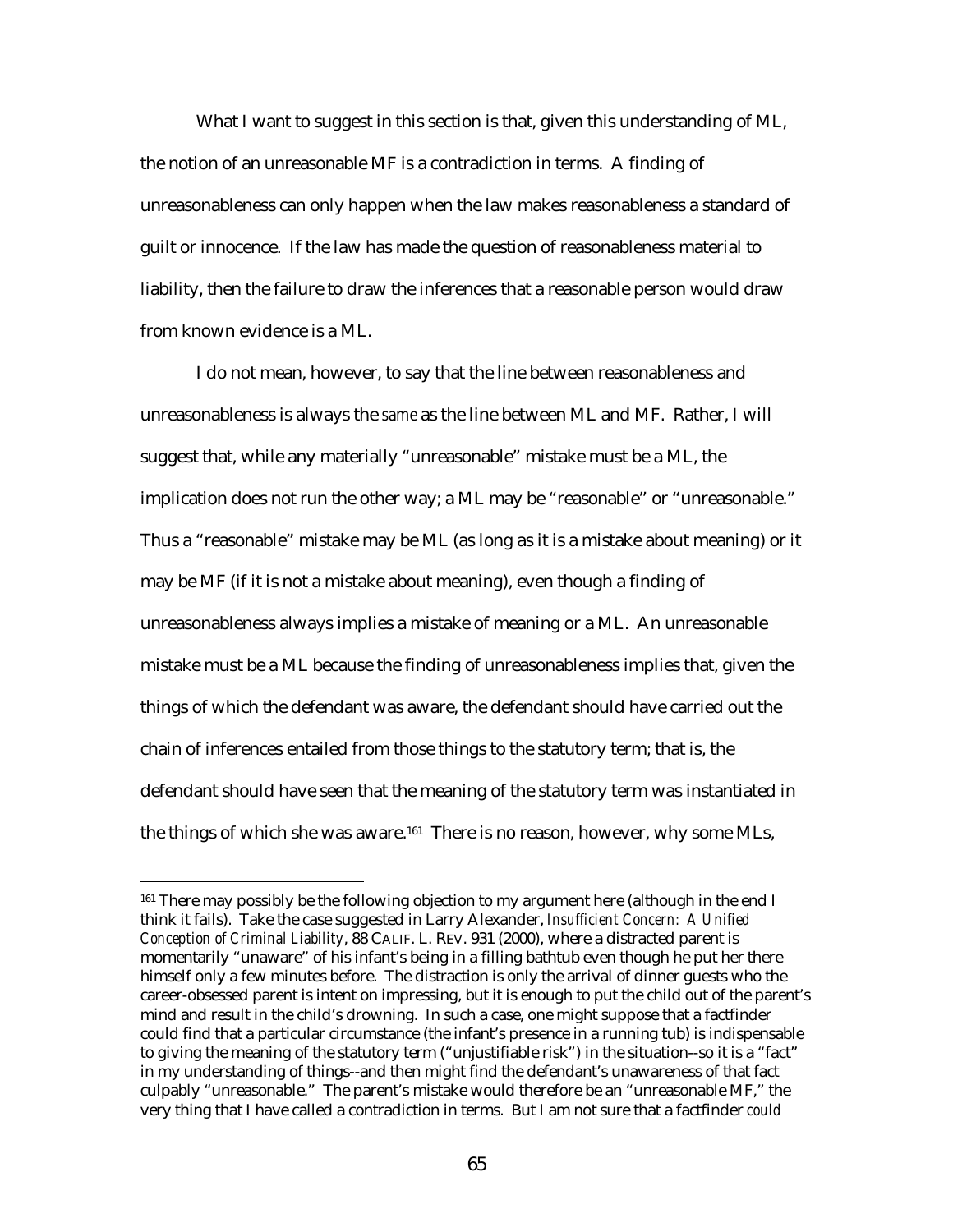some instances of ignorance or misuse of statutory language, cannot be deemed "reasonable" enough to exculpate, as they sometimes clearly are162 and as MFs usually are.163 Reasonable mistake, thus, may be ML or MF, because a finding of reasonableness under the statute implies that, whatever inferences the defendant failed to make, those failures were insufficient to sustain a conviction, whether the inferences were entailed by the statutory term (a ML) or not (a MF).

When is this analysis pertinent? There are many instances in which criminal law makes reasonableness material. For example, in most jurisdictions, a rape defendant who claims he thought the victim had consented to sex has no defense unless the

find such a parent unreasonably unaware. After all, the very basis of culpability here must be the parent's awareness at some crucial point of the necessary facts. If this is a clear case of criminally negligent behavior (and I'm not so sure everyone would say it was), that is presumably because it seems clear that such a parent's leaving an infant in a running tub under such circumstances is the very definition of a "substantial and unjustifiable risk" of death. And, if you prefer (arbitrarily, I think) to focus on the moment a few minutes later when the danger is at its height and he has completely forgotten about the child, there is still a real sense in which he "knows" that his child is in the running tub. I see no decisive reason why such "latent" knowledge cannot be counted among the known facts that can entail an inference to a statutory term. (A nice discussion of "latent" knowledge in a slightly different context is in R. A. Duff, *Caldwell and Lawrence: The Retreat from Subjectivism*, 3 Oxford J. of Legal Stud. 77, 88-93 (1983).) If at any point in the sequence the parent has failed to draw the inference of "unjustifiable risk" from the facts the world has presented to him, then he can be said to have failed to see the definition of that statutory term and made a ML, not a MF. Of course, I do not pretend to have dealt with this objection in all of its potential complexity, and I will not do so in this article, but I hope I have said enough to justify my going forward with the positive argument in the text and leaving for another day all the complexities of the meaning of (un)reasonableness.

<sup>162</sup> Although rarely applied, there is a constitutional rule in the United States that requires exculpation for ML where the ML was especially hard to avoid. *See* Lambert v. California, 355 U.S. 225, 229 (1958). And many American jurisdictions provide for ML defenses where the defendant has made sufficiently reasonable efforts to comply with the law. *See supra* note ---. Similarly, Germany has a general rule that exculpates for unavoidable MLs. *See* Gunther Arzt, *The Problem of Mistake of Law*, 1986 B.Y.U. L. Rev. 711, 728.

<sup>&</sup>lt;sup>163</sup> Although a MF is usually exculpatory, even entirely reasonable MFs sometimes are not. In addition to the examples mentioned above in note ---, strict liability with respect to at least some fact questions applies in the category of cases known as "public welfare offenses." *See* Staples v. United States, 511 U.S. 600, 606-18, 628-635 (Stevens, J., dissenting) (1994); Morissette v. United States, 342 U.S. 246, 255-60 (1952); Francis Bowes Sayre, *Public Welfare Offenses*, 33 COLUM. L. REV. 55 (1933).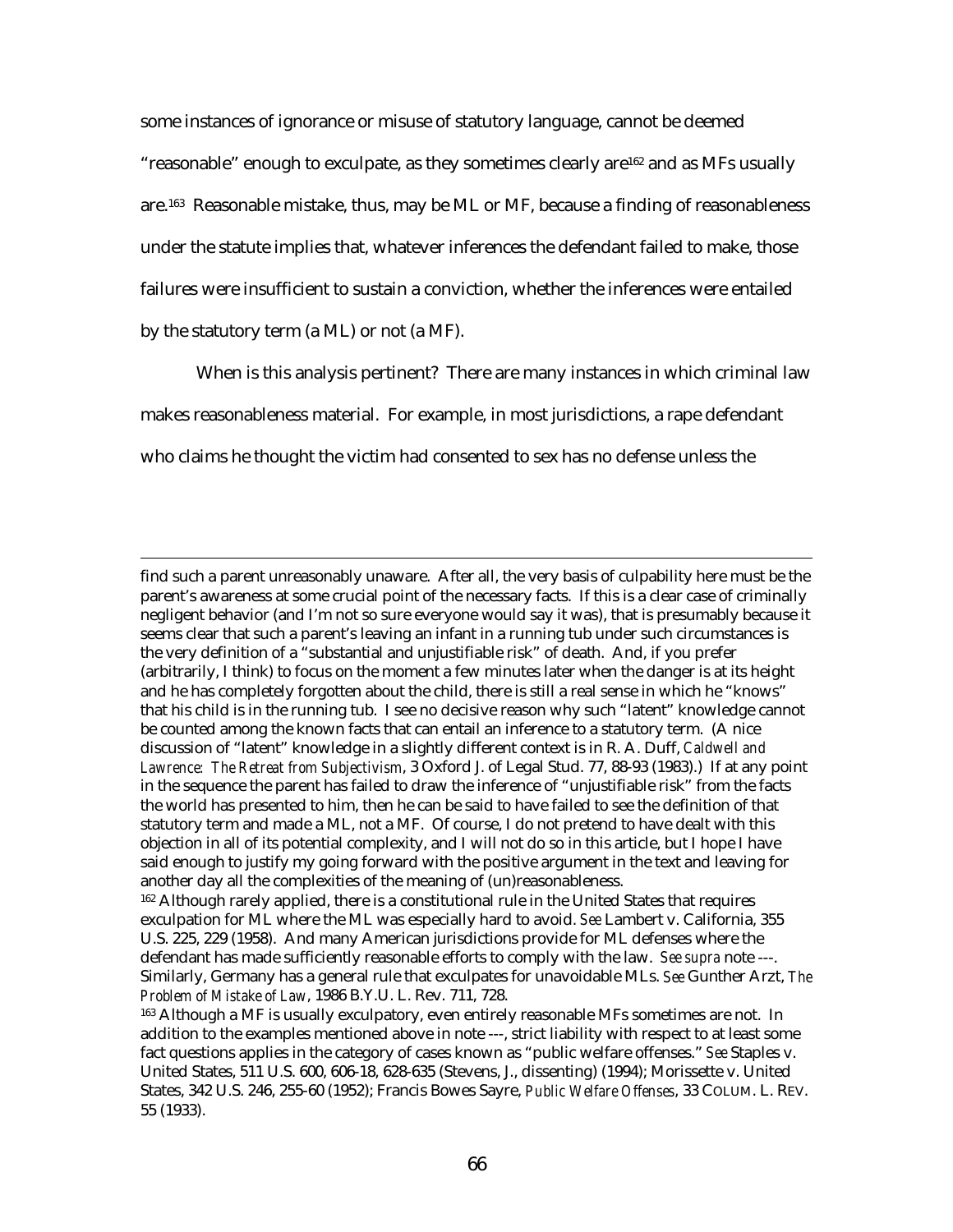mistake was reasonable.164 Similarly, a negligent-homicide defendant must have been reasonable in thinking, for example, that her gun was unloaded; that is, that any risk to life she created was not "substantial and unjustifiable."<sup>165</sup> And, in most jurisdictions, a murder defendant who claims self-defense must have been reasonable in thinking, for example, that her victim had been attempting to kill her.<sup>166</sup> In such cases the law must define which beliefs are reasonable and which are not. It does so by taking the defendant's most basic experience of the offense, those beliefs at the time of the offense which seem most manifestly reasonable, and then determining which further beliefs are within the range of reasonable extrapolations from those understandings and which are not. The underlying facts establish a range of reasonable inferences as to other facts that the statute makes material. Complementarily, they establish what inferences are outside the range of reasonable inferences. Insofar as the law defines what inferences are beyond reason, it defines a class of legally mistaken inferences or MLs. Thus any "unreasonable" mistake as to consent or as to the substantiality of a risk or as to the nature of a threat, to take the examples above, must be a ML.

## *A. Why an "Unreasonable Mistake of Fact" is Really a Mistake of Law*

Let me begin with an example from rape law. A particular set of facts might, depending on the state of the law, leave open inferences of either consent or nonconsent to sexual intercourse. For example, to adapt the case of *MTS*,167 suppose that a woman

<sup>164</sup> *See* DRESSLER, *supra* note ---, at 545.

<sup>165</sup> *See, e.g.,* MODEL PENAL CODE § 2.02 (2) (d) (1964) (defining culpable mental state of negligence); MODEL PENAL CODE § 210.4 (1) (1964) (defining negligent homicide); N.Y. PENAL LAW § 15.05 (b) (McKinney 1999) (defining culpable mental state of negligence); N.Y. PENAL LAW § 125.15 (McKinney 1999) (defining negligent homicide).

<sup>166</sup> LAFAVE & SCOTT, 5.7(c), at 457.

<sup>167</sup> *In re* M.T.S., 129 N.J. 422, 609 A.2d 1266 (1992).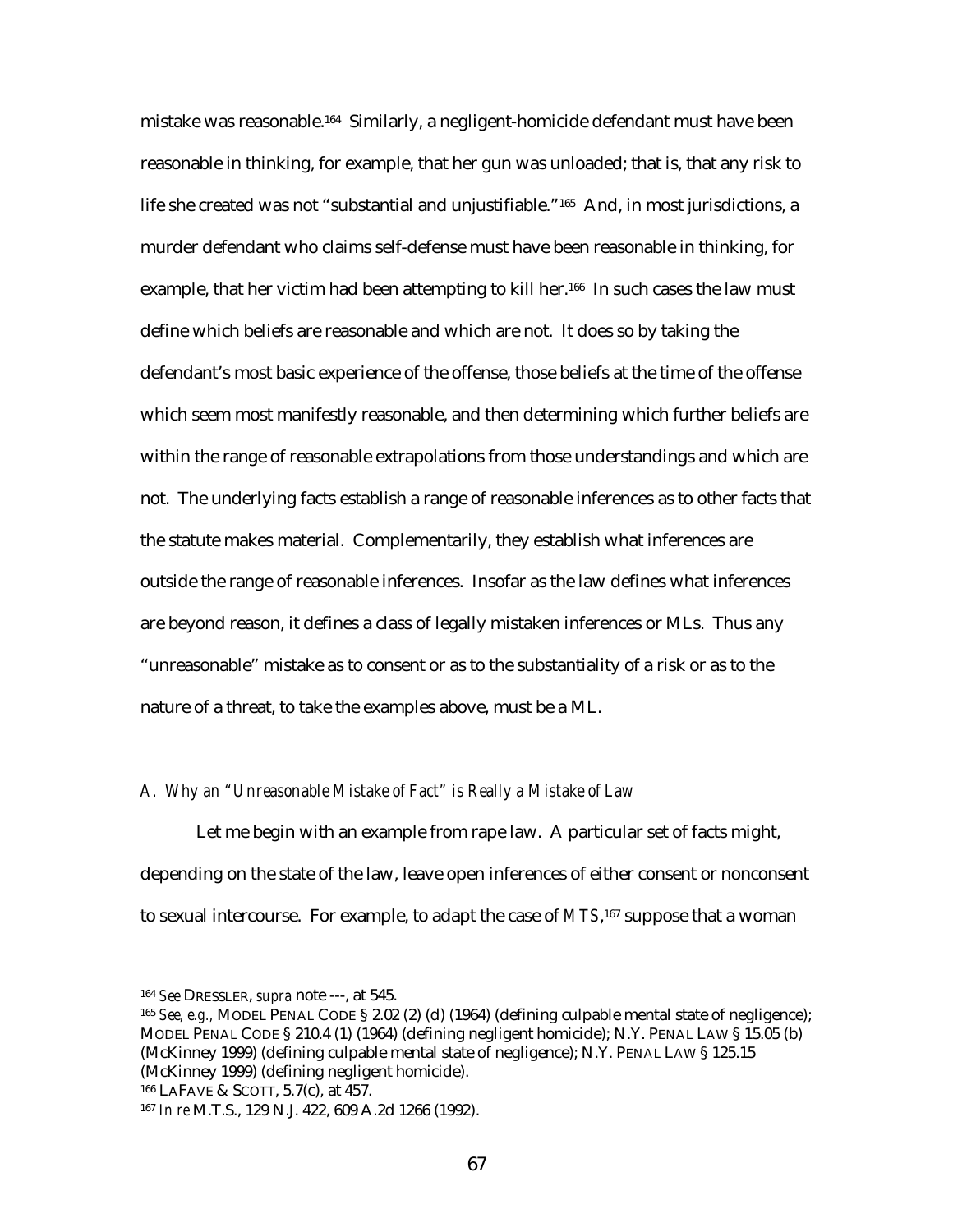has invited a man into bed, both of them undressed. They engage in kissing and other sexual touching, but the woman believes she has indicated that intercourse is out of the question. The man genuinely thinks otherwise and penetrates her; she immediately pushes him off and tells him to leave. Let me suppose that the precise details of this encounter, as known to the man, are consistent with either consent or nonconsent in the eyes of the law (until she pushes him off, anyway). That is, the facts do not mean nonconsent, but neither are they enough to preclude a finding of nonconsent should supplementary facts (beyond those available to the defendant) be introduced. A factfinder might accept that the defendant had believed that the woman had "consented" to intercourse. I am not discussing credibility here but statutory meaning. Thus, if a completely credible defendant said that he took all the voluntary sexual activity to indicate affirmative "consent" to intercourse, a jury would have little reason to think that he misunderstood the meaning of "consent" and misused the term but only that he was unaware of the limits that the woman had meant to impose, facts that would help to constitute her "consent" or "nonconsent" in the situation. The defendant's mistake, therefore, would be a MF, since it would not be a mistake about the meaning of the relevant statutory term, about the inferences entailed by that term, but only about aspects of the situation independent of the meaning of the term.

None of the reasoning in the previous paragraph depended on the existence of a reasonableness requirement. I did not need a reasonableness requirement in order to conclude that the defendant's mistake was a MF. I only needed a way of knowing the objective limits of the meaning of "consent" in given circumstances and thus a way of determining whether the defendant's mistake with respect to that term constituted a misunderstanding of its meaning (ML) or only an unawareness of certain circumstances

68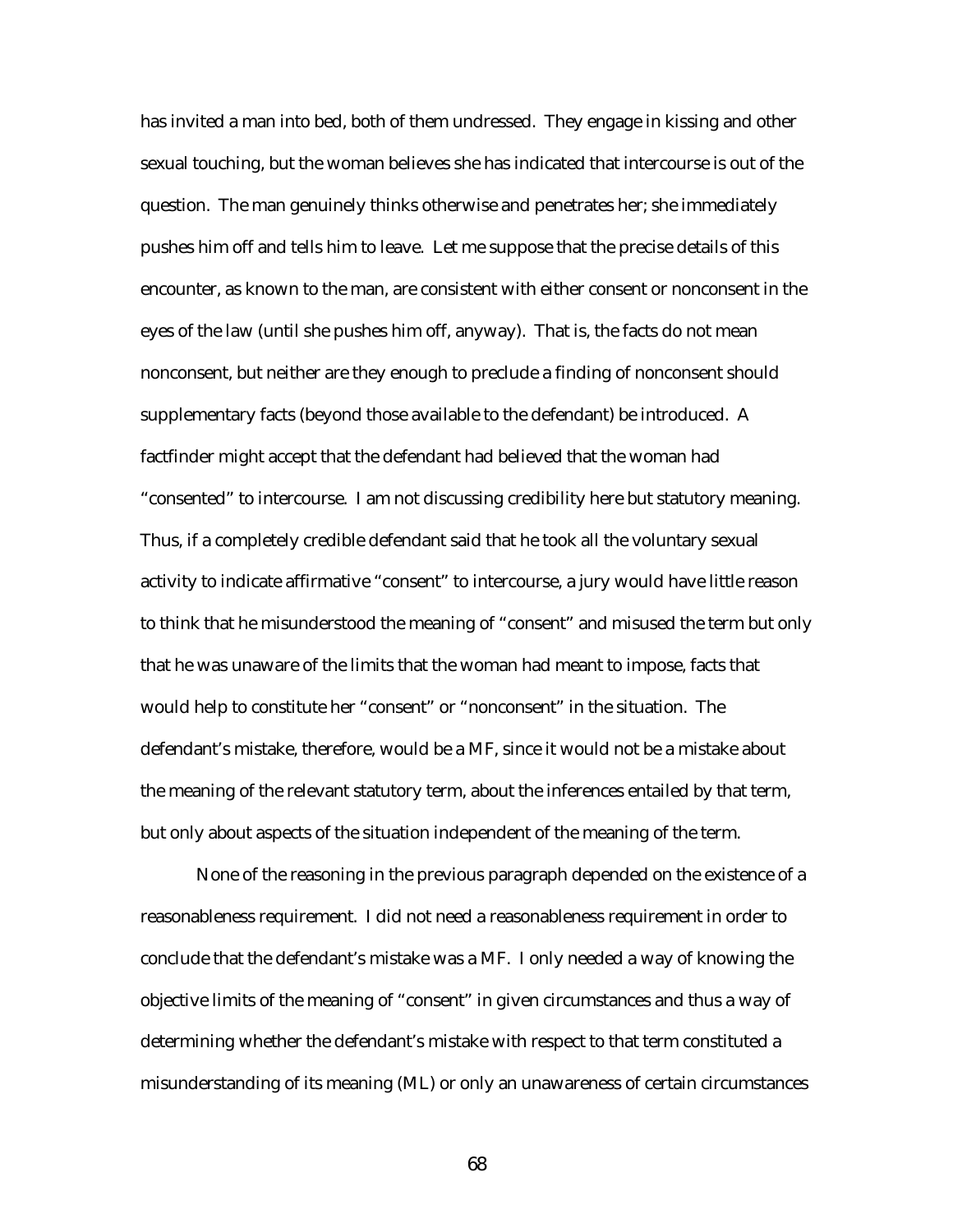that were necessary to instantiate the term's meaning in that scenario (MF). If I then suppose that this jurisdiction, like most, does require reasonable mistake for exculpation, then the very same reasoning as in the previous paragraph suggests that the defendant's MF would count as reasonable. The man's mistaken inference of consent reflects no misuse of the language in those particular circumstances and so must be deemed at least as reasonable as another man's inference of nonconsent would be. Aware of nothing in the situation that could constitute "nonconsent"--entail an inference to "nonconsent"--within the meaning of the law, his failure to infer the woman's nonconsent must be reasonable, and, for the very same reasons, it must be a MF. Reasonableness requirement or no reasonableness requirement, the judge would take the defendant's claim to be that the circumstances as he understood them did not entail an inference to nonconsent because the woman's invitations to sexual contact should be understood to have expressed an invitation to intercourse. If the court has no grounds on which to find the inference from his experience to "consent" inconsistent with the statutory meaning of "consent," then the mistake cannot be a ML but must be a MF--and, for the very same reasons, must be reasonable.

If the reasoning that is necessary to conclude that a mistake is a MF will always imply that the mistake was "reasonable," then every MF is "reasonable," and the idea of "unreasonable MF" is a contradiction in terms. Let me explicate this conclusion by taking an example of "unreasonable MF" from the facts of the famous *Morgan*168 case, still supposing (although contrary to the actual holding in *Morgan*) that a reasonableness requirement is in effect for mistakes regarding consent. Several defendants had intercourse with the victim at the instigation of the victim's husband, who had assured

<sup>168</sup> Regina v. Morgan, 1976 App. Cas. 182 (H.L. 1976).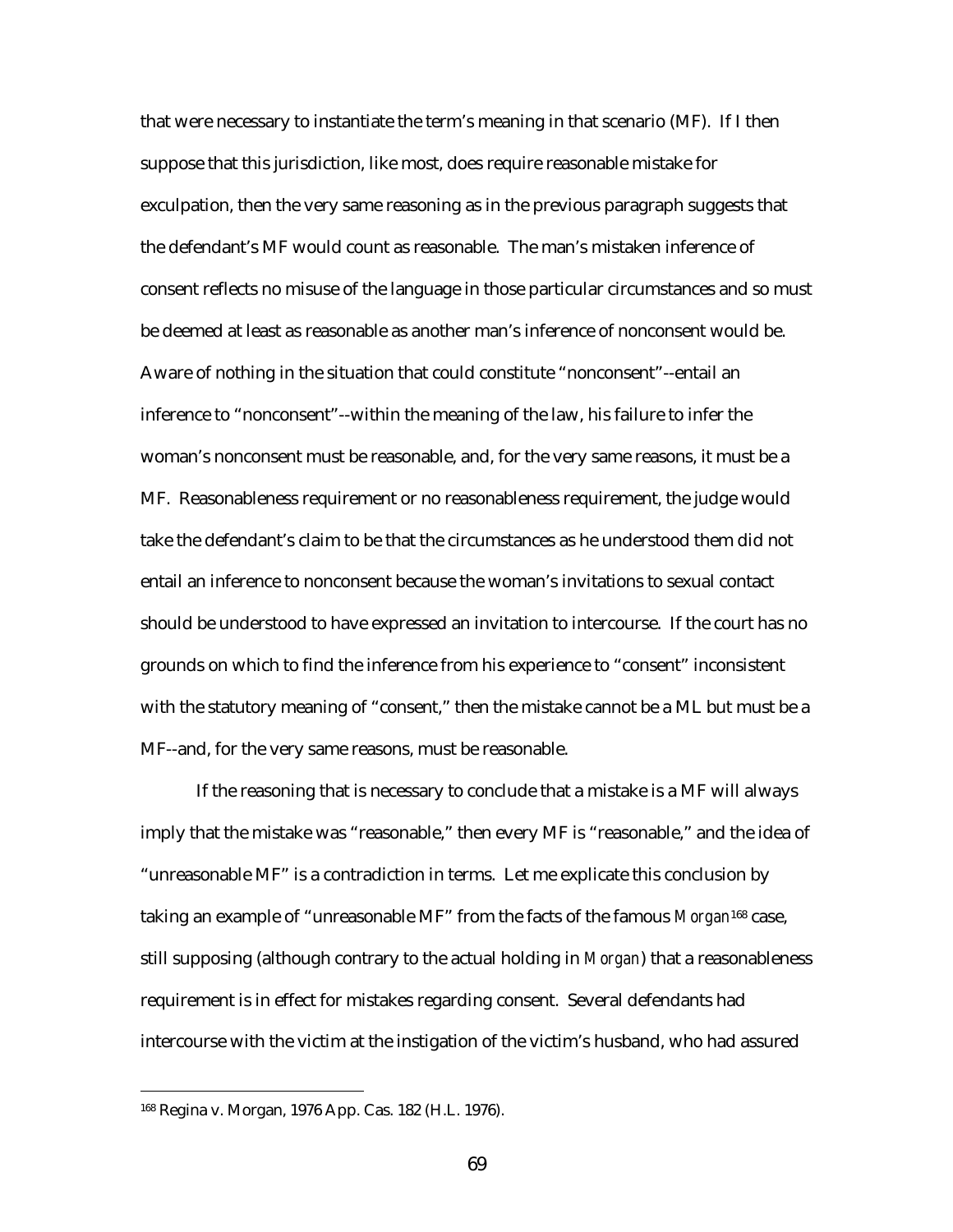them that his wife's struggling against them would only reflect her enjoyment of the sex. They went through with the act even though the victim's resistance and calls for help were in fact quite violent. Given such circumstances, the law would certainly require an inference of nonconsent, and I have never encountered any expression of doubt that the defendant's claimed mistake as to consent was anything but grossly unreasonable.169 A non-nullifying jury with no other facts at its disposal would have had to find the element of nonconsent satisfied, and a defendant's mistaken inference from those very facts to a belief in consent would constitute a ML because based on the legally erroneous premise that a woman who is violently resisting can be taken to be consenting just because her husband has said that she likes it that way. Such a collection of evidence cannot signify consent. Such an experience cannot mean consent.170 Rather, it must be taken by any court to constitute nonconsent and must require any person in the position of the *Morgan* defendants or their jury to draw the inference of nonconsent.

The possibility that a jury might also have other facts, unknown to the defendants at the time of their conduct, with which to reinforce the finding of nonconsent would not change the fact that the defendants' actual knowledge itself included enough to constitute "nonconsent," to require a finding of nonconsent by defendants and jury alike. Nor would further facts, also unknown to the Ds, that

<sup>169</sup> *See, e.g.,* R. A. Duff, *Recklessness and Rape*, 3 LIVERPOOL L. REV. 49, 62-63 (1981). Duff refers to the facts of *Morgan*, among other scenarios, and asks, "Can such grounds as these make his beliefs reasonable? Surely not." *See also* Kyron Huigens, *Virtue and Criminal Negligence*, 1 BUFF. CRIM. L. REV 431, 437 (1998) ("Clearly it was unreasonable for [the *Morgan* defendants] to act on such a representation . . .").

<sup>170</sup> *See* Duff, *supra* note ---, at 59, 62-63 (identifying the "meaning" of consent with conduct that expresses consent rather than with some wholly internal state of mind); Alan Wertheimer, *What Is Consent? And Is It Important?*, 3 BUFF. CRIM. L. REV. 557 (2000) (arguing that the meaning of consent is "performative" rather than "subjective").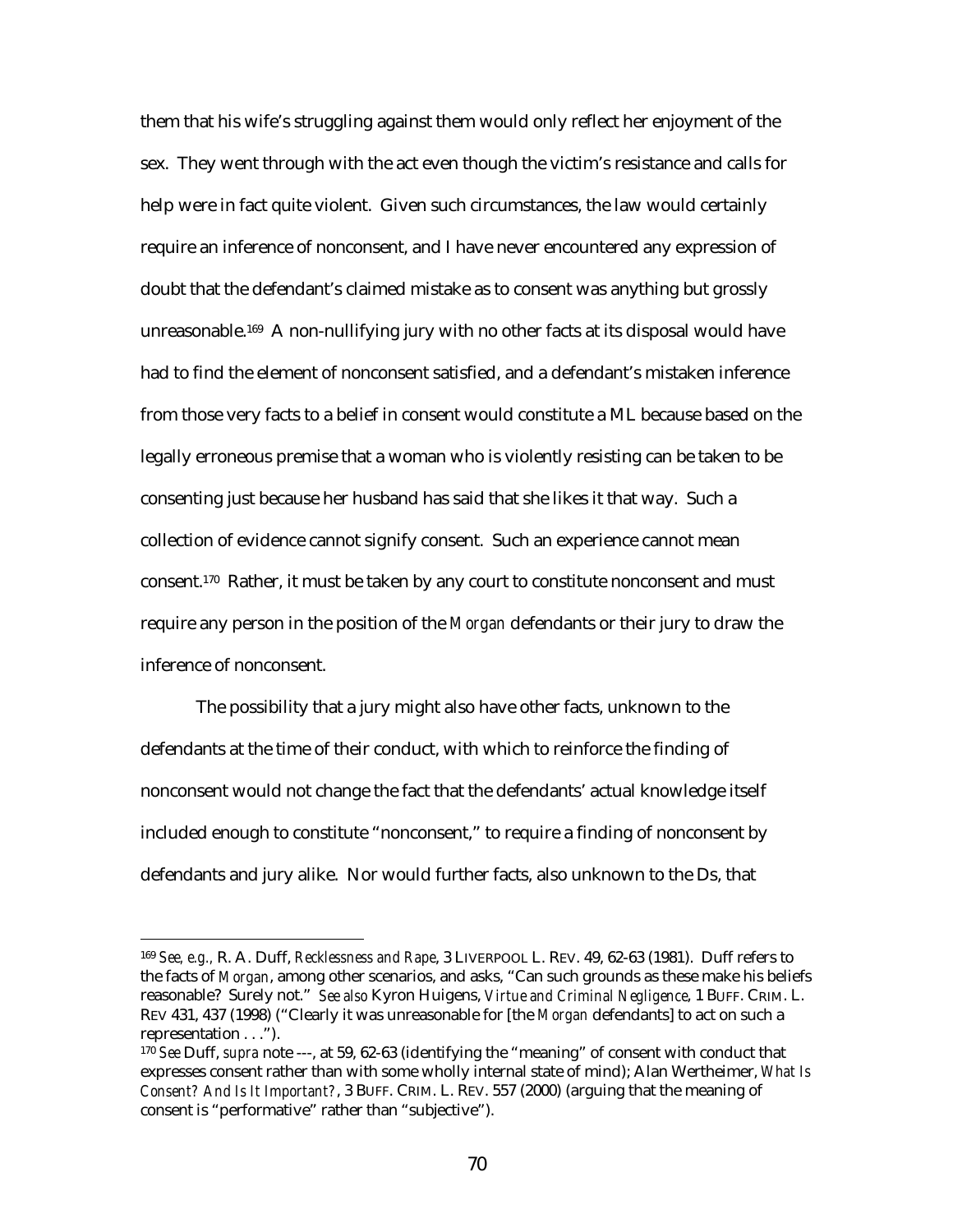showed that the woman really was consenting, after all, change the fact that the defendants made a ML by indulging in an illegitimate inference, by misusing the word "consent" when they claimed on these facts that they thought she consented. The defendants would not be convicted of rape, of course, because the element of nonconsent would, in the end, be missing, but they would still have made a ML, just as surely as someone who, mistakenly believing a gun to be loaded, would make a ML in concluding that it would not be "murder" to point the gun at a sleeping stranger and shoot to kill.171

In effect, the law would have defined nonconsent in terms of characteristics that the defendants knew were present in the scenario they encountered. It would have said that the only attitude of mind that could have been inferred from the victim's conduct and other relevant circumstances was "nonconsent," whereas any "consent" the defendants inferred must have been something other than what the law recognizes as "consent," something for which they simply misappropriated the term.172 If the defendants' mistake was, therefore, a mistake as to the meaning of "consent," then the mistake was a ML.

That the *Morgan* defendants' claimed mistake did, in fact, constitute a ML is shown, I think, by the actual, peculiar disposition of the case. While the House of Lords held that the trial judge had misinstructed the jury by attaching a reasonableness

<sup>&</sup>lt;sup>171</sup> In this latter case, the defendant could be prosecuted for attempted murder, since her only defense is ML in thinking that it's okay to shoot an innocent person. Similarly, in the former case, there should be no obstacle to prosecution for attempted rape, since there was no exculpatory MF regarding nonconsent.

<sup>&</sup>lt;sup>172</sup> I express no opinion whether it can be said in some discourse or other that active resistance might consist with "consent" to sex, but I feel safe enough in saying that most courts today would find that persistent active resistance precludes any inference of consent unless there is really sufficiently strong evidence that the "resistance" was just a kind of play-acting, i.e., not resistance at all. In *Morgan*, any such evidence (the husband's assurances were the sum of it) was wholly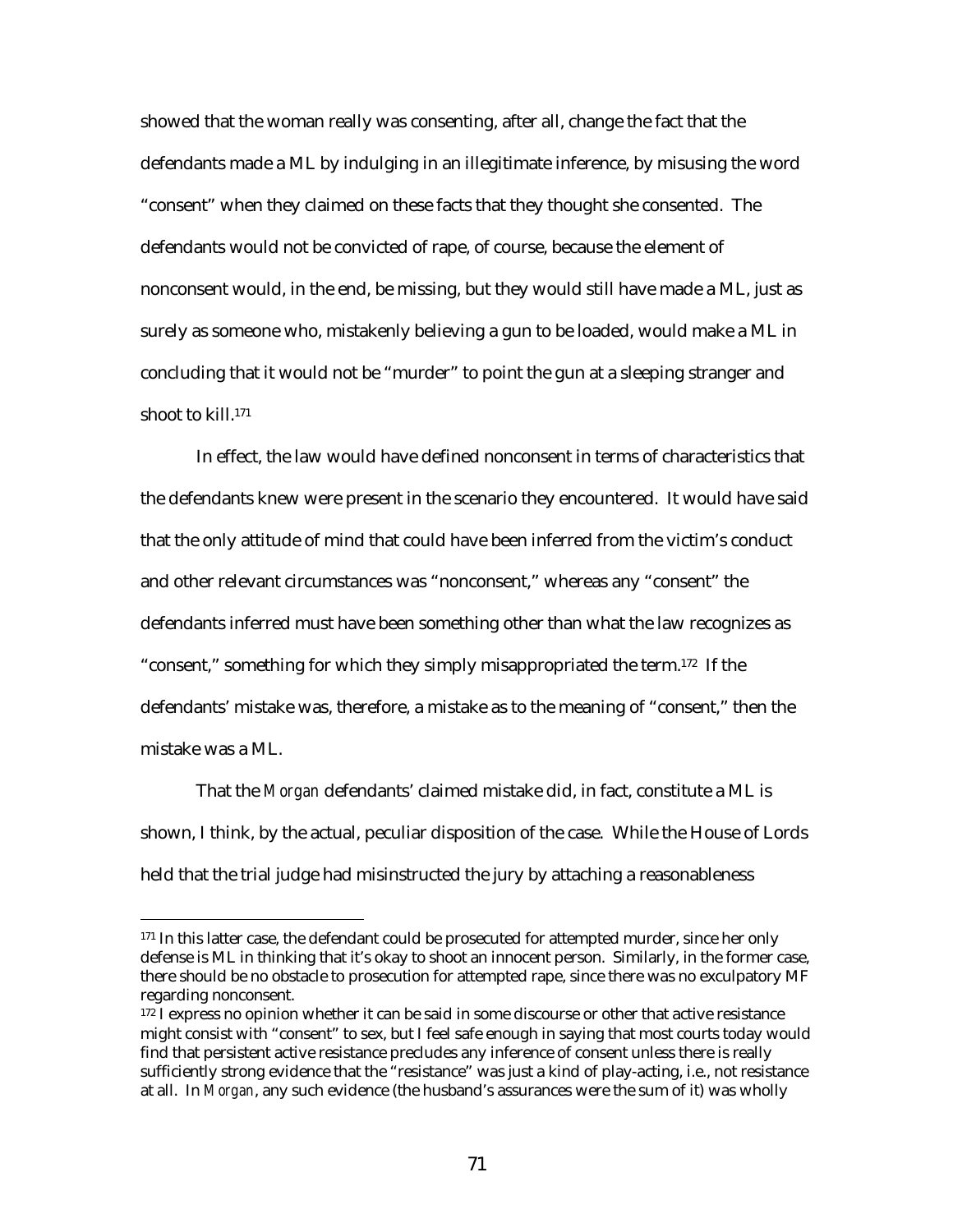requirement to the mistake defense, it nevertheless upheld the convictions on the statutory grounds "that no miscarriage of justice has actually occurred."173 Since the trial jury had already rejected the defendants' evidence of reasonable mistake, the defendants' lawyers had to argue that, if the jury had been properly instructed, it might have at least found an unreasonable mistake. They argued that the jury could have concluded that the defendants thought the victim was consenting even as she resisted, since the husband had told them that her resistance would only signify desire.174 All members of the *Morgan* tribunal considered such an argument too preposterous to require detailed refutation, and they all agreed that no reasonable jury could have accepted any such argument because the argument was, in the end, simply "not conceivable."175 Why? Because "consent" cannot mean anything a lawyer wants it to mean, not even if the lawyer's client was the very model of sincerity in using the word that way. And the most that the lawyers could make out of the evidence was not enough to come within the meaning of "consent." Violent resistance simply could not consist with consent as the judges understood that term. Thus, although the Lords never put it precisely this way, the defendants' mistake claim was rejected because it was a misuse of the statutory language and thus a ML, not the unreasonable MF that they claimed it was and that the Lords' main holding purported to accommodate.

The argument that the mistake was *not* ML would have to go as follows, I suppose: once the defendants embraced the belief that the victim expressed a desire for

inadequate to justify an inference of consent in the face of the victim's active resistance. *See* Duff, *supra* note ---, at 62-63.

<sup>173</sup> Criminal Appeal Act, 1968, ch. 19, § 2(1) (Eng.).

<sup>174</sup> *See* Regina v. Morgan, 1976 App. Cas. 182, 195 (H.L. 1976).

<sup>175</sup> The quotation is taken from the principal opinion, that of Lord Hailsham. *Id*. at 207. *See also id*. at 204 (Lord Cross of Chelsea), 206 (Lord Hailsham), 221 (Lord Simon), 235 (Lord Edmund-Davies), 239 (Lord Fraser).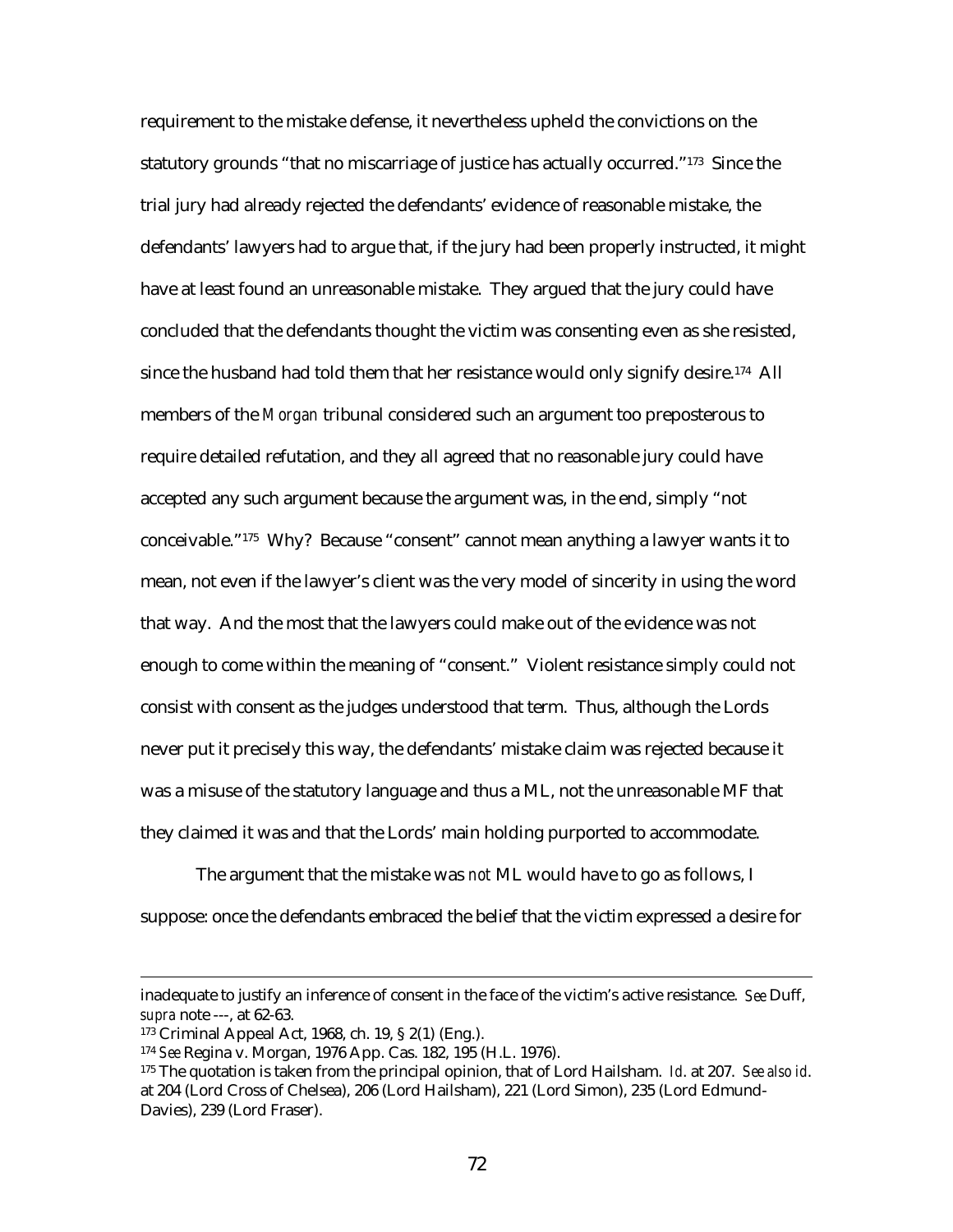intercourse, that belief obviously and reasonably entitled them to the inference that she had consented. They may have been mistaken that the victim actually desired intercourse, but that just meant that they were mistaken about what she wanted, not that they misunderstood the meaning of consent. Such an argument depends, however, on the capacity of the legal term "consent" to accommodate the idea that violent resistance could somehow indicate desire. If "consent" really could accommodate such an idea, then the defendants' mistake would indeed turn out to be a MF. But to suppose such an expansive definition is not far from supposing a definition of red in the traffic laws that could encompass green as well. Since we know the underlying beliefs on which the belief "she expressed a desire for intercourse" is based--i.e., her struggling and calls for help and the husband's bald assurances--and since those underlying facts as known by the defendants were unambiguous evidence of the reality that the law is trying to get at with the requirement of "nonconsent," they legally entail an inference contrary to the defendants'. It was "not conceivable" to the Lords that a properly instructed jury could have accepted the claim argued by the defendants on appeal because the factual scenario they offered simply could not mean consent as the word is used in rape law. Thus, although the *Morgan* defendants have usually been assumed to have made a claim of unreasonable MF,<sup>176</sup> I think the proper characterization is that they made a claim of ML, because the gist of their claim was that they did not understand what the law meant by "consent."<sup>177</sup>

<sup>176</sup> *See, e.g.,* Richard Singer, *The Resurgence of Mens Rea: II--Honest But Unreasonable Mistake of Fact in Self-Defense*, 28 B.C. L. REV. 459, 460 (1987); DRESSLER, *supra* note ---, §12.06[D]; ASHWORTH, *supra* note ---, at 340-342.

<sup>177</sup> I might add here that, if we wanted to persist with conventional usage and call the *Morgan* defendants' claimed mistake an "unreasonable MF," we would certainly want a theory or a definition that tells us why the mistake is factual rather than legal. As indicated in the opening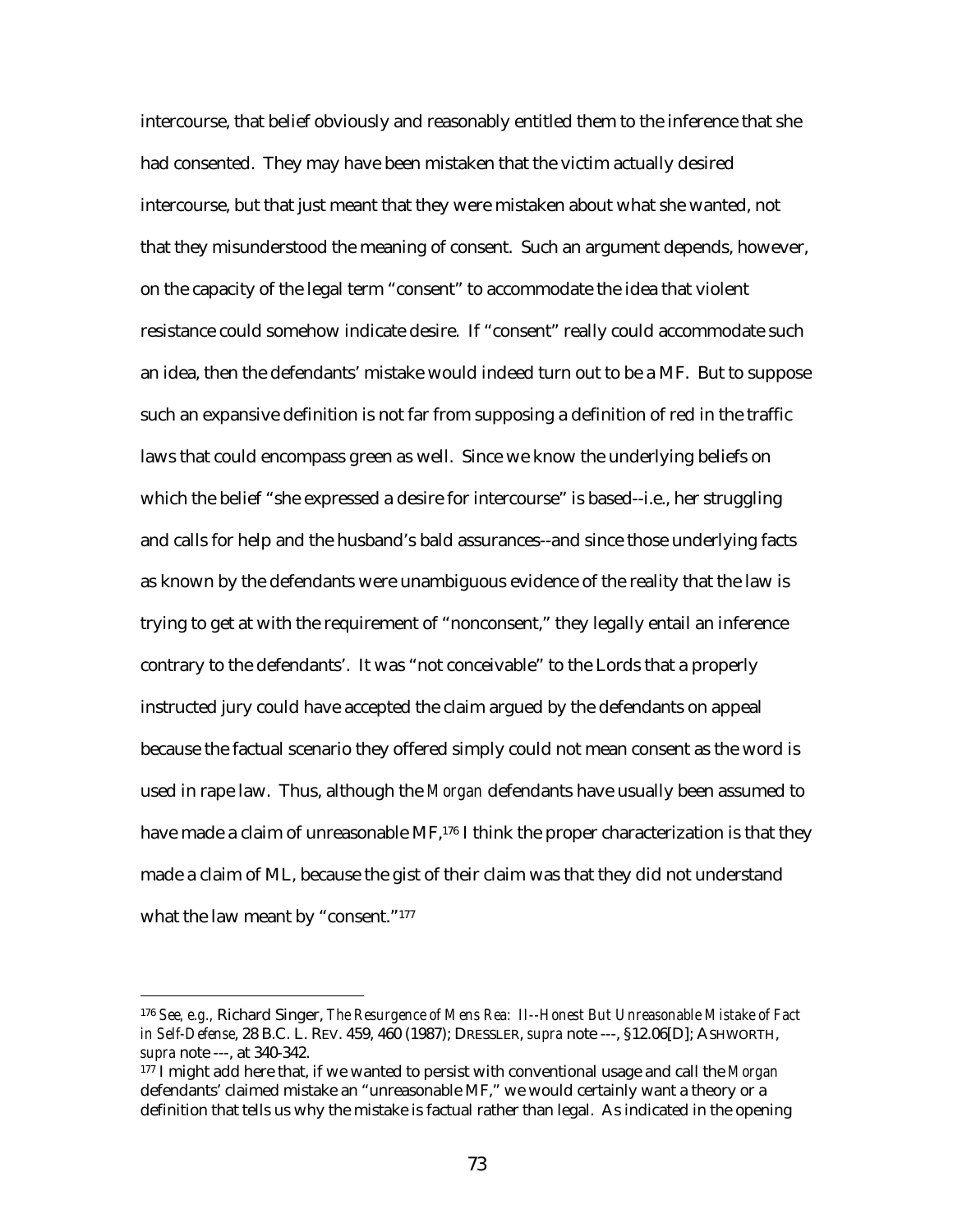Part of the point here is to say that any "unreasonable" mistake is necessarily a ML, but it is easy to slip from that claim into the erroneous supposition that it is the reasonableness standard itself, the reasonable-unreasonable line, that determines what mistakes are MF and ML. It is easy to suppose that the reasonableness standard is what justifies a court's going behind the defendant's honest statement of belief that, for example, the victim expressed a desire for intercourse. After all, where a reasonableness standard is in place, courts do generally resort to the language of that standard rather than the language of ML and MF. They simply say, for example, that the *Morgan* defendants' belief that the victim expressed a desire for intercourse was unreasonable in the circumstances, and so they were not entitled to hold or proffer that belief. But why did the circumstances make a belief in "consent" unreasonable? Because the circumstances that the *Morgan* defendants encountered simply do not mean consent. Calling their inference unreasonable is no advance on saying that they misunderstood the meaning of the term "consent" in all the circumstances. And no reasonableness requirement is required to equip a factfinder to reach that conclusion; the language of reasonableness may prove convenient, but it is in no way necessary to determining whether the defendants' mistake was one of meaning or of experience. What is necessary is simply the factfinder's determination of whether the defendant's experience was or was not sufficient to instantiate the term. Thus in *Morgan* the Lords did ultimately abjure any reasonableness requirement but still found that the defendants' argument was "not conceivable," that it was, in effect, simply a misuse of the statutory term, a ML, apparently because the circumstances of which the defendants claimed to be aware necessarily instantiated "nonconsent" in the eyes of the court.

sections of this article, I have found no such theory in the literature and have been unable to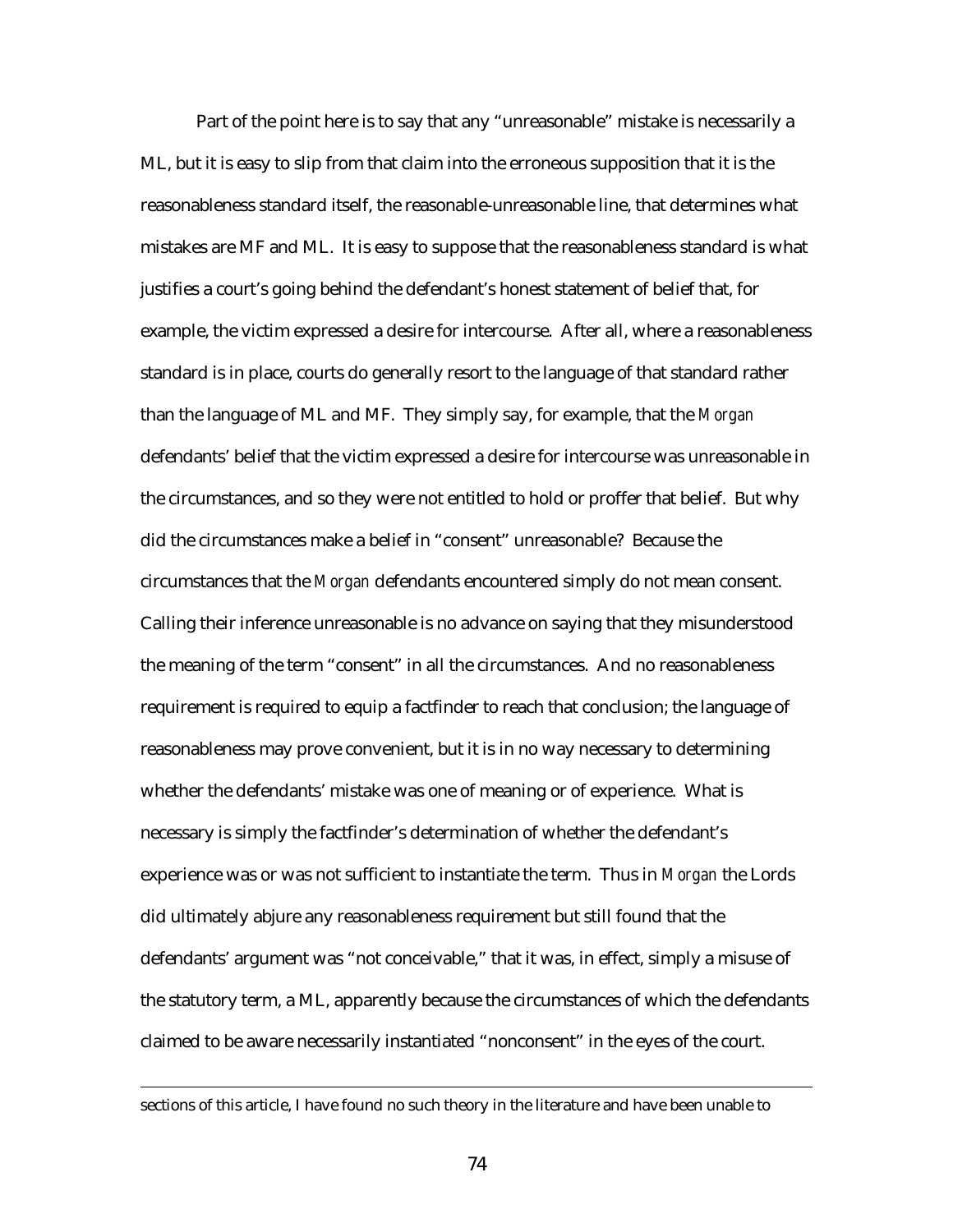In sum, it is true that an actual finding that a mistake was "unreasonable" is sufficient to constitute a finding of ML, since a mistake that is not a ML--one that involves no misuse of statutory language<sup>178</sup> in describing the scenario as the defendant experienced it--must be reasonable. But a finding of unreasonableness is not necessary to a finding of ML. That is obviously true in cases where there is no reasonableness requirement and so no opportunity for a formal finding of unreasonableness. It is equally true when a reasonableness requirement is in place, since even a ML might be deemed reasonable, in the sense of exculpatory, in relatively rare cases. The basic limit on what beliefs a defendant can proffer as "factual" or MF is not the rape statute's reasonableness requirement as such but the bare fact that a statutory requirement like "nonconsent" must have an objectively limited scope of meaning. A defendant cannot claim MF just by distorting the meanings of words; he cannot get a MF defense by asserting a belief that resistance means consent any more than by asserting a belief that red can mean green. In either case, the defendant shows only that he misunderstood the meanings of material terms in a particular situation, not that he mistook the real nature of the situation. To misunderstand the meaning of a material term is to make a ML, and one does not need a reasonableness requirement to authorize the court to question the defendant's claim of "MF" when that claim constitutes a misuse of, misapplication of, or misinference with respect to that term.

## *B. What Does a Reasonableness Requirement Do?*

construct one myself.

<sup>&</sup>lt;sup>178</sup> Note that this phrase, "statutory language," really is a redundancy here, since one of the important points of this article is that all language in a criminal adjudication is statutory languge. It is all either the words of the statute, or elaborations of the words of the statute, or else it is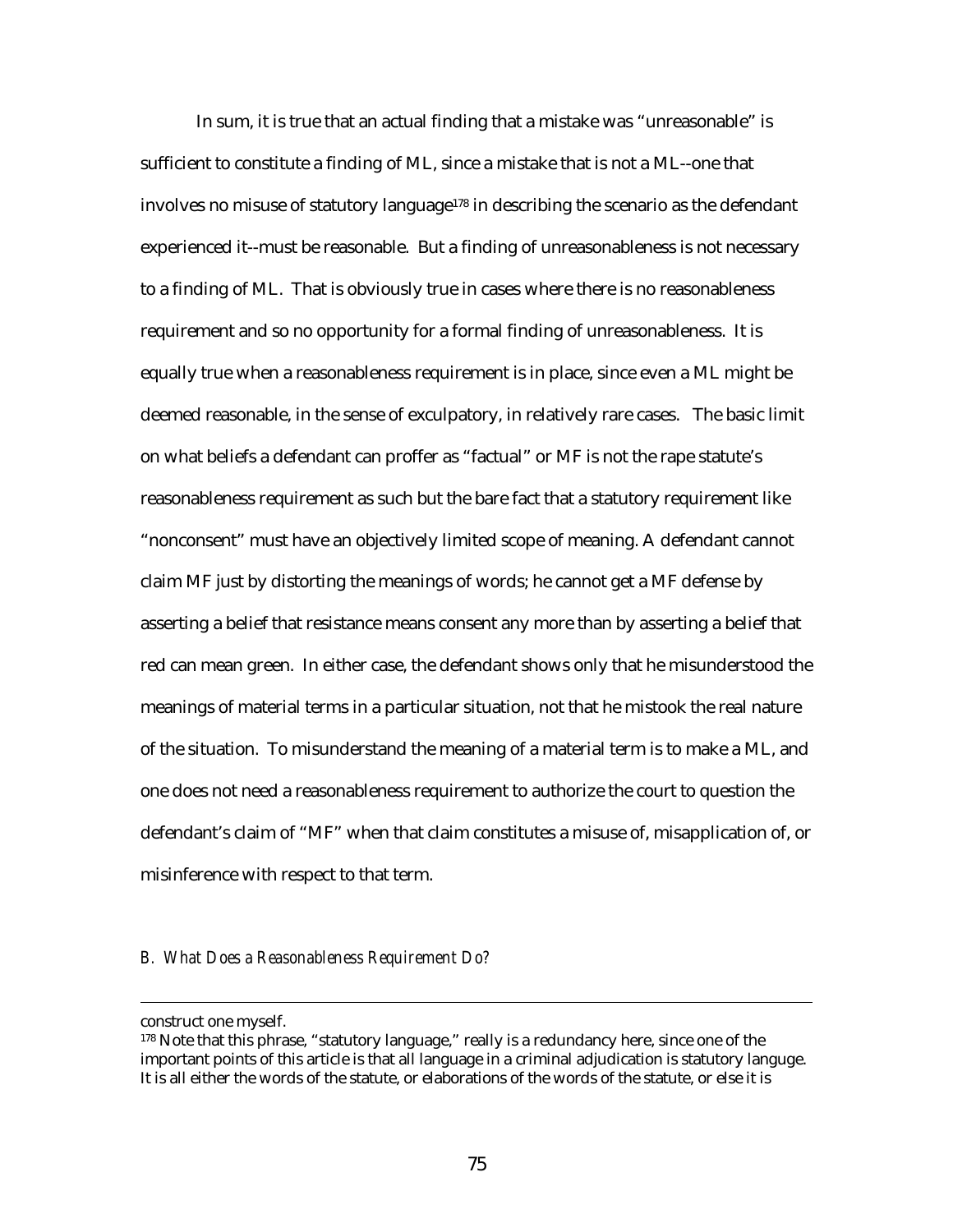So, if a reasonableness requirement is unnecessary to defeat the "MF" claims made by such as the *Morgan* Ds, what is the effect of requiring that a mistake be reasonable? It is not, as is often supposed, that it inserts an objective standard into the MF inquiry where there would otherwise be none.<sup>179</sup> Even without a reasonableness standard the defendant is normally held to uses of terms that are within some objectively, legally defined meanings of those terms. Nor is a reasonableness requirement simply a stand-in for the ML-MF distinction, for the reasons offered above. The reasonable-unreasonable line is independent of the ML-MF line, and the more general effect of the reasonableness standard is simply to limit the scope of MLs that will be deemed exculpatory (under the guise of MF). The reasonableness requirement neither separates one kind of MF from another (as is usually supposed) nor separates ML as such from MF but separates all MFs and some (excusable) MLs from the remaining (non-excusable) MLs. The ML-MF line is determined by the factfinder's essentially semantic analysis of the terms of a statute on the facts of the case, but the reasonable-unreasonable line is determined by analyzing culpability, an analysis that can and sometimes does cut across the ML-MF line.

It may seem that, in using *Morgan* as an example above, I have been making my argument on the basis of an extreme case, one in which the defendants' claims were just wholly implausible. So let me illustrate the function of the reasonableness requirement

irrelevant to any substantive question of liability and thus not really in the substantive adjudication at all.

<sup>179</sup> *See, e.g*., Singer, Resurgence, *supra* note ---, at 460; Celia Wells, *Swatting the Subjectivist Bug*, 1982 CRIM. L. REV. 209, 210-211 (1982) (stating that "[w]here mistakes are required to be reasonable . . . an element of . . . objectivism is retained"); ASHWORTH, *supra* note ---, at 341 (arguing for a negligence standard in rape and acknowledging that that would be a "a departure from the general subjective principle of criminal liability"); David Cowley, *The Retreat from Morgan*, 1982 CRIM. L. REV. 198, 198, 208 (1982) (contrasting *Morgan*'s raising of "the banner of subjectivism" with later cases that "herald[] an alarming and unwelcome return to an era of objective criminal liability").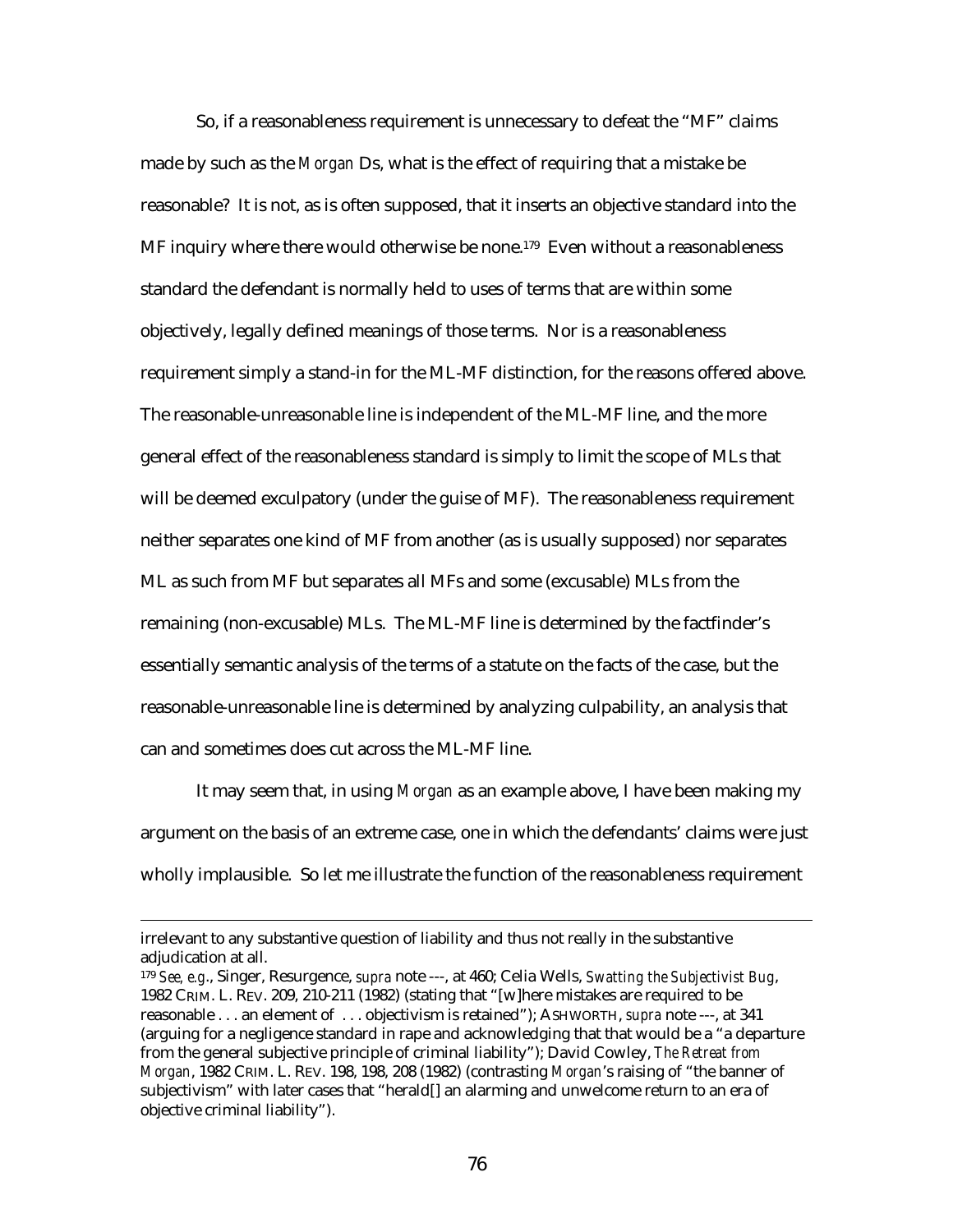here and at the same time reinforce the argument above with an example in which the defendant has a somewhat more intuitively plausible claim of consent than did the *Morgan* defendants. Suppose that a man with a history of violence towards his girlfriend reacts to her rejection of him on one occasion by threatening violence if she does not agree to intercourse. She calms him down and the immediate crisis passes. But just a little later in the evening he again presses her to agree to intercourse, this time without any overt threats. If she agrees this time--and let me suppose that there is no other evidence available--the law could well conclude that this body of evidence alone necessarily proves nonconsent. Then, if the defendant thought or thinks that this body of evidence does not constitute nonconsent, he has made a ML. The law has defined consent relatively narrowly, and the defendant has failed to draw the inferences entailed by that definition.

But, in such a case, courts are likely to treat the mistaken belief in "consent" as MF, perhaps an "unreasonable MF" but still a MF. After all, if the mistake in *Morgan* has generally been labeled a MF, this one would seem no less "factual." And courts conventionally would apply the reasonableness standard to this "MF" to determine whether it was a reasonable MF or an "unreasonable MF." If I am right that it is actually ML, however, then the difference made by a reasonableness requirement is not to divide the set of MFs into culpable and non-culpable mistakes but, in fact, to divide the set of MLs into culpable and non-culpable. Or, to put it another way, the effect of inserting a reasonableness requirement where the standard would otherwise be honest mistake is to reduce the scope of legally mistaken inferences (MLs) that the courts will indulge in the name of MF.

77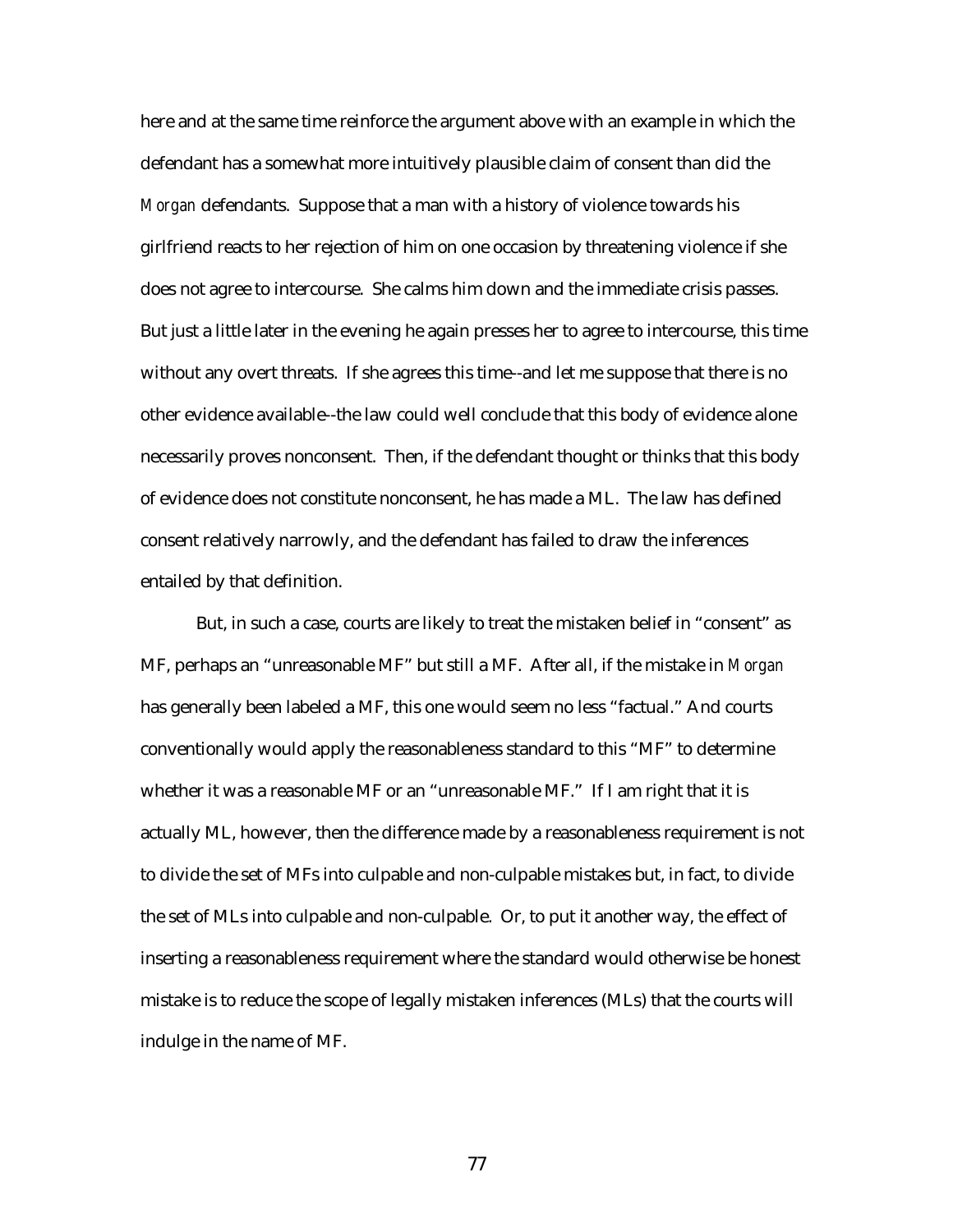Thus, an *honest*-mistake standard (no reasonableness requirement) would very likely indulge the boyfriend's usage of "consent," even though it is contrary to the legal meaning of the term, since the standard would presumably exculpate any legally mistaken but "conceivable" usage of the term--any usage more intelligible than, say, that of the *Morgan* defendants. A *reasonable*-mistake standard, on the other hand, would be somewhat less likely to accommodate the boyfriend's usage. Whether the factfinder would indulge the defendant's usage as reasonable--exculpatory--would not necessarily depend on whether the defendant's usage was consistent with the law's usage, since misunderstanding legal meaning is not necessarily culpable (although getting legal meaning right is necessarily non-culpable). The factfinder's decision regarding liability might depend, instead, on whether the defendant's usage was sufficiently plausible as colloquial usage or sufficiently close to legal usage to merit indulgence as "reasonable" or exculpatory.

Just to keep the picture complete, let me rehearse quickly what a MF would look like in this scenario. Suppose, in contrast to my hypothetical above, the factfinder has evidence that proves the nonconsent element when the defendant did not have such evidence. For example, here the factfinder might decide that the evidence in the defendant's awareness--threats followed by a period of calm before the woman agreed to intercourse--does not quite constitute nonconsent but that other evidence of the victim's fear does. Then the defendant's failure to draw the inference of nonconsent (from the same body of evidence that left the factfinder similarly short of finding nonconsent) cannot reflect a failure to understand statutory meaning. Rather, it must be a MF, and, since a MF reflects no failures of inference in the eyes of the law, it must be

78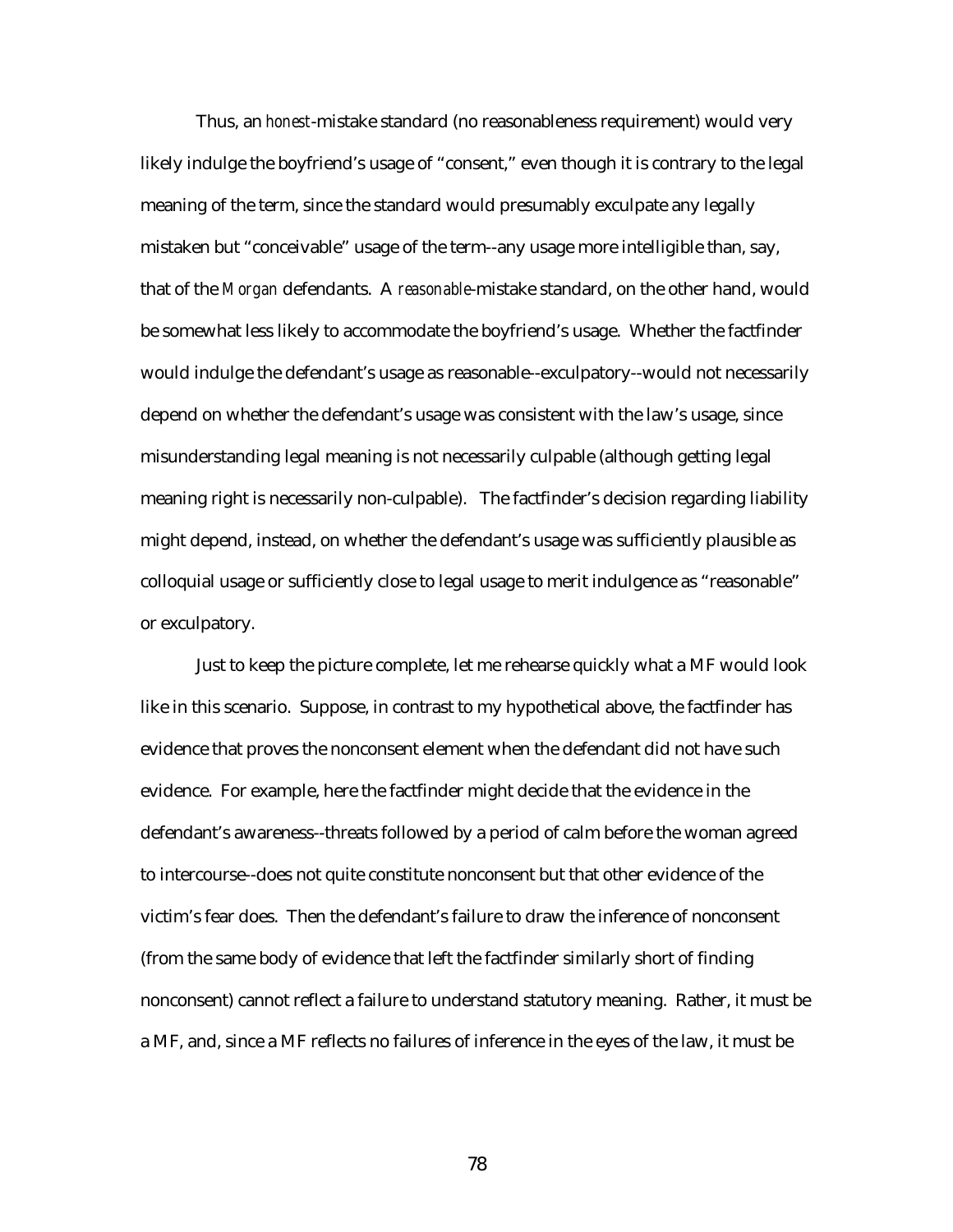deemed reasonable whenever a reasonableness requirement is in place. 180 The effect of a reasonableness requirement with respect to MF, then, is only to provide an occasion to slap the exculpatory lable of "reasonable" on a mistake that would have been exculpatory anyway (as long as the relevant standard is not strict liability). In the absence of a reasonableness requirement, any MF is exculpatory, and in the presence of a reasonableness requirement any MF is still exculpatory, because every MF must be reasonable.

Now let me run *Morgan* through this structure. My discussion of the *Morgan* scenario in the previous subsection proceeded from the supposition that a reasonableness requirement was in place, but, in actuality, the holding of *Morgan* was a rejection of any reasonableness requirement with respect to consent. It has since been characterized, therefore, as a decision that chose a subjective standard of MF over an objective standard of MF.181 I have made clear, however, that I think it actually was a case of ML rather than MF. The defendants were aware of circumstances that legally constituted nonconsent,182 and so the question really was whether *any* honest mistake as to the *meaning* of consent or only a reasonable mistake could exculpate them. Either way, the claim was ML, since it was a mistake of meaning.

Had the Lords read a reasonableness requirement into the statute, they would have been saying that only a limited range of mistakes would be allowed to exculpate: all MFs and perhaps a limited range of MLs. When, instead, they refused to read a

<sup>180</sup> In this structure, the only options for MF standards are strict liability versus complete indulgence for MF. If a MF can exculpate at all, then every MF can exculpate for the relevant element since every MF is fully reasonable. A MF can fail to exculpate only if strict liability applies to the relevant element.

<sup>181</sup> *See supra* note --- (citing Singer, Dressler, Ashworth to this effect).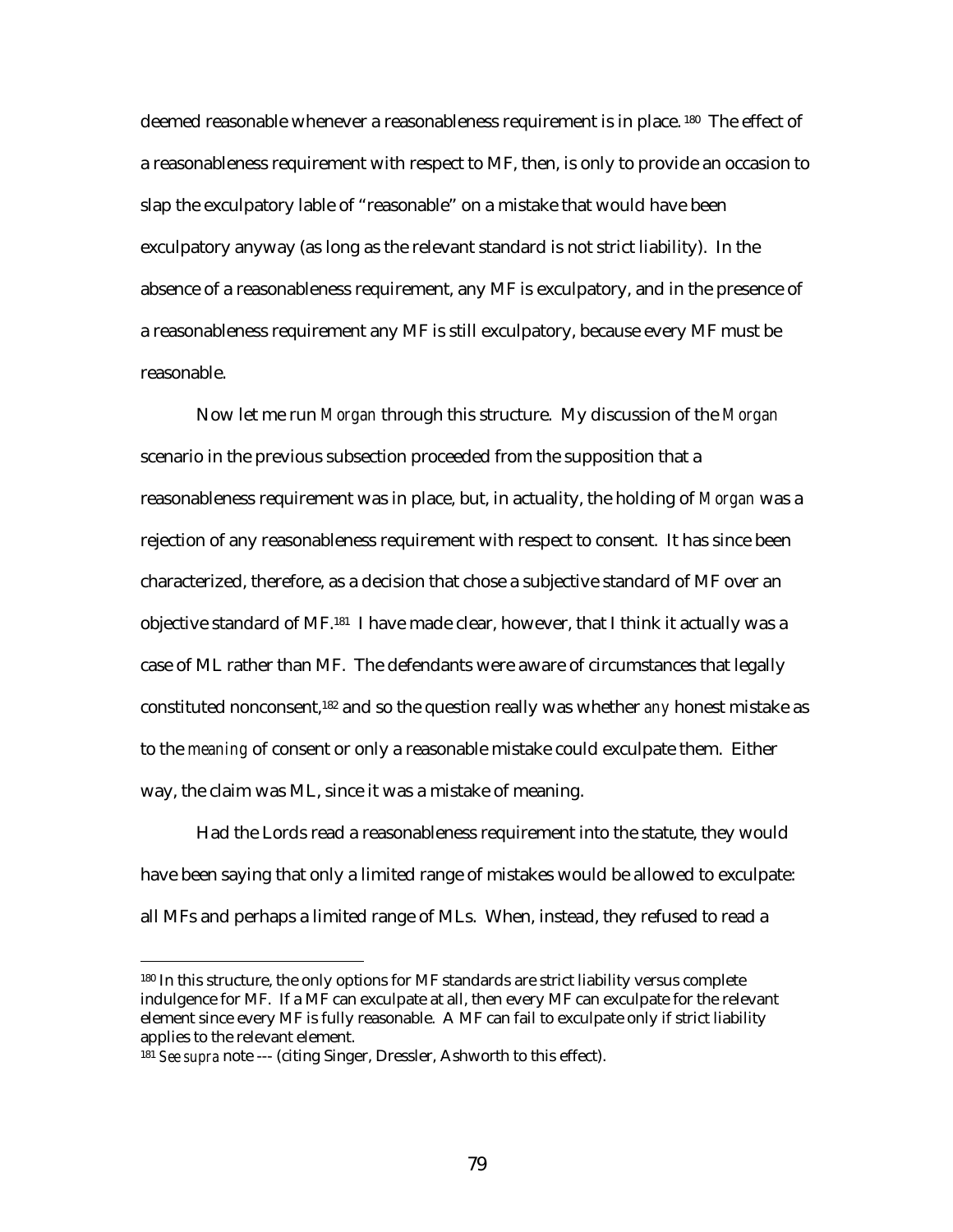reasonableness requirement into the statute, they seemed to say that any mistake at all regarding consent would exculpate, since they rejected the only handy standard for limiting such a defense. Of course, the Lords would have said that the defense was limited to MFs, but I have already argued that their willingness to contemplate defenses based on unreasonable mistakes meant that they were necessarily opening the door to ML defenses. Without a reasonableness limitation, defendants would seem to have an unbounded ML defense. Nevertheless, in applying their non-standard, the Lords unanimously deemed the defendants' claimed mistake not just non-credible but "not conceivable." They treated the defendants' usage of "consent" as if the defendants were speaking a foreign language. The Lords thereby implicitly recognized that consent, like any term, must have an objective, legal meaning, that any misuse or ignorance of that term is not MF (which would have excused) but ML, and that a sufficiently gross misuse of the term may be culpable even when more plausible MLs are not. A reasonableness requirement would have been a signal to factfinders to be relatively intolerant towards those who misunderstand law--not facts--and would have given them a standard (however vague) to apply in that task, perhaps even limiting the mistake defense strictly to MF. Elimination of the reasonableness requirement, on the other hand, was a signal to be relatively indulgent, excusing misuses of statutory terms just as long as the misuse was, perhaps, "conceivable" but refusing to excuse utter ignorance of the existence or meanings of a term. Only a full ML defense could have saved the *Morgan* defendants by truly abandoning all objective standards and effectively making the law in any case

<sup>&</sup>lt;sup>182</sup> All the judges agreed that the circumstances had to be taken to show nonconsent, since they all agreed that no reasonable jury could have believed that the defendants in these circumstances genuinely believed that the victim was consenting. *See supra* note ---.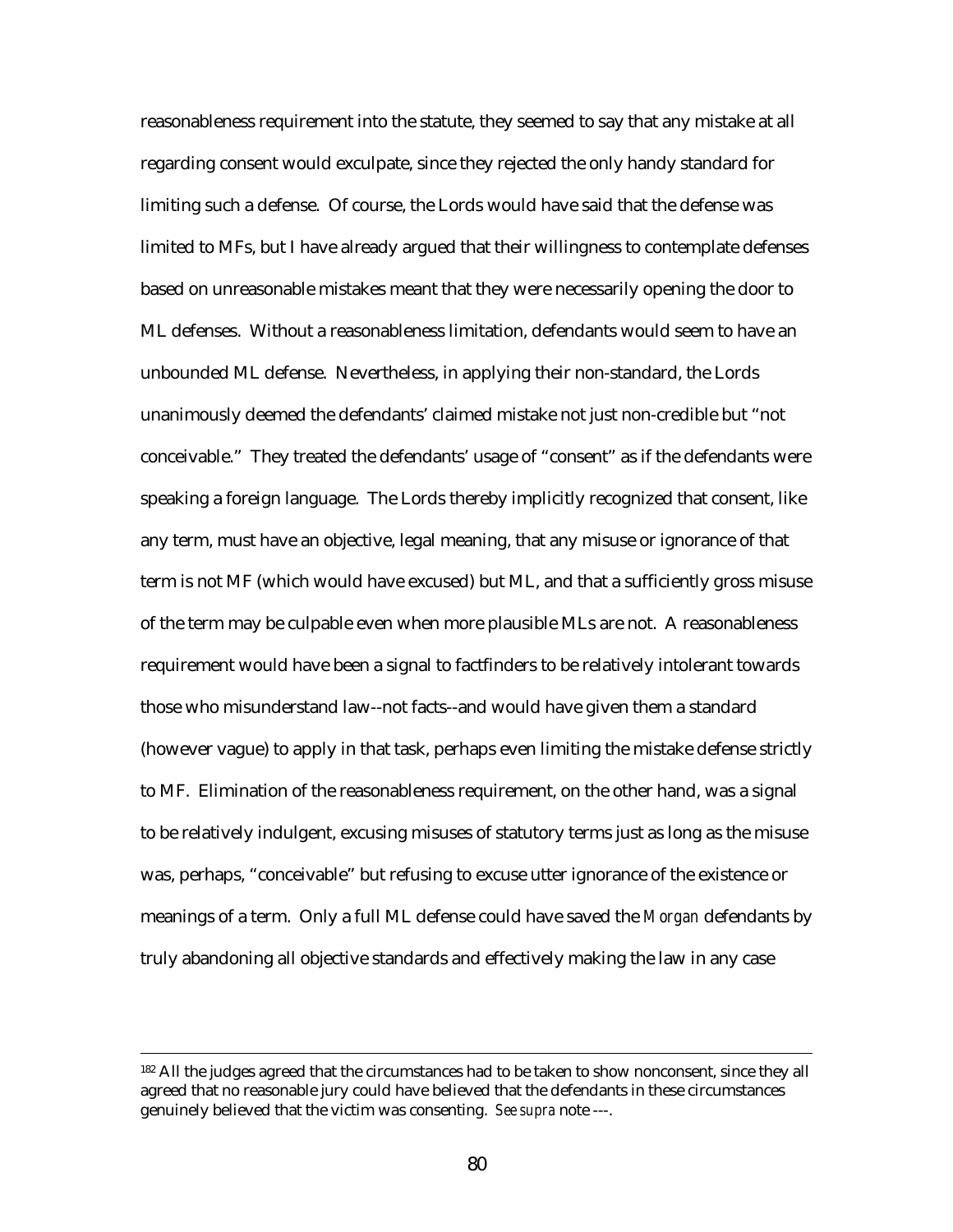whatever the defendants had thought it was at the time of their conduct.<sup>183</sup> All of this should suggest that the question of what standard to apply to a claim that amounts to ML raises some knotty questions, but the main point of this exercise is to show that the effect of applying a reasonableness standard is to divide the category of MLs into the exculpatory and the non-exculpatory, not to divide the category of MFs at all.

There are, then, two cases, those in which the mistaken defendant was aware of evidence that constitutes the relevant statutory element (ML) and those where he was not (MF). When a reasonableness requirement applies to the mistake, all cases of the latter sort must be non-culpable while the former category will be divided by that requirement into culpable and non-culpable mistakes. In a case of the first type, any mistake must be a ML. The defendant knows everything except the proper legal label to put on the situation. His ML is not necessarily unreasonable, however, because not necessarily culpable; it may yet be deemed reasonable (or unreasonable) if the statute leaves open a defense for reasonable MLs. If the case is of the second type, where the defendant lacks the necessary evidence from which to infer satisfaction of the element, then the reasonableness requirement is essentially superfluous--all genuine mistakes of that sort are necessarily reasonable and are necessarily MFs. The failure to know the situation reflected no material failures of inference because the defendant simply did not have information that entailed those inferences; that failure must, therefore, be deemed reasonable. A finding that the defendant's mistake was *un*reasonable would

<sup>&</sup>lt;sup>183</sup> Needless to say, such a defense does not deprive the courts of their power to say what the authoritative meaning of the law is and in that sense to preserve the objectivity of the law. See Fletcher's critique of Hall in RETHINKING CRIMINAL LAW, *supra* note ---, at 733-735. But that does not change the fact that, for any particular case of exculpatory ML, there is a very real sense in which the law truly is whatever the defendant thought it was. *See* Leonard, *Comment on Frederick Schauer's Prediction and Particularity*, 78 B.U. L. REV. 931, 934-935 (1998); Susan P. Koniak, Whose Word is Law? (unpublished manuscript).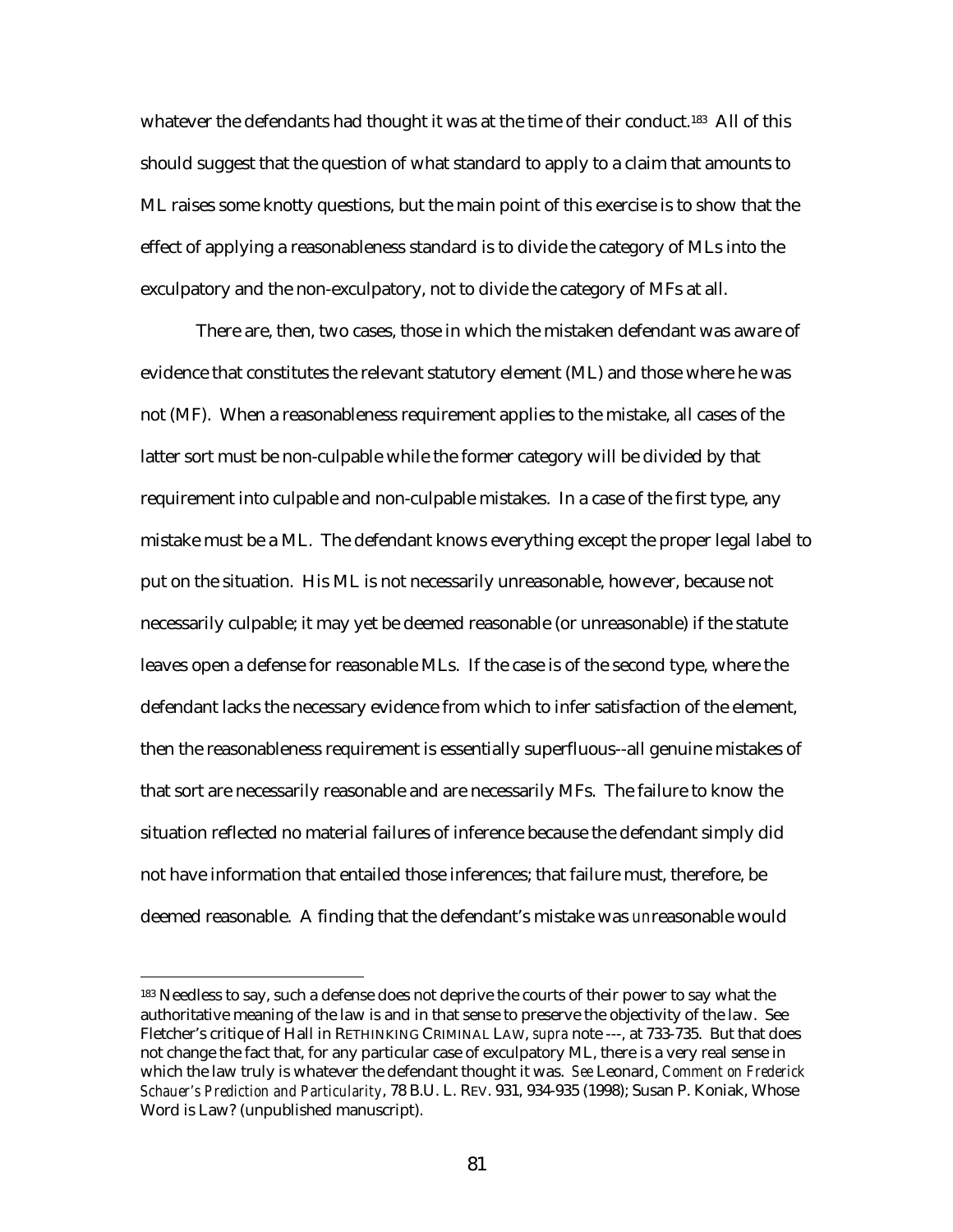necessarily represent a conclusion that the defendant could at least theoretically have evaluated the situation more accurately--thus that the case was of the first type, in which all of the information necessary to a proper legal evaluation was known, *and* that the failure to so evaluate was culpable. But, if the defendant's mistake is found reasonable, that does not necessarily mean that the mistake is a MF. Where the defendant is aware of the evidence that constitutes the element, any mistake is ML but may yet be deemed reasonable if such a ML is thought non-culpable under that statute. The reasonableness requirement for "MF" simply limits, diffusely, the scope of MLs- not MFs at all--that will be permitted to exculpate.

## *C. Some Homicide Examples and the Unacknowledged Erosion of the Mistake of Law Rule*

The mistake structure elaborated in the rape examples of the previous subsections can be fruitfully applied to any area of criminal law, including the law of homicide and self-defense. And sometimes that application reveals surprising, unacknowledged erosions of the ML maxim in modern law.

For example, in MPC jurisdictions, negligent homicide and reckless manslaughter share the common element that the defendant must have taken a substantial and unjustifiable risk of causing the death of another. The only difference between the two offenses is that manslaughter requires conscious awareness of the risk, while negligent homicide does not.<sup>184</sup> If the defendant is acquitted of manslaughter but

<sup>184</sup> *See, e.g.,* MODEL PENAL CODE § 2.02 (2) (c), (d) (1964) (defining culpable mental states of recklessness and negligence); MODEL PENAL CODE §§ 210.3 (1) (a), 210.4 (1) (1964) (defining manslaughter and negligent homicide); N.Y. PENAL LAW § 15.05 (a), (b) (McKinney 1999) (defining culpable mental states of recklessness and negligence); N.Y. PENAL LAW §§ 125.1, 125.15 (McKinney 1999) (defining manslaughter and negligent homicide); ALA. CODE § 13A-2-2 (3), (4) (1999) (defining culpable mental states of recklessness and negligence); ALA. CODE §§ 13A-6-3 (a) (1), 13A-6-4 (a) (1999) (defining manslaughter and negligent homicide); TEX. PENAL CODE § 6.03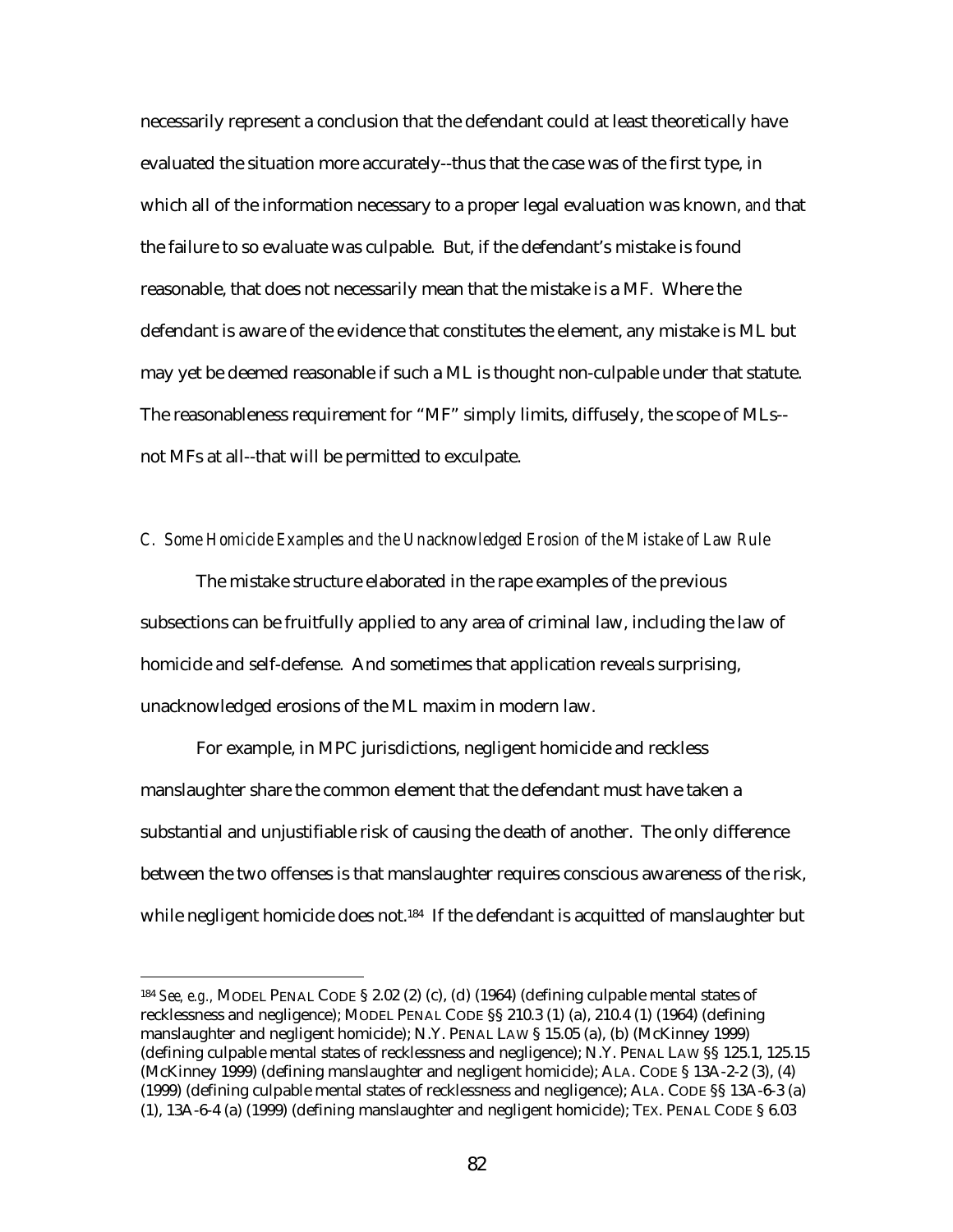convicted of negligent homicide, then the implication is that the defendant mistook the risk of death under circumstances where such mistake was unreasonable. Maybe she knew that a gun had been loaded earlier in the day but was told by her ten-year-old son that he had unloaded it. She then assumed that there was no risk of death when, without checking for bullets herself, she pointed the gun at passing traffic and pulled the trigger. She made a ML in failing to infer from known facts that aiming at traffic and pulling the trigger constituted an "unjustifiable risk." Such a mistake would nevertheless be a good defense to manslaughter, although not to negligent homicide.185 That mistake's capacity to defeat a charge of manslaughter shows that the MPC's definition of manslaughter incorporates a requirement of knowledge of illegality and thus a ML defense.186

The MPC suggests at least one other ML defense to a homicide charge, as well, when it adopts the doctrine of "imperfect justification." It does not label that doctrine a ML defense. Nor does it acknowledge that it might be departing thereby from the basic ML rule (which the MPC itself reaffirms in its section 2.02(9)). Here is the doctrine: When charged with murder, a defendant can seek acquittal by arguing that she killed to defend herself from a threat of deadly force (among other threats). Traditionally, if the

<sup>(</sup>c), (d) (West 1999) (defining culpable mental states of recklessness and negligence); TEX. PENAL CODE §§ 19.04, 19.05 (West 1999) (defining manslaughter and negligent homicide). 185 For an example from a real case, take Arizona v. Olsen, 157 Ariz. 603 (1988). There, the defendant appears to have been fully aware that he was across from a motel swimming pool when he shot at a pair of fleeing felons. He missed the fugitives but hit one of the motel patrons, killing her. His only mistake, apparently, was his failure to infer that the risk he took in firing his gun was "unjustifiable" (that is, a gross deviation from the standard of care) under the circumstances. But that mistake on the legal question of which risks are "unjustifiable" and which are not was enough to prevent a manslaughter conviction (or perhaps even a manslaughter charge) and limit his liability to the level of negligent homicide.

<sup>&</sup>lt;sup>186</sup> One objection to this reasoning might be that failure to perceive a risk can sometimes rest not on failure to infer properly from known facts but from failure to keep in mind--to continue to know--facts that would have made the risk clear. I've discussed this briefly above at note ---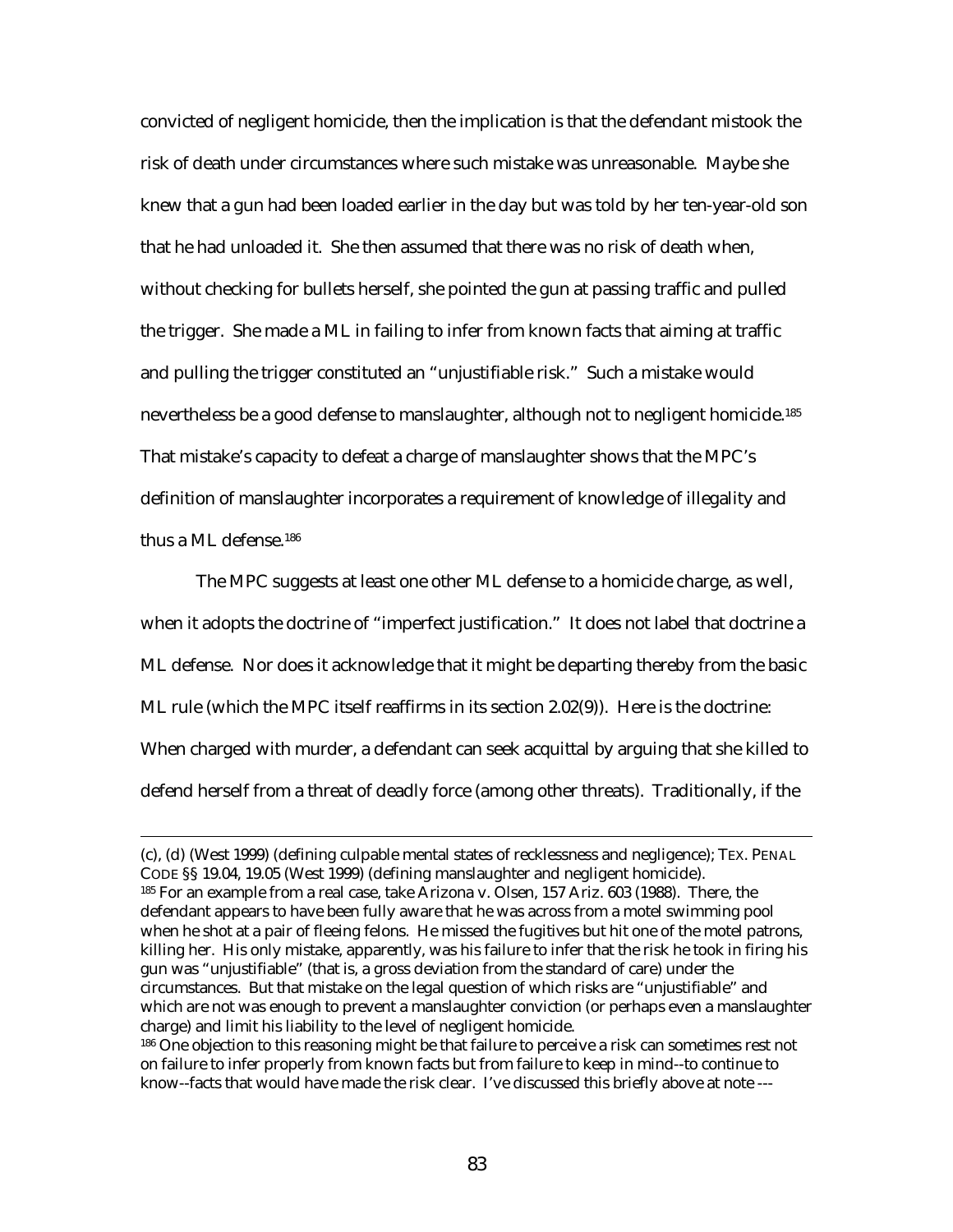defendant's belief in the existence of such a threat was unreasonably mistaken, then the defense disappeared altogether, and she would likely be convicted of murder since she intentionally caused the death of another without lawful justification.187 The Model Penal Code (MPC) and some state courts, however, have viewed this result as inconsistent with basic principles of culpability.188 The view of the MPC is that an honest but unreasonable--that is, negligent--belief in the existence of justifying circumstances renders the killing merely negligent homicide rather than murder.

To illustrate the distinction, I want to take the case of *Kansas v. Simon.*189 There, an elderly white man claimed to have had a fear of his young Asian neighbor, rooted in a belief that the neighbor must be a dangerous martial artist simply because he was of Asian extraction. As a result, he responded to an essentially non-threatening situation by firing a gun at the neighbor. Simon was both wrong and wildly unreasonable to think that he faced any threat at all. Under the traditional rule, therefore, if the victim had died, he should have been convicted of murder. Nevertheless, if that belief was sincere, as the actual jury in *Simon* seems to have concluded,190 then the MPC would consider Simon innocent of murder and guilty of no offense worse than negligent homicide.

<sup>(</sup>citing Alexander, *Insufficient Concern: A Unified Conception of Criminal Liability*, 88 CAL. L. REV. 931 (2000)).

<sup>187</sup> *See, e.g*., DRESSLER, *supra* note ---, at 207; Singer, *Resurgence*, *supra* note ---, at 482-486, 503. Singer finds that a reasonableness requirement was in place for self-defense almost everywhere in America by the late nineteenth century. If one's mistake was not reasonable then one was liable for murder, not just manslaughter. Singer seems to think that even an unreasonable MF had been a good excuse before that time, but the paucity and ambiguity of the available evidence, which he acknowledges, seems to me to make any such claim very tenuous.

<sup>188</sup> There is more than one brand of "imperfect" self-defense. *See, e.g*., DRESSLER, *supra* note ---, at 207. But the particular doctrine being discussed here gained impetus from the publication of the MPC in 1961 and has been adopted by several states since then. See the accounts in Singer, Resurgence, *supra* note ---, at 503-507; LAFAVE & SCOTT, supra note ---, §5.7(i).

<sup>189</sup> Kansas v. Simon, 646 P.2d 1119 (1982).

<sup>190</sup> *See id*. at 1121.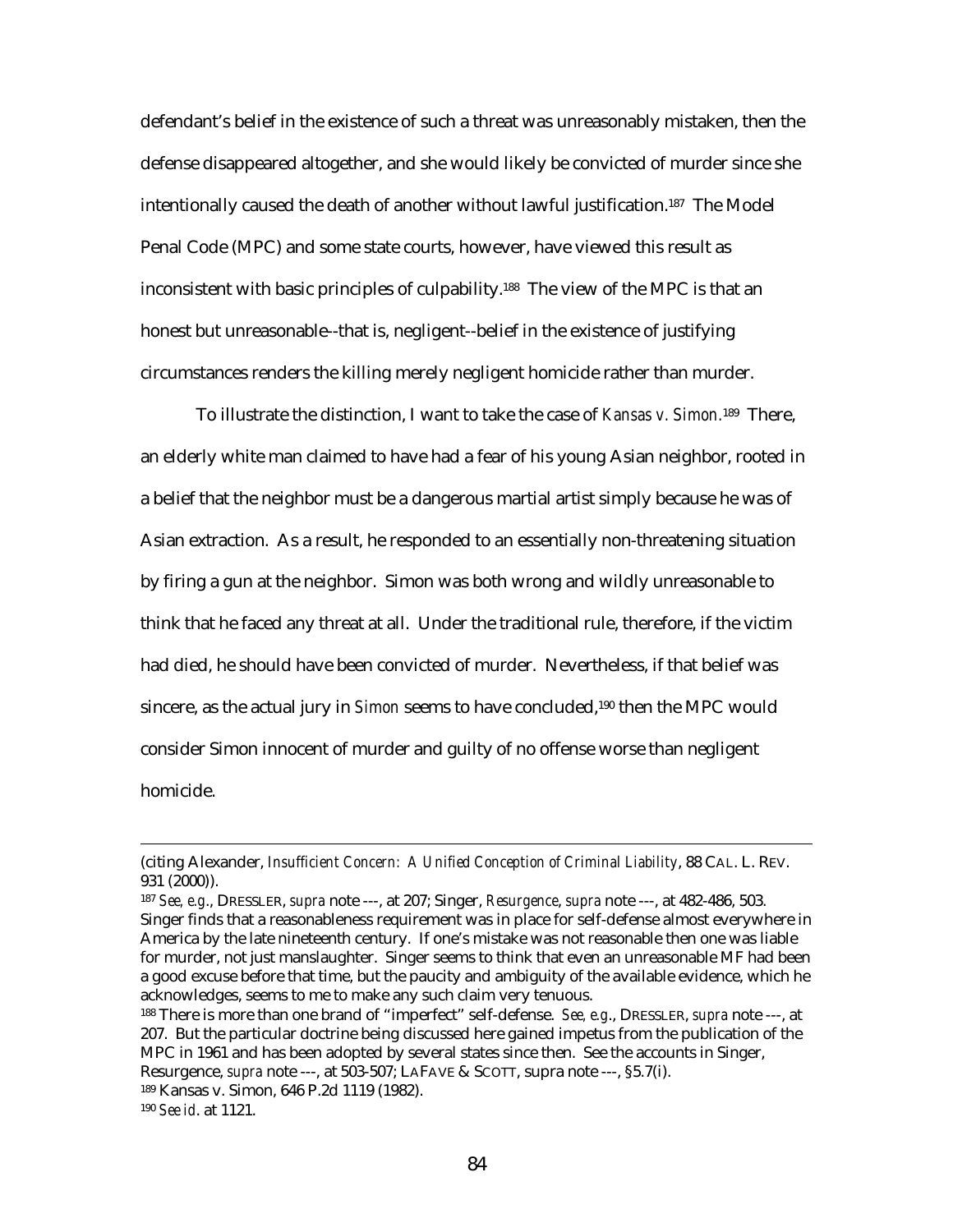The drafters of the MPC consider this a common sense result.<sup>191</sup> but of course it opens the door to a ML defense to the charge of murder since even an unreasonable inference can exculpate. Simon's claim, after all, would have to be that, even though the law requires an inference from the facts he knew to the conclusion that his victim was not going to attack him, he failed to make that inference and that failure provides a good defense to the murder charge. We can be confident that the law entails that inference--defines "imminent use of unlawful force"192 to exclude the collection of circumstances known to Simon at the time--for at least two reasons. For one thing, we know that the law of negligent homicide would reach him, by way of its requirement that the defendant have been reasonable in determining that he faced an "imminent use of unlawful force." Since he would certainly have been convicted of negligent homicide and thereby found to have made "unreasonable" inferences with respect to that element, his mistake was ML. Imperfect justification doctrine thus provides a ML defense to murder.

Note further, however, that, as argued previously, the reasonableness requirement is unnecessary to any of this anlaysis. The law of self-defense defines "imminent use of unlawful force" through the factfinder's giving meaning to that phrase in cases. Even without the reasonableness requirement, therefore, the law would

<sup>&</sup>lt;sup>191</sup> The Commentaries to the MPC suggest that it makes no sense to convict someone for a crime of intention where the individual "labored under a mistake that, had the facts been as he supposed, would have left him free from guilt." Where the crime requires culpability greater than negligence, "it is neither fair nor logical to convict when there is only negligence as to the circumstances that would establish a justification." Thus the Code considers purposeful killings not to be crimes of purpose or knowledge at all, even in the absence of justification, as long as they are "imperfectly" justified; rather, they are crimes of recklessness or negligence. *See* MODEL PENAL CODE AND COMMENTARIES § 3.09 comment 2 (1985). Mark Kelman argues that this justification is actually entirely arbitrary and that it makes just as much sense to emphasize the intention to kill (under bad circumstances) as it does to emphasize the mere negligence in the defendant's evaluation of the circumstances. Kelman, *supra* note ---, at 616-618. 192 K.S.A. § 21-3211.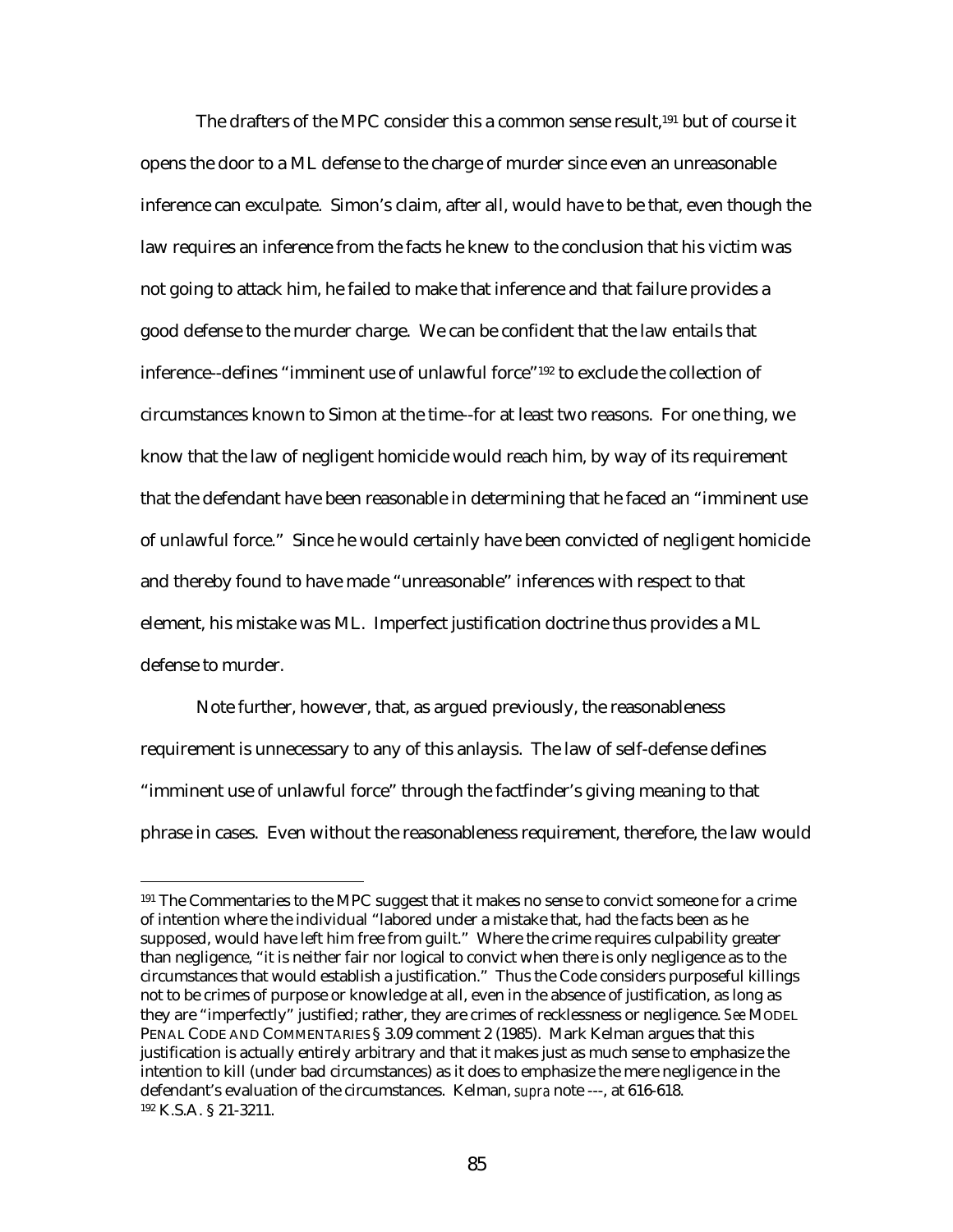certainly determine that Simon's experience entailed an inference that there was no "imminent use of unlawful force." His inference to the contrary, therefore, was a ML.

## *D. Further Ambiguities of Criminal Intent*

These ML defenses to murder and manslaughter constitute, for better or worse, modern, unacknowledged erosions of the rule against ML defenses. In that sense, they are akin to the phenomenon discussed in Part --- above: the modern elevation of the claim of right defense from ad hoc ML defense to the supposedly general principle that mistakes of "different law" somehow "function as" MF. These homicide doctrines, then, like mistake of "different law" and "unreasonable MF," are not unproblematic manifestations of foundational principles of criminal law. They are significant departures from at least one important, continuing, and perhaps dominant approach to criminal law. That approach emphasizes the distinction between MF and ML as central to maintaining the objectivity of the law even at the expense of what might appear to be individualized justice. These homicide doctrines, on the other hand, show some of the ways in which that approach is in constant but often hidden tension with another equally important approach, in which the distinction between ML and MF seems unimportant or irrelevant to the assertedly more fundamental question of individual moral guilt.

As noted above, the doctrine of imperfect justification is a relative novelty. Traditionally, the absence of reasonable belief in circumstances that constituted justification under the law eliminated the defense completely. One might suppose that that was because, without much analysis, the courts recognized the defense for the ML defense that it was. I'm inclined to think that that is so, although I am not aware of any

86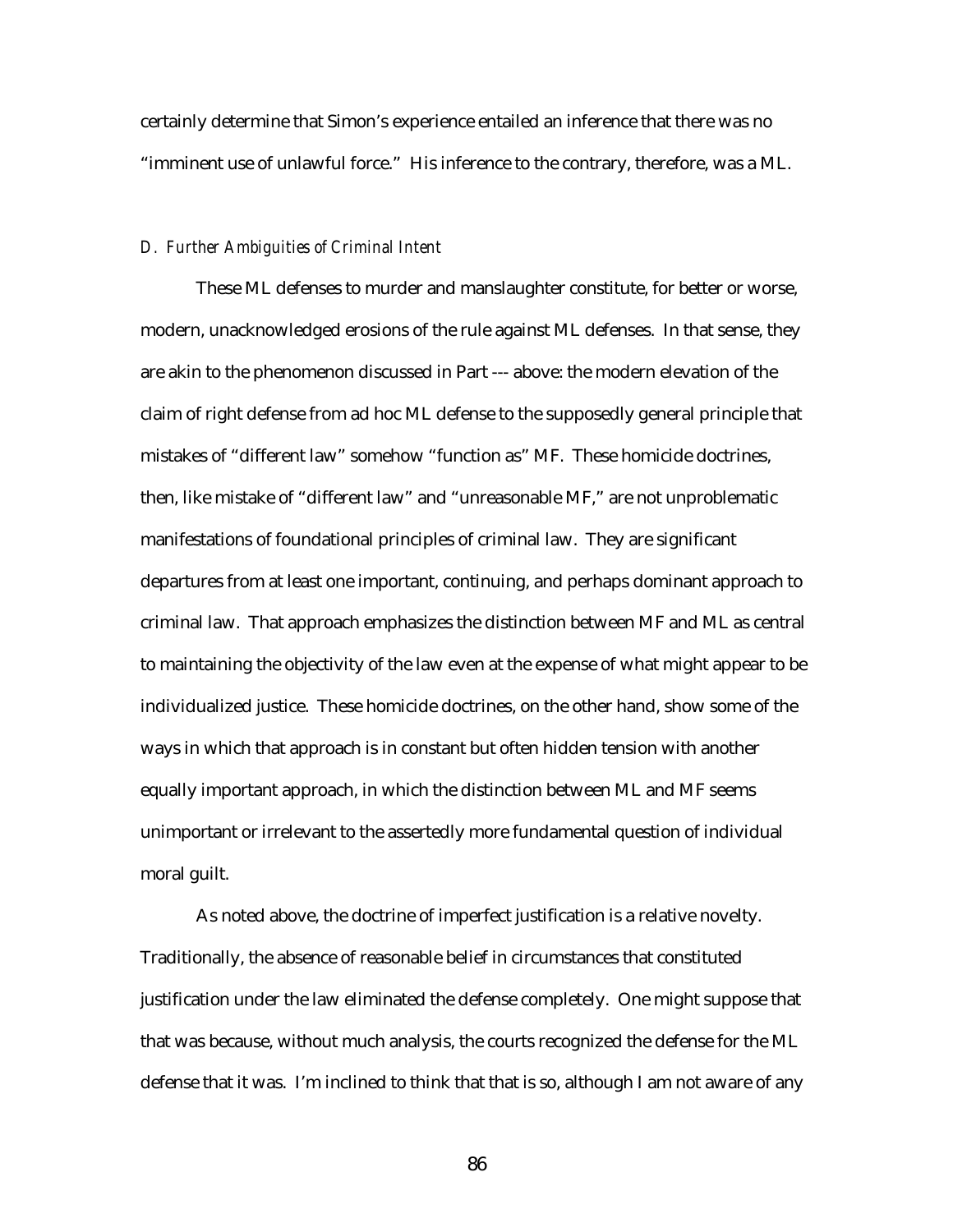court putting it that way. But, in any case, the contrast between the traditional rule and the new doctrine helps to illustrate the tensions in the use of mental-state doctrines.

On the one hand, courts in self-defense cases could always have required the sort of "criminal intent" that in many traditionalist cases incorporated a ML defense.<sup>193</sup> That is, they could have sided with those who emphasize intentional moral wrongdoing as an essential prerequisite to criminal liability and thus required acquittal where the claimed self-defender genuinely thought she was legally justified. Simon, for example, would deserve an acquittal since he really thought his circumstances threatened him with an "imminent use of unlawful force." And a logical extension of the argument would give him an acquittal even if he just thought killing was justifiable to prevent a relatively petty wrong, like an act of vandalism on his car. As the modern popularity of the doctrine of imperfect justification suggests, the use of a version of criminal intent that smuggles a limited ML defense into self-defense law might seem highly appropriate, since, even though the killing is intentional, the frame of the typical defendant's mind is arguably non-criminal or at least less culpable or "corrupt" than that of most other intentional killers.<sup>194</sup> We may not approve of killing to prevent mere vandalism, but one who kills in the genuine belief that he is legally justified can certainly be said to deserve acquittal, since he chose to do only what he understood the law positively to endorse.

On the other hand, however, the traditional, harsh approach to the imperfectjustification scenario is consistent with a Holmesian approach to criminal doctrine that survives in many respects to this day. This Holmesian tradition rejects the MPC's fine distinctions among levels of unlawful homicide on the basis of measures of subjective

<sup>193</sup> See the discussion of *Powell*, *Morissette,* and similar cases above at nn. ---.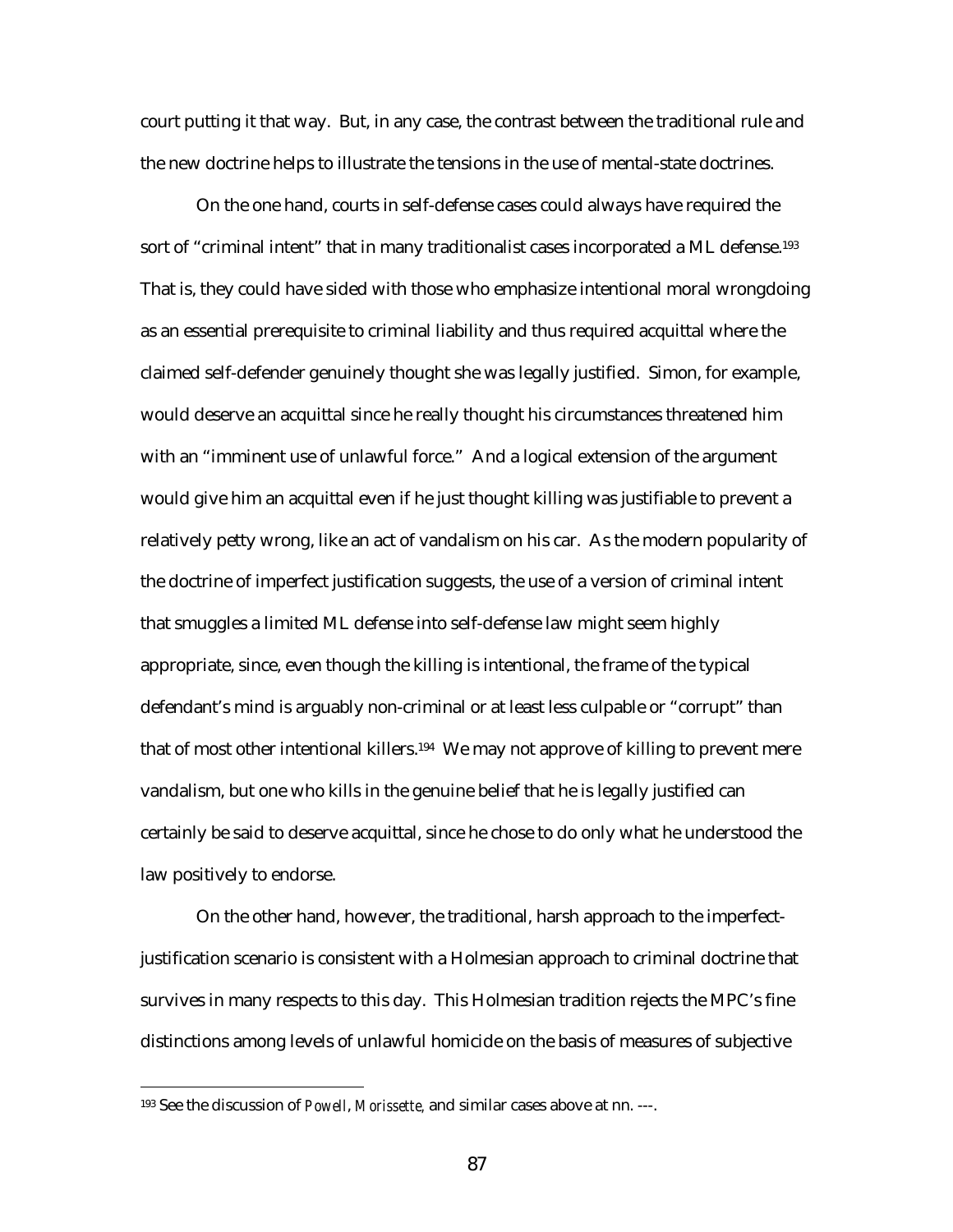awareness. Instead it prefers a grading structure that focuses on measures of objective risk inferrable from known facts. Thus Holmes himself, while agreeing that conscious awareness of a risk of death was enough to justify criminal liability should the death eventuate, said that the common law's more basic "test of murder is the degree of danger to life attending the act under the known circumstances of the case."<sup>195</sup> The law does not, according to Holmes, "inquire whether [the accused] did actually foresee the consequences or not" but only whether "a man of reasonable prudence would have foreseen" them.196 Thus, while manslaughter comes in more than one variety, "[o]ne great difference" between murder and manslaughter "will be found to lie in the degree of danger attaching to the act in the given state of facts," not necessarily in the accused's having actually been aware or unaware of the risk of death.<sup>197</sup> Such an approach to homicide tends to eliminate any ML defense by refusing to indulge any unreasonable inferences in any scenario for any purpose. If the known facts entail an inference of unjustifiable risk, then the result is at least manslaughter. But the result could even be murder if the facts known to the defendant entail an inference of a quite high risk of death, even if no such risk ever crossed the mind of the defendant.

Moreover, as I have suggested, this approach to criminal homicide has hardly disappeared in the generations since Holmes wrote. In Massachusetts, for example, the grading structure for homicide elevates an unlawful killing to murder not just when the defendant intended to kill but whenever a reasonable person in the situation would have been aware of a "plain and strong likelihood of death."198 Massachusetts affirms

 <sup>194</sup> *See* Ashworth, *supra* note ---, at 655-656.

<sup>195</sup> HOLMES, *supra* note ---, at 57.

<sup>196</sup> *Id*. at 54.

<sup>197</sup> *Id*. at 59.

<sup>198</sup> *See* Mass. v. Vizcarrondo, 427 Mass. 392 (Mass. 1998).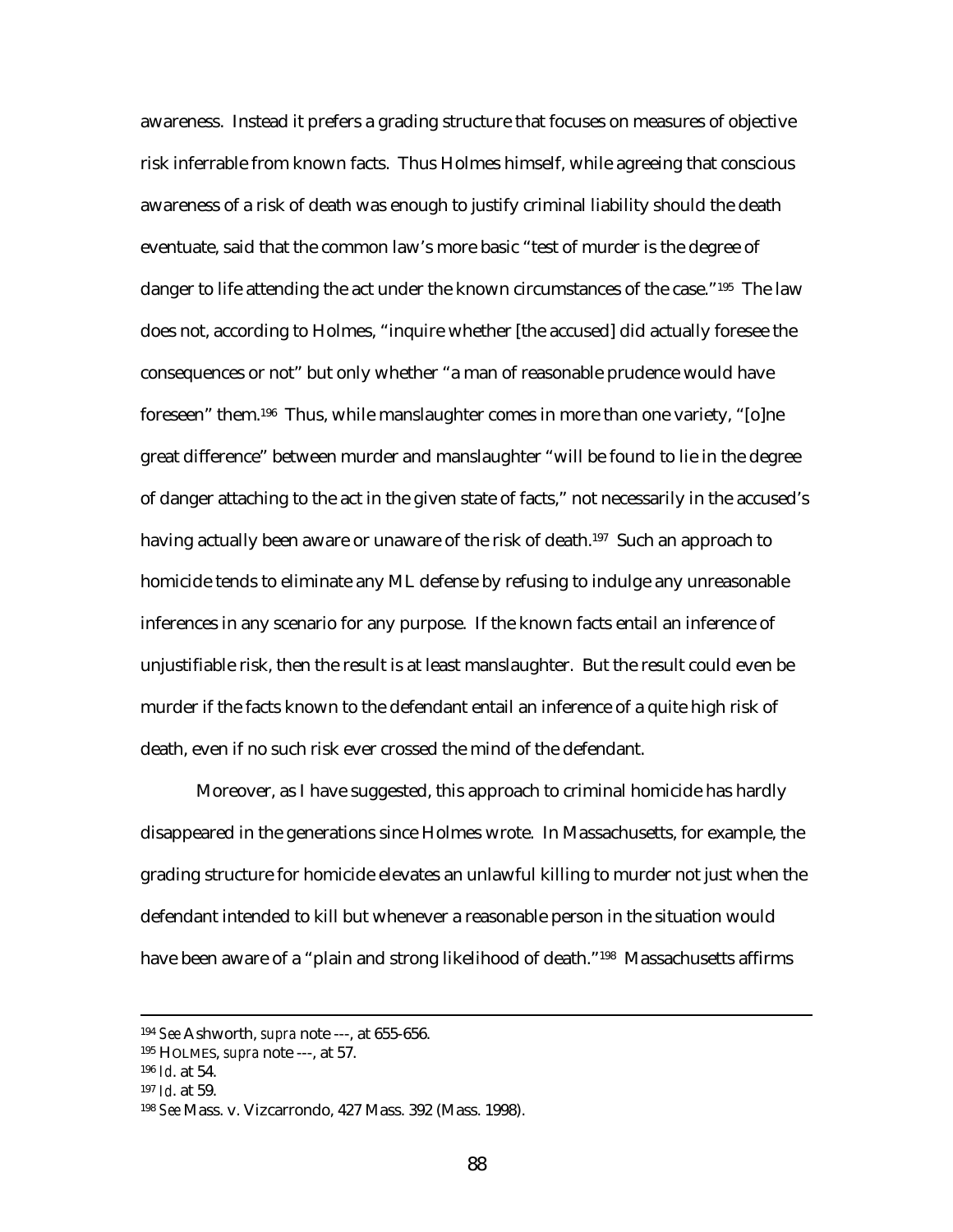that this standard is "purely objective"199 and that it calls simply for the factfinder to measure the objective quantity of risk created by the known circumstances.<sup>200</sup> Similarly, in the famous English case of *D.P.P. v. Smith*,201 the defendant's murder conviction was affirmed on appeal even without a finding of any conscious awareness of risk of death. Smith knew that a policeman was hanging on the side of his car as he put his foot on the gas and fled along a busy two-way street. The policeman lost his grip and was killed by an oncoming car. Obvious as the danger of death would have been to a reasonable person, Smith claimed that in his panic he just never thought about the danger involved and therefore lacked the "knowledge" supposedly required for a murder conviction.<sup>202</sup> The court held that the test of murder was not whether the accused had actually known that death would result from his actions but whether a reasonable person or "ordinary responsible man would, in all the circumstances of the case, have contemplated [death] as the natural and probable result."203 And the court then concluded that, even if Smith's testimony were believed, the facts were such as to justify an imputation of knowledge to Smith under this test.<sup>204</sup> If the known facts are such that any reasonable person would have inferred a high probability that death would occur, then in this tradition the necessary "knowledge" is proven. To hold other than these cases have held would be to indulge a ML defense, to say that even though a defendant knew everything necessary to entail an inference of high risk of death we will let him defend

<sup>199</sup> Mass. v. Reed, 427 Mass. 100, 106 (1998)

<sup>200</sup> *See Vizcarrondo*, 427 Mass. at 396 (stating that the difference between the elements of the third prong of malice that will sustain a murder conviction, and wanton and reckless conduct amounting to involuntary manslaughter, lies in the degree of risk of physical harm that a reasonable person would recognize was created by particular conduct).

<sup>201</sup> D.P.P. v. Smith, 3 All E. R. 161 (H.L. 1960).

<sup>202</sup> *See id*. at 163-167.

<sup>203</sup> *Id*. at 167.

<sup>204</sup> *See id*. at 172.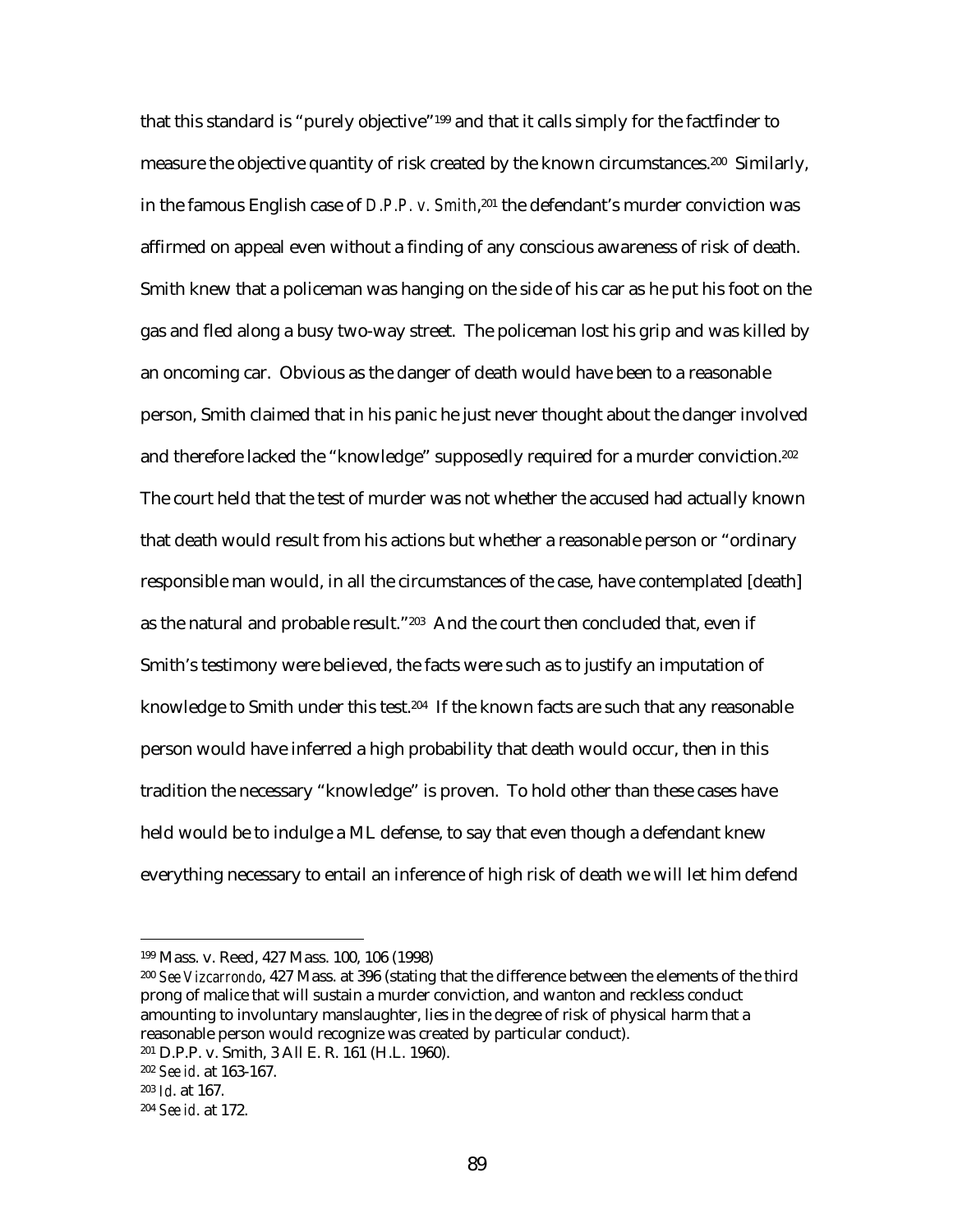by saying he did not understand the meaning of the situation or the meaning of the statutory term in that situation.

An even more common instance of this objective approach to homicide law lies in the doctrine of depraved-indifference murder, which is in effect in virtually every jurisdiction. Convicting someone of murder on the basis of conduct that evinces a depraved indifference to the value of human life could rest on a theory that that phrase expresses a certain kind of conscious awareness of practical certainty of death--e.g., that the accused did not know or care exactly who or how he would kill but was practically certain that his actions would kill someone, somehow. But this doctrine might, alternatively, rest on a theory that, even when an accused lacked the requisite awareness that death was the certain result of his conduct, still his conduct might occur under circumstances that would have indicated the high likelihood of death so clearly to an objective observer that the defendant must be held responsible for murder rather than manslaughter or less.<sup>205</sup> At least in some states, this latter theory holds.

In New York, for example, when death is caused "recklessly" the accused is guilty of manslaughter,<sup>206</sup> but the offense is elevated to murder when the "recklessly" caused death occurs "[u]nder circumstances evincing a depraved indifference to human life."207 In New York v. Register,<sup>208</sup> the Court of Appeals held that that the statutory language does not modify the mens rea of recklessness. Rather, it simply contemplates that some sets of circumstances and conduct will objectively evidence such a high level of risk as to justify a conviction of murder for one who does that conduct in those

<sup>205</sup> *See generally* LAFAVE & SCOTT, *supra* note ---, § 7.4 (discussing the general uncertainty as to the basis of the doctrine and a split among jurisdictions).

<sup>206</sup> *See* N.Y. PENAL LAW § 125.15 (McKinney 1999).

<sup>207</sup> *See* N.Y. PENAL LAW § 125.25 (McKinney 1999).

<sup>208</sup> New York v. Register, 60 N.Y.2d 270 (1983).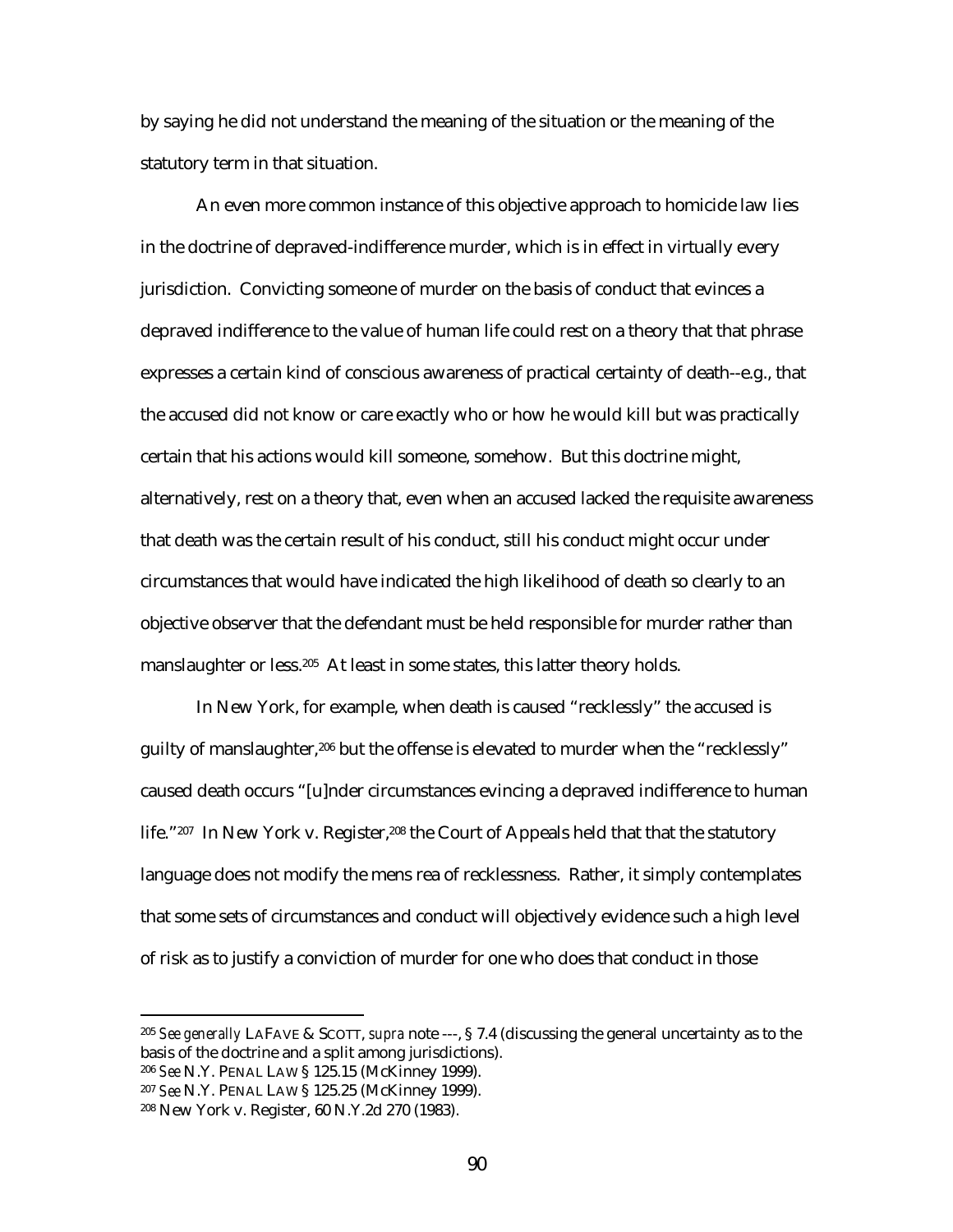circumstances. "[T]he Legislature structured the degree of risk which must be present in nonintentional killings by providing that in a depraved mind murder the actor's conduct must present a grave risk of death whereas in manslaughter it presents the lesser substantial risk of death."209 The accused need not have known of the level of risk. Rather, the court held "that depraved mind murder is distinguishable from manslaughter, not by the mental element involved but by the objective circumstances in which the act occurs."<sup>210</sup> "[T]he focus of the offense is not upon the subjective intent of the defendant, as it is with intentional murder . . ., but rather upon an objective assessment of the degree of risk presented by defendant's reckless conduct . . ."211 Formally, the defendant need only have known of the substantial and unjustifiable risk of death that would convict him of manslaughter, and the difference between manslaughter and murder then became, as Holmes would have it, nothing more or less than the objectively measured "degree of danger attaching to the act in the given state of facts."212

<sup>209</sup> *Id*. at 276.

<sup>210</sup> *Id*. at 278.

<sup>211</sup> *Id*. at 277.

<sup>212</sup> HOLMES, *supra* note ---, at 59. *See also* New York v. Word, 689 N.Y.S.2d 36, 37, 260 A.2d 196 (1999), *on reconsideration*, 94 N.Y.2d 799 (holding that whether a particular act was committed under "circumstances evincing a depraved indifference to human life" is not a mens rea element which focuses upon the subjective intent of the defendant but an objective assessment of the degree of risk presented by defendant's reckless conduct); Maine v. Dodd, 503 A.2d 1302, 1305 (Me. 1986) (finding that "depraved indifference" murder requires conduct which objectively viewed by a reasonable person manifests a depraved indifference to the value of human life) (citing State v. Goodall, 407 A.2d 268, 279-80 (Me. 1979)); Wisconsin v. Blanco, 125 Wis. 2d 276, 281, 371 N.W.2d 406, 409 (Wis. 1985) (finding that a defendant's objective conduct is sufficient to demonstrate the element of a depraved mind); New Mexico v. Brown, 122 N.M. 724, 728, 931 P.2d 69, 73 (N.M. 1996) (holding that second degree depraved-mind murder requires only objective knowledge of the risk); Marasa v. Florida, 394 So.2d 544, 546 (Fla. 1981) (holding that depravedmind murder involves an "unintended death" caused by an evil act that a reasonable person would know would kill). Some jurisdictions are less clear about the applicable standard but may take the objective approach as well. *See* South Dakota v. Laible, 594 N.W.2d 328, 333 (S.D. 1999) (holding that "whether conduct is imminently dangerous to others and evincing a depraved mind regardless of human life is to be determined from the conduct itself and the circumstances of its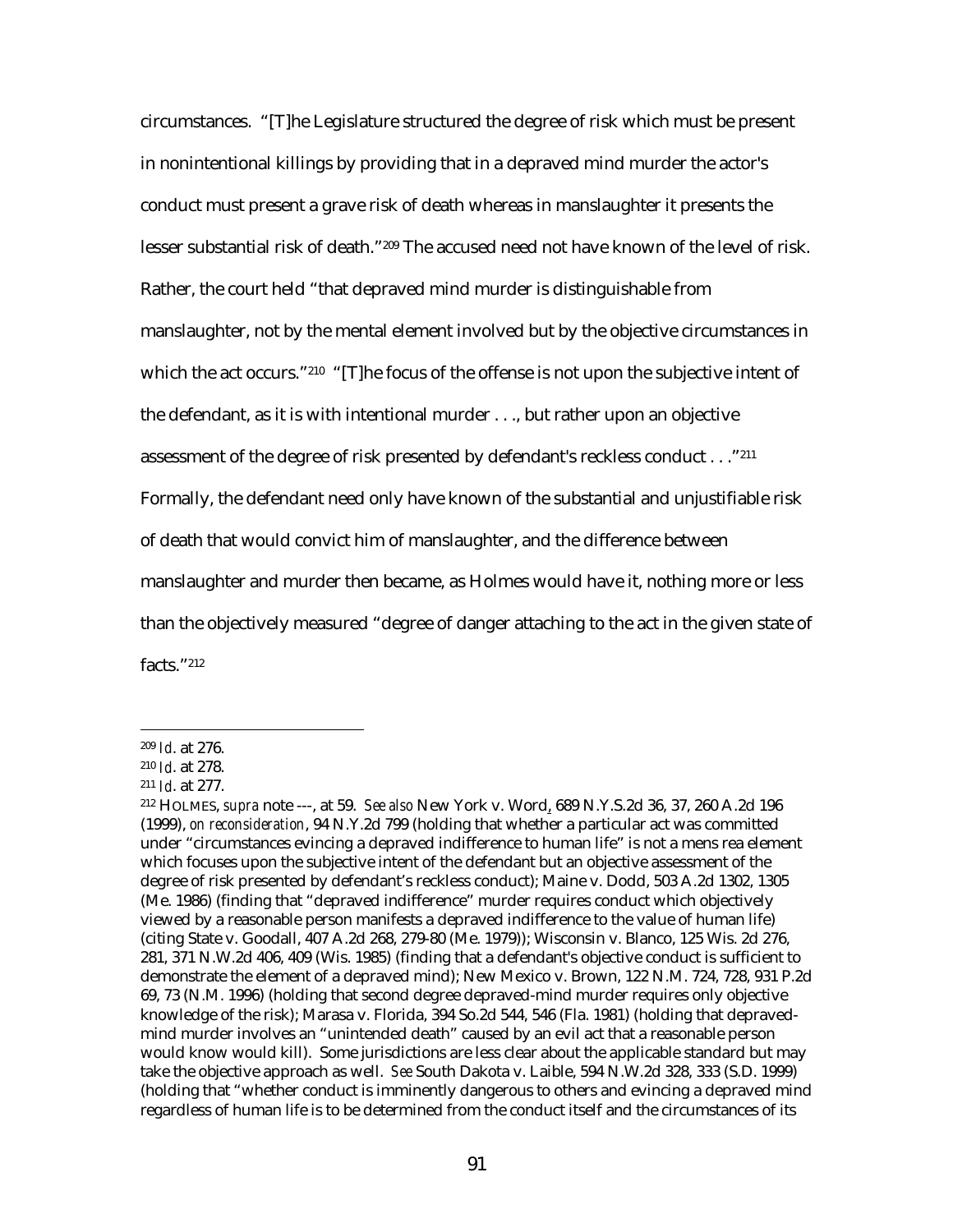The facts known by the defendant in these categories of cases are understood by the law in both traditions to entail an inference of an objectively unjustifiable risk of death. A defendant's claim that she failed to make that inference would constitute a claim of ML, which is not normally thought available for most offenses and certainly not for murder or manslaughter. Even in justification cases under the MPC, ML is not indulged where the mistake is a mistake as to the formal categories of justification even though it is indulged where the mistake relates to whether that category has been satisfied in the circumstances. That is, even though modern jurisdictions disagree on questions such as whether a threat to rob is a good justification for deadly force in selfdefense,213 the ML maxim holds defendants strictly to a knowledge of the local law on that point.214 Meanwhile the imperfect justification doctrine excuses them for failure to

commission"). *See generally* LAFAVE & SCOTT, *supra* note ---, § 7.4 (discussing a split among jurisdictions as to whether subjective awareness is required); DRESSLER, *supra* note ---, § 31.05(b).

Note further that even the level of conscious awareness supposedly mandated by the requirement of recklessness went out the window in *Register* itself, since New York follows the MPC in allowing recklessness to be inferred even where it might well be absent because of intoxication. *See* N.Y. PENAL LAW § 15.05 (McKinney 1999). Once Register's trial judge had concluded that the formal mens rea for depraved-indifference murder was only recklessness, Register's jury was not permitted to consider his intoxication as evidence that he lacked the necessary mens rea for murder, since the relevant New York statute precludes evidence of intoxication to negate recklessness. *See Register*, 60 N.Y.2d at 275. The Court of Appeals endorsed this result. *See id.* at 279-281. The result, then, was that Register's jury was permitted to convict him of murder even if it concluded that he had lacked conscious awareness of any risk of death. <sup>213</sup> *Compare, e.g.,* N.Y. PENAL LAW § 35.15(2)(b) (McKinney 1999) (allowing use of deadly force to defend against a robbery), *with* 18 PA. CONS. STAT. ANN. § 505(b)(2) (West 1999) (deadly force justifiable only in response to threat of death, serious bodily injury, kidnapping or sexual intercourse compelled by force or threat).

<sup>214</sup> Section 3.04(b) of the MPC says that "use of deadly force is not justifiable . . . unless the actor believes that such force is necessary to protect himself against death, serious bodily harm, kidnapping or [rape]," and §3.09(1) makes clear that imperfect justification is not available when the mistake relates to "provisions of the Code." The Commentaries spell out the point further: "Mistake as to the scope of the penal law, such as the belief that deadly force is justifiable to prevent trespass, is declared to be immaterial by Section 3.09(1)." MODEL PENAL CODE AND COMMENTARIES § 210.03 comment 6 (1980). This rule is merely an instance of the Code's general embrace of the principle that ML is no excuse unless a local provision of the Code so provides. *See* MPC §2.02(9). Beyond the MPC itself, cases raising the issue of mistake as to the statutory categories of justification for the use of defensive force are so hard to find as to suggest that it does not even occur to lawyers that such a defense might be available. Take, for example,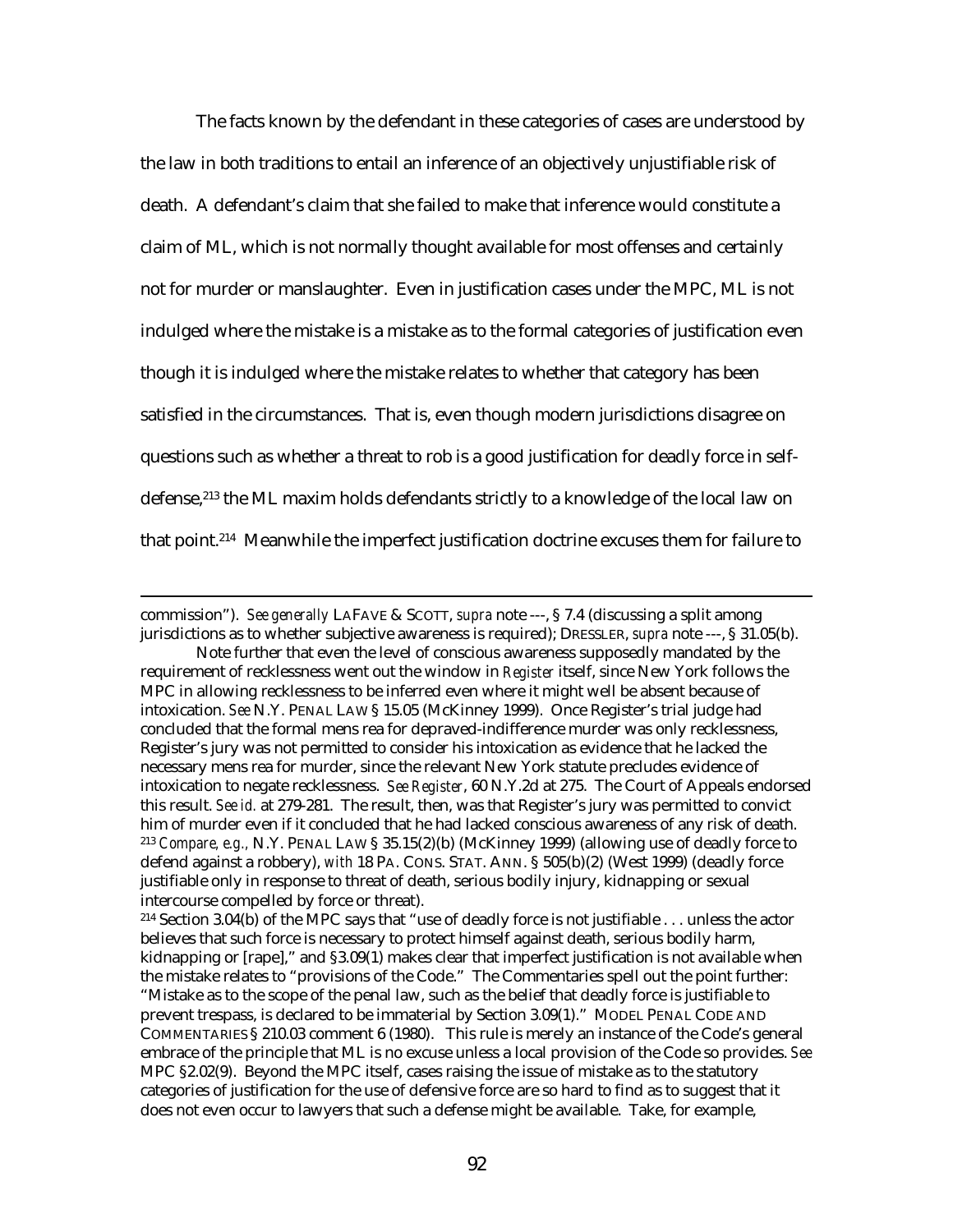understand what circumstances make for a threat to rob, rape, kill or whatever the case may be. Thus, if you live in Pennsylvania and you kill someone who attempts to rob you, you are better off saying that you mistakenly thought the robber was going to kill you, even if such a fear would have been totally unreasonable, than saying that you thought it was justifiable to use deadly force to stop a robbery. The latter is a completely unexcusable ML that leaves you open to a murder charge, while the former is an excusable ML that defeats the murder charge<sup>215</sup> even though these two self-defense MLs hardly seem distinguishable in culpability--or perhaps even conceptually.<sup>216</sup> In either case, after all, the defendant kills under belief that society and its law endorse such killings, even though in fact--or, rather, in law--they do not.

MPC defenses like imperfect justification may or may not embody the humane approach to homicide law, but it should not be obscured that the MPC achieves its results by sneaking a ML defense into a doctrinal home where it did not traditionally

 $\overline{a}$ 

Pennsylvania v. French, 531 Pa. 42 (1992), in which the question was whether the use of force against a police officer was justifiable whenever the officer used unlawfully "excessive force" or only when the officer used "deadly force." The court held the latter, and there was no hint that the defendant might possibly have a defense based on her entirely plausible misapprehension of what categories of unlawful force would justify the use of force in return. Similarly, in California v. Ceballos, 12 Cal.3d 470, 526 P.2d 241 (Cal. 1974), no mistake defense as to the available categories of justification appears to have been argued or considered even though the defendant might quite reasonably have mistaken those categories and thus acted under the impression that his use of deadly force was entirely justified. Ceballos had constructed a spring gun in his garage, which severely injured a young boy who tried to break in. A California statute provided that deadly force was justifiable to prevent a felony, which the court, looking to common law, read to include only "atrocious crimes," which, according to the court, did not include the general category of burglary. *Id.* at 245-246. Before this decision, Ceballos could hardly have been blamed for thinking that "burglary" was a category of justification for the use of deadly force, but it does not seem to have occurred to anyone in the case to argue for a ML defense on those grounds. In a more recent case, Connecticut v. Harrison, 32 Conn. App. 687, 631 A.2d 324 (Conn. 1993), the issue was whether robbery was, as a matter of law, a justification for the use of deadly force. Connecticut law provides that deadly force is justifiable only to prevent the use of deadly force or great bodily harm. The defendant claimed that robbery was within the "class of crimes in prevention of which a man may . . . repel force by force," but he made no argument as to mistake regarding that class of crimes.

215 Of course, under imperfect-justification doctrine, you remain subject to lesser homicide charges.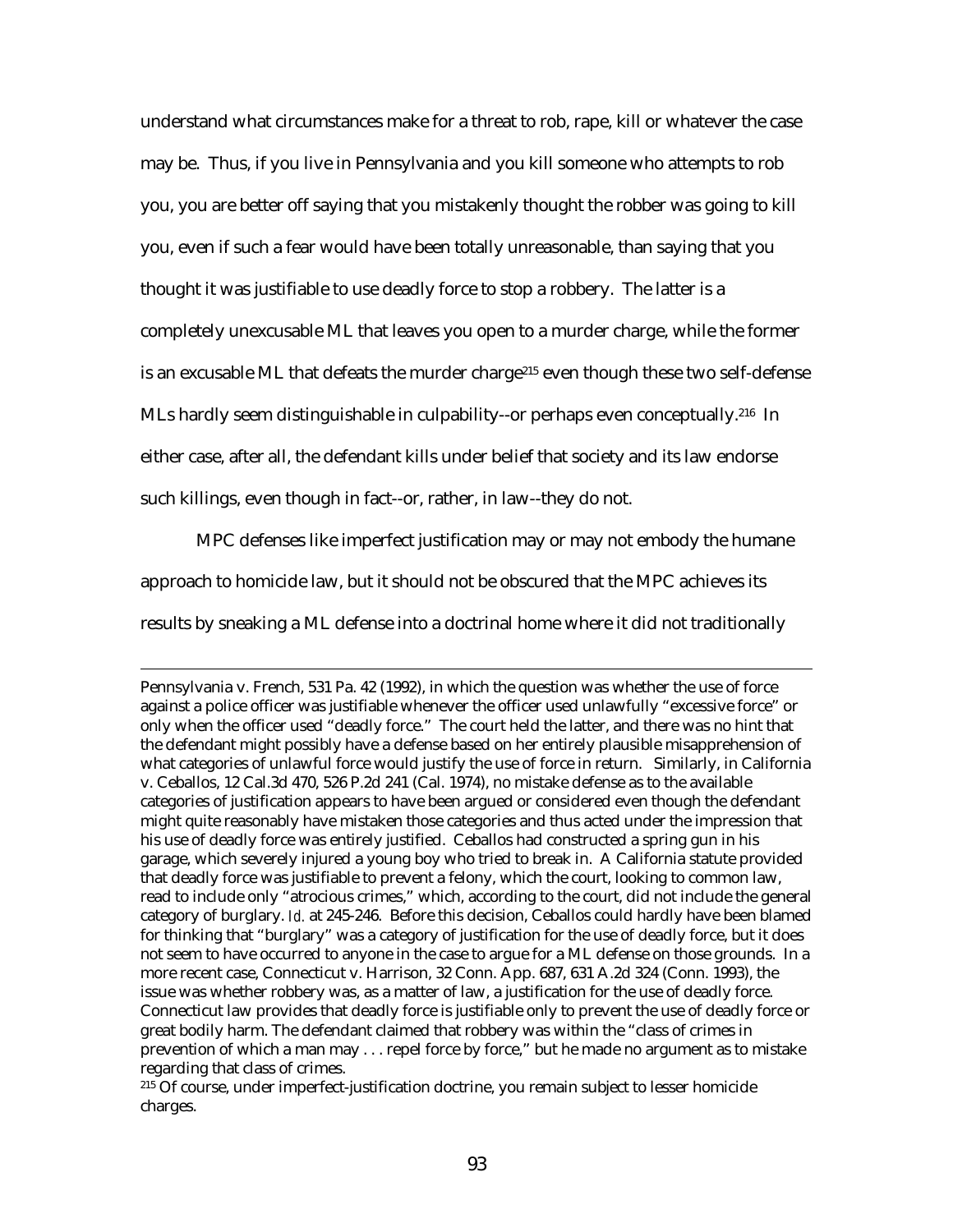belong and into a doctrinal neighborhood where ML is still mostly unwelcome. By now, it should be clear that, for better or worse, criminal courts have done a good deal of this smuggling of ML defenses into cases in the name of criminal intent while in other cases announcing the continuing integrity of the ML maxim. So the ambiguities of criminal intent survive along with the ad hoc judgments they require of judges, all for the ironic preservation of such formalismt limits on criminal-law discretion as the distinction between ML and MF and the maxim that ignorance of the law is no excuse.

## **CONCLUSION**

This article has proposed a definition of the distinction between mistake of law and mistake of fact. I have argued that that distinction, which is so central to the whole structure of criminal law, is indeed susceptible to definition and thus capable of controlling judicial decision-making where it applies. I am agnostic on the question whether the distinction *should* be thought useful or relevant in any particular case or under any particular statute. Instead, I am content to offer what I think is a compelling definition and to expose the common misuse of mistake doctrine.

And there has been misuse, in my judgment, of at least two general kinds. These categories of misuse, moreover, help to illuminate two doctrinal traditions of criminal intent that have equipped judges to seize on ML doctrine when it fit their sense of justice in the case and pass it by when it did not. First, the claim of right defense and other variations of mistake of "different law" are simply exceptions to the usual mistake of law rule, but that fact has often been obscured by the scholarly and sometimes judicial transformation of that defense into a general principle of criminal intent,

 <sup>216</sup> ROBINSON, *supra* note ---, at 414-420 and nn.55 and 67, discusses this problem at some length.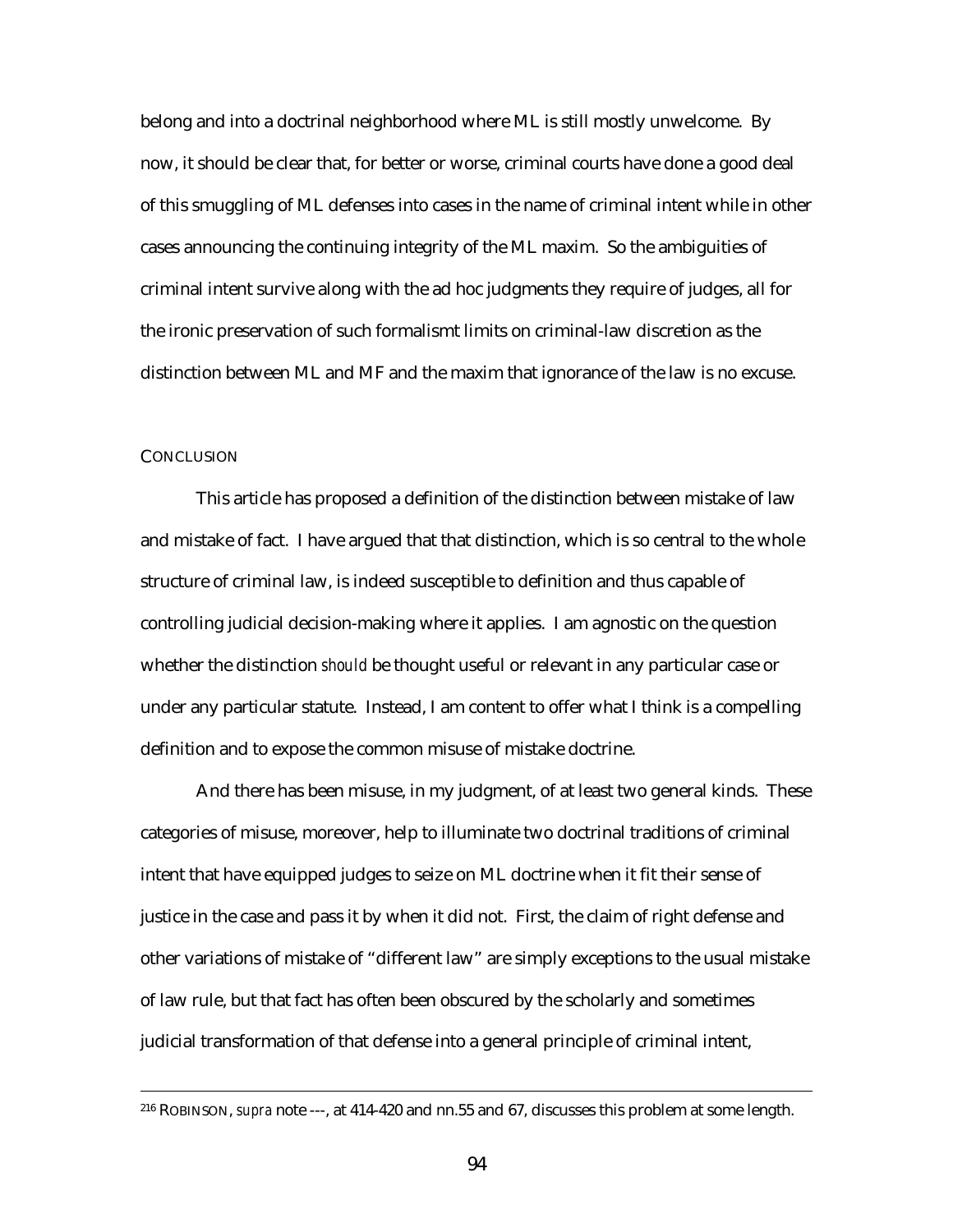regardless of the unrepudiated principle that mistake of law is presumptively no excuse. I have no settled position on when a court should read a mistake of law defense into a statute that does not plainly authorize one, but it does seem to me that the "different law" doctrine is a conceptually unsound device for allowing judges to evade that question. Second, the notion of "unreasonable MF" turns out to be a contradiction in terms, not a natural subdivision of mistake of fact. As with the "different law" concept, the notion of "unreasonable mistake of fact" seems to me a device that allows judges and legislative drafters to create exceptions to the usual mistake of law rule without acknowledging that that is what they are doing. The coexistence of these categories with the ignorance of law maxim illustrates the persistence of two different concepts of criminal intent, one in which criminal responsibility depends only on knowledge of the facts of one's conduct and one in which responsibility depends on one's willingness to defy the law (or, more likely, the public morality that is most persons' best guide to the  $law<sup>217</sup>$ ).

I do not mean to suggest that one of these two traditions must triumph over the other. In particular cases, of course, they overlap quite a bit. Moreover, it is just as possible to have a system in which different crimes are governed by different theories of intent as it is to have a system with a single overarching theory. Either way, a crucial concept like the distinction between mistake of law and mistake of fact should be as well defined as possible.

This article is only a first effort to define an important concept. I resist the idea that the distinction between mistake of law and mistake of fact is ultimately

<sup>217</sup> *See* Kahan, *supra* note ---; Guyora Binder, *Meaning and Motive in the Law of Homicide*, 3 BUFF. CRIM. L. REV. 755, 766-770 (2000) (surveying the recent wave of criminal theory that reemphasizes bad motives rather than awareness of risk as central to criminal intent).